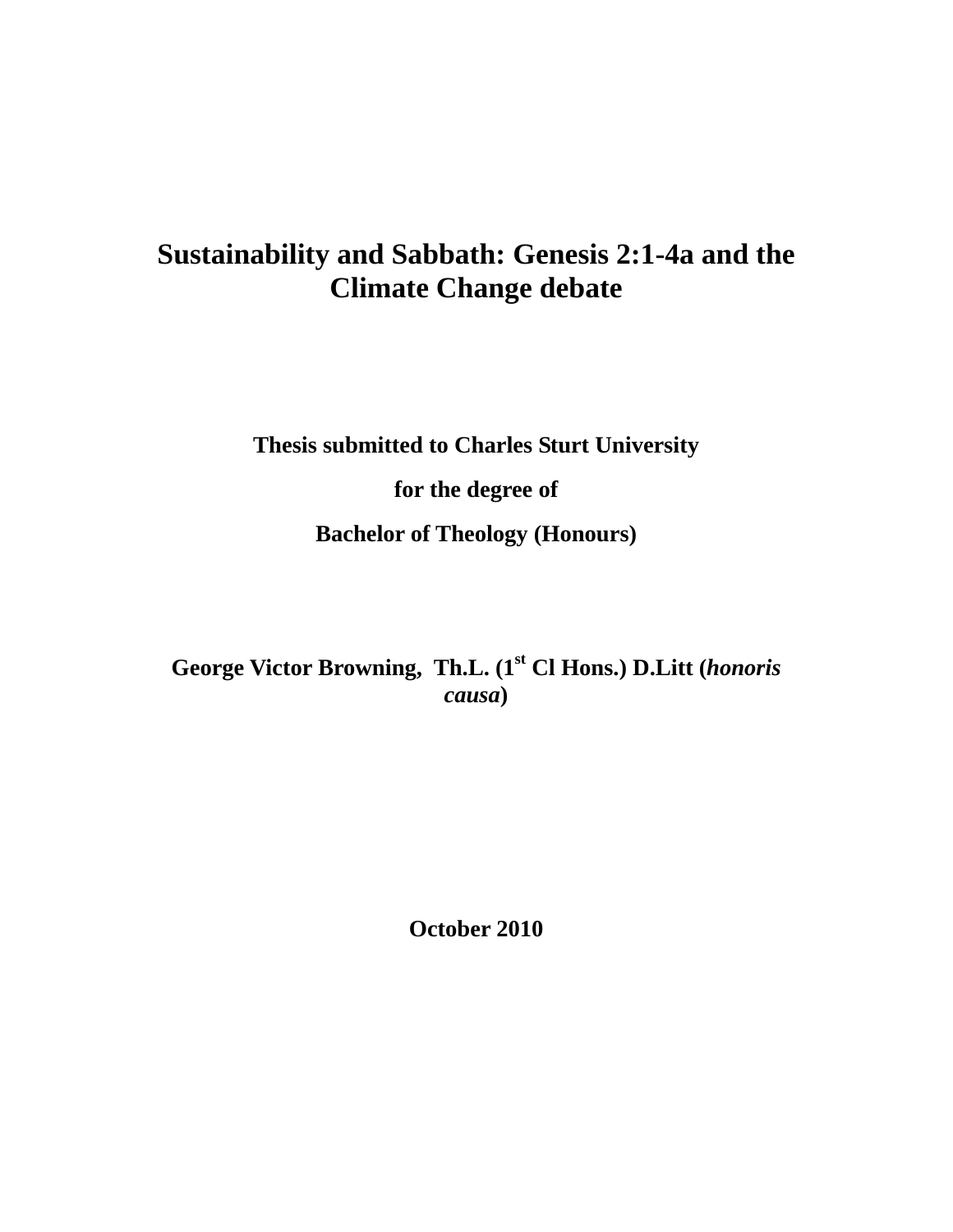### **Declaration of Originality**

"I hereby declare that this submission is my own work and that, to the best of my knowledge and belief, it contains no material previously published or written by another person nor material which to a substantial extent has been accepted for the award of any other degree or diploma at Charles Sturt University or any other educational institution, except where due acknowledgement is made in the thesis. Any contribution made to the research by colleagues with whom I have worked as Charles Sturt University or elsewhere during my candidature is fully acknowledged.

I agree that this thesis be accessible for the purpose of study and research in accordance with the normal conditions established by the Executive Director, Library Services or nominee, for the care, loan and reproduction of theses."

............................................................... (Signature) ............................ (Date)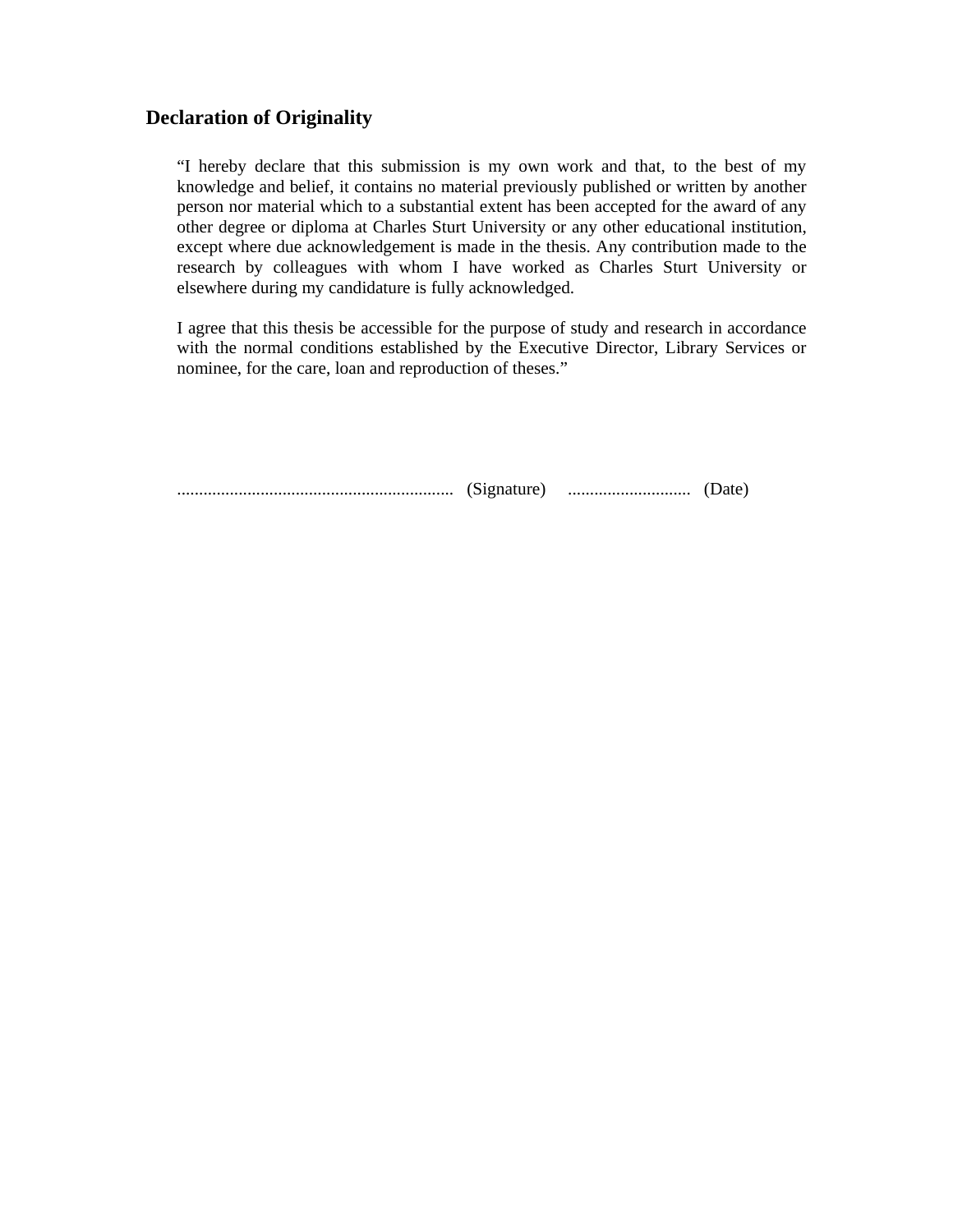### **Acknowledgements**

I am very grateful to those who have encouraged me along this path of exploration. To the Bishops of the Anglican Communion who appointed me chair of the Section on the Environment at the 1998 Lambeth Conference. To the representatives of the Provinces of the Anglican Communion who appointed me convener of the Anglican Communion Environment Network in 2005.

I am particularly in the debt of Dr Merilyn Clark and Professor James Haire who have given unstintingly of their time to encourage, advise and supervise me in this task; also to my good friend Alan Wilson who has proof read the document.

By no means least, I am blessed with a family: wife Margaret, sons, daughters in law and grandchildren with whom we constantly develop a narrative and dream of a world which we hope the younger ones will inherit.

### **Notes on use of Biblical text:**

- 1. All quotations and references on Biblical texts are taken from the *Holy Bible: New Revised Standard Version*. 1989. London: Harper Collins.
- 2. Transliteration of Hebrew words follows contemporary practice and is unpointed, except where fidelity to a quotation dictates otherwise.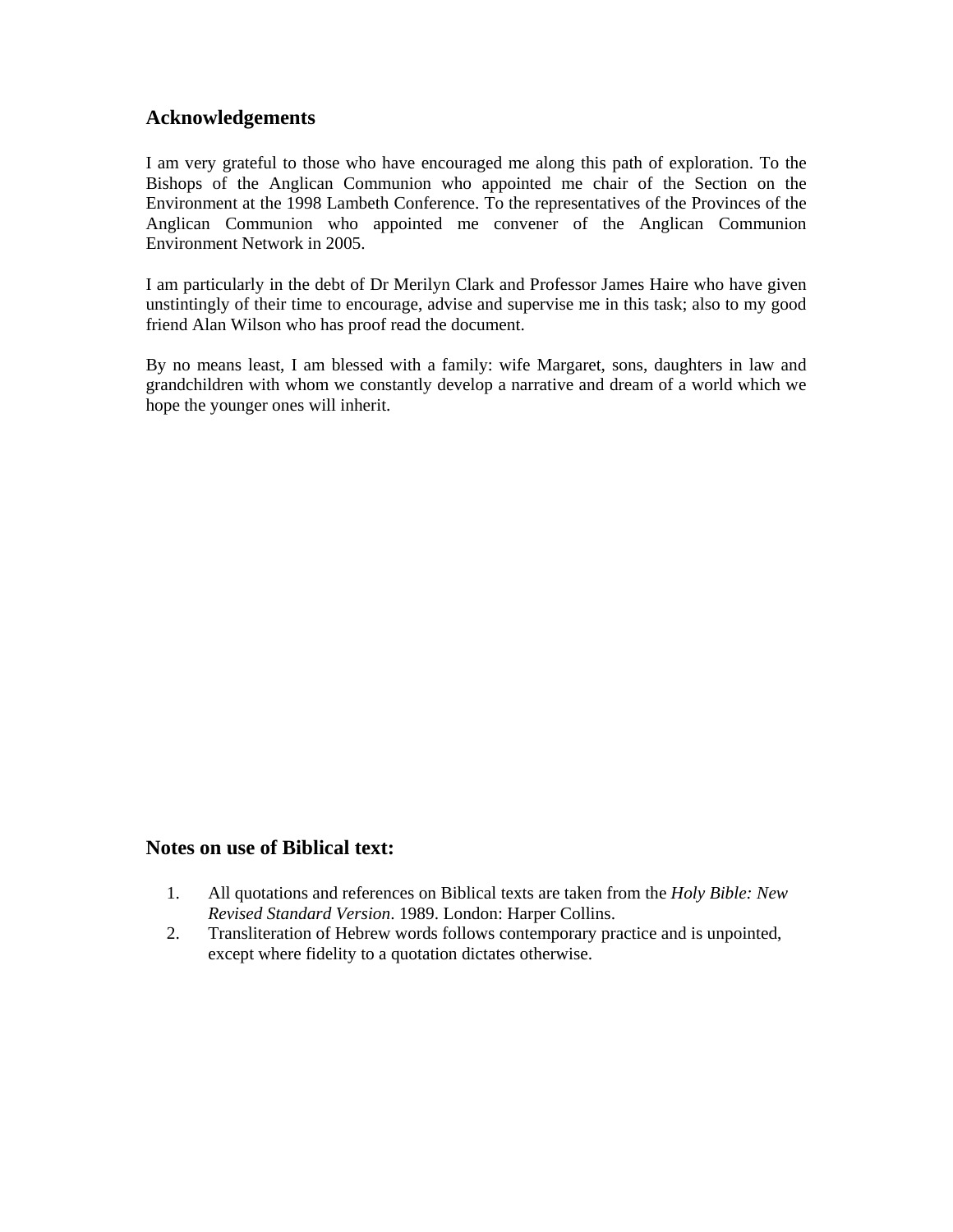# **Contents**

| <b>Abstract</b>                                                | 1                       |
|----------------------------------------------------------------|-------------------------|
| <b>Introduction</b>                                            | $\overline{\mathbf{4}}$ |
| An ancient text and a contemporary context                     | 8                       |
| <b>Chapter 1 The Creational Context of Sabbath</b>             | 12                      |
| 1.1 Scholarly debate on Sabbath origins                        | 12                      |
| 1.2 Genesis 2:1-4a and its place in the Canon                  | 15                      |
| 1.3 Summary Exegesis Genesis 1:1-31                            | 17                      |
| 1.4 Exegesis and reflections on Genesis 1:26-28                | 20                      |
| 1.5 Exegesis and reflections on Genesis 2:1-4a                 | 25                      |
| 1.5.1<br><b>God rested</b>                                     | 25                      |
| 1.5.2 God finished the work                                    | 28                      |
| 1.5.3<br>And on the Seventh Day                                | 31                      |
| 1.5.4<br>So God blessed and hallowed                           | 32                      |
| 1.5.5<br>The Generations of heaven and earth                   | 35                      |
| 1.6 Conclusion                                                 | 35                      |
| Chapter 2 The current crisis and the search for sustainability | 38                      |
| 2.1 Sustainability: its human history                          | 38                      |
| 2.2 Sustainability: background to a considered approach        | 44                      |
| <b>Nature subordinated to human interest</b><br>2.2.1          | 47                      |
| 2.2.2<br>A nature centred approach                             | 48                      |
| 2.2.3<br>An anthropomorphism of responsibility                 | 49                      |
| 2.3 Sustainability: Towards a Christian understanding          |                         |
| (A view of the world in light of Jesus the Messiah)            | 52                      |
| 2.4 Conclusions                                                | 55                      |
| Chapter 3 Crises of sustainability and Sabbath response        | 57                      |
| 3.1 Summary of linkages                                        | 57                      |
| 3.2 The crisis of ecological sustainability                    | 57                      |
| 3.3 The crisis of economic sustainability                      | 59                      |
| 3.4 The crisis of the human vocation                           | 61                      |
| 3.5 The crisis of inequality                                   | 63                      |
| <b>Chapter 4 Conclusion</b>                                    | 66                      |
| <b>References</b>                                              | 70                      |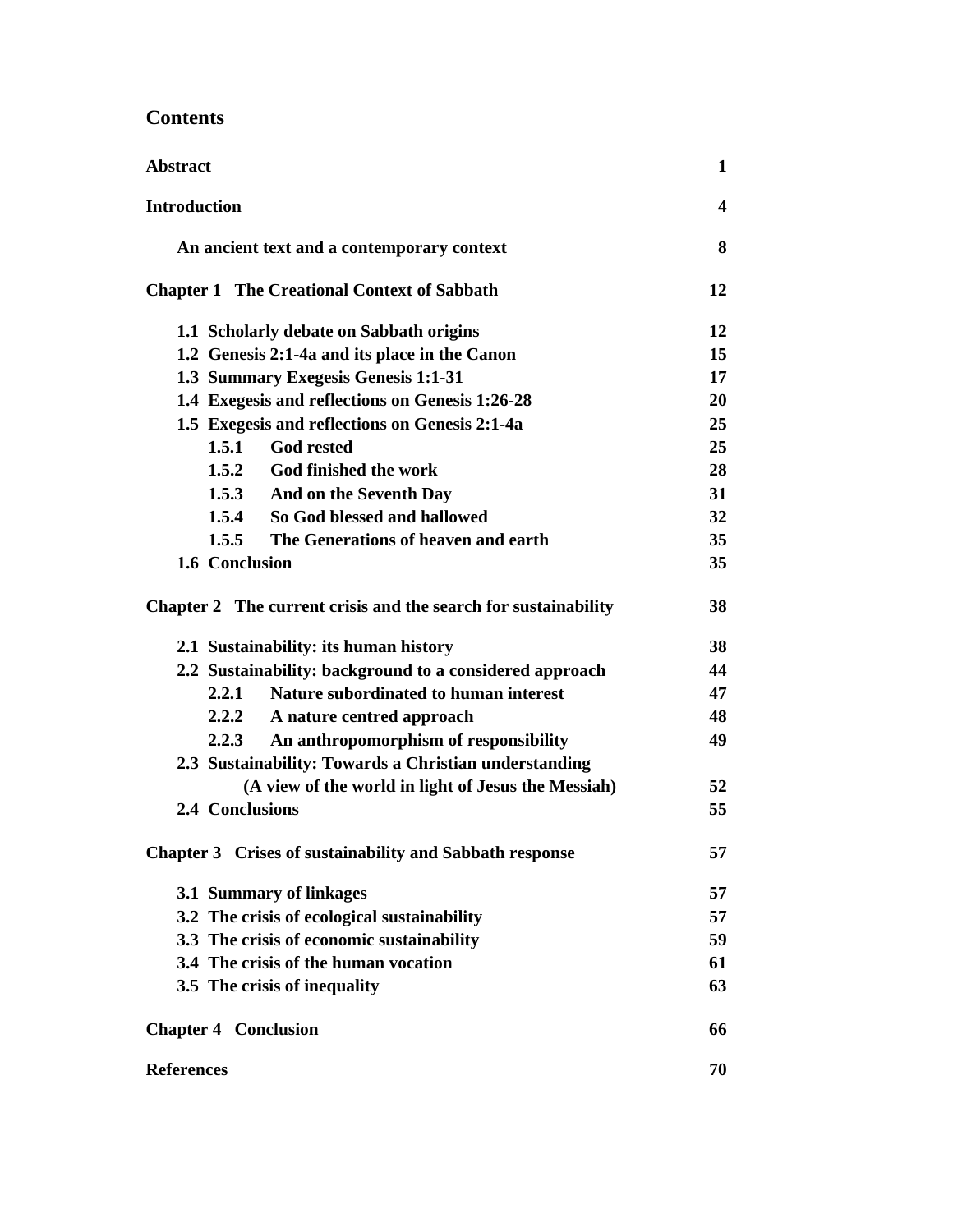#### **Abstract**

 $\overline{a}$ 

There are ominous signs that world order that we have known and relied upon for the past century and more is changing,<sup>1</sup> not because humanity is intending those changes; they are happening as a result of unintended consequences of human behaviour. Empirical evidence shows ecological systems worldwide to be under very considerable strain, and in worst cases, collapse. Science confirms that the increasing release of greenhouse gases is leading the world on a dangerous path of global warming and consequent climate change. The changes are also building a growing inequity: inequity between human beings, and inequity between humans and the non-human creation. History tells us that unattended inequity is likely to produce a violent correction.

It is therefore clear that underlying principles of human engagement and cooperation must change, but how are they to change, and how can we be confident that the changes will be beneficial in the long term? Have principles that undergird the web of life on earth been ignored or misunderstood?

In seeking to respond to these questions, this thesis brings the search for sustainability into conversation with a theology of creation expressed through Sabbath. It argues that Genesis 2:1-4a (the account of Creation Sabbath) is part of the introduction to the whole of scripture and as such informs the whole biblical story and should also form the lives of successive generations of people of faith. It is further argued that the principles inherent to the account of Creation Sabbath provide a meta-story which can empower contemporary scientific fact and data with a living narrative for all humanity in the  $21<sup>st</sup>$  century.

The primeval narrative, Genesis 1-11, presents a world view which places humanity in relation to the created order rather than above it. It highlights the twin truths that humanity is both an integral part of the created order and at the same time has a responsibility of care for sustaining that order. The thesis argues that creation is

<sup>&</sup>lt;sup>1</sup> 'We will have to accommodate the fact that due to our own actions, Nature has turned against us *and can no longer be relied upon to provide the conditions for the flourishing of life'*: Clive Hamilton, *Requiem for a species: why we resist the truth about climate change* (Allen & Unwin: Crows Nest, NSW, 2010), 210.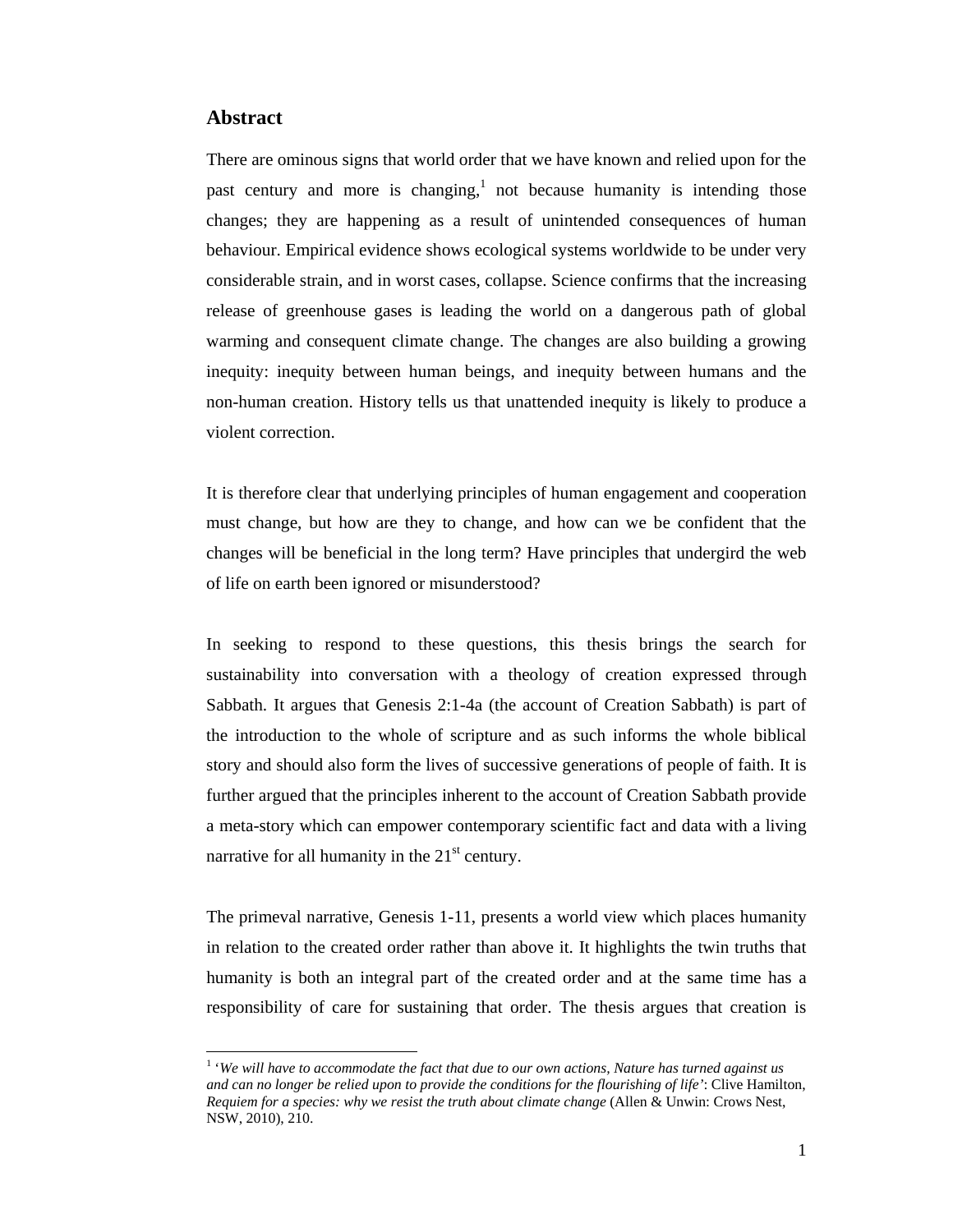crowned by Sabbath rather than by humanity, and that human hubris moves humanity out of creation's orderly balance and places us in a position of hostility towards it. An understanding of humanity's place as part of creation, it is argued, can contribute to the necessary redressing of inequity, and enable harmony rather hostility to emerge as the dominant characteristic of human relationship with the natural order.

The idea of 'rest' lies at the heart of Creation Sabbath. It is argued that rest is essential to creation's integrity and cannot be ignored or altered without serious consequences to the health of the created order. It is also argued that rest is a principle of mutuality of which humans have largely lost sight in a world which is dominated by competitiveness and the need for economic growth. The thesis examines the journey that secular thought has taken since the enlightenment, and that theology has taken since the reformation, both conspiring to create a world that prioritises private enterprise rather than 'common good', and the advantages of global trade rather than the challenges that it has created.

The thesis argues that the Christian church has been rendered more impotent than it should be in contributing to the major issues of our time because its focus has been redemption theology at the expense of creation theology. It is argued that it is creation theology that emphasises 'the whole is always greater than the sum of the parts' and that the health of the individual is dependent upon the health of the whole. The thesis argues that redemption theology which is not informed by creation theology inevitably places an undue emphasis upon the individual and therefore undermines the steps that need to be taken to safeguard sustainability and healthy mutuality at the heart of creation.

In its argument that caring for the created order is integral to the human vocation, $<sup>2</sup>$ </sup> the thesis supports the argument made by Rowan Williams and others that the crisis we face is not essentially an environmental crisis but a crisis of the human vocation.<sup>3</sup>

<sup>2</sup> '*Every form of life is unique, warranting respect regardless of its worth to man, and to accord other organisms such recognition, man must be guided by a moral code of practice': World Charter for Nature* (United Nations, 1982), http://www.unep.org/law/PDF/UNEPEnv-LawGuide&PrincN05.pdf (accessed 3 September 2010).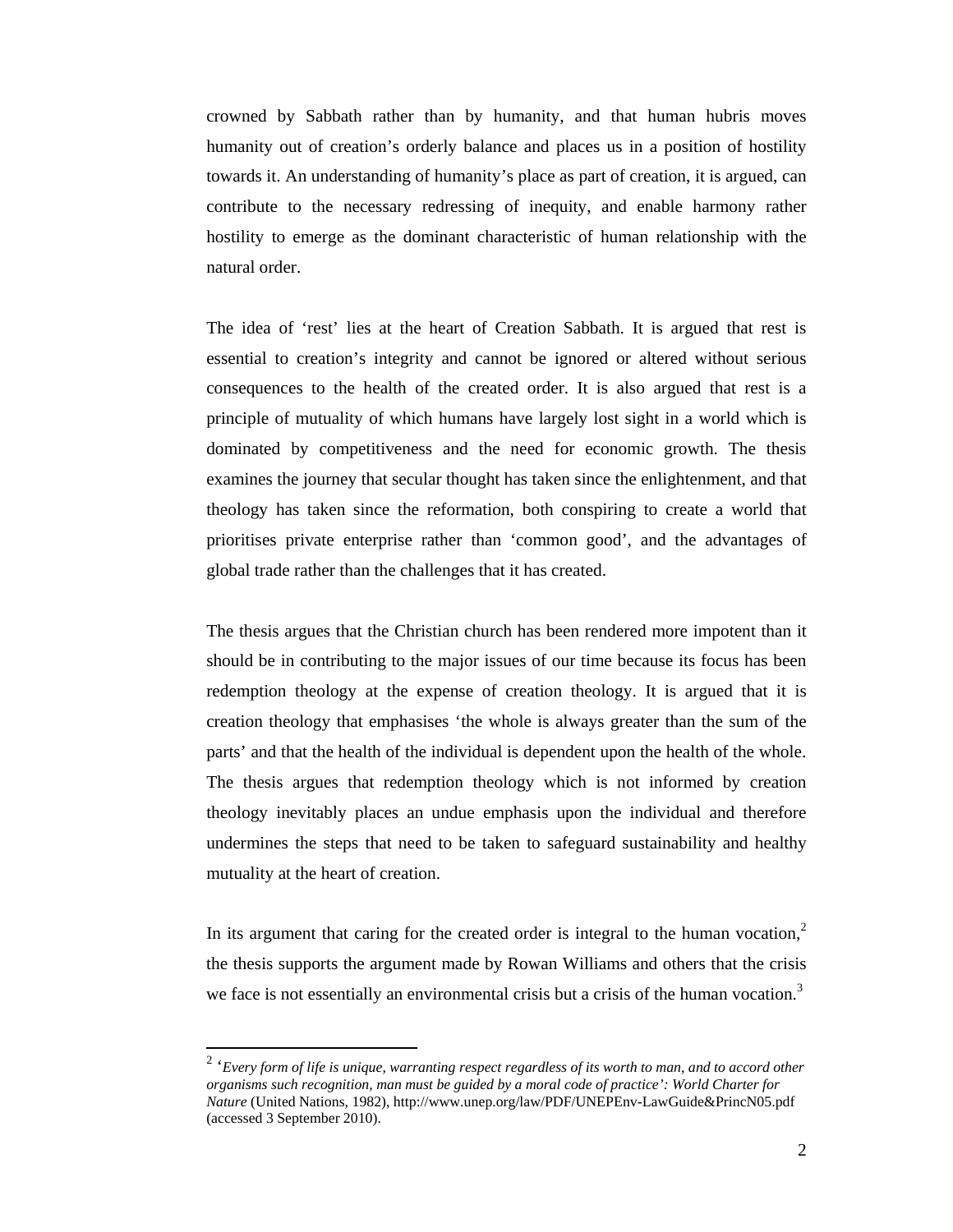The thesis therefore argues that a person of faith and more particularly of Christian faith is a person who lives Sabbath rest,<sup>4</sup> understands their place within the creation,<sup>5</sup> and is committed to the redeeming of the whole created order and the fidelities which enable life to be sustainable.

 $\frac{1}{3}$  '*Ask what would be a healthy and sustainable relationship with the world, a relationship that would in some way manifest both joy in and respect for the Earth'*: Rowan Williams, *Sermon: Copenhagen Cathedral* (13 December 2009), http://www.archbishopofcanterbury.org/2728 (accessed 3 September 2010).

<sup>4</sup> '*The being of his (God's) good creation is a gift, not a sop to the divine Ego – and his Rest on the seventh day is his final bestowal of that gift'*: Capon, *Genesis the movie,* 169.

<sup>5</sup> '*Not only should man know what he is making, but if possible he should see how it is used – see how nature is changed by him. Every man's work should be an object of contemplation for him'*: Simone Weil, *Formative writings, 1929-1941* (Amherst, University of Massachusetts Press,1987), 155.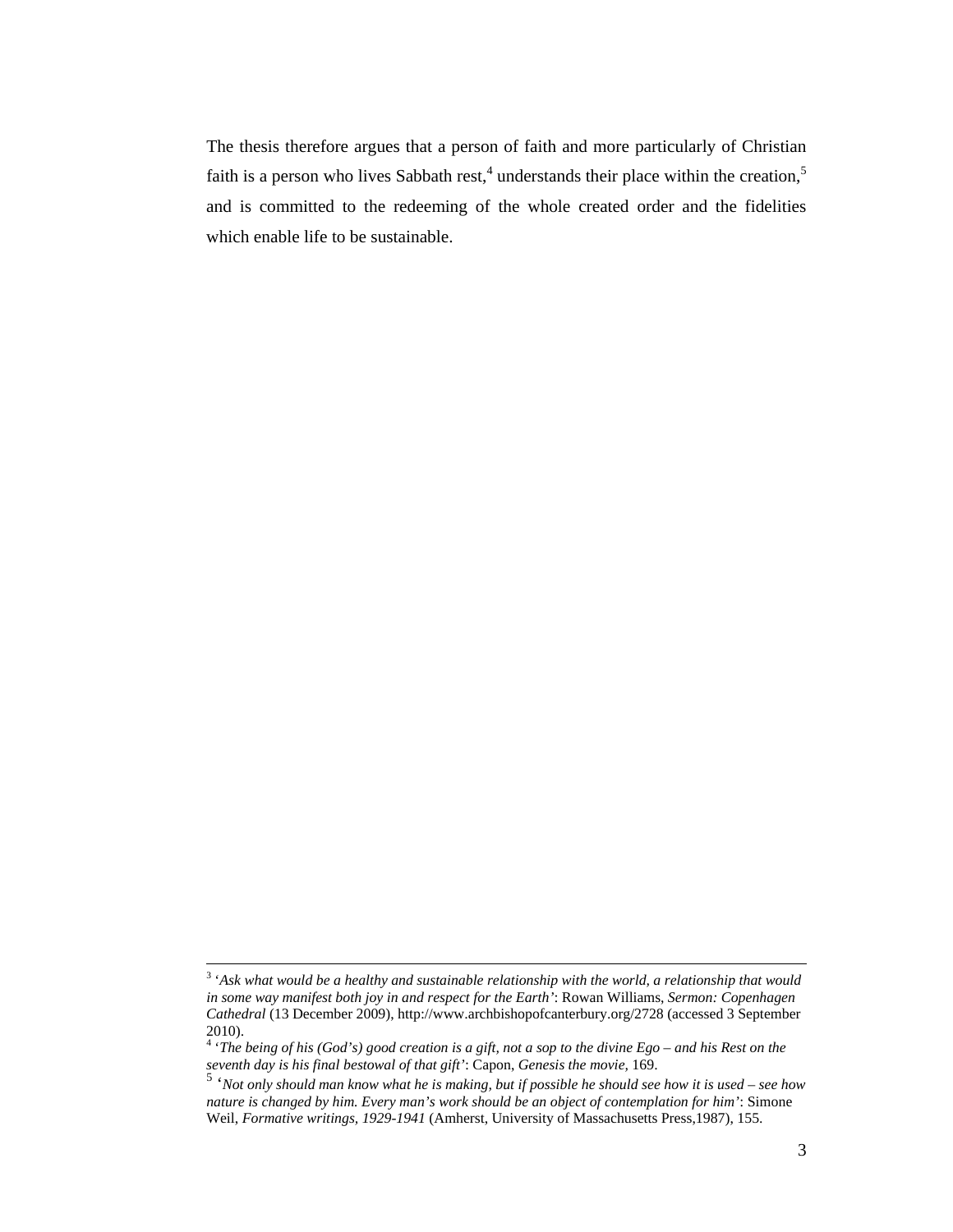### **Introduction**

While religion is experiencing resurgence at the beginning of the  $21<sup>st</sup>$  century,<sup>6</sup> it is generally a resurgence focused on conversion to its membership apart from the world, rather than resurgence through engagement with and transformation of the world: resurgence marked more by Luther's doctrine of the two kingdoms, $\frac{7}{1}$  than by Karl Barth's doctrine of the sovereignty of Christ.<sup>8</sup> This has been particularly true of the debate around the issue of climate change and the contribution of the human footprint. Christianity has been focussed on matters of its own internal survival.<sup>9</sup> As important as these might be they are not, with the exception of child abuse, the issues that humanity as a whole faces. Christian religion as understood by Karl Barth and expressed in his doctrine of the 'Lordship of Christ' is about order, about the ordering of the whole world under the sovereignty of God.<sup>10</sup> How the world is ordered and the place of humanity within that ordering is a crucial question. Einstein was apparently once asked: *what is the most important question you can ask in life?* And his answer was: *is the earth a safe place or not?<sup>11</sup>* Karl Barth argues that faith is well equipped to respond to this question because of what it believes about the nature of God the creator as revealed in Jesus Christ.<sup>12</sup> Belief in God as creator and in human beings as created in the image of  $God<sup>13</sup>$  are 'fundamentals' which can and should be robustly defended.

<sup>6</sup> Harvey Cox's book, *The secular city: secularization and urbanization in theological perspective*  (Macmillan, 1995), predicted that before the end of the  $20<sup>th</sup>$  century, world governments would be secular and devoid of religious influence. The influence of Christianity in the Unites States of America, its resurgence in Russia and its strength in Africa together with the influence of Islam in the Middle East and parts of Asia has provide a resounding lie to this assertion.

<sup>7</sup> Jürgen Moltmann, *On human dignity: political theology and ethics* (Philadelphia: Fortress Press, 2007), 61-77.

<sup>&</sup>lt;sup>8</sup> *ibid.*, 79-96.

<sup>&</sup>lt;sup>9</sup> For the Anglican Church, which I have served for 44 years as a priest and for 24 years as a bishop, the concerns have been declining Church numbers, the ordination of women, homosexuality and the terrible scandals of child sexual abuse.

<sup>&</sup>lt;sup>10</sup> '*His Lordship is not only 'potential'; it is 'potestas'. It becomes recognisable to us as the ordering not only of an unsearchable will but as the 'ordering of wisdom' ... Here is something objective, an order which is set high above us and apart from us, an order to which man must subject himself, which he must acknowledge, of which he can only hear, and must be obedient to it. How could it be otherwise, since the Lordship of Christ has been set up and consists in the power of his Godhead?*: Karl Barth, *Dogmatics in outline* (London: SCM Press, 1966), 90.<br><sup>11</sup> Matthew Fox and Rupert Sheldrake, *The physics of angels. exploring the realms where science and* 

*the spirit meet* (San Francisco: Harper SanFrancisco, 1996), 12.<br><sup>12</sup> '*The existence of the man Jesus Christ is, in virtue of his divinity, the sovereign decision upon the* 

*existence of every man. It is based on the fact that by God's dispensation this One stands for all and so all are bound and obligated to this One. His community knows this. This is what it has to make known to the world'*: Barth, *Dogmatics in outline*, 88. <sup>13</sup> The 'Imago Dei' is examined in some detail in Chapter 1.5.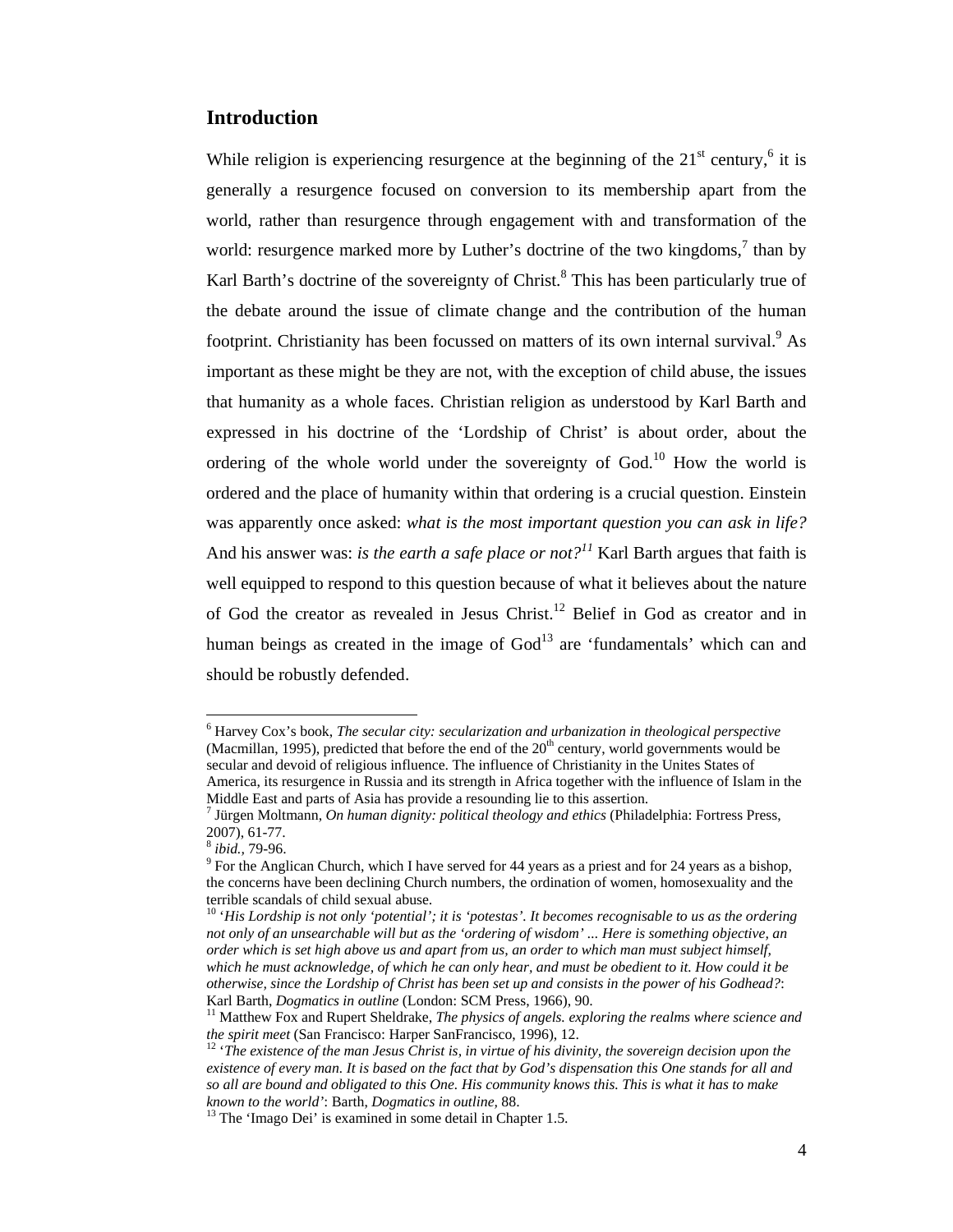However, the place that Barth would have us claim is undermined by uninformed, or ill-informed, literalism.<sup>14</sup> It is also undermined by fundamentalism.<sup>15</sup> Both have severely weakened the voice of the Church in a world which, as a consequence, is more likely to turn to science to answer the question of the world's ordering and of humanity's place within it. And yet even science struggles to gain traction in the political sphere where its findings are ignored if they prove inconvenient to prevailing political and economic dogma.<sup>16</sup>

The lack of political progress that might initiate a global response to the climate change crisis with which we are confronted is the cause of some current despair amongst scientists, environmentalists and people of religious faith alike. The titles of Clive Hamilton's latest book *Requiem for a species,*17 and James Lovelock's *The vanishing face of gaia: a final warning,*<sup>18</sup> echo Rachel Carson's 1962 book *Silent spring*,<sup>19</sup> and speak for themselves. But despair is not a platform upon which humans can build a future, let alone work to transform the present. Despair tends to paralyse while hope generally triggers energy. John Chrysostom<sup>20</sup> is accredited with having said: '*It is not sin that plunges us into disaster, as rather despair'.*<sup>21</sup>

It is therefore crucial that a contribution to the climate change debate which might energise proactive commitment carry with it a basis for hope: '*Christianity is eschatology, is hope, forward looking and forward moving and therefore* 

<sup>14 &#</sup>x27;*Literalism: the disposition to take words and statements in their literal sense'*. (New Collins Dictionary). Literalism is particularly serious when applied to the first 11 Chapters of the Bible. Narrative which gives an interpretive understanding of the whole of life, or the whole of history, is greatly reduced in its power and authority when treated as a literal account of one moment in history. 15 Fundamentalism and literalism are related but are not the same. Fundamentalism is the

development and universalising of doctrine on the basis of a literal reading of scripture or some other sacred text.

<sup>16</sup> Guy Pearse, *High and dry: John Howard, climate change and the selling of Australia's future*  (Camberwell, Vic.: Penguin, 2007), 97ff.

<sup>&</sup>lt;sup>17</sup> 'Sooner or later we must respond and that means allowing ourselves to enter a phase of desolation *and hopelessness, in short, to grieve'*: Clive Hamilton, *Requiem for a species: why we resist the truth*  about climate change, 211.<br><sup>18</sup> James Lovelock, *The vanishing face of gaia: a final warning* (London: Allan Lane, 2009).<br><sup>19</sup> Rachel Carson, *Silent spring* (Boston: Houghton Mifflin, 2002).<br><sup>20</sup> Archbishop of Constantin

<sup>21 &#</sup>x27;*That which leads people to sin, seems not only to be a sin itself but a source of sins. Now such is despair':* Thomas Aquinas Summa Theologica 2.20, quoted in Jürgen Moltmann, *A theology of hope* (London: SCM Press, 1967), 8.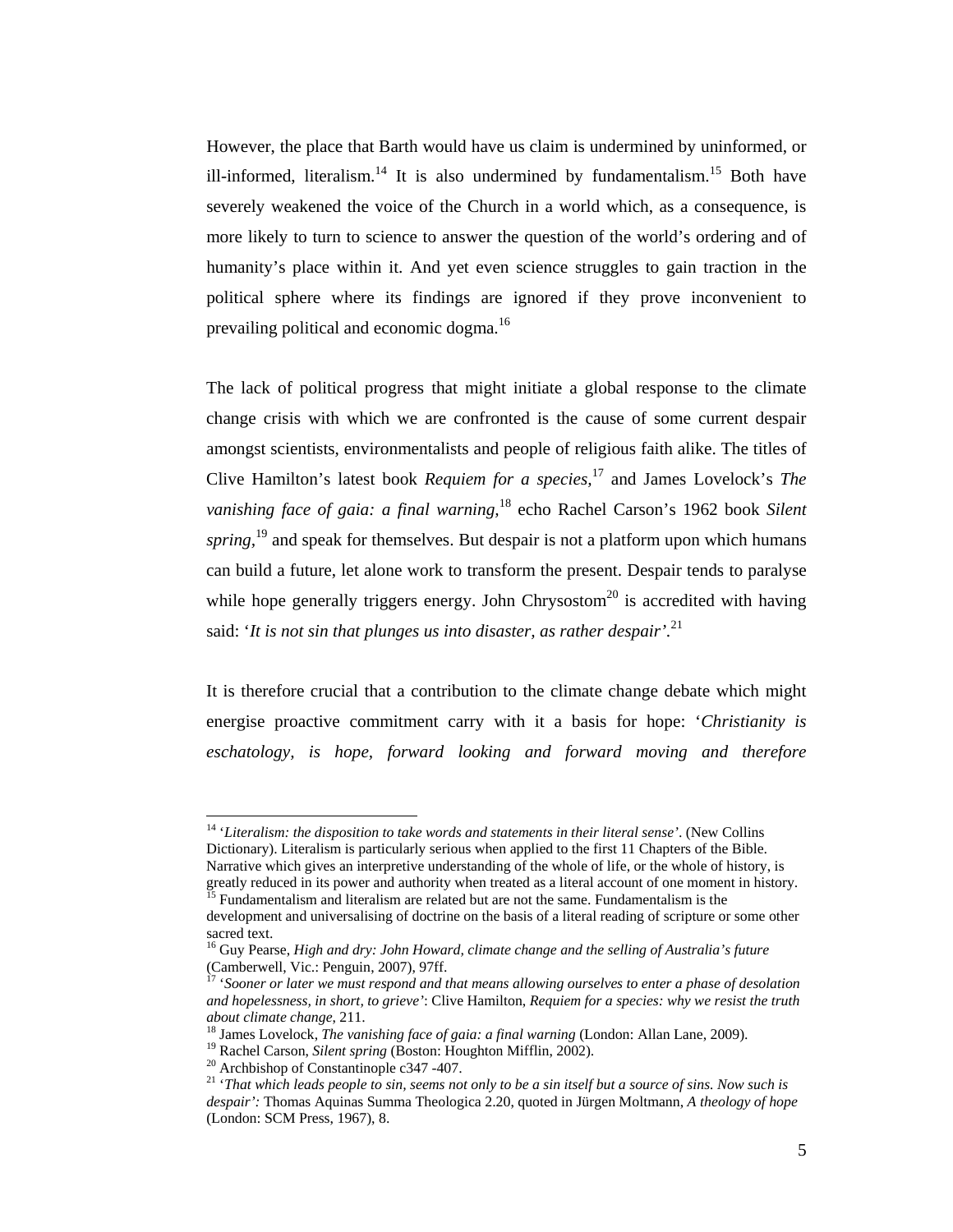*revolutionising and transforming the present'.*<sup>22</sup> Critics of Christianity would stereotype its basis for hope on the grounds that it is all about the future and not about the present. Moltmann deals very persuasively with this criticism when he argues that hope in a future identity energises transformational behaviour in the present, because the future is not disconnected from the present, it is its fulfilment.<sup>23</sup>

One of the main contributions Christianity can make is to offer hope that galvanises transformational action. The argument must be made both within the Church and in the wider world. It must be made inside the Church because of two prevailing beliefs. One is that God is in control therefore any pro-activity to change behaviour is presumptuous. The second is that because the physical world is deemed to be doomed, action to try to safeguard its life is futile. The argument in the world has to be made because economic growth theory generally prevails over ecological priorities, thus rendering sustainable action a low priority, even an undesirable outcome.<sup>24</sup>

This thesis argues that Sabbath is a celebration of creation, that creation functions out of *an inner integrity of order that is relational,* and that sustainability does not threaten but safeguards the economic life of humans as well as the ecological life of the nonhuman creation. It will be argued that the health and wellbeing of every individual is completely dependent upon the health and wellbeing of the resources from which they are fed. In the case of humanity, our resources constitute the totality of the created order.

It is the broad consensus of science that changes currently being made by the burning of fossil fuels are having, and increasingly will have, an impact upon all life on the planet because of the increased density of greenhouse gases, the absorption of heat and resultant global warming.<sup>25</sup> It is argued therefore that the burning of these fuels,

<sup>&</sup>lt;sup>22</sup> Jürgen Moltmann, A theology of hope (London: SCM Press, 1967), 16.

<sup>&</sup>lt;sup>23</sup> ibid., 32.<br><sup>24</sup> Pearse, *High and dry: John Howard, climate change and the selling of Australia's future, 271ff.*<br><sup>25</sup> The Dutch Government issued a press release on the 5 July 2010 confirming the core conclusions

of the International Panel on Climate change (IPCC), conclusions that had come under very considerable criticism and which had emanated from the fourth assessment report of a potential 3000 scientists worldwide. On 23 June 2010 IPCC announced 831 scientists (from a 3000 pool of interrelated disciplines) will co author the fifth assessment report.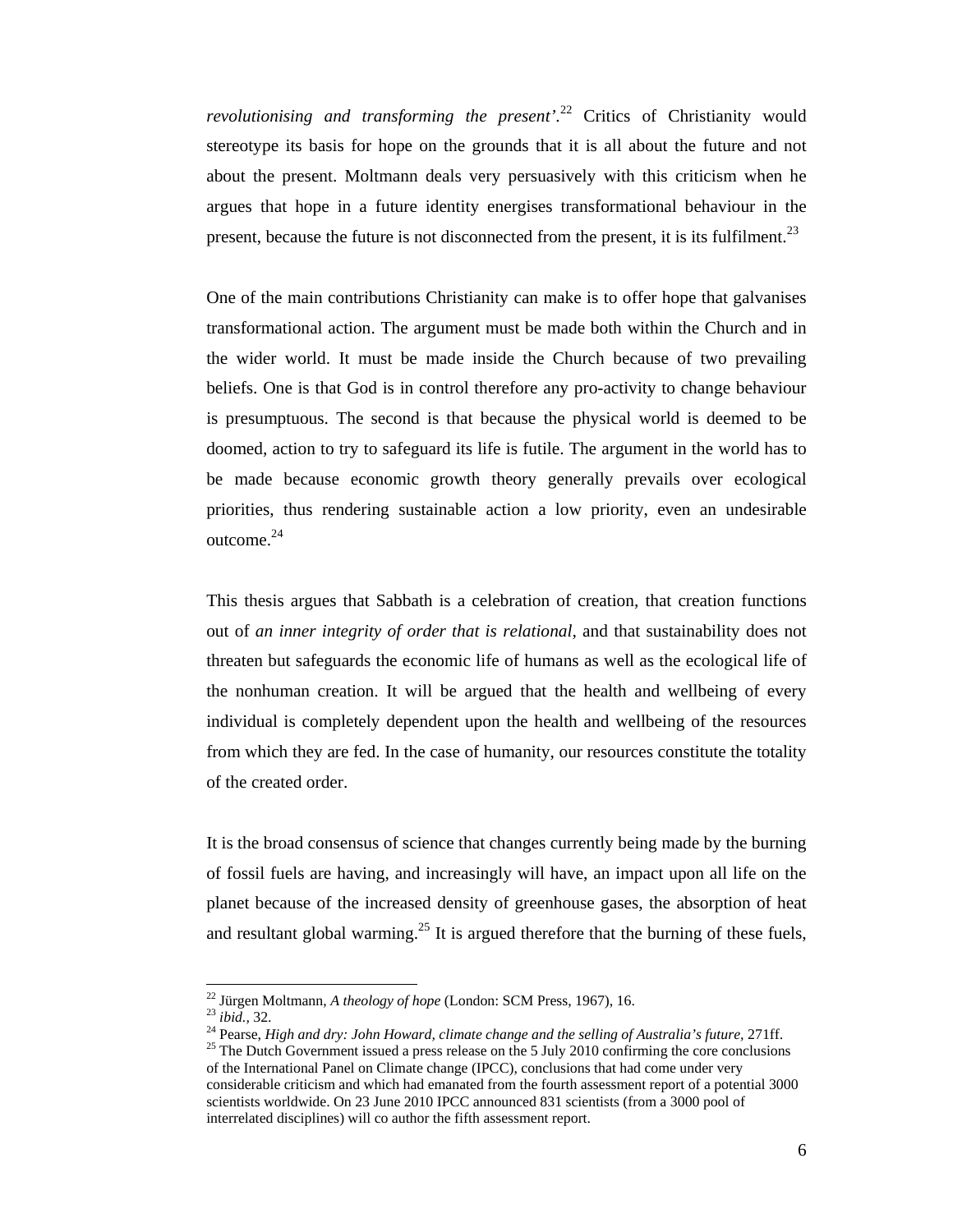and the continued development of industrial enterprises based on them, is both ecologically unsustainable and counter to the commission humans have inherited through the Creation Sabbath to care for creation. It is estimated that today humanity uses the equivalent of 1.4 planets to provide the resources we use and to absorb our waste. This means it now takes planet Earth one year and five months to regenerate what we use in a year.  $2<sup>6</sup>$ 

At issue is a contrast between a culture which describes itself as '24/7', and a way of living that accepts limits. The 'first' Sabbath (Gen 2:1-4a) follows the **creator God's**  six days of work. It is a cessation from further production and celebrates the presence of the creator within creation. Similarly, the 'Christian' Sabbath follows the kenotic activity of the **redemptive God** in the dying of Jesus who restores and makes new the relationships inherently present but not actualised in the first Sabbath.<sup>27</sup> The tension between the desire to work and the need for rest that enables a celebration of the relationships at the heart of life is tellingly portrayed in the conversation between Jesus and the sisters Mary and Martha:

*But Martha was distracted by her many tasks, so she came to him and asked, "Lord do you not care that my sister has left me to do all the work by myself? Tell her to help me". But the Lord answered her, Martha, Martha, you are worried and distracted by many things; there is need of one thing only. Mary has chosen the better part, which will not be taken away from her.* (Luke 10:38-42).

If 'resting' or accepting limits reveals truth about God, must this truth also be reflected in creation if it is to flourish? Can this Christian understanding enhance growing scientific calls for limits to human activity which threatens environmental stability? These questions are explored in Chapters 2 and 3.

Christianity's failure to make a meaningful contribution to the debate about sustainability and climate change from a deep theology of creation is in part related to the fact that the Christian Sunday does not adequately capture the spirit that is

<sup>26</sup> *World footprint: do we fit on the planet?,*

http://www.footprintnetwork.org/en/index.php/GFN/page/world\_footprint/ (accessed 4 October 2010).

<sup>27 &#</sup>x27;*Jesus' proclamation of the Kingdom of God puts the messianic Sabbath into effect ... Jesus' proclamation of the imminent kingdom makes the whole of life a Sabbath feast*: Jürgen Moltmann*, God in creation: an ecological doctrine of creation* (London: SCM Press, 1985), 291-292.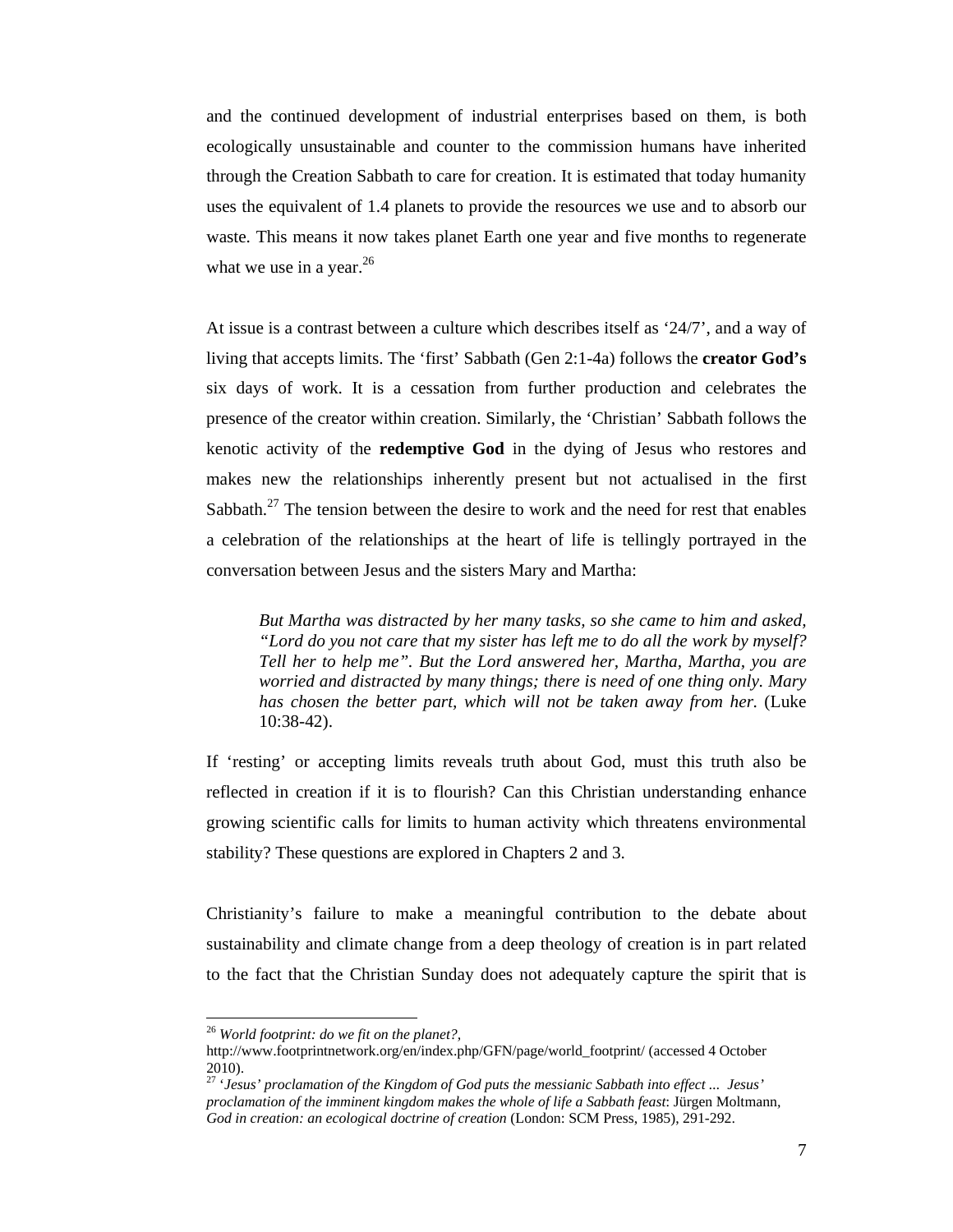intended in the Jewish Sabbath. Jürgen Moltmann argues: *'The best creation wisdom is to be found in the Jewish theology and practice of Sabbath. In abandoning the Sabbath, the Gentile Christian Churches have lost this means of access, and we generally overlook it altogether'.*<sup>28</sup>

Moltmann's critique has not been responded to by the Church which continues to be more comfortable with a theology of redemption than a theology of creation<sup>29</sup> and as a consequence struggles to make a relevant contribution to debates like the climate change debate. Contributions must spring from a deep understanding of creation and therefore a conviction about 'for which' and 'to which' we are to be redeemed. Christian understanding of Sabbath remains largely restricted to a detailing of the expectations inherent in one day in seven, rather than being celebrated as a window through which creation itself is to be understood. There is a double task: firstly to convince the Church that it has missed core truth and secondly to initiate dialogue between the Christian doctrine of creation and the scientific and economic case for ecological sustainability.

Creation Sabbath is here chosen as the entry point into a Christian doctrine of creation because it embraces creation; it is its crown and its theological springboard. $30$ 

#### **An ancient text and a contemporary context**

Canonical scripture has at least two hermeneutical contexts: the one in which it was written and the one in which it is being read and applied. The Hebrew writers recalled the events of the past, not for the purpose of history, but as narrative that transformed, empowered and gave identity to the present.<sup>31</sup> This is most obviously true of the account of the escape from Egypt as celebrated in the Passover, but it is

 $28$  *ibid.*, xiii.

<sup>&</sup>lt;sup>29</sup> *'Christian reflection on creation has been a bit of a Cinderella in twentieth century theology':*<br>Rowan Williams, *On Christian theology* (Oxford: Blackwell, 2000), 63.

<sup>&</sup>lt;sup>30</sup> 'Human beings are the last to be created. In so far they are the apex of created things. But they are *not the 'crown of creation'. It is the Sabbath with which God crowns the creation which he beholds as very good'*: Moltmann, *God in creation*, 187.<br><sup>31</sup> '*Canon functions, for the most part, to provide indications of the identity as well as the life style of* 

*the ongoing community that reads it'*: James A Sanders, *From sacred story to sacred text* (Philadelphia: Fortress Press, 1987), 17.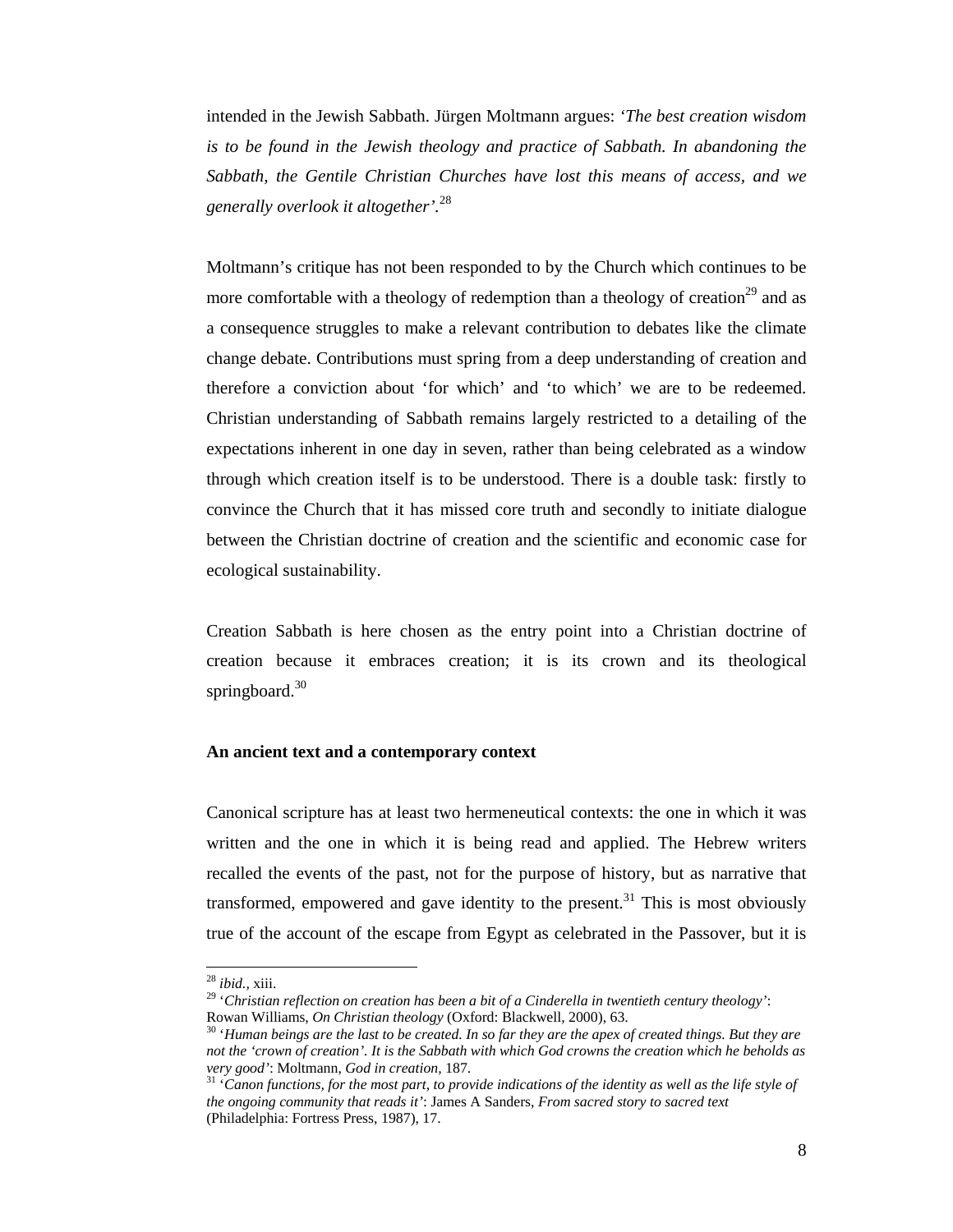true of all texts; unless they have the power to illuminate and transform the present, their authority is diminished. James Sanders argues it well:

*The bible read as a paradigm of the verbs of God's activity permit us to conjugate in our own contexts the verbs of God's continuing activity and how we may pursue in our time the integrity of truth. That is God's oneness both ontologically and ethically.*<sup>32</sup>

The post-exilic context in which the priestly  $\mathbf{P}^{33}$  material is edited and reaches its final form is one of crisis. A world order in which God was conceived to be sovereign was severely undermined with the destruction of the temple. In contrast, the contemporary context, articulated by many contemporary writers, but for the first time challengingly by Rachel Carson,  $34$  is very different. Carson describes a world in which humanity, not God, claims sovereignty over nature. Can a text, born in one context, speak to people of faith in a vastly different context? How can its voice be heard in the general community?

In recent years there has been robust argument from several popular writers strongly denying any contemporary context for these ancient texts. Richard Dawkins asserts that scripture, and the Genesis texts in particular, are myths formed in the mind of unenlightened people, and insists they can have absolutely no place in contemporary public discourse.35 His vigorous debating style gains weight from the statistical reality that a short view of history or 'creationism' is supposedly believed by 45% of the adult population of the United States of America, while 5% of Australians believe the world is thousands rather than millions of years old.<sup>36</sup> Richard Dawkins is right to point out that such beliefs are entirely inconsistent with the overwhelming weight of modern science and both cannot be right.

 $32$  ibid., 73.

<sup>&</sup>lt;sup>33</sup> Joseph Blenkinsopp, *Introduction to the Pentateuch*, in *New interpreters Bible, vol. 1* (New York: Abingdon Press, 1994), 312ff.

<sup>34 &#</sup>x27;*As man proceeds toward his announced goal of the conquest of nature, he has written a depressing record of destruction, not only against the earth he inhabits but against the life that share it with him'.* Carson, *Silent spring, 85.* 

<sup>&</sup>lt;sup>35</sup> 'There are two ways in which scripture might be a source of morals or rules for living ... Both *scriptural routes ... encourage a system which any civilised modern person would find obnoxious* ... *To be fair much of the Bible is not systematically evil but just plain weird as you would expect of a chaotically cobbled together anthology of disjointed documents'.* Richard Dawkins, *The God delusion*  (London: Bantam Press, 2006), 237-238.

<sup>36</sup> *Most Americans tentative about origin-of-life explanations*,

http://www.gallup.com/poll/18748/Most-Americans-Tentative-About-OriginofLife-Explanations.aspx (accessed 4 October 2010). The poll figures show a constant graph line from 1982 -2008.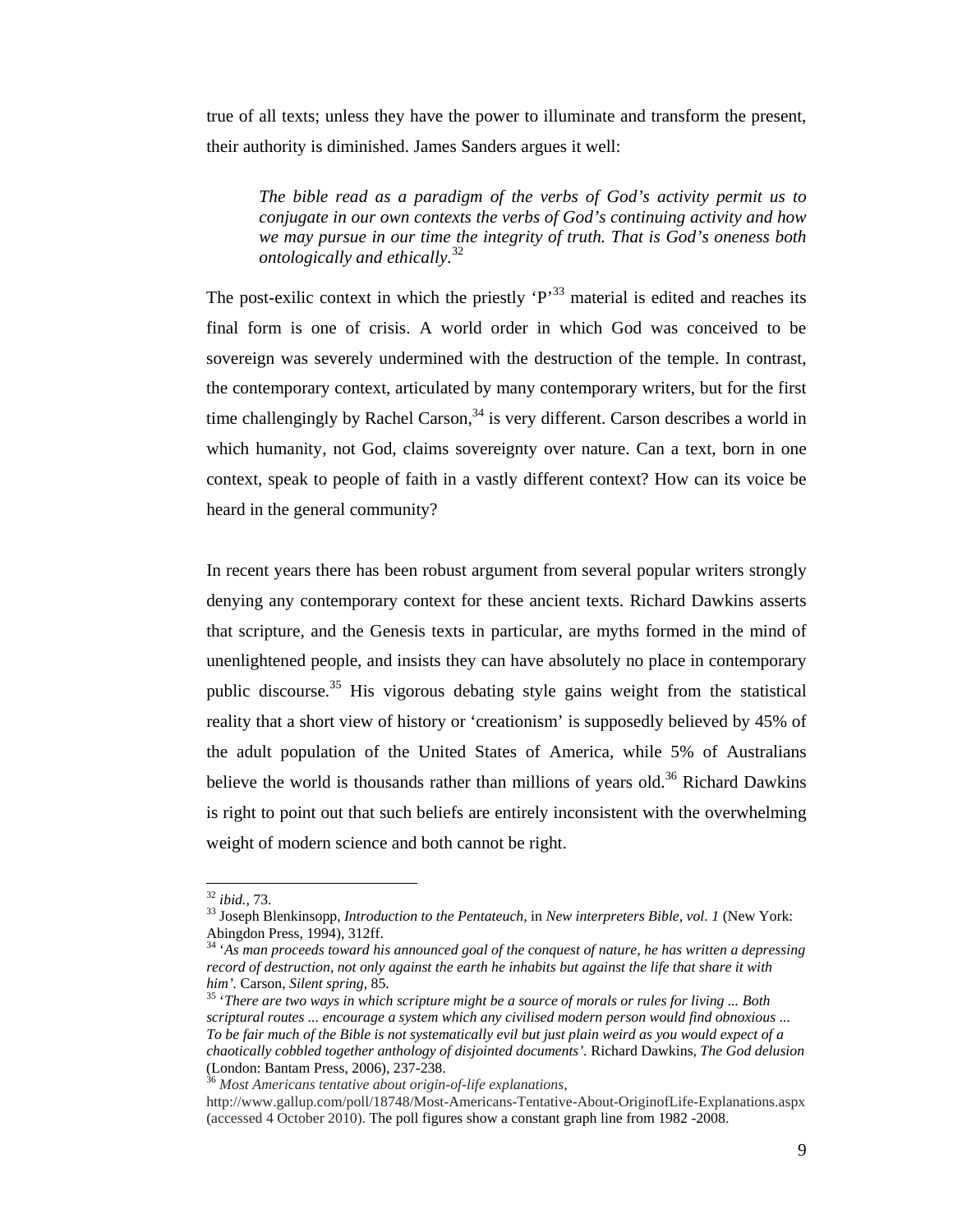While to the community of faith the Genesis texts cannot be ignored, opponents of faith attack any legitimate contribution to public debate on issues such as climate change by reference to the supposed literalism of the text. These supposedly literal interpretations do enormous damage. They undermine confidence that faith and science can not only live side by side, but can also inform one another. Used as an axiom of belief, they shield the believer from genuine dialogue and discourse with the contemporary world. It is essential that they be read in a way that does justice to the text as we have received it, while illumining and transforming the context of the reader. As scientists such as Galileo and Darwin were to experience, the institutional Church's insistence that primeval text should be understood literally made a conflict between their faith and their remarkable scientific theories and discoveries inevitable.

Walter Brueggemann has shown us new ways to hermeneut these texts, a neverending task in each generation. In a short essay in *Christian Century*<sup>37</sup> he argues that the first creation story, climaxed in Genesis 2:1-4, not only may be interpreted as an insight into how people of every time and of every generation are to experience the abundance of the created order, but also that it may be understood as an outline of the relationality that is the source of such abundance. Such relationality exists not only between God and the creation, but also within creation between each constituent part.<sup>38</sup> Abundance with limitation seems a contradiction. However if the limitation referred to is akin to the limitations that flow from relational fidelity, limitation is in fact the 'order' that protects abundance.

In contrast, humanity often seeks abundance through domination which becomes the misuse of unequal power. Modern humanity, as argued by the Nobel laureate Paul Crutzen, has reached a point of almost complete domination of the nonhuman creation.39 Domination which issues in one-sided advantage, where unequal power is

37 Walter Brueggemann, "The liturgy of abundance, the myth of scarcity," *Christian Century*, 24-31 March 1999, http://www.religion-online.org/showarticle.asp?title=533 (accessed 3 September 2010). 38 '*It is only as existing within the ordered whole of the universe that creation may present, each in its* 

*particular way, God's goodness'*: Thomas Aquinas quoted in Rudi A te Velde, *Aquinas on God: The 'Divine Science' of the Summa Theologiae* (Burlington: Ashgate Press 2006), 127.<br><sup>39</sup> '*The Nobel laureate chemist Paul Crutzen dubbed the modern era the Anthropocene, a human-*

*dominated Earth, because the scale of our human activities is now so large that it has thrown every*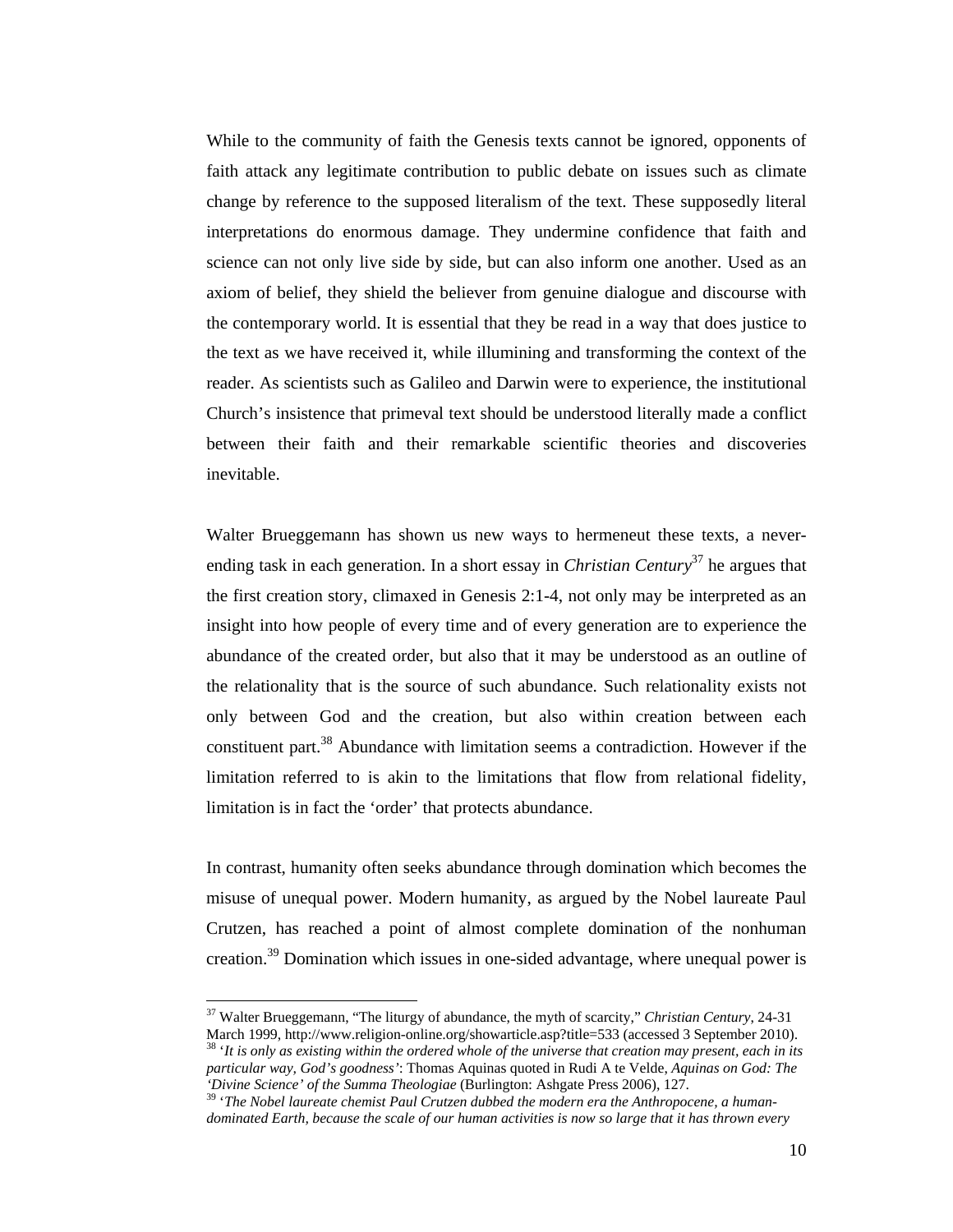misused, is inimical to mutually life giving relationships. Within mutually life giving relationships, fidelity (faithfulness) accepts the boundaries, the limits, which protect the continued health and wellbeing that relationship offers. Limits are not to be avoided because of diminished opportunity for personal fulfilment, but to be embraced because of the gain that mutuality offers. The prosperous of today's world appear to live in limitless abundance. The poor of today's world appear to live as captives to crippling scarcity. Both realities cannot simultaneously reflect the intended outcome of creation's destiny.

The Enlightenment's influence on the contemporary world is explored in Chapter 2. Reason's influence upon human affairs is rightly valued, but should it be assumed that 'progress' is always enlightened? The thesis asks whether such an assumption is well founded; and whether abandonment of Christian insight into human frailty has contributed to false assumptions that 'progress' is inevitability a virtue.<sup>40</sup> It will be argued that the creation narrative crowned by Sabbath reflects a more sober and therefore a more genuinely hopeful view of humanity's place in the created order.

*fundamental, life-sustaining system on earth off kilter'*: Jeffrey Sachs, *Common wealth: economics for a crowded planet (*London: Allen Lane, 2008), 67-68. 40 '*It is as if wheat and tares grow in all our lives – in each of us individually and down through* 

*history – perhaps to the end of time*': Stephen Green, *Good value: reflections on money, morality and an uncertain world* (London: Allen Lane 2009), 191.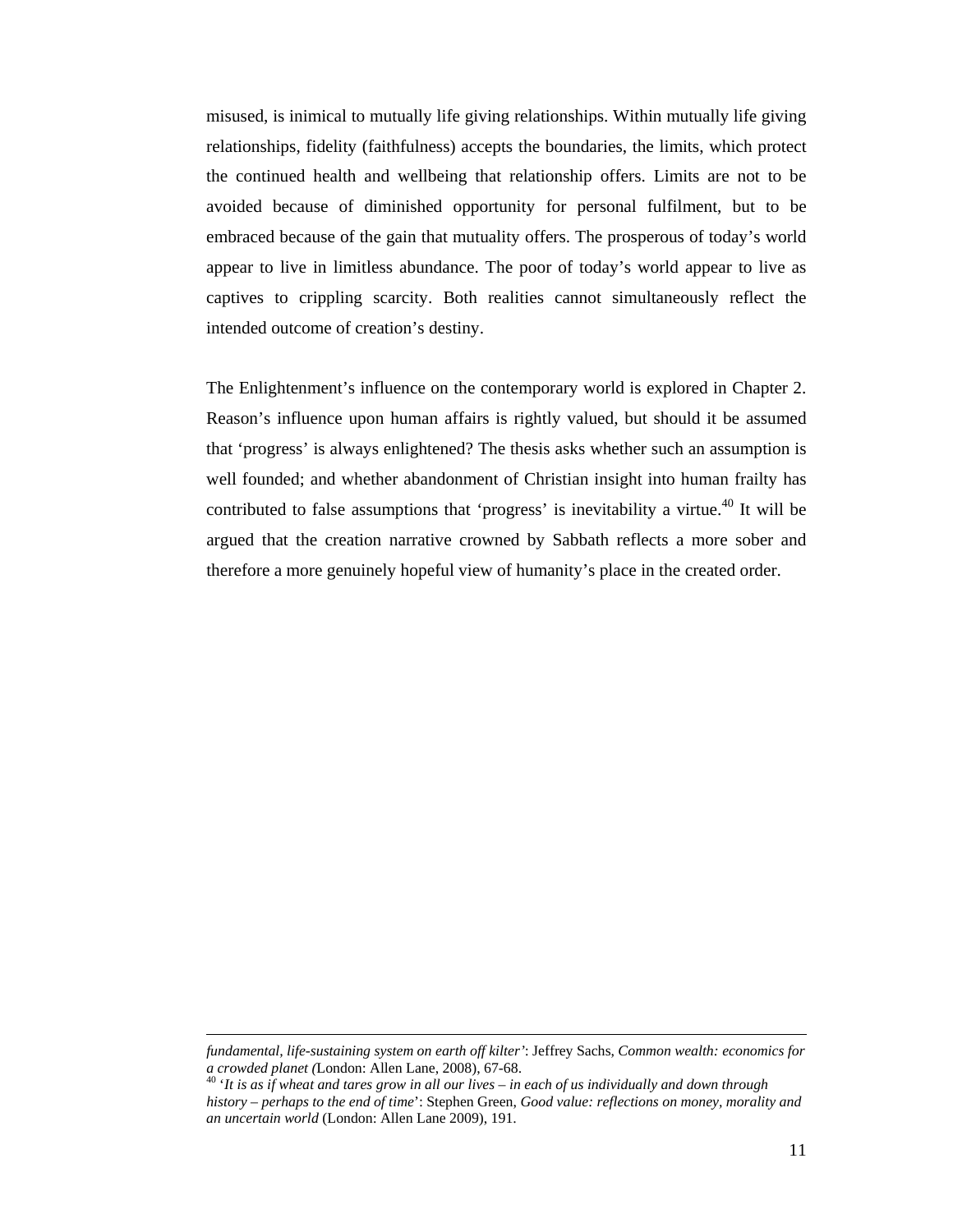#### **Chapter 1 Creational context of Sabbath**

#### **1.1 Scholarly debate on Sabbath origins**

Only 15 books in the Hebrew Bible mention the Sabbath at all. Given the significance of Sabbath to Jewish religious practice and indeed its place in the Decalogue, it is somewhat surprising that reference to its origins is not more explicit and its practice not more central during the period of history covered by the Hebrew Bible.

Indeed there is an absence of a clear reference to a popular pre-exilic celebration of Sabbath, yet its association with the Royal house in the seventh century is supported by the references in 2 Kings to the roster of guards and portals of the king's house that are apparently associated with the Sabbath:

*The covered portal for use on the Sabbath that had been built inside the palace and the outer entrance for the king he (Ahaz) removed from the house of the Lord. He did this because of the King of Assyria.* (2 Kings 16:18).

*This is what you are to do: one third of you, those of you who go off duty on the sabbath and guard the king's house (another third being at the gate Sur and a third at the gate behind the guards) shall guard the palace; and your two divisions that come on duty in force on the sabbath.* (2 Kings 11:5-7).

The debate about the origin of the Sabbath has a long scholarly history; many scholars postulate a link with new moon festivals.

Of those books that mention the Sabbath the following have texts that link Sabbath and New Moon and or appointed feasts: Leviticus (*see cultic calendar below*), Numbers (*see cultic calendar below*), 2 Kings (4:23), 1 Chronicles (23:31), 2 Chronicles (8:13, 31:3), Nehemiah (10:33), Isaiah (1:13, 58:13, 66:23), Lamentations  $(2:6)$ , Ezekiel  $(46:1)$ , Amos  $(8:5)$ , and Hosea  $(2:11)$ . There are three major cultic calendars in the Hebrew Bible, Leviticus 23:2-43, Numbers 28:1-29:39 and Ezekiel 45:13-46:15. In both the Ezekiel and Numbers lists the sacrifices prescribed for the New Moon are more demanding than those prescribed for the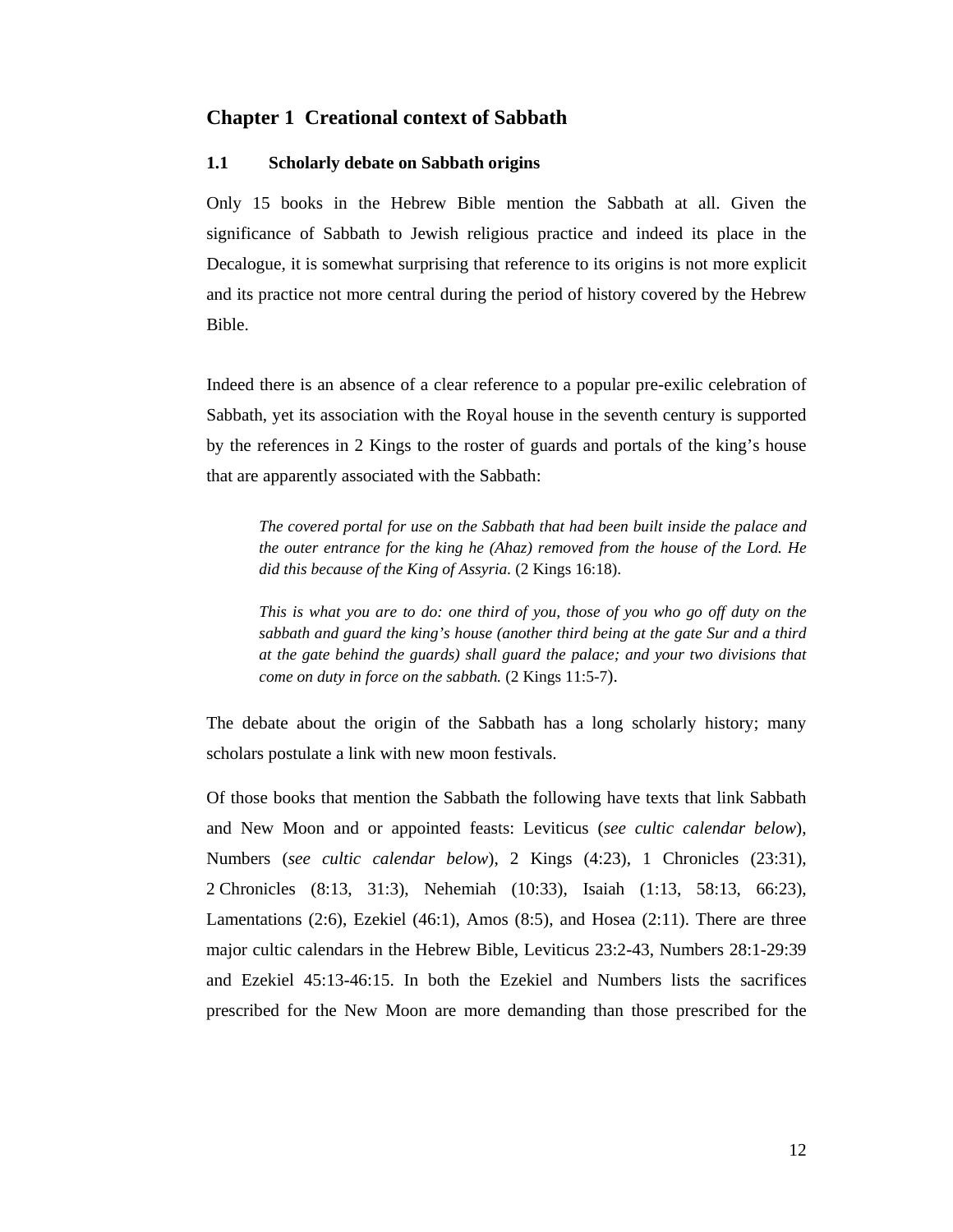Sabbath.<sup>41</sup> The Leviticus calendar has no prescribed sacrifices for the Sabbath. Sabbath is completely missing from the listing of feast days in Ezra chapter 3.

Victor Hamilton, $42$  with many other scholars, makes the philological link between the Hebrew word for 'rest' and the Mesopotamian word for 'full moon': *'We are of the opinion that the Hebrew noun šabbāt, the completion of the week is to be identified philologically with AKK. šapattu, the day of the full moon, the fifteenth day of the lunar month'*. Gnana Robinson<sup>43</sup> argues that any pre-exile biblical reference to Sabbath is a reference to royal full moon day celebrations on the  $15<sup>th</sup>$  day of the month and it was not until after the fall of the Davidic kingdom that Sabbath became widely associated with seventh day rest and a celebration of Yahweh's universal sovereignty. Rainer Albertz pushes the development of Sabbath as a weekly family celebration into the period of the Babylonian Exile.<sup>44</sup> He argues that prior to the exile, Sabbath was the cultic new moon festival celebrated by the priests, while amongst the people there was probably a rest day associated with an agricultural taboo. He suggests the two probably came together after the exile. Mark Hamilton<sup>45</sup> asserts that the Sabbath Festival developed out of the celebration of the full moon and cites the absence of any reference to Sabbath in Deutero Isaiah as an indication that if Sabbath developed in the exile it took a while to be universally practised.

<sup>&</sup>lt;sup>41</sup> Numbers requires the sacrifice of four lambs on the sabbath day and two bulls, one ram, seven lambs and one goat on the new moon festival; while Ezekiel requires six lambs and a ram on the sabbath day, and on the new moon one bull, six lambs and a ram.

<sup>42</sup> Victor Hamilton, *The book of Genesis, chapters 1-17* (Grand Rapids: William B Eerdmans, 1990), 142.

<sup>43</sup> Gnana Robinson, *The origin and development of the Old Testament Sabbath* (Frankfurt am Main: Peter Lang, 1988).

<sup>44 &#</sup>x27;*The origin and history of the Sabbath has still not been fully explained. However there is much to suggest that in the pre-exilic period the Sabbath was the Israelite New Moon festival (11 Kings 4:23; Isa 1:13; Hos 2:13 Amos 8:5. As such it was celebrated regularly in the cult by the priests in the temple (Isa 1:13; Hos 2:13) in a way – comparable to the tamid sacrifice – which probably excluded the public. The Sabbath was significant for the public only to the degree that it was a good time for the getting of omens. Thus in pre-exilic times the Sabbath was largely part of the official cult and came to an end with the destruction of the Jerusalem temple* ... *Alongside this in the pre-exilic period there had been a family custom of interrupting agricultural work every seven days for a day of rest. It probably had something to do with an old taboo about not exploiting animals until their last breath. There is something to be said for the thesis that the two institutions became combined in the exile. The festival which was once limited to the official temple cult was opened up so that families everywhere could participate in it, the rest from work therefore took on cultic and religious dignity'*: Rainer Albertz, *A history of the Israelite religion in the Old Testament period, vol 2: From the exile to the Maccabees* (Louisville: Westminster/John Knox Press, 1994), 408ff.<br><sup>45</sup> Mark W. Hamilton in *New interpreter's dictionary of the Bible, vol.5*, (Nashville, Tenn.: Abingdon

Press, 2006-2009), 1-13.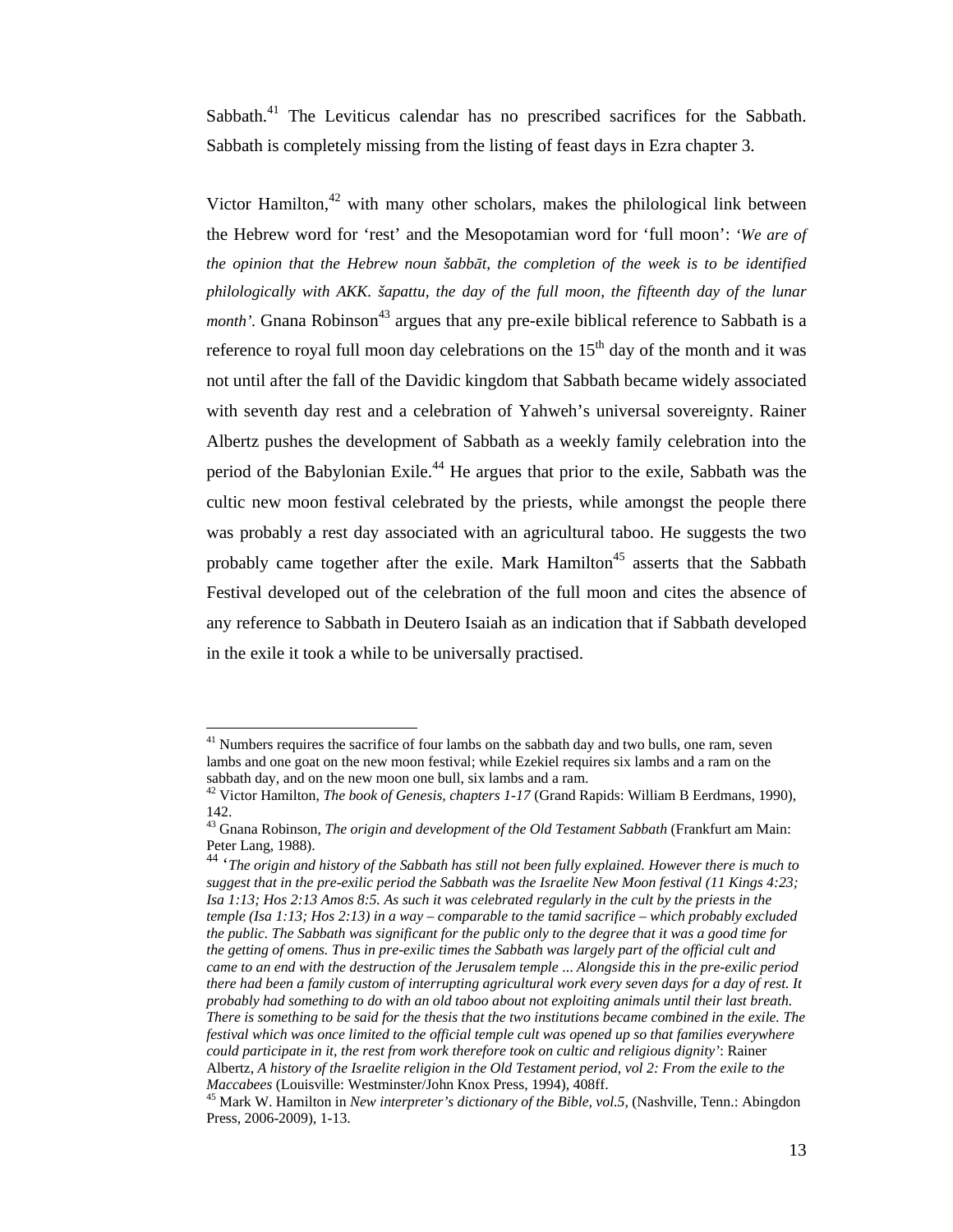A counter position is presented by E. Haag: '*šabbā derives from the verb šāa in the specialised meaning "celebrate", in the OT the noun šabbā refers consistently to the weekly day of rest that is independent of the lunar phases and has no reference to the day of the full moon'.*<sup>46</sup> This counter position is also supported by Paul Barker, $47$  although Barker's argument seems to be generated by an assumption that because Sabbath is decreed by the Decalogue it must have been practiced in the pre-exilic period. He cites Hosea 2:11: '*I will put an end to all her mirth, her festivals, her new moons and her Sabbaths',* as evidence of a pre-exilic weekly festival. Few scholars, however, would agree the text supports such a position.

Heather McKay<sup>48</sup> argues that Sabbath was a household observance that became a day of communal worship no earlier than 200 BCE. Margaret Barker<sup>49</sup> argues that Sabbath evolved into a day of worship for Jewish people in the Roman period. She argues that during the period of the Hebrew scriptures there is no reference to Sabbath as a communal day of worship. She cites the Qumran texts as the first clear indication that Sabbath had taken on a communal observance in the singing of psalms and the teaching of the Torah. Richard Lowery<sup>50</sup> points to various views on both the origins of Sabbath and its cultic importance over many centuries to warn against an assumption that Sabbath has a single meaning in the Hebrew Scriptures.

It appears therefore from the textual references and the scholarship based on them that Sabbath may well have had its origins in the rhythms and cycles of the moon, originally pagan celebrations that honoured the mystical cycles of life upon which fertility and abundance were deemed to depend. Judaism replaced the honouring of nature with the honouring of the God who is its creator. Judaism's monotheism demanded expression of belief that God is sovereign, not simply in relation to all nations, but over the created order. Post the exile with the loss of sovereign territory and the loss of the Jerusalem Temple, the symbolic seat of God's universal reign, it

<sup>46</sup> *Theological dictionary of the Old Testament* (Grand Rapids: William B Eerdmans, 2004), vol XIV, 389.

<sup>47 &#</sup>x27;*There is no evidence that connects these moon festivals with Sabbath origins in the text'*: Paul A

Barker in *Dictionary of the Old Testament: Pentateuch* (Illinois: InterVarsity Press, 2003), 699. 48 Heather McKay, *Sabbath and synagogue: the question of Sabbath worship in ancient Judaism* (Leiden: Brill, 1994).

<sup>49</sup> Margaret Barker, *Creation: a biblical vision for the environment* (London: T&T Clark International, 2010).

<sup>50</sup> Richard H Lowery, *Sabbath and jubilee* (St. Louis: Chalice Press, 2000), 4.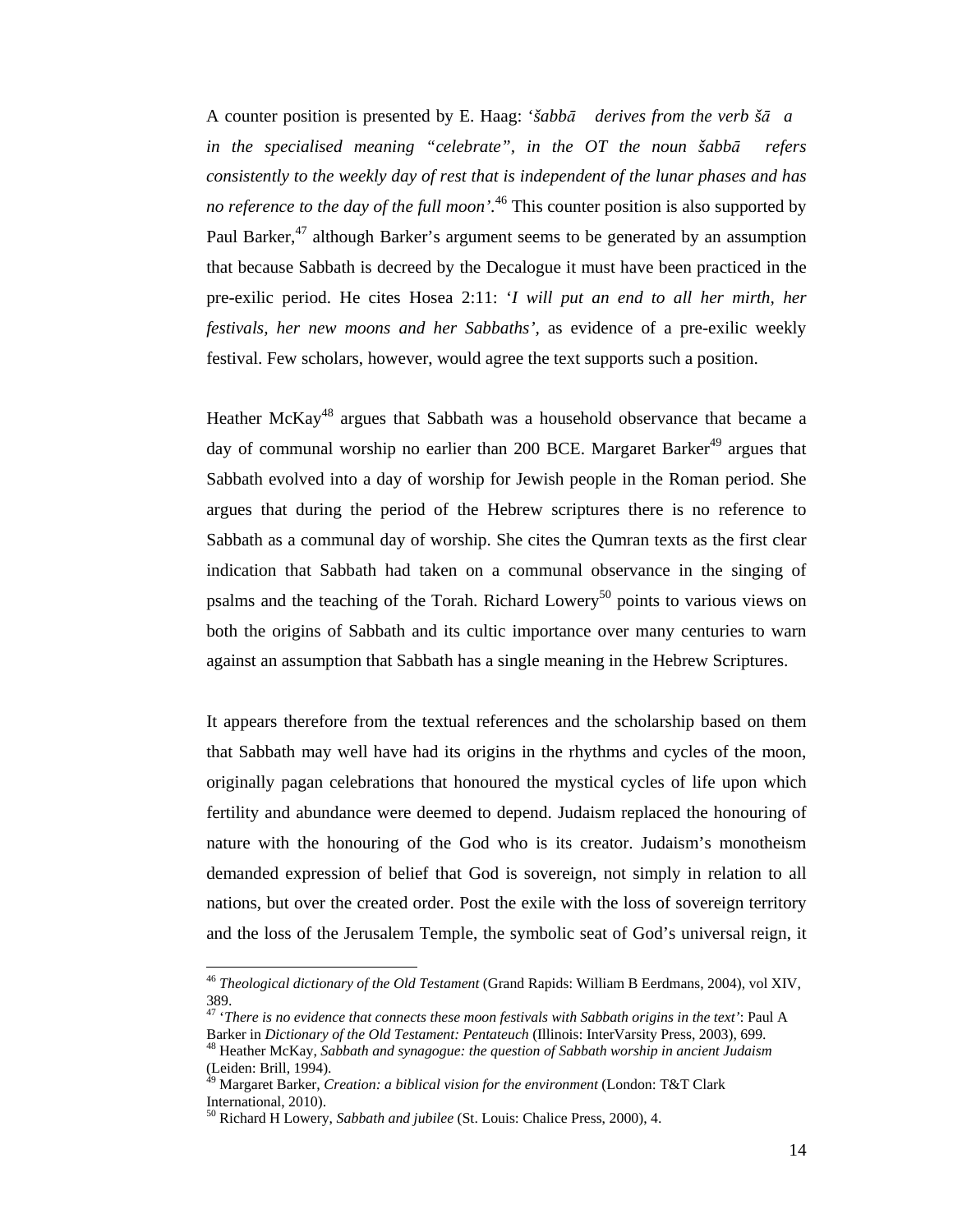became even more necessary to undergird theological belief in such a universal claim of God's sovereignty, which 'P', the priestly writer achieves in the text of Genesis 1:1-2:4a.

#### **1.2 Genesis 2: 1-4a and its place in the Canon**

*Thus the heavens and the earth were finished and all their multitude. And on the seventh day God finished the work that he had done, and rested on the seventh day from all the work that he had done. So God blessed the seventh day and hallowed it, because on it God rested from all the work he had done in creation. These are the generations of heaven and earth when they were created.* (Genesis 2:1-4a).

Important to the argument of this thesis is the authority with which Gen 2:1-4a is imbued by its placement within the canon of scripture. It is not simply a text that is found somewhere in the Bible, but is part of the biblical introduction to the whole of scripture. $51$  Middleton argues:

*I propose that as we enter the ongoing canonical dialogue between biblical texts that seem to be in tension and grapple with much that is ethically problematic in the passages of scripture (including cosmogonic conflict), we take seriously the placement of Genesis 1 as the prologue or preface to the biblical canon*. 52

While the text and its authorship P (priestly)<sup>53</sup> is almost certainly post-exilic, it is given maximum authority by its placement 'in the beginning', a preface to everything else.<sup>54</sup> The text is part of the primeval narratives (Genesis 1-11) that deal with questions that relate to the whole human family. From the creation stories through to the account of the flood, successive generations are formed by narrative that seeks to make sense both of the world that Israel inhabited and that which

<sup>51 &#</sup>x27;*Simple and majestic, dignified yet unaffected, profound and yet perfectly clear, [Genesis] chapter1 makes a superb introduction not only to the book of Genesis itself, but to the whole of scripture'*: Gordon J Wenham, *World Biblical commentary: Genesis 1-15* (Waco, Texas: Word Books, 1987): 36.

<sup>52</sup> Richard Middleton, *The liberating image: the imago Dei in Genesis 1* (Grand Rapids: Brazos Press, 2005), 268. 53 '*Though historically the latter of two creation stories at the beginning of Genesis (ca late 500's* 

*BCE) the seven day creation narrative introduces the book and serves as an introduction to the Bible as a whole'*: Lowery, *Sabbath and jubilee*, 82.<br><sup>54</sup> Literary criticism has a long history, especially through German scholarship. The Graf Welhausen

documentary hypothesis (JEPD) was extremely influential through much of the  $20<sup>th</sup>$  century, work that was built on by Martin Noth and Gerhard Von Rad. While modern scholarship has moved somewhat away from a reliance on literary criticism, nevertheless acceptance of the contribution of the priestly redactor around the time of the Babylonian exile remains.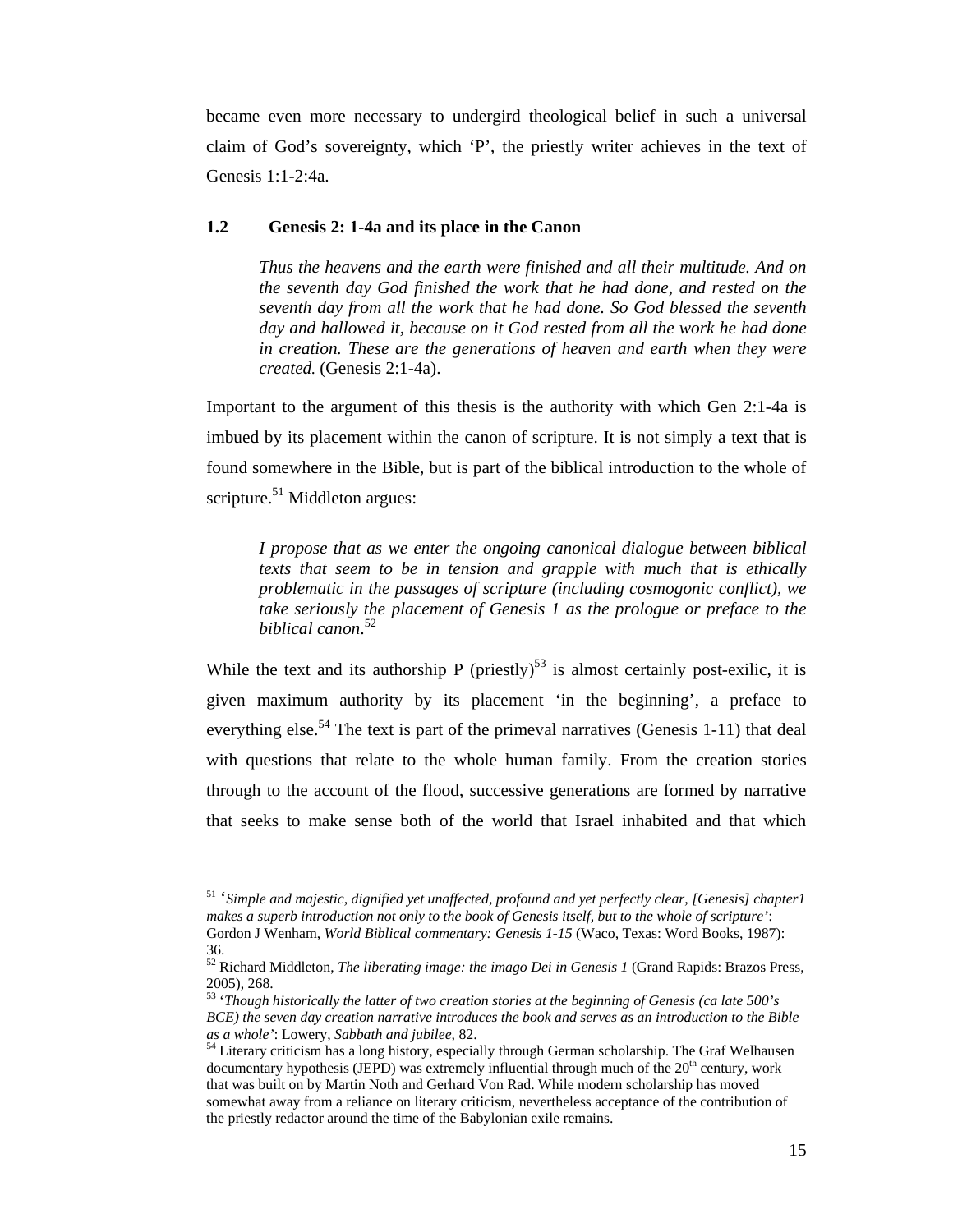humans of all times and generations experience.<sup>55</sup> Fretheim expresses it this way: *Genesis 1-11 is not (so much) for Israel as it is for us, universal history; as such it is also their own history.*<sup>56</sup> While all scripture has authority, as part of the whole creation narrative, Genesis 2:1-4a carries an additional interpretative authority as the preface to the Bible, and as a source of understanding for human living in every successive generation.

As a preface to the Bible the narratives celebrate God the creator of all, the source of wisdom who speaks creation into being. Margaret Barker<sup>57</sup> argues that, given mosaic authorship in the post-exilic period, the narrative's authority is further enhanced.<sup>58</sup> She further argues that Genesis Chapter 1, a vision 'imagined by Moses', is the inspiration for the design for the Temple in all its detail; therefore all temple based worship, she argues, is worship that assumes an essential ordering of creation. Just as God is enthroned in the midst of creation so Yahweh is enthroned in the Holy of Holies in the Temple. If her argument is correct then creation theology is as significant to Hebrew historical narrative as it is to the wisdom literature with which it is more familiarly associated. The loss of the Temple and its imaging of the sovereignty of God over creation became the context for P (priestly writers) to give literary form to this theology.

As a source of human understanding, the narrative offers a meta-story. Global humanity now lives with the challenges, opportunities and crises of life at the beginning of the  $21<sup>st</sup>$  century, but because of cultural, religious and ethnic diversity, is denied a common story that could enable a unified response. This narrative has the capacity to speak to all peoples. Its reference is the human species (*adam*): '*So God created humankind in his image, in the image of God he created them; male and female he created them'* (Gen 1:27). The narrative places humanity in relation to the earth, the *adamah*. Human activity post the 'Enlightenment' tends to place humanity apart from, or above, the created order. If the ecological challenge forces a reviewed

<sup>55 &#</sup>x27;*... presenting as they do the steady, ongoing rhythm of events which stamp the course of human existence – birth, length of life, begetting, death; all that is essential. The real significance of what is happening lies in the continuity of successive generations'*: Claus Westerman, *Genesis 1-11: a* 

*commentary* (London: SPCK, 1984), 7.<br><sup>56</sup> Terence E Fretheim, *Genesis* in *New interpreter's Bible* (New York: Abingdon Press, 1994), 336.<br><sup>57</sup> Barker, *Creation a biblical vision for the environment*, 35-72.<br><sup>58</sup> *ibid*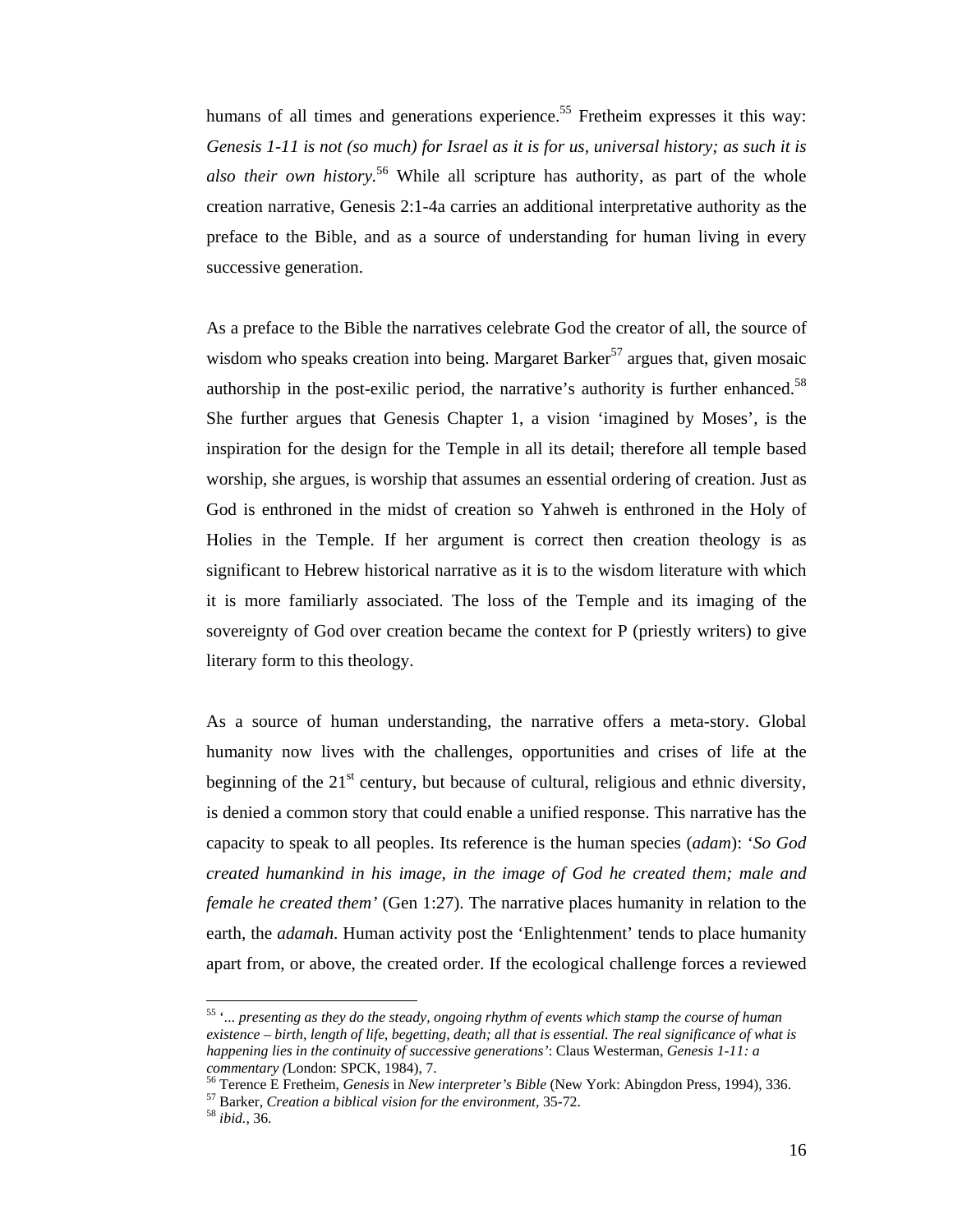understanding of humanity's place within the created order then this text has a particular contribution to make.

Richard Lowery states: *'In the first story Sabbath is portrayed as a fundamental principle of the universe, the climax of the world's creation at the beginning of time'.*59 Genesis 2:1-4a climaxes the first account of creation, and as such underscores the principles that are inherent to it. While creation is the preface to the Bible and the prologue of history, Sabbath is the window through which creation is to be understood.

If Genesis 2:1-4a is in fact creation's crown rather than simply the final 'day' in a sequence of seven, then its understanding and practice becomes more than a 'seventh day festival'. Rather, it is an insight into the way life is to be understood and lived every day. Sabbath's special insight and gift is 'rest'. How 'rest' is to be understood in its application to all of creation, including time, how it is informed by the concept of 'finished' and how it embraces the 'blessing' and 'hallowing' of creation are principles to be explored. This exploration addresses humanity as an integral part of creation as well as humanity in its vocation as a carer of creation.<sup>60</sup>

#### **1.3 Summary exegesis of Genesis 1:1-31**

Because the Sabbath text climaxes the first creation narrative, a general exegesis of Genesis chapter 1 and especially verses 26-28 needs to precede exegesis of Genesis  $2.1 - 4a$ 

*'And God said':* each creation 'day' (Gen 1:3,6,9,14,20,24,26) commences with a proclamation of God's word which becomes God's action. This is called performative speech. *Elohim* (God) alone can *bara* (create). To *bara* is to do something that has never been done before.<sup>61</sup> In that sense it is beyond human understanding or explanation: '*for my thoughts are not your thoughts, nor are my ways your ways says the Lord. For as the heavens are higher than the earth, so are* 

<sup>&</sup>lt;sup>59</sup> Lowery, *Sabbath and jubilee, 79.*<br><sup>60</sup> 'In every fragment of it (nature) a thousand million lesser fragments cohere and interact': WH Vanstone, *Love's endeavour, love's expense: the response of being to the love of God* (London: Darton, Longman and Todd, 1977), 84.

<sup>61</sup> Westerman, *Genesis 1-11*, 98.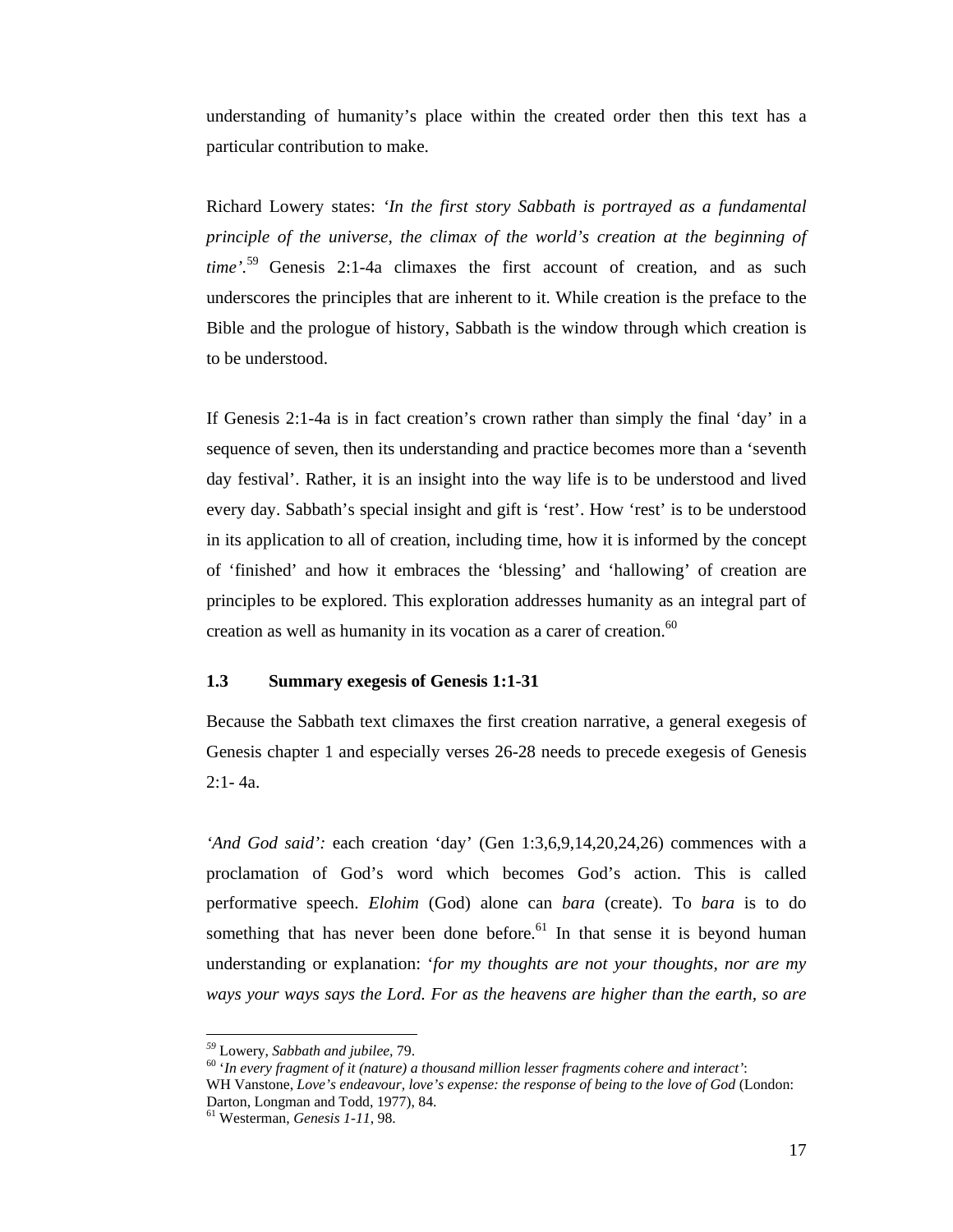*my ways higher than your ways and my thoughts than your thought'* (Isa 55:8-9). The creation narrative is not an explanation of the origins of creation, but an assertion of the sovereignty of God over and with creation:<sup>62</sup> '*God's sovereign purpose is what the world is becoming'.*63 While 'P' uses *bara* to relate to God's activity in primeval creation, Deutero Isaiah uses the word to describe God's soteriological action in history, thus elevating redemption with creation to activities that are possible only to God. As God once created, so God continues to make new. '*I make you hear new things, hidden things that you have not known. They are created now, not long ago'* (Isa 48:6,7).

Deutero-Isaiah's extensive use of *bara*<sup>64</sup> further illumines its presentation of God (in this case *Yahweh*) as sovereign. In spite of Israel's defeat and exile and despite the notion that a nation's gods are defeated with the nation, Israel's God is sovereign of all. As his prophecies of judgement have come to pass, so will his promises of salvation and restoration be fulfilled.<sup>65</sup>

Creation's first three 'days' recount the emergence of 'spaces' to be inhabited, achieved through the separation of opposites:

- Day 1. Light and darkness resulting in day and night; (Gen 1:1-5)
- Day 2. Water that is above from water that is below, by means of a dome resulting in seas and the heavens; (Gen 1: 6-8) and
- Day 3. Water and dry land resulting in dry land and sea and the plants appear.<sup>66</sup> (Gen 1: 9-13)

Separation and relatedness make a foundational antinomy at the heart of creation. Without separation there can be no diversity, without relatedness there can be no community or mutuality. Through separation God gives shape and pattern (order) to that which had none.

 $^{62}$  The scientific theory of evolution is neither supported nor denied by the creation narrative.<br><sup>63</sup> Williams, *On Christian theology*, 69.

<sup>63</sup> Williams, *On Christian theology,* 69. 64 Isa 41:18ff; 43:1,7,15, 45:12, 48:7, 54:16.

<sup>65</sup> Willem A VanGemeren, ed., *New international dictionary of Old Testament theology and exegesis,*

<sup>&</sup>lt;sup>66</sup> Included in the third day are the plants. Presumably the rationale being that they are part of the spatial landscape essential to the living beings that are to fill it.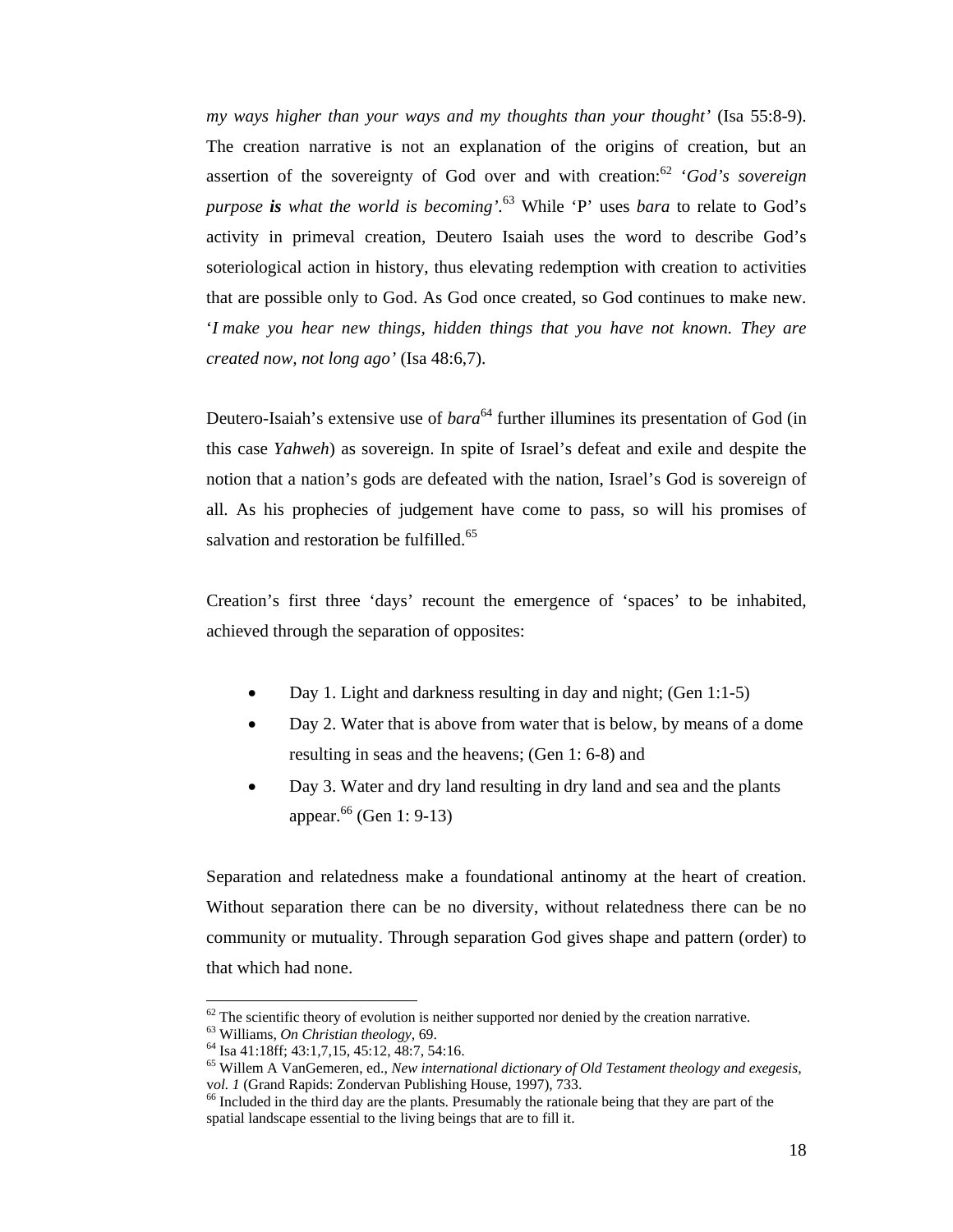These three 'spaces' of creation are then filled on the fourth, fifth and sixth days:

- Day 4. The heavens are filled with sun, moon and stars to control day and night and the seasons; (Gen 1: 14-19)
- Day 5. The seas and the sky are filled with fish and birds; (Gen 1:20-23) and
- Day 6. The dry land is filled with animals and by humans, the *adam*.(Gen 1: 24-31)

The language of the narrative carries a rhythm. Each day is marked by the speech of God: *and God said* followed by its outcome: '*In the Hebrew 'word' is an act of power, it makes things happen'.*67 Each day (except for the seventh day) is marked by the refrain *and there was evening and there was morning of day x.* Each day (apart from the second day<sup>68</sup>) is valued, *and God saw that it was good*. At the conclusion of the sixth day God exalts everything that has been made as *very good*  (Gen 1:31). The whole is greater than the sum of its parts. God imbues the totality of creation with the order and rhythm that he intends. Polkinghorne argues this case in what he calls *'top down causality'* or having the character of *'holistic action'*. 69

God is concerned to fill each of the three spaces. '*For thus says the Lord who created the heavens (he is God!), who formed the earth and made it (he established it); he did not create it a chaos, he formed it to be inhabited'* (Isa 45:18). Abundance is a mark of the creation; abundance in volume (*be fruitful and multiply*) and abundance in diversity. Each of the three spaces is filled with the diversity of God's creation. The *adam* along with the animals and plants is formed from the *adamah*  (earth). Although placed on dry land, commissioned with dominion, *adam* impacts on the other spaces.

<sup>&</sup>lt;sup>67</sup> Capon, *Genesis the movie*, 166. **68** The absence of the reference on the second day is generally understood to be an accidental  $\frac{1}{2}$ omission of scribes rather than a specific commentary.

<sup>69</sup> John Polkinghorne, ed., *The work of love: creation as kenosis* (London: William B Eerdmans, 2001), 98ff.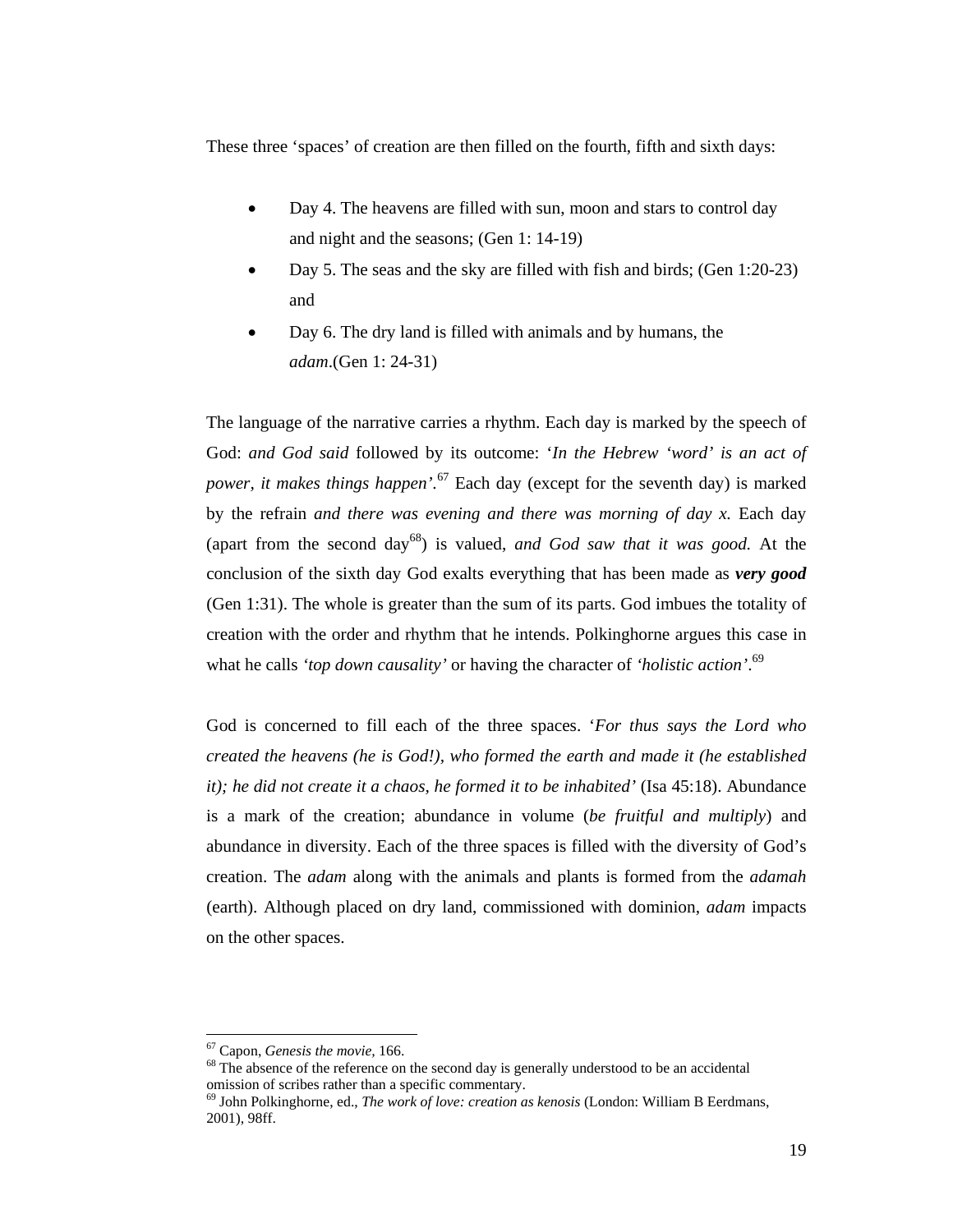The Noah narrative, which climaxes in the creation covenant (Gen 9:8-17), reflects the impact that humanity has on the whole of creation when boundaries are breached and liberties taken. The covenantal conclusion is that God will protect life and its diversity. The significance of abundant life is wrongly restricted to numerical abundance. It refers equally to abundant diversity; a diversity Noah is expected to honour as he builds the ark and a diversity God honours as his blessing falls upon all those species and their descendents who leave the ark.

In summary, the creation narrative is not about the importance of humanity and the manner in which creation is at humanity's disposal. The narrative is about the significance of creation in its totality and the principles that apply to it; principles which apply to humanity. It is about sovereign purpose, how it is to be achieved and by whom it is exercised. The place that humanity might have in this sovereign purpose is the matter to which we now turn.

#### **1.4 Exegesis Genesis 1:26-28**

*Then God said, Let us make humankind in our image, according to our likeness; and let them have dominion over the fish of the sea, and over the birds of the air, and over the cattle, and over all the wild animals of the earth, and over every creeping thing that creeps upon the earth. So God created humankind in his image, in the image of God he created them; male and female he created them. God blessed them and God said to them, be fruitful and multiply and fill the earth and subdue it; and have dominion over the fish of the sea and over the birds of the air and over every living thing that moves upon the earth* (Gen 1:26- 28).

In contrast to the previous commands and their outcomes, this text is constructed differently. Rather than a series of spoken commands, in this case the picture is of God, seemingly in community, *let us make* - the language is cohortative, and personally involved in the creation of humanity. This is an important difference which has implications for what follows. We need to be very cautious of an interpretation of the text which appears to give humanity rule or dominion that is independent from a continuing relationship with God, and indeed with all that God has made.

The passage makes humanity's primary relationships clear. We, *adam,* are made by God from the *adamah.* We are relational beings; we belong in relationship to God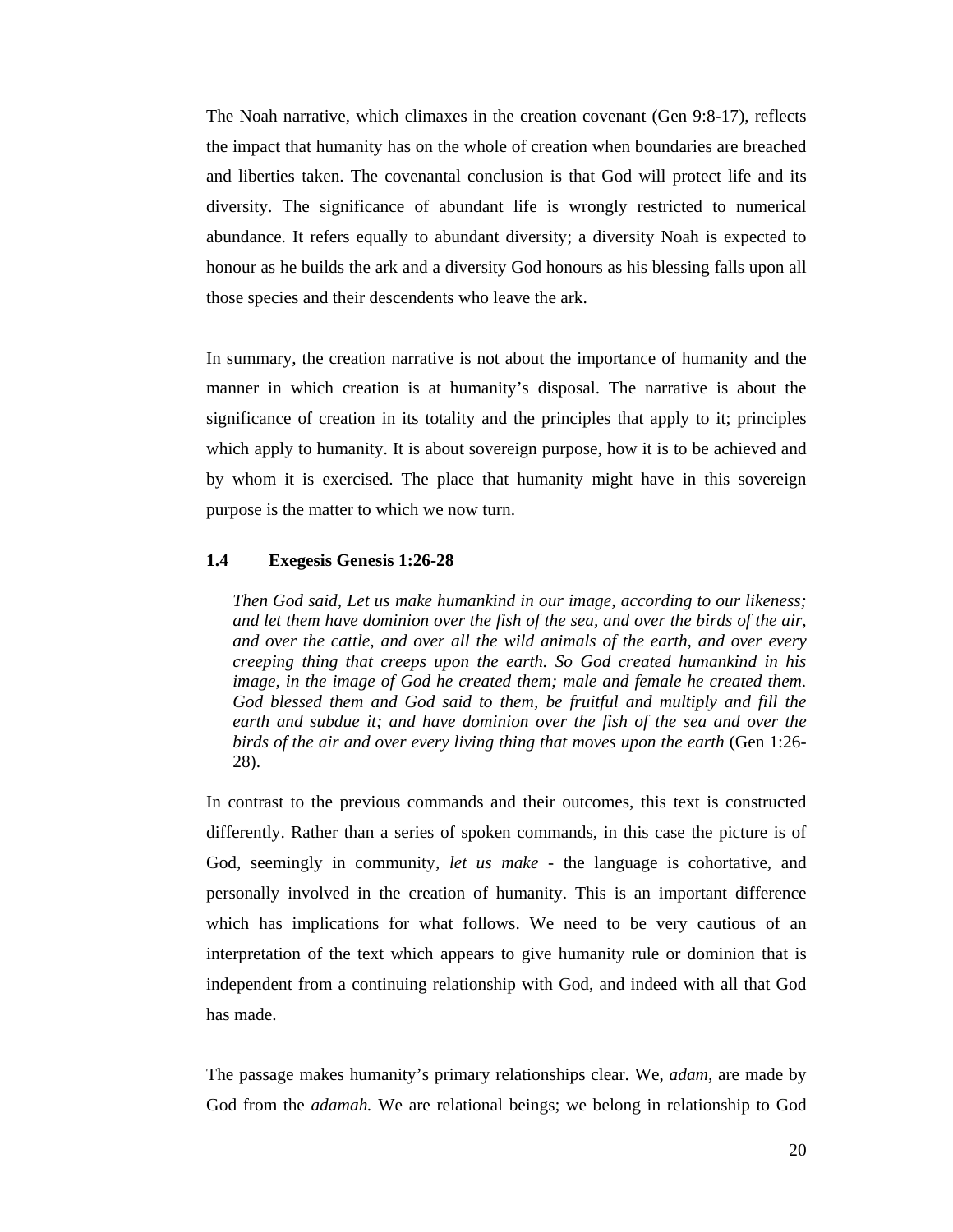and in relationship with the earth and all that belongs to the earth. '*Far from creation revolving around humans, it is the adamah that is central to all living things'*. 70 The mutuality and sustainability of creation is dependent upon a healthy *adamah*. Merilyn Clark illustrates the point in the following diagram: $71$ 

<sup>70</sup> Merilyn Clark, *Caring for and protecting the earth* in *Into the world you love: encountering God in everyday life.* (Adelaide: ATF Press, 2007), 7. 71 *ibid.,* 8.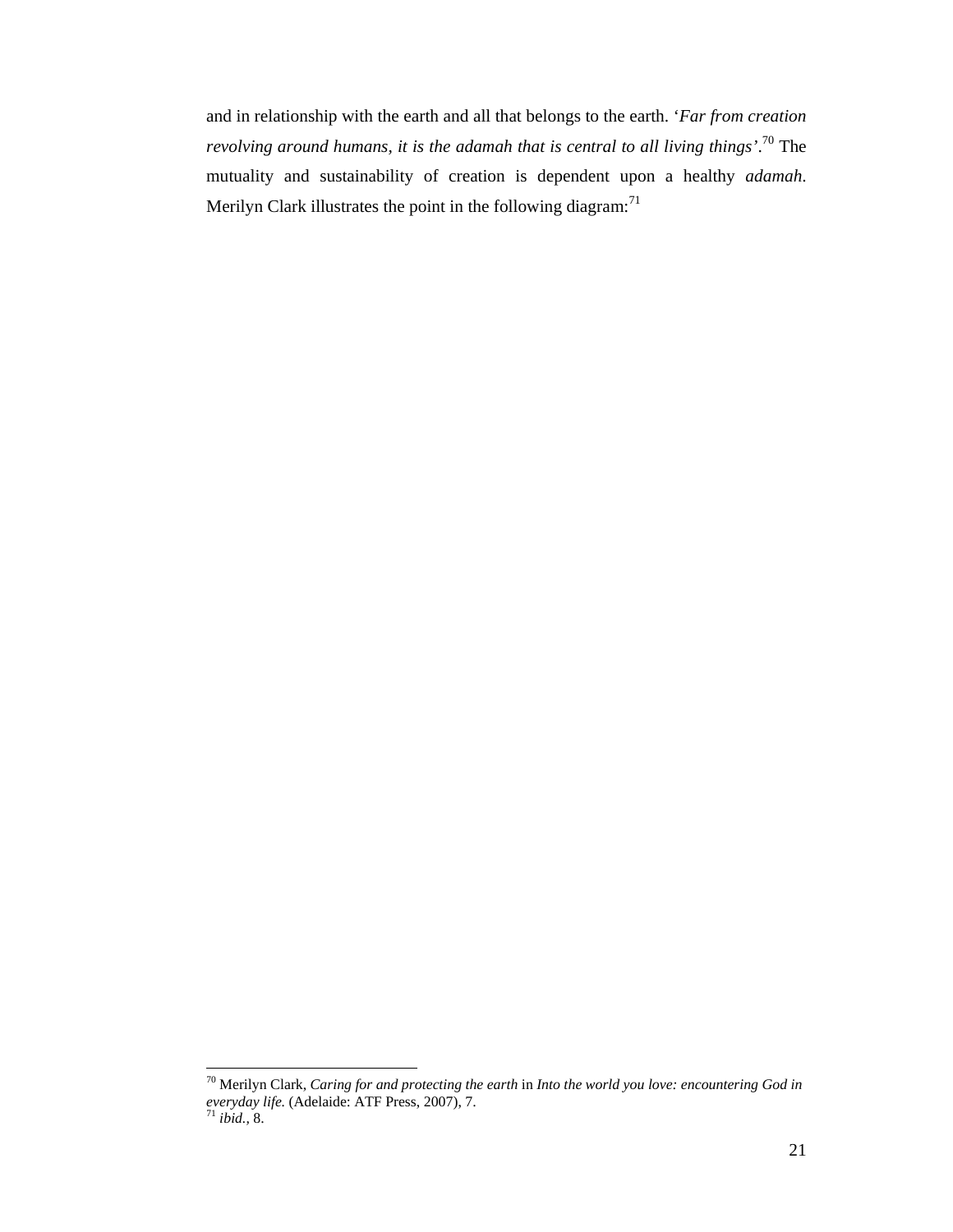

Humanity errs significantly when life is lived as if it is independent of creation and not affected by its fluctuating fortunes and pressures. By standing apart from creation and exploiting more than we rightly give an account to God, we are by implication reducing our own hopes and aspirations into the future: *'We are not put into the world as subjects of a king or victims of a series of laws. We are not put into the world at all. We are it. ... The earth is not external to God, it is filled with the glory of God'.72*

Having encountered the reality that humans are part of creation, related to it and to all living things, the text then tackles the vexed issue of the nature of that relationship. On face value *rada* (dominion) and *kabas* (subdue) seem to indicate, and indeed have been taken to mean that creation exists primarily for humanity and its needs. The text seems to give permission, indeed commission, for aggressive human activity in relation to nonhuman creation. However, all biblical texts are informed by other texts. The importance of this truth is never more important than in its application to these few verses, for the weight of scripture speaks of creation as a revelation and gift of God, to be treated with honour and respect (Psalm 19; Job 38- 39).

Subdue, (*kabas),* is a very difficult word to treat benignly. *The New International Dictionary of Old Testament Theology and Exegesis*73 states that the verb always

<sup>72</sup> Anne Primavesi, *From Apocalypse to Genesis: ecology, feminism and Christianity* (London: Burns & Oates, 1991), 206.

<sup>73</sup> VanGemeren, ed., *New international dictionary of Old Testament theology and exegesis, vol.2,* 596.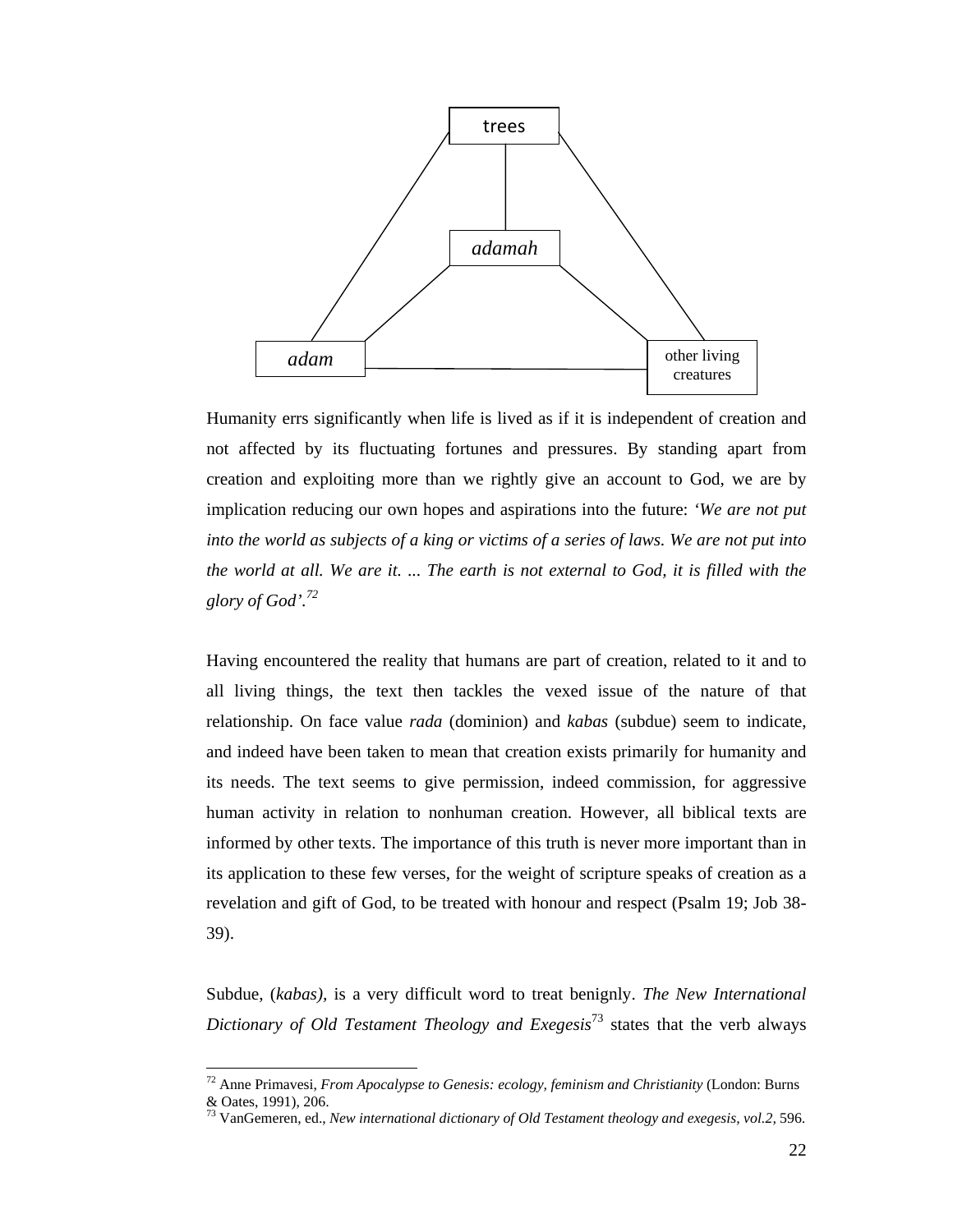presumes a stronger party and a weaker party and most often indicates a misuse of power. Westermann notes: *the verb* רדה *means to tread the wine press in Joel 4.13; it means to subdue in Numbers 24.19 and Leviticus 26.17 and is used of the dominion of the king in 1 Kings 5.4; Psalm 110.2; 72.8, Isaiah 14.6; Ezekiel 34.4, Psalm 8.6.*<sup>74</sup>

However, when put beside other texts the sublimation of all things under the feet of humans cannot be God's intention for *adam*. It is this very self-focused activity which becomes the reason for God's judgement on humanity in the Noah narrative (Gen 6:5-8) and the cause of castigation from the prophets (Hosea 4:1-4; Amos 2:6, Micah 6:6-15). Notwithstanding other texts, the difficulty with *kabas* remains. Perhaps the presence of *kabas* in this foundational text is recognition of the yawning chasm between an ideal and the reality of human history, a chasm that the second creation story attempts to explain.

Dominion, *(rada)*, is an exercise of rule that can be either serving or self-serving:

*'Human dominion is a power bestowed by God and must serve to maintain God's order. Human rule must have positive consequences for the ruled; in ruling, humans must preserve their humanity and remain humane. Therefore human dominion can be understood only as an action for which humans are accountable to God'.*<sup>75</sup>

The argument made by Fishbane<sup>76</sup> is similar: humanity is being commissioned with the divine task of caring for the creation. This argument is picked up by Chardin, $<sup>77</sup>$ </sup> who argues that the evolution of humanity is essential to the evolution of creation and that it is the role of humans in every generation to respond to the needs of the created order. Richard Middleton makes the same point.<sup>78</sup> He argues the royal motif

<sup>&</sup>lt;sup>74</sup> Westerman, *Genesis 1-11: a commentary*, 158.<br><sup>75</sup> *Theological Dictionary of the Old Testament, vol. xiii* (Grand Rapids: William B Eerdmans, 1995), 335.

<sup>76</sup> Michael Fishbane, *Biblical text and texture: a literary reading of selected texts* (Oxford: Oneworld, 1998.<br><sup>77</sup> Pierre Teilhard De Chardin, *The phenomenon of man* (London: Fontana, 1965).

<sup>&</sup>lt;sup>78</sup> 'Thus when the creator ceases work on the seventh day, it is not the abdication of a petty deity from *a burdensome task, as in some Mesopotamian creation accounts. Rather God's rest in Genesis 2 represents the delegation to humanity of the royal task of administering the world on his behalf. Humans are delegated with nothing less than God's own proper work, as the creator's authorised representatives on earth. Whatever other meanings God's rest has elsewhere in the Old testament (for example justification for the Sabbath as in Exodus 20:11), in the context of Genesis 1 creation story it appropriately symbolises the beginning of the rule of the human race, their coming into their true power as makers of history, as representatives and emissaries of God, called to shape the world in*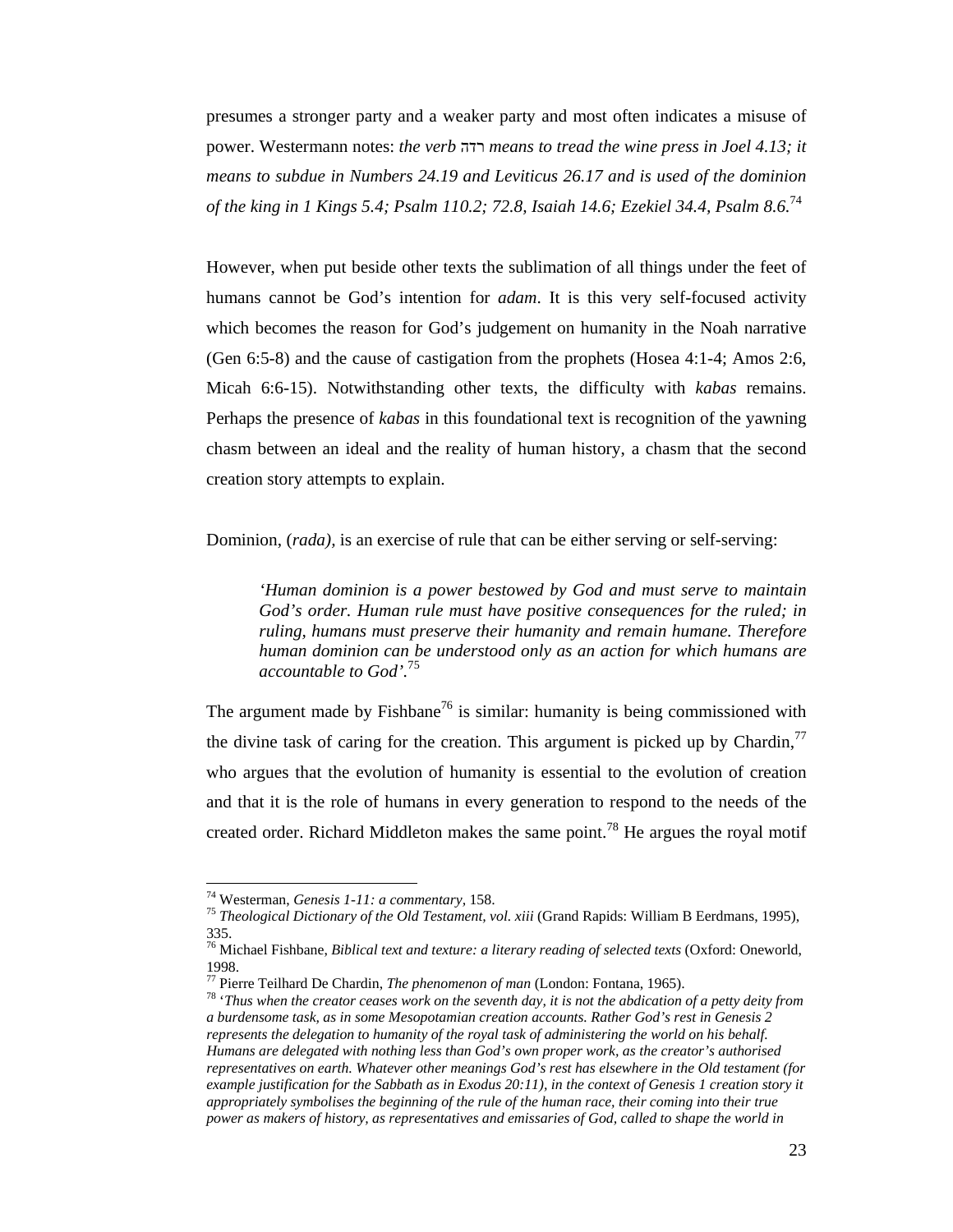and its further clarification in shepherd imagery is a consistent scriptural response to the needs of humanity for order. It should therefore not surprise us that similar imagery is transferred to creation and its needs for similar protection. Despite diverse scholarly exegetical comments, the weight of opinion seems therefore to confirm that we are reading a passage that gives primacy to human responsibility under God, for the care of the created order.

Voluminous debate concerns what image *(selem),* and likeness *(demut),* might mean. Attempts to distinguish between spiritual and corporeal attributes are less than satisfying, for the Bible itself makes no such distinction. Westermann argues that scholars are asking the wrong question when they seek from this verse illumination about the nature of humanity.<sup>79</sup> He argues that the verse is illustrative of the activity of God rather than illuminating the nature of humans. He strengthens his case by pointing out that outside the primeval narrative and with the exception of Psalm 8 the nature of humanity is not otherwise specifically addressed in the Hebrew scriptures; while the relationship between God and humanity is constantly underscored. In other words the text illustrates the activity of God who in the creation of humanity creates a counterpart who can be addressed as 'you' and who must respond as 'I'. The person as *God's counterpart* is an insight attributed to Karl Barth: '*The image and likeness of God describes the special nature of human existence by virtue of which a person can take a stand before God ... a human being is one whom God can address as 'You", and an "I*" *who is responsible before God'*. 80

Understanding the text in this light is immediately confirmed in the second creation story when Adam is called to account: '*The Lord God called to the man and said to him, "Where are you?'* (Gen 3:9ff) and soon after in the narrative of Cain and Abel where Cain is similarly addressed: '*Then the Lord said to Cain "Where is your brother Abel"'* (Gen 4:9ff). The text (Gen 1:26-28) should not therefore be primarily understood as a description of human nature per se, but rather an insight into the nature of the relationship of humanity with God. Healthy and mutually life giving

*imitation of the creator's own primordial activity in the first six days of creation'*: Middleton, *The liberating image: the imago Dei in Genesis 1, 294.* <sup>79</sup> Westermann, *Genesis 1-11, 155ff.* 80 Barth, *Dogmatics*, 182ff.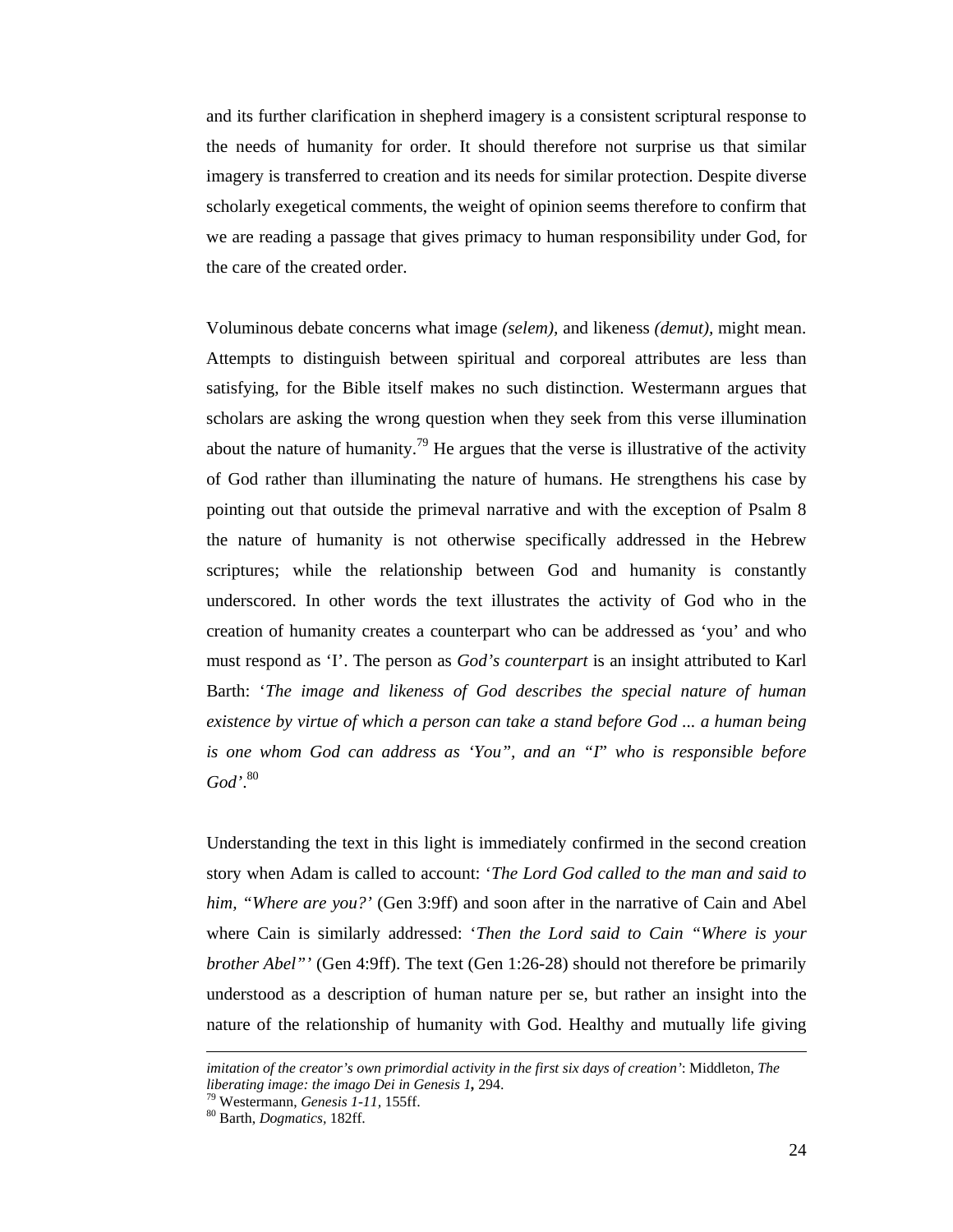human relationships imply accountability and fidelity, no less must undergird whatever understanding we might attribute to *dominion* and s*ubdue,* the divine commission to humanity. What human accountability might look like in the secular community is debated by economists like Jeffrey Sachs, and environmental scientists such as Tim Jackson and Tim Flannery and is discussed in Chapter 2.

#### **1.5 Genesis 2:1-4a**

The central message of Genesis 2:1-4a, the rest of God, appears to be enhanced through a chiastic like structure:

- a. Thus the heavens and the earth were finished
- b. and on the seventh day God finished the work he had done
- c. and he rested on the seventh day from all the work he had done
- c. so God blessed the seventh day and hallowed it
- b. because God rested from all the work he had done
- a. These are the generation of heaven and earth when they were created.

In verse 2a '*finishing*' is linked to '*resting*'. In 2b '*resting'* is related to a *seven* day cycle, and in verse 3 *'blessing'* and *'hallowing'* is said to be the outcome of *'resting'*. By providing this poetic rhythm to the passage by virtue of its replicating echo, P is making clear what he considers to be the heart of the blessing and hallowing that God is giving to creation; it is the 'rest' of God.

## **1.5.1** *He rested on the seventh day* **2:2b:** *on it God rested from all the work he had done 2:3b*

The basic meaning of rest (sa  $\alpha$ ), is "to cease", "come to an end". It is never 'rest' from work; $^{81}$  rather it infers that what was intended has been secured. Its use is not 'end' in the chronological sense, but in the sense of completion or fulfilment. In this sense the *Theological Dictionary of the Old Testament*<sup>82</sup> suggests the word, when associated with *sabbat* (Sabbath), has a specialised meaning of "celebrate". Westerman argues: '*It is a gift to humankind, a gift that regulates human existence* 

<sup>81</sup> *Theological Dictionary of the Old Testament, vol. xiv* (Grand Rapids: William B Eerdmans, 2004), 385.

<sup>82</sup> *ibid.,* 385.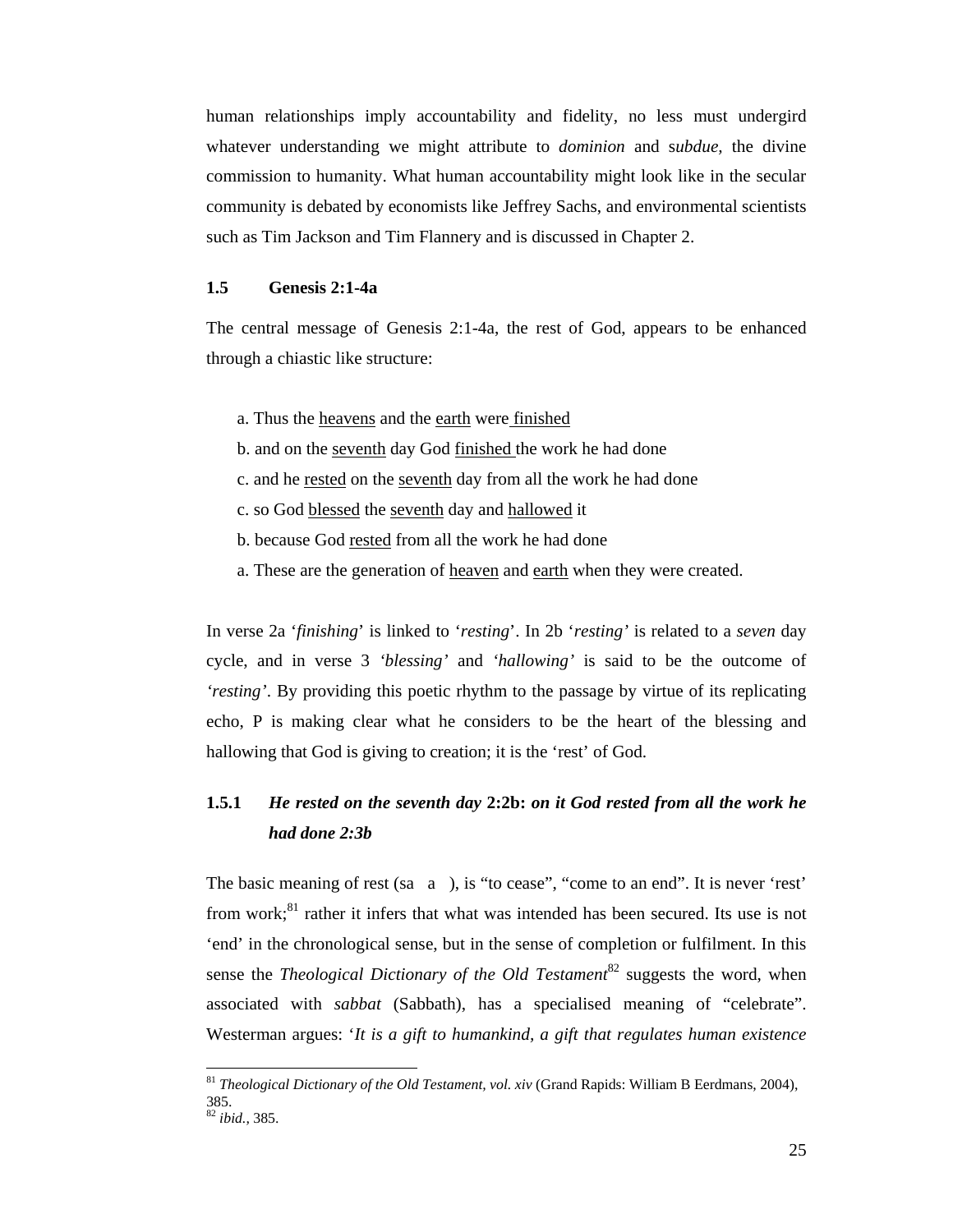*inasmuch as the command to rule the remainder of one's work is limited by what is implied in the sanctification and blessing of the seventh day'.*<sup>83</sup>

While the noun *sabbat*, Sabbath, does not occur in the text and it cannot therefore be argued that this is an 'inauguration of the Sabbath',  $84$  nevertheless Fishbane acknowledges: '*Its importance may well stem from an historical need to legitimate the Sabbath day and a seven day week by locating them at the primordial time in the creation of the world'.*<sup>85</sup>

Fishbane goes on to argue that the 'rest' of God marks a progression from the activity of God to the activity of humanity in relation to creation.<sup>86</sup> While responsibility for care might be delegated, the sovereignty of God remains central to Jewish religious belief and is expressed through the making, first of the tabernacle, and then the temple. In the account of the making of the tabernacle there is a rare reference to *ruach elohim,* echoing Gen 1:2, which is said to fall upon Bezalel who is commissioned to fashion the ark, the tabernacle and the mercy seat (Ex 31:1ff). Such reference seems to lend credence to Barker's $87$  thesis that the Tabernacle and Temple are images of the sovereign God over creation and that worship in both places is worship of the creator.

The text may indeed mark the transition of care from God, who remains sovereign, to humanity which must act as surrogate. 'Rest' is also a foundational element in the understanding of how that care is be exercised. The Exodus Decalogue (Ex 20:8-10) argues that the Sabbath is grounded in the 'rest' of God and that this rest is to be extended to all living things over which humanity has oversight:

*Remember the Sabbath day and keep it holy. Six days you shall labour and do all your work. But the seventh is a Sabbath to the Lord your God: you shall not do any work – you, your son or your daughter, your male or female slaves, your livestock or the alien resident in your towns* (Ex 20:8-10).

<sup>&</sup>lt;sup>83</sup> Westerman, *Genesis 1-11: a commentary*, 169.<br><sup>84</sup> '*The Sabbath as a cultic institution is quite outside the purview'* (of Genesis 2.1-4a): Gerhard von Rad, *Genesis: a commentary* (London: SCM Press, 1972), 62.<br><sup>85</sup> Fishbane, *Biblical text and texture: a literary reading of selected texts*, 11.<br><sup>86</sup> Ibid. 12.

<sup>87</sup> Barker, *Creation a biblical vision for the environment.*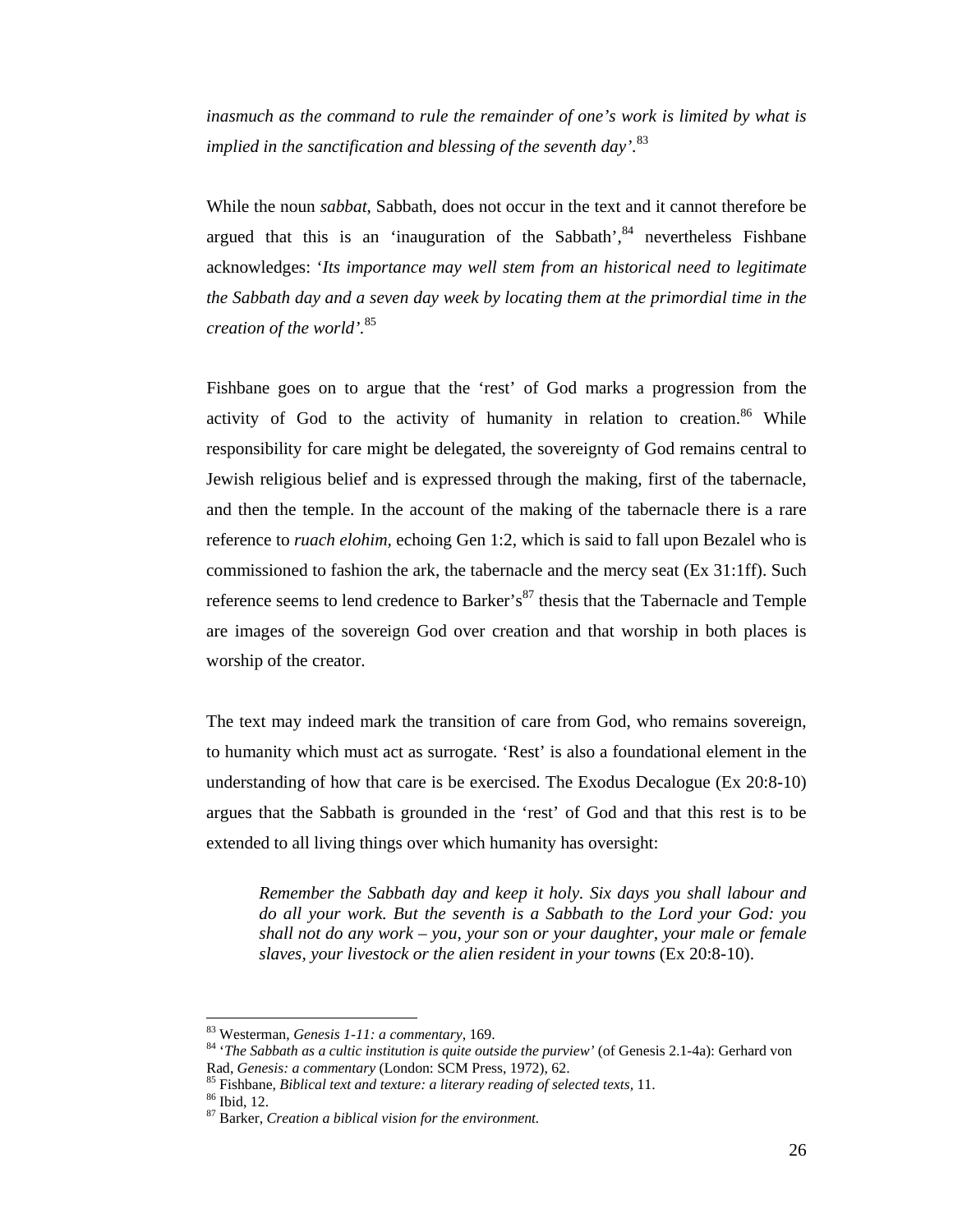Rest is therefore not simply cessation of work, but a commentary upon the reason for work, which is to serve the needs of the community to which the individual belongs. For humans that community is inclusive of the nonhuman creation. Work is to benefit the individual through its contribution to the health of the whole. Rest restores the balance put at risk by self focussed exploitation, or simply by failure of human or natural origin. The need for rest is a characteristic of creation in the same way that it is characteristic of God.<sup>88</sup> '*In returning and rest you will be saved, in quietness and trust shall be your strength'*(Isa 30:15).

In a collection of essays, John Polkinghorne<sup>89</sup> and his fellow essayists argue that God's rest is best understood as the *kenosis* of God, a fundamental and necessary characteristic of God's love.<sup>90</sup> They argue that self emptying or self-limitation is the fundamental characteristic of the God revealed in scripture and especially in the incarnate word of God, Jesus. Humanity, made in the image of God, is to manifest this same characteristic in the care of creation and in so doing to discover the harmony that is its fulfilment.<sup>91</sup> To ignore this characteristic, they argue, is to face the inevitability of conflict.

This theme is taken up somewhat enigmatically by the writer to the Hebrews (Heb 4:1-11). He places Psalm 95:11 '*They shall not enter my rest'* in juxtaposition with Genesis 2:2 '*For in one place it speaks about the seventh day as follows: and God rested on the seventh day from all his works'*. 92 The writer to the Hebrews is arguing to his Jewish Christian audience that the 'rest' that God intends is not negated by the disobedience of the wilderness because 'rest' is a promise inherent in creation itself. Behind his argument lies the inference that effort or work aimed at individual security or rest is illusory: '*In this transient world there is no ultimate security, no final achievement, no objective fulfilment'.*93 Brueggemann argues: '*The Sabbath in* 

<sup>88</sup> Genesis 9:8ff; Exodus 23:10-12; Exodus 31:12-17; Leviticus 25; Deuteronomy 5:12-15.

<sup>&</sup>lt;sup>89</sup> Polkinghorne, ed., *The work of love: creation as kenosis.*<br><sup>90</sup> 'God never appears mightier than in the act of his self-limitation, and never greater than in the act *of self-humiliation'*: Moltmann, *God in creation*, 148.<br><sup>91</sup> Malcom Jeeves, *The nature of persons and the emergence of kenotic behaviour* in Polkinghorne,

*The work of love: creation as kenosis*, 66-89.<br><sup>92</sup> He appears to have confused the rationale for the fourth commandment in Exodus which roots the commandment in creation, with the rationale in Deuteronomy which roots it in the exodus

<sup>93</sup> Hugh Montefiore, *Epistle to the Hebrews* (London: A&C Black, 1964), 86.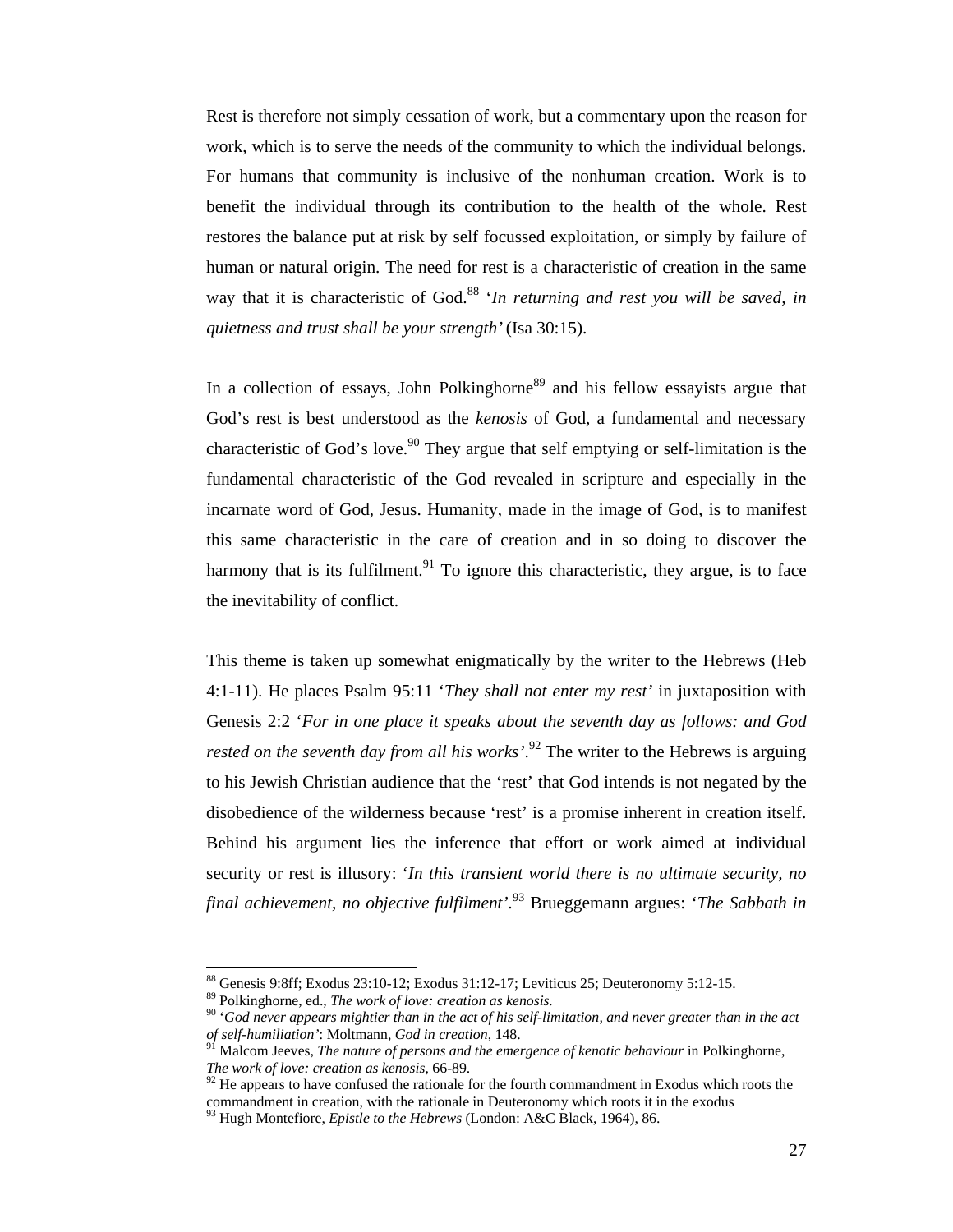*Gen 2.1-4a (is) a liturgical cessation of all productivity so that the creatures in imitation of God may be at peaceable rest'.*<sup>94</sup>

The Hebrews passage helpfully reaffirms that Sabbath rest is both a life principle and a destiny to which we travel. Inasmuch as our '*end is in our beginning',*<sup>95</sup> commitment to this principle now becomes even more urgent.

While this 'rest of God' is not an early scientific explanation of the origin of things, it is however a narrative which draws us into the conflicting realities of human experience and

*... indicates the limitations of our understanding of creation*. *God created human beings in such a way that it was not necessary for them to stand in mortal opposition to one another so as to sustain themselves with food. Our experience of God's world, and this was also of P's, is that mortal opposition is utterly unavoidable.* <sup>96</sup>

The Creation Sabbath, or rest, speaks into this seemingly unresolvable dilemma. Its formulation speaks to principles that may be applied in today's pattern of ordinary living, while also pointing to an as yet unrealised hope.  $97$ 

# *1.5.2 Thus the heavens and the earth were finished and all their multitude 2:1a. And on the seventh day God finished the work he had done (2:2a)*

'Finished', *kala*, appears 200 times in the Old Testament.<sup>98</sup> Here its meaning is directly related to *sabat*. While it is often used in the negative, in this case its meaning appears positive: '*The verdict is that good wins out: the first act of God is complete in the harmonious working together of all that God has created. When the word of God is complete, then it is fulfilled'.*<sup>99</sup> In this sense, while creation is finished, it can also be understood as open to its future. It is an act that is complete and yet in its continuity it is without limit.<sup>100</sup> There is paradox here. Each generation

<sup>94</sup> Walter Brueggemann, *The word that redescribes the world: the Bible and discipleship* (Minneapolis: Fortress Press, 2006), 116.<br><sup>95</sup> TS Eliot, *Four quartets: no2: East Coker*, line 1.

<sup>&</sup>lt;sup>96</sup> Westerman, *Genesis 1-11: a commentary*, 174.<br><sup>97</sup> 'Sabbath rest is at the centre of YHWH's alternative intention for creation, the defining mark of creation in Gen 2.1-4a': Brueggemann, The word that redescribes the

<sup>&</sup>lt;sup>98</sup> VanGemeren, *New international dictionary of Old Testament theology and exegesis vol.* 2, 641.<br><sup>99</sup> ibid., 641.<br><sup>100</sup> Rad. *Genesis: a commentary*, 60.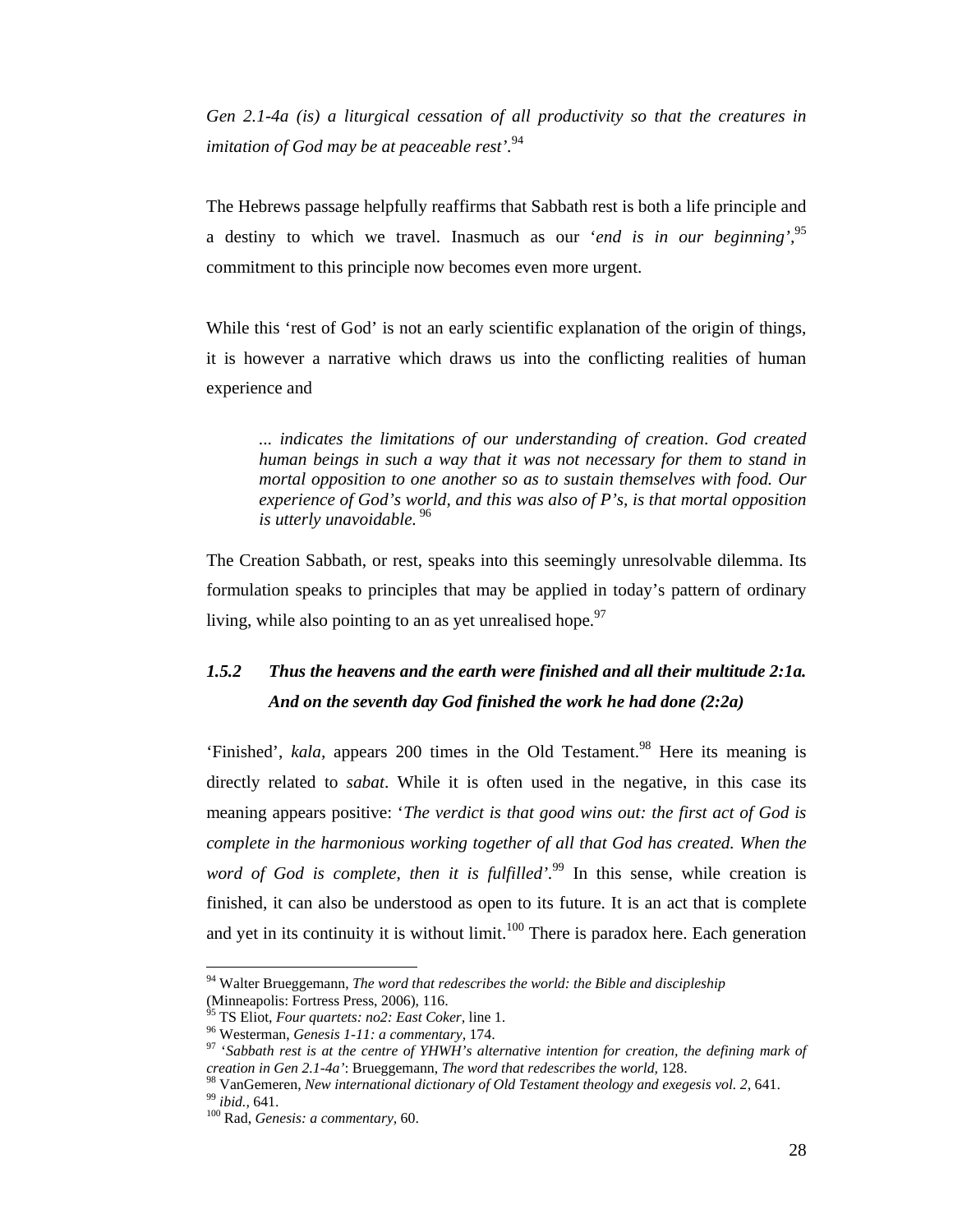appreciates creation afresh, yet its essential integrity remains the same. Whatever God intended creation to be, it has now become. The first key point we can say about the Creation Sabbath is therefore that it is a celebration of integrity or completeness.

Genesis 2:1: '*thus the heavens and the earth were finished'* looks back to Genesis 1:1: '*In the beginning when God created the heavens and the earth'.* In the six days of creative activity the various spatial and temporal aspects of the creator's activity are named and in the case of the sun, moon and humans the reason for their creation and their relationship to the rest of creation have been specified. On this seventh day, which unlike the other six has no reference to morning or evening,  $101$  the completeness of the creator's work is announced. Heidel translates: '*and on the seventh day God declared his work finished'.*<sup>102</sup> The absence of a reference to morning and evening is almost certainly not simply a scribal error, but an indication that this is not to be understood as a 'day' in whatever way the other six are to be understood. This is not a day that follows the others, but through the announcement of God's rest, it celebrates and embraces them. Westermann makes this point when he argues: '*The meaning is clear, everything that exists in heaven and in earth is here, even what is not expressly mentioned in Genesis 1 is included here'.*103 The multitude or diversity of God's creation is integral to our understanding of its abundance. The embracing of all creation in this way prepares us for the blessing and hallowing which is to follow, for the blessing and hallowing is to be inclusive of all that this day embraces.

The repetition of Gen 2:1, '*God finished the work that he had done'*, appears to have become a literary form. It is used in other contexts to encourage the reader to understand that an activity is complete in that it replicates God's activity in creation. The completion of the tabernacle is a primary example: '*Moses finished the work'* (Ex 40:33). As already noted, Barker argues that the commission to build the Tabernacle, and later the Temple, was in fact a commission to replicate, in tangible

<sup>101 &#</sup>x27;*The seventh day has no morning or evening because just as Creation began in the eternal rest of God, so it ends in the same repose':* Capon, *Genesis the movie*, (Eerdmans 2003), 161.<br><sup>102</sup> Alexander Heidel, *The Babylonian Genesis: the story of the creation* (Chicago: University of

Chicago Press, 1951), 127.

<sup>103</sup> Westerman, *Genesis 1-11: a commentary,* 169.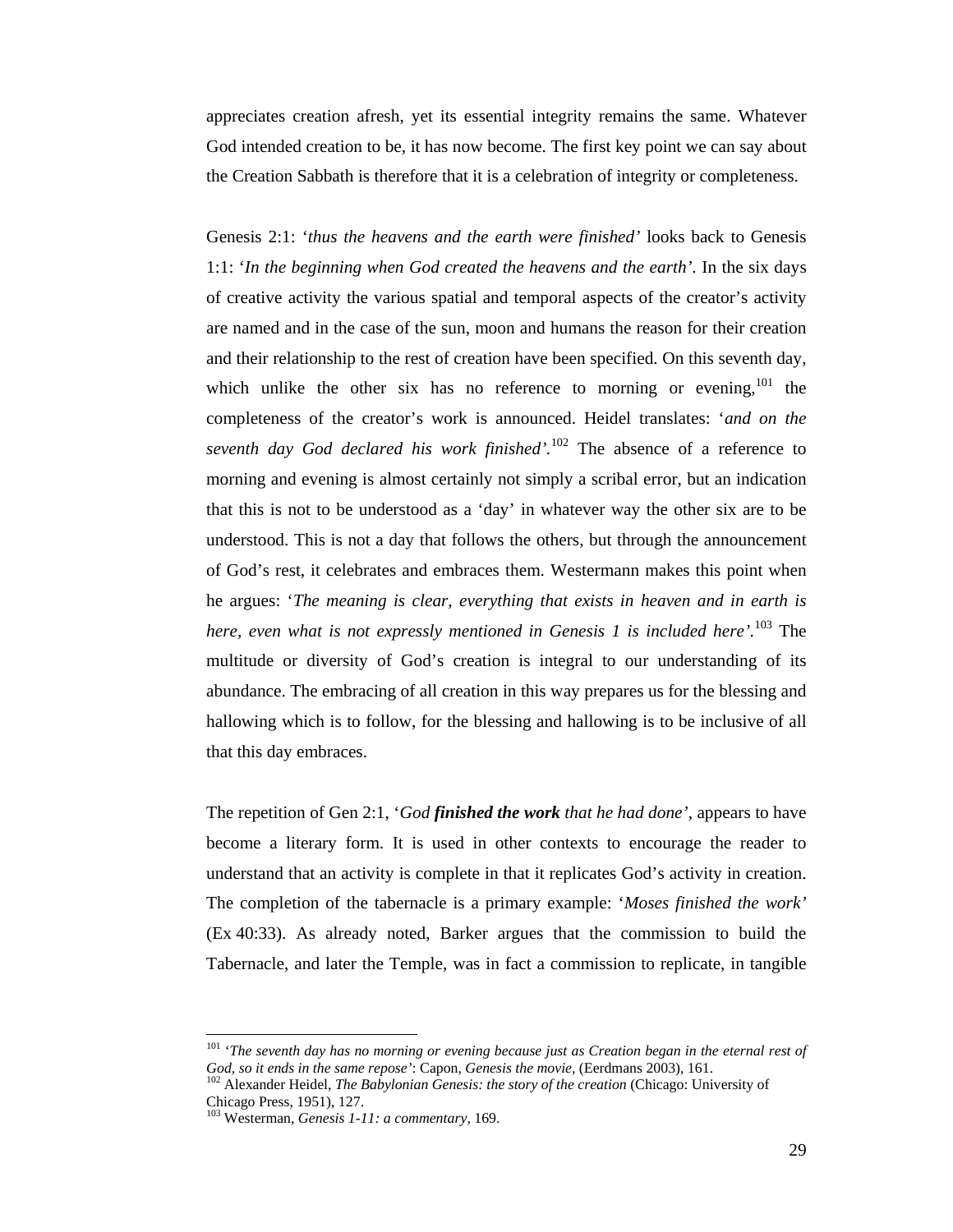form, the sovereignty of God over creation; for the tabernacle was the place over which the *shekinah* (glory, or settling) of God dwelt.

From the cross Jesus is recorded as saying: '*It is finished'* (John 19:30). These words of Jesus are only recounted by John, the Gospel writer who most specifically draws the incarnation into the creative activity of God: '*He was in the beginning with God all things came into being through him'* (John 1:3). Paul, in his second letter to the Corinthian Church, 2 Cor. 5:17, speaks of a 'new creation' inaugurated on the cross. New Testament writers proclaim that since the '*creation of the world',* Rom 1:20, 8:19, 8:22, Heb 9:26, 4:3, Rev 11:8, 17:8, there remained another dimension of creation to be experienced, or perhaps to be reclaimed. It is described as a wholeness of relationship, an elimination of division.

*For neither circumcision, nor uncircumcision is anything, but a new creation is everything.* (Gal 6:15).

*In the new creation there is no longer Greek or Jew, circumcised and uncircumcised, barbarian, Scythian, slave and free: but Christ is all in all.*  (Col 3:11).

The blessing of creation, its rest, is to be found in the mutually fulfilling inclusiveness of its relationships.

Does "*God finished his work"* infer that God can be anthropomorphically likened to an inventor who, having set his creation in motion, no longer has involvement with it? Cussato contends: '*Since God was on the seventh day in the position of one who had already finished his work; consequently he refrained from work on the seventh day'.*<sup>104</sup> The emphasis is therefore not so much cessation, understood as absence, but rest,<sup>105</sup> a positive state of being in and with the creation.

In the midst of the dispute between Jesus and the Jews in relation to the Sabbath we find these words: '*My Father is still working and I also am working'* (John 5:17). On the face of it the words seem to contradict '*God finished the work that he had done'*

<sup>&</sup>lt;sup>104</sup> Umberto Cassuto, From Adam to Noah (Jerusalem: Magnes Press The Hebrew University, 1961). <sup>105</sup> 'In "De Genesi ad Litteram", Augustine spends quite a bit of time insisting that God's 'Requies' *on the seventh day should not be taken as mere cessation from labour'*: Capon, *Genesis the movie*, 169.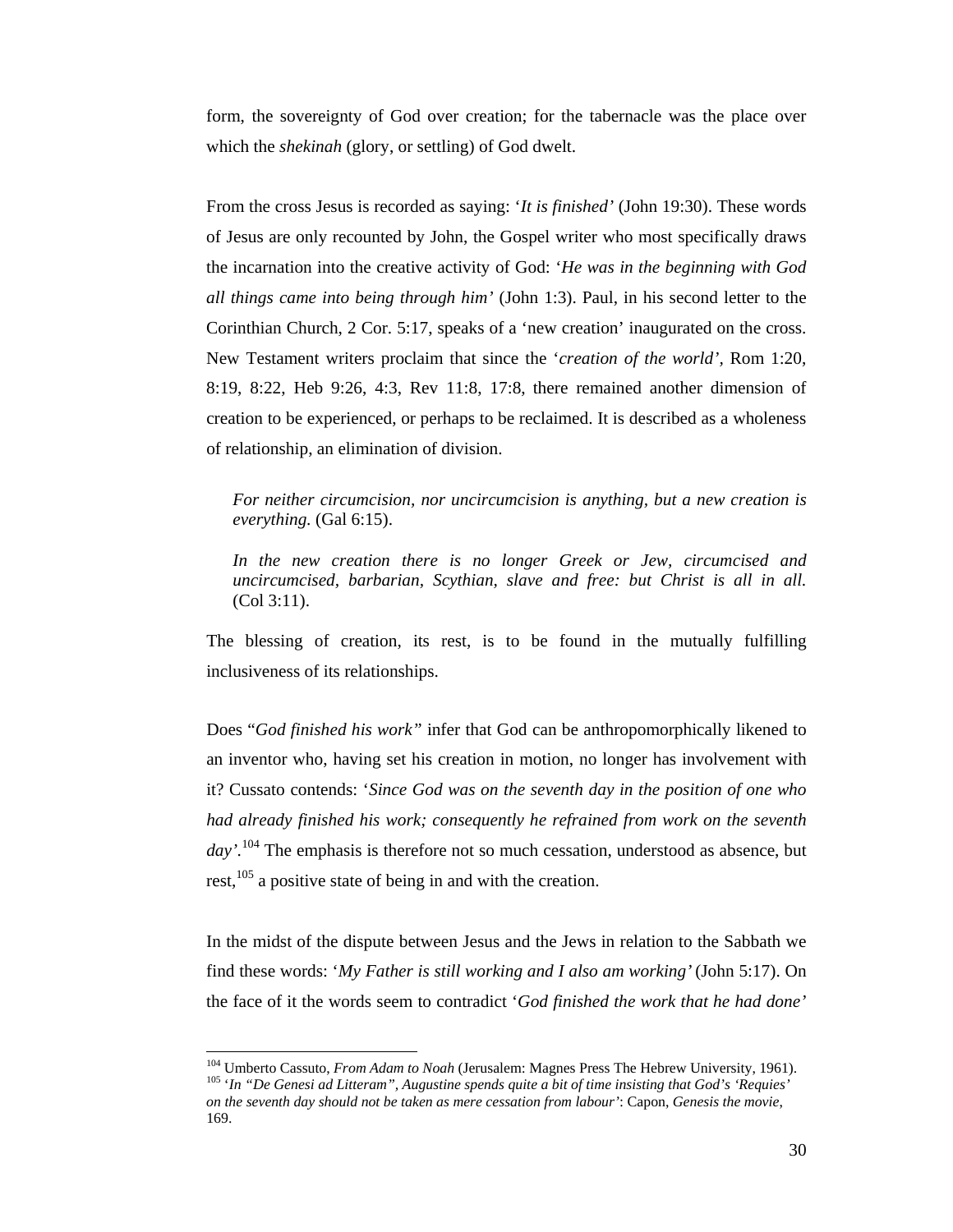$(Gen 2:2)$ <sup>106</sup>. The dispute occurred over the curing of the crippled man at the pool of Bethzatha on the Sabbath Day. Jesus was condemned for assisting the man, for this was considered to be forbidden work. Canon WH Vanstone argues that the primary 'work' of God is the refreshment of rest: rest being not an absence of work, let alone of presence, but an opportunity for renewal. $107$ 

# *1.5.3 And on the seventh day God finished the work* **(2:2a)** *God blessed the seventh day and hallowed it* **(2:3a)**

Verse 2a appears to be a repetition of verse 1 and like it references back to the beginning of creation in Chapter 1:3-5, for just as creation commenced on day one, it has completion on day seven. The only significant difference between the two verses is reference to the seventh day. As to how seven emerged in this way there can be no certainty.

Three is the smallest plural number and so represents minimum unity with plurality.<sup>108</sup> It is the number that represents the Divine. Four, understood through the four cardinal points of the compass, expresses wholeness or completion.<sup>109</sup> Seven as a number representing perfection is perhaps therefore derived from the addition of three and four, whereas the number 12, the representative number, is perhaps derived from three times four.

It is assumed that observation of the lunar phases led to the hebdomadal division of the month,<sup>110</sup> and yet lunar months do not have whole numbers of days. An early reference to seven-day periods in cuneiform (23rd century BC) is a reference within the context of religious festivals and not the lunar calendar.<sup>111</sup> Seven plays a very significant role in both the Old and New Testaments as the following examples testify. The festivals of Passover and Tabernacles are seven-day festivals. The New Year, the Day of Atonement and Tabernacles all occur in the seventh month. Jubilee

<sup>106</sup> The relationship between '*finished*' in Genesis 2:2, Jesus' words from the cross '*it is finished',* and Jesus words '*My father is working up till now'* is dealt with by St Augustine in: Capon, *Genesis the* 

movie, 170-172.<br><sup>107</sup> W H Vanstone, *The stature of waiting* (London: Darton, Longman & Todd, 1982).<br><sup>108</sup> VanGemeren, *New international dictionary of Old Testament theology and exegesis, vol. 4, 144.*<br><sup>109</sup> *ibid.*, 495.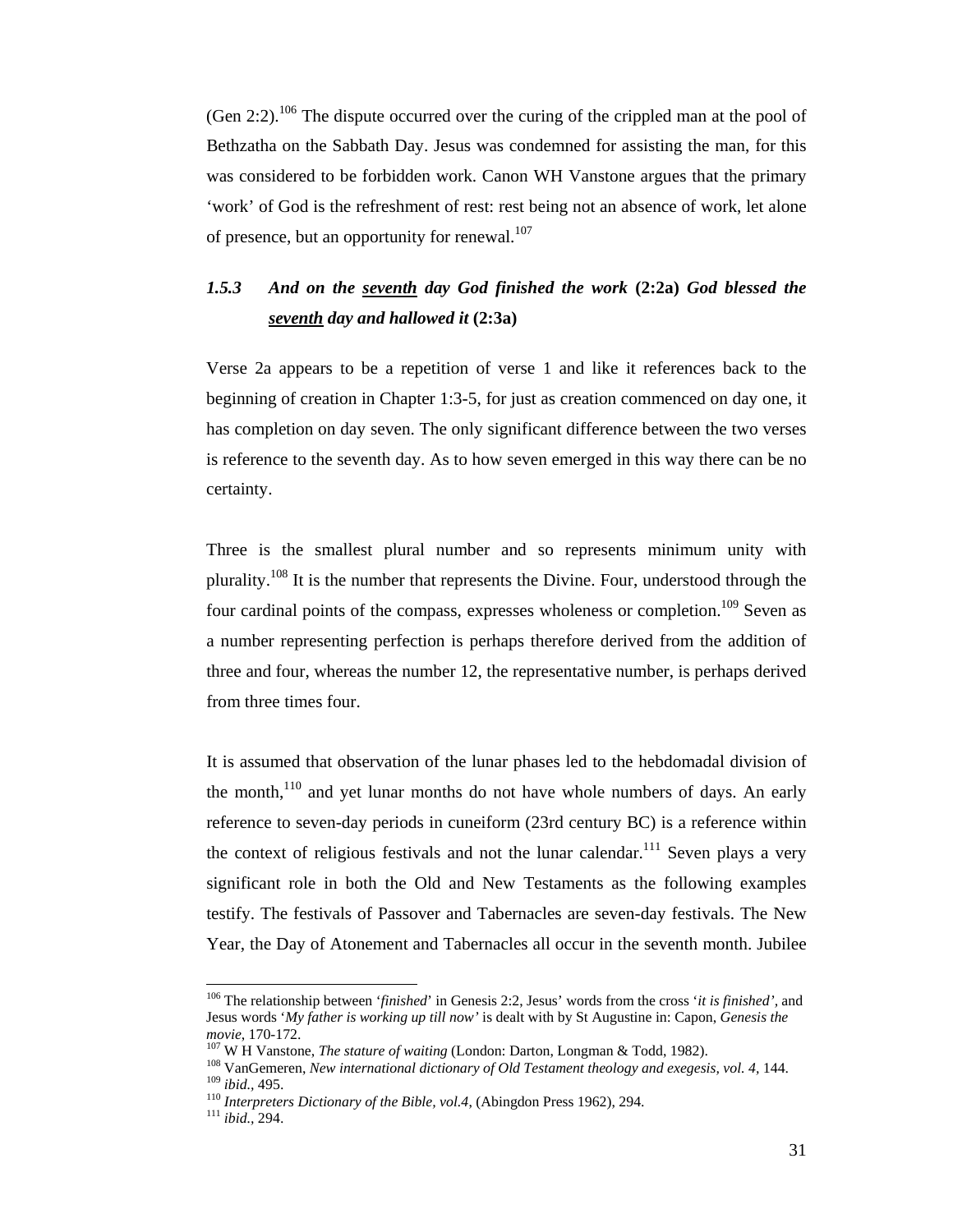is celebrated in the year following seven times seven years. Sacrifices and ornaments for the cult are often counted in sevens. Revelations such as Joseph's interpretation of Pharaoh's dream (Gen 41:1ff) unfold in a pattern of seven full and seven lean years. Heaven, in the Book of Revelation, is referenced through the constant use of the number seven.

While the references are almost limitless, nevertheless as an introduction to the whole of scripture this reference has very particular purpose.<sup>112</sup> Through this text 'P' establishes the hebdomadal cycle at the heart of creation and relates its observation to the experience of blessing and hallowing. 'P' would have us understand that Creation Sabbath is not simply the observing of one day in seven but a means of entry into the blessing that God intends for all life through creation. Thus Creation Sabbath celebrates creation's rhythm, rhythm that *'cannot be abrogated or legislated by human beings'.*<sup>113</sup>

#### **1.5.4** *So God blessed the seventh day and hallowed it (***2:3)**

The creation narrative has already recorded two blessings:

- The fifth day: '*God blessed them saying "Be fruitful and multiply and fill the waters in the seas and let birds multiply on earth"'* (Gen 1:22).
- The sixth day: '*God blessed them and God said to them be fruitful and multiply* ....' (Gen 1:28).

While the other two blessings were for specific species within creation, the blessing of the seventh day is a blessing upon creation in its entirety: '*Special attention is given to the seventh day, it is holy and blessed precisely as the conclusion to the work of the previous six days and can only be understood in relation to them'.*<sup>114</sup>

The Hebrew root *b-r-k* (bless) occurs 88 times in Genesis. '*Nothing was more important than securing the blessing of God in one's life and nation'.*115 The word is

<sup>112</sup> *'Seven is a period of time so the seventh day completes the first period of time'*: Cassuto, *From* 

*Adam to Noah,* 64*.* 113 Fretheim, *Genesis,* 346. 114 *ibid.,* 170. 115 *New international dictionary of Old Testament theology and exegesis, vol. 1,* 758.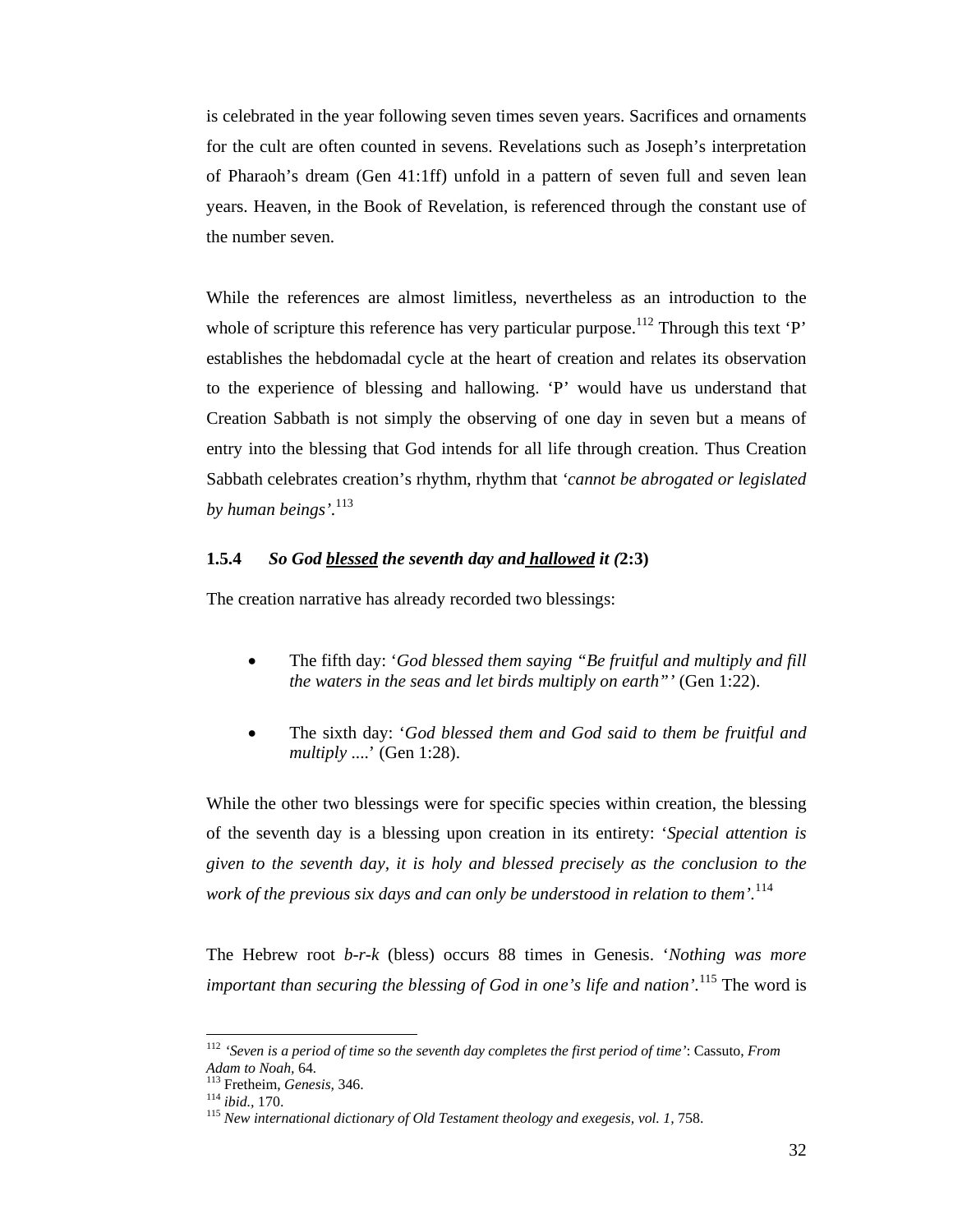used frequently in the patriarchal narratives and especially in relation to God's covenantal people. However here it is used in relation to the whole of creation:

*The first thing that God did after creating was to pronounce his blessing over the work of his hands. It is not an empty pronouncement or an expression of wish or goodwill, nor is it a bare command. Rather the blessing of God has content, it actualises and enables*. 116

Blessing gifts creation with life. P makes the source of the blessing clear by the manner in which he precedes and follows the declaration of God's blessing and hallowing with a statement about God's rest. Creation is blessed and hallowed because it is embraced in the 'rest' of God. It is this 'rest' that is central to the possibility of creation's continuity. It is not further activity or effort which will secure the desired outcome of fertility and continuity, but 'rest'. Lest 'rest' be understood as a state of passivity or neutrality, it is countered by the idea of blessing. In its rest, the seventh day gives the Creation Sabbath '*power to stimulate, animate, enrich and give fullness to life'.*<sup>117</sup>

For the *adam* to live within the blessing of God is a matter of choice.<sup>118</sup> 'Behold I set *before you this day life and death blessing and cursing – choose life'* (Deut 30:11ff). Blessing declared is not the same as blessing received. We have already noted P's apparent understanding that creation is endowed by its creator with primeval harmony, and yet the experience of history is as much hostility as harmony. In that all living things are blessed, they are blessed with the right, indeed the responsibility, for the continuity of their species. However, one of the significant differences between the human and nonhuman creation is choice. Humans have the choice to live within the intended blessing of God or to live outside it. At the beginning of the  $21<sup>st</sup>$  century we now have at our disposal sufficient scientific knowledge, albeit disputed by some, to know what human actions are going to enable blessing to continue both for the created order and for future generations, and what actions are going to threaten life's continuity and sustainability. That we are ignoring that information and continue to live recklessly, refusing to observe the rest that creation

 $116$  ibid., 758.

<sup>&</sup>lt;sup>117</sup> Westermann, *Genesis 1-11*, 172.<br><sup>118</sup> '*No organism has the power to consider self limitation on behalf of others as one of its options. That level of choice only appears with humans'*: Holmes Rolston, *Kenosis and nature* in Polkinghorne, *The work of love: creation as kenosis,* 62.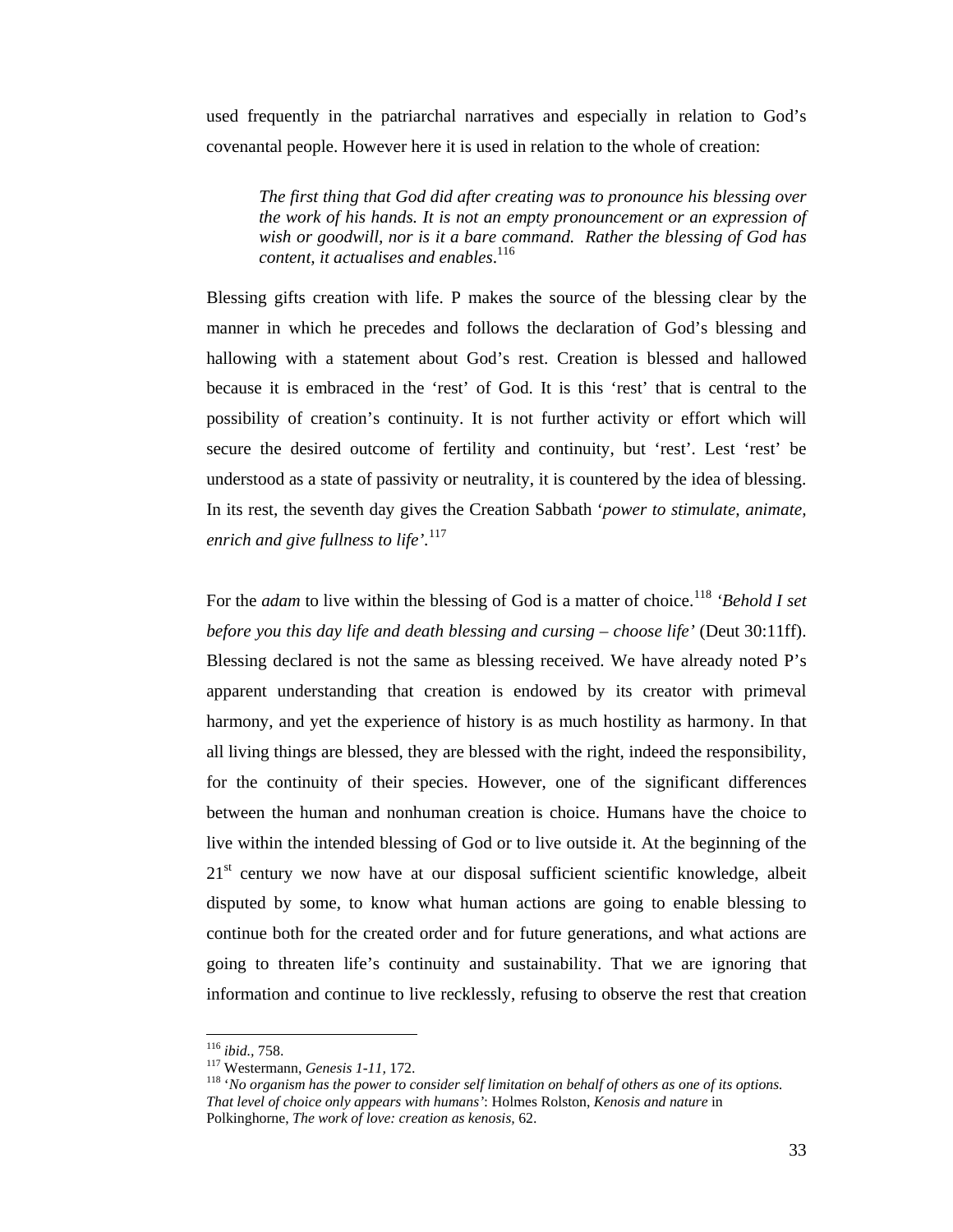demands is unconscionable. What Sabbath rest might look like is the major focus of Chapters 2 and 3.

The blessing of the seventh day is also a blessing of time.<sup>119</sup> This point is given weight through the Deuteronomic Decalogue (Deut 5:15) in which the fourth commandment is not referenced through creation but through the exodus, a moment of blessing and redemption within the course of history.

The seventh day is also hallowed or sanctified. Hallowing, or making holy, '*qadosh'*, is the outcome of being associated with God. Many events, places, utensils, celebrations and people are described as holy because of their relationship with God. However, the Old Testament canon gives to the priestly author in this passage the status of being the one '*who uses the word holy for the first time in the Bible'.*<sup>120</sup> This usage of the word in the primeval story proclaims that being associated with God is not restricted to the paraphernalia of religious ceremony, but pertains to all that God has made. This challenges us to rethink conventional understanding that holiness is essentially about being set apart, rather than being set in the midst:

'*Holy – not a tacky haloed stain glass window but a million volt charge of electricity. The world God creates and sanctifies is a place of terrible goodness and terrible holiness. In all its beauty and all its roughness, in all its lives and deaths, and in all its matter – down to the most miniscule, it is a place no more tame than god is'.*<sup>121</sup>

Holiness, *qadosh,* emanates from God. In a sequence of concentric circles Jacob Milgrom<sup>122</sup> places Sabbath in the circle closest to God, thereby suggesting that the whole created order including humanity is made holy through Sabbath celebration. In specific reference to Israel, Milgrom notes that in exile, Israel was subject to the monthly Babylonian calendar and that the proclamation of Sabbath served to focus the sanctification of time, the context of all temporal activity.<sup>123</sup>

<sup>&</sup>lt;sup>119</sup> Nahum N Sarna, *Genesis* (Philadelphia: Jewish Publication Society, 1989), 15.<br><sup>120</sup> Donna Orsuto, *Holiness* (London: Continuum, 2006), 12.<br><sup>121</sup> Capon, *Genesis the movie*, 166.<br><sup>122</sup> Jacob Milgrom, in *New Interp*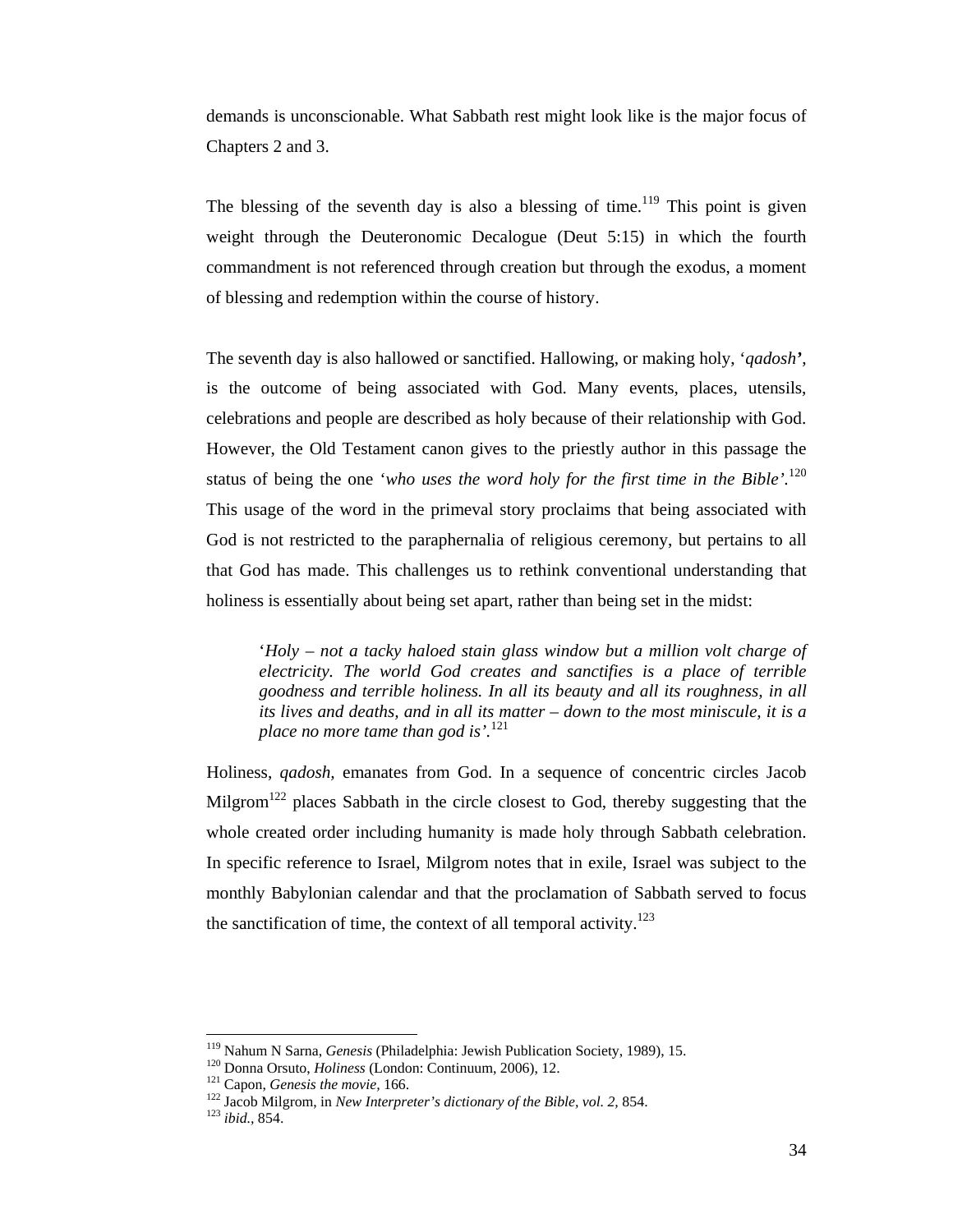While the regimentation of life around a weekly cycle has now become universally observed, its inherent logic in the sanctification of time has not. The sanctifying of the day has meaning only in its capacity to lift the whole of time from the realm of ordinariness to that which is endowed with the sacredness of  $God.<sup>124</sup>$  Jesus was to teach: '*Sabbath was made for man not man for the Sabbath'* (Mark 2:27)*.*

# **1.5.5** *These are the generations of the heavens and the earth when they were created (2.4a)*

Genesis Chapter 2 verse four seems a little strange in that 4a is clearly intended as a summary of the first creation account and 4b begins the narrative of the second creation. It is generally assumed that 4b is the work of a redactor whose intention is a statement which finalises the first account, and as such adds nothing new; however in their summary the words emphasise and assume continuity of generations.

The summary half verse also returns us to an understanding of life with roots in the whole cosmos. Thomas Aquinas in *Summa Theologiae* assumes the single parts of the cosmos are there for the whole cosmos and the cosmos is there for  $God.125$ Further, creatures endowed with reason have a special teleological relationship with God to whom they can reach out by their action, by their knowledge and their love. $126$ 

## **1.6 Conclusion**

 $\overline{a}$ 

Key points to emerge from exegesis of the text concerning Creation Sabbath are set out below:

• Creation Sabbath is a celebration of creation's integrity; both in its completed unity, but equally in its diversity, the celebration of beauty and purpose in all

<sup>124 &#</sup>x27;*We must take as our starting point that when P arranged the works of creation in a seven day pattern he was not concerned merely with a succession of seven days, but with a whole, a unit of time, which becomes a whole in the climax of the seventh day': Westerman, Genesis 1-11, 171.* 

<sup>&</sup>lt;sup>125</sup> 'In so far as the multitude and distinction of creatures are intended by God, their diversity may be *considered to contribute to the perfection of the Universe as a whole'*: Thomas Aquinas, quoted in

<sup>&</sup>lt;sup>126</sup> '*Finite beings are finite in so far as they do not have within themselves the ground of their existence, but depend on something else, the infinite being as their cause. For Thomas to be a creature must be understood metaphysically as being through participation, participation signifies the mode of being of creatures'*: *ibid.,* 139,140.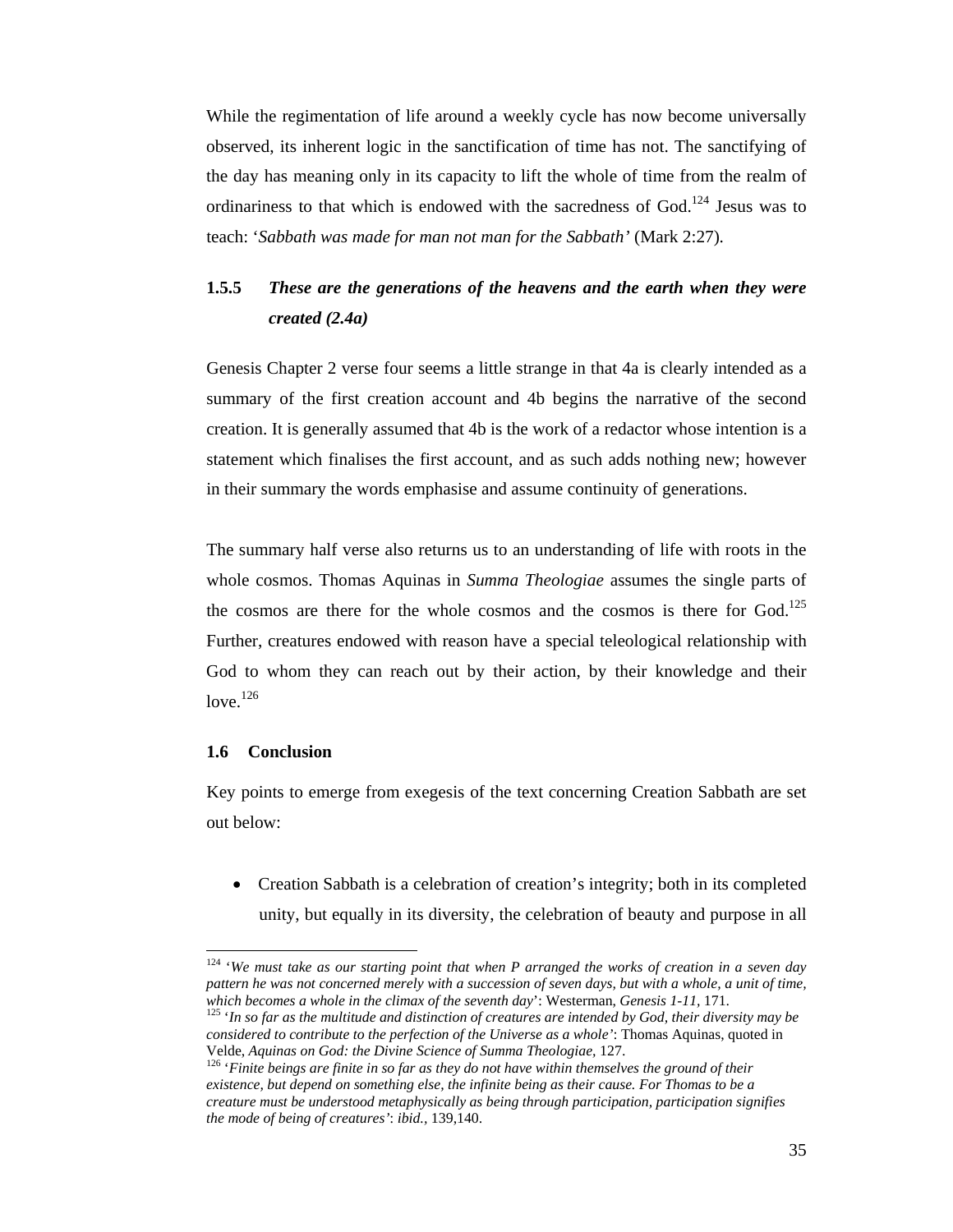forms of existence in their appointed place. It celebrates both the separation which is inherent to diversity and the mutuality inherent to community. Each part (described as good), gains value through its relationship with the whole which is described as very good.

- It is a celebration of mutuality, mutuality that reflects the nature of its creator and of relationality at the heart of humanity. It therefore attests interdependence rather than independence as the state through which health and wellbeing is to be enjoyed. Indeed, it points to the health of the earth as the key to the health of all living things.
- It is a celebration of creation's rhythms, rhythms that cannot be changed or abrogated by humanity. The central rhythm is 'rest'; both an insight into the self emptying God who is present to creation and of the limits inherent to creation's mutuality. It is to the exploration of this principle that chapters 2 and 3 particularly turn.
- It is a celebration of creation blessed with fertility, continuity and abundance. For humanity, blessing is also choice: by the manner in which we live our lives we either live with blessing, or we live beyond its canopy.
- It celebrates life's hallowing. All of creation is associated with God. It is therefore incumbent upon humanity to treat creation with respect, and to be committed to its continuing transformation and renewal.
- It celebrates the dual truths that humanity is both part of the created order and is also apart from it through a commission of responsibility and care. In this respect Sabbath is as much a commentary on work as a principle of rest from it: that is, work is to contribute to mutual wellbeing.
- It acknowledges the paradox that while creation's intention is harmony and mutuality, history's sad record is hostility. Acknowledging, and ameliorating the consequences of human 'kabas' is the subject of the following chapters.

These summary points raise the question of the human vocation, that is the place that humanity should assume within the order of creation when true to itself. Chapter 3 speaks of the crisis of the human vocation which underlies the ecological crisis. The Beatitudes, which preface the Sermon on the Mount, (Mat. 5:1-12), can be loosely translated: 'humanity is in the right place when we are peace makers, when we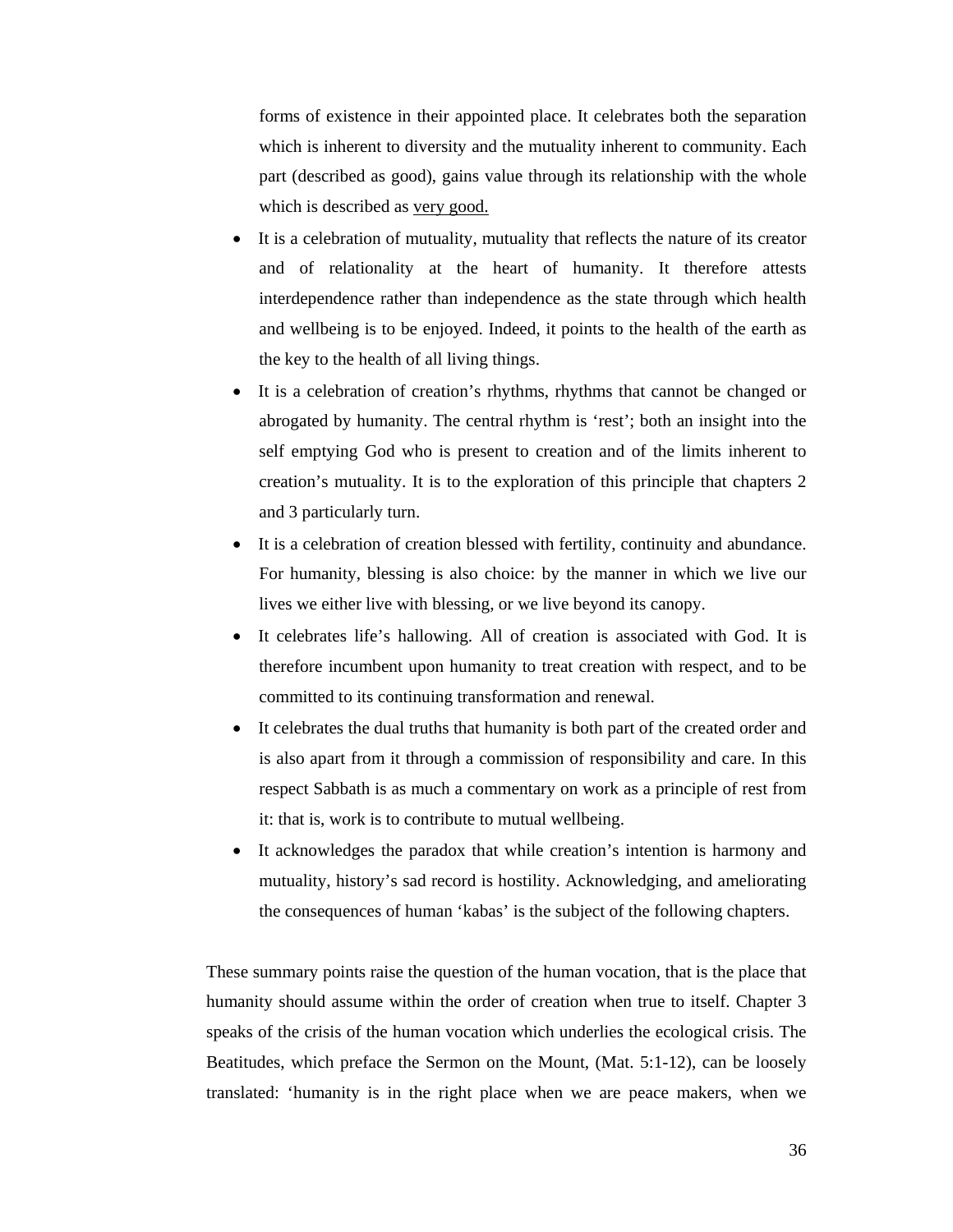hunger and thirst for righteousness, when we mourn over the pain and brokenness of others'. As Rowan Williams<sup>127</sup> and other thinkers state, the environmental crisis cannot be addressed without addressing humanity's identity and ambition.

These points also raise the question of how orthodox and effective in its mission Christianity can be when it neglects its creational base. Christianity, which through the Reformation and Enlightenment has focussed primarily upon the individual and their redemption, has given inadequate focus to the mutuality God intends between humanity and the nonhuman creation. These issues are taken up in the chapters that follow.

<sup>127</sup> Rowan Williams, *Renewing the face of the earth: human responsibility and the environment.* (Ebor lecture, York Minister, 25 March 2009), http://www.archbishopofcanterbury.org/2351?q=ebor (accessed 3 September 2010).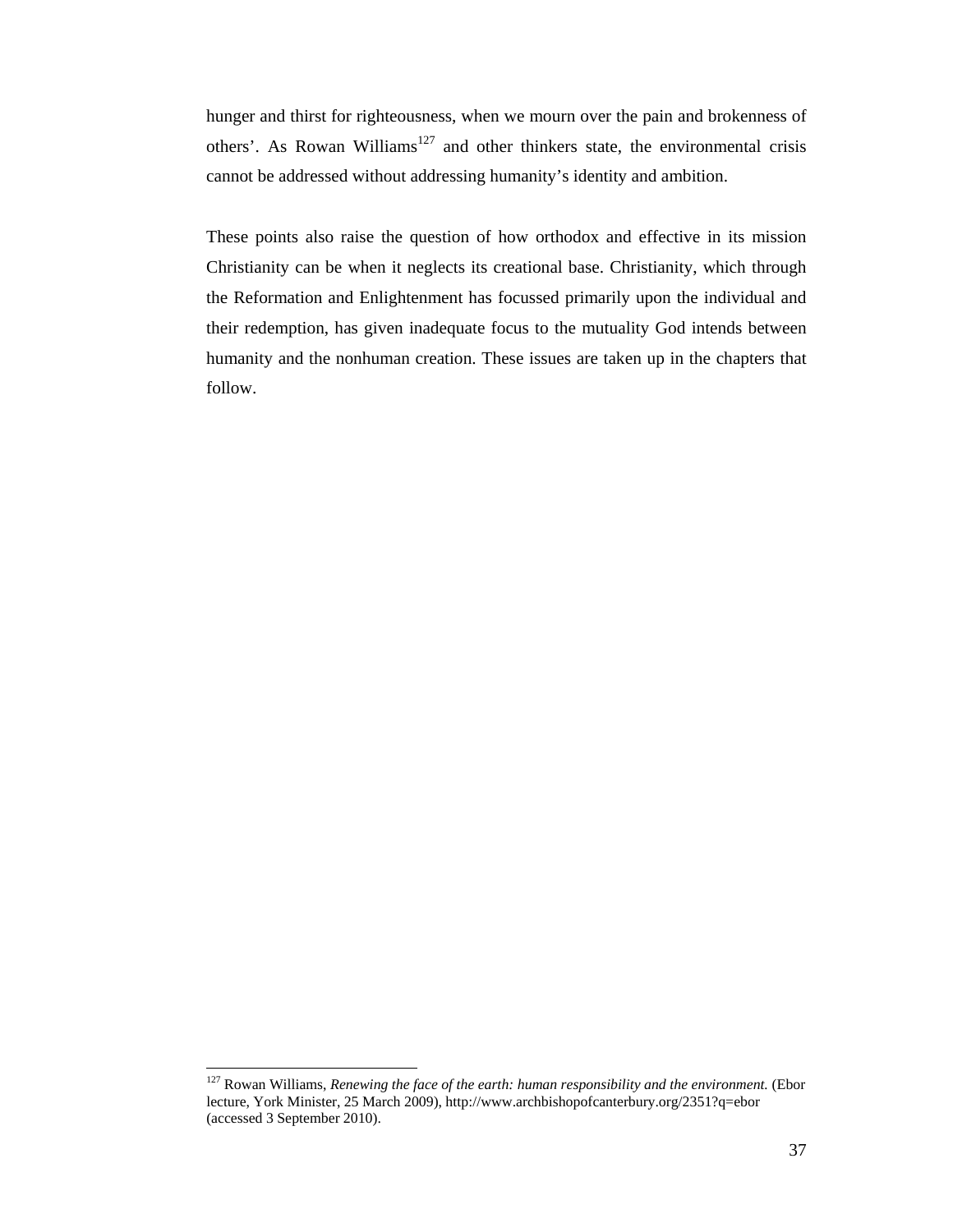## **Chapter 2 The Current Crisis and Search for Sustainability**

Tim Jackson<sup>128</sup> describes the present crisis in the following terms:

*To protect economic growth we have been prepared to countenance – and have even courted – unwieldy financial and ecological liabilities, believing that these are necessary to deliver security and keep us from collapse. But this was never sustainable in the long term. The financial crisis has shown us that it is not even sustainable in the short term. The truth is that we have failed to get our economies working sustainably even in financial terms. For this reason, responses to the crisis which aim to restore the status quo are deeply misguided and doomed to failure. Prosperity today means nothing if it undermines the conditions on which prosperity tomorrow depends. And the single biggest message from the financial meltdown in 2008 is that tomorrow is already here.*<sup>129</sup>

## **2.1 Sustainability: its current context and its human history**

A definition of sustainability is elusive. The word has become emotive and is used in equal measure to speak of a primary industry, a national economy or an ecological system. In this latter respect it is used particularly to relate to loss of bio-diversity and the threat that human activity has become through its dominance. It is also used to speak of levels of population that are deemed too large, growing too rapidly, or which lack adequate infrastructure to support them. It almost always carries with it an ethical overlay. Unsustainable activity has immediate and disproportionate impact upon vulnerable human communities and nonhuman ecosystems. Potentially it also limits choice available to future generations, both human and nonhuman. In public discourse 'sustainable activity' is generally deemed ethical while 'unsustainable activity' is deemed unethical because of the resulting crisis of equity: and yet there remains unwillingness to act. Mutuality at the heart of creation cannot be ignored without cost. While environmental debt is accumulating, the assumed cost of effective and immediate response is usually deemed too great to justify the political cost to decision makers. Cost is usually magnified while the investment in future sustainability is seldom argued sufficiently.

In this thesis I am using 'sustainability' to refer to cause and effect which either threaten or enhance continued life on the planet. I am also exploring principles or

<sup>&</sup>lt;sup>128</sup> Tim Jackson is Economics Commissioner on the Sustainable Development Commission to successive UK Governments and Professor of Sustainable Development at the University of Surrey. 129 Tim Jackson, *Prosperity without growth: economics for a finite planet* (London: Earthscan, 2009), 33.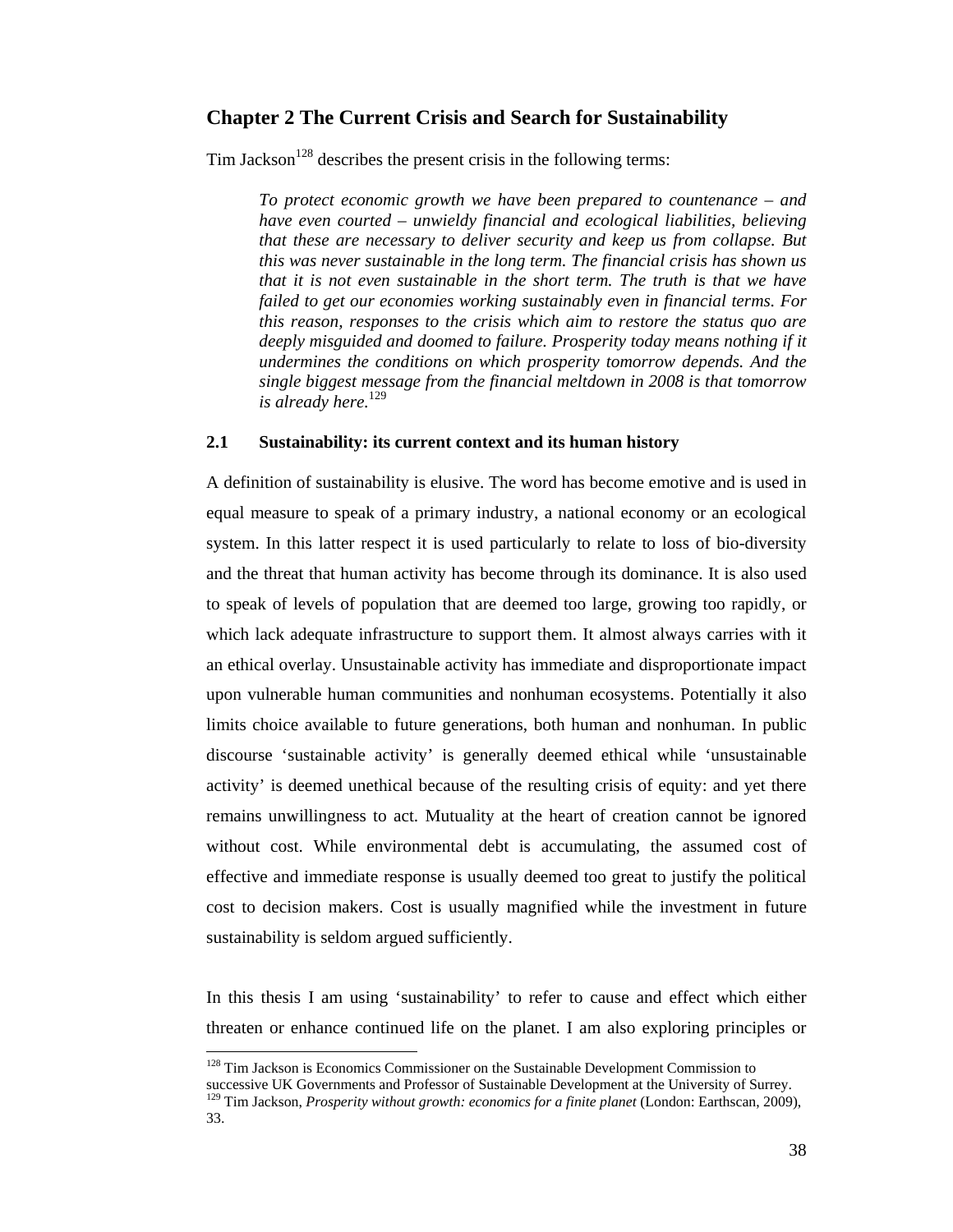rules that undergird all of life, axioms that if understood and applied enhance life and if ignored threaten life. In particular I am examining sustaining principles and rhythms of life that are inherent to Creation Sabbath.

The problems we face are far from new. Charles Birch argues that while there has been a struggle between science and religion for a few centuries, the struggle between ecology and economics has been with us for millennia.<sup>130</sup>

Darwin described evolution as a process of natural selection:<sup>131</sup> survival achieved through adaptation to changing environments. Current scientific data calls for significant human adaptation, to avoid worrying and verifiable changes in complex ecosystems. However, while evolution is almost universally acceded as a scientific verity, there is, strangely, little commensurate commitment to necessary and immediate adaptation in human behaviour to avoid the urgency of impending tipping points.<sup>132</sup> Tim Flannery<sup>133</sup> evaluates the possible threat of three tipping points: the collapse of the Gulf Stream, the collapse of the Amazon rain forests, and the release of methane from the ocean floor. Another matter of serious concern is the possibility of the loss of land-based ice in Greenland or Antarctica. Denial of Darwin's (and Chardin's)<sup>134</sup> reinterpretation of natural history through the theory of evolution, by people of very conservative religious belief, is well known. However, human economic behaviour which refuses to adapt to growing evidence that remaining indefinitely on the same course is unsustainable appears to be a similar form of denial and does not make sense, even on economic terms. Graphically expressed, it

<sup>130 &#</sup>x27;*The unhappy relation between ecology and economics has been with us, not for centuries but for 10 millennia. It began with the agricultural revolution which brought with it villages and towns and the loss of much virgin lands':* Charles Birch, *On purpose* (Sydney: New South Wales University Press, 1990), 155.<br><sup>131</sup> Dawkins, *The God delusion*, 114ff.

<sup>&</sup>lt;sup>132</sup> James Hansen, the lead scientist of NASA Goddard Institute for Space Studies, is one many reputable scientists who speak of tipping points such as the melting of sea ice in the Arctic or more seriously the melting of land based ice in Greenland and Antarctica or the release of greenhouse gases from the melting of the Siberian wasteland. '*The gap between public perception and scientific reality*  is now enormous. While some of the public is just becoming aware of global warming, the relevant *scientists – those who know what they are talking about – realize that the climate system is on the verge of tipping points. If the world does not make a dramatic shift in energy policies over the next few years, we may well pass the point of no return':* James Hansen, *Storms of my grandchildren: the truth about the coming climate catastrophe and our last chance to save humanity* (London: Bloomsbury, 2009) 171.

<sup>&</sup>lt;sup>133</sup> Tim Flannery, *We are the weather makers: the story of global warming* (Melbourne: Text Publishing, 2006), 177ff.

<sup>134</sup> Teilhard De Chardin, *The phenomenon of man.*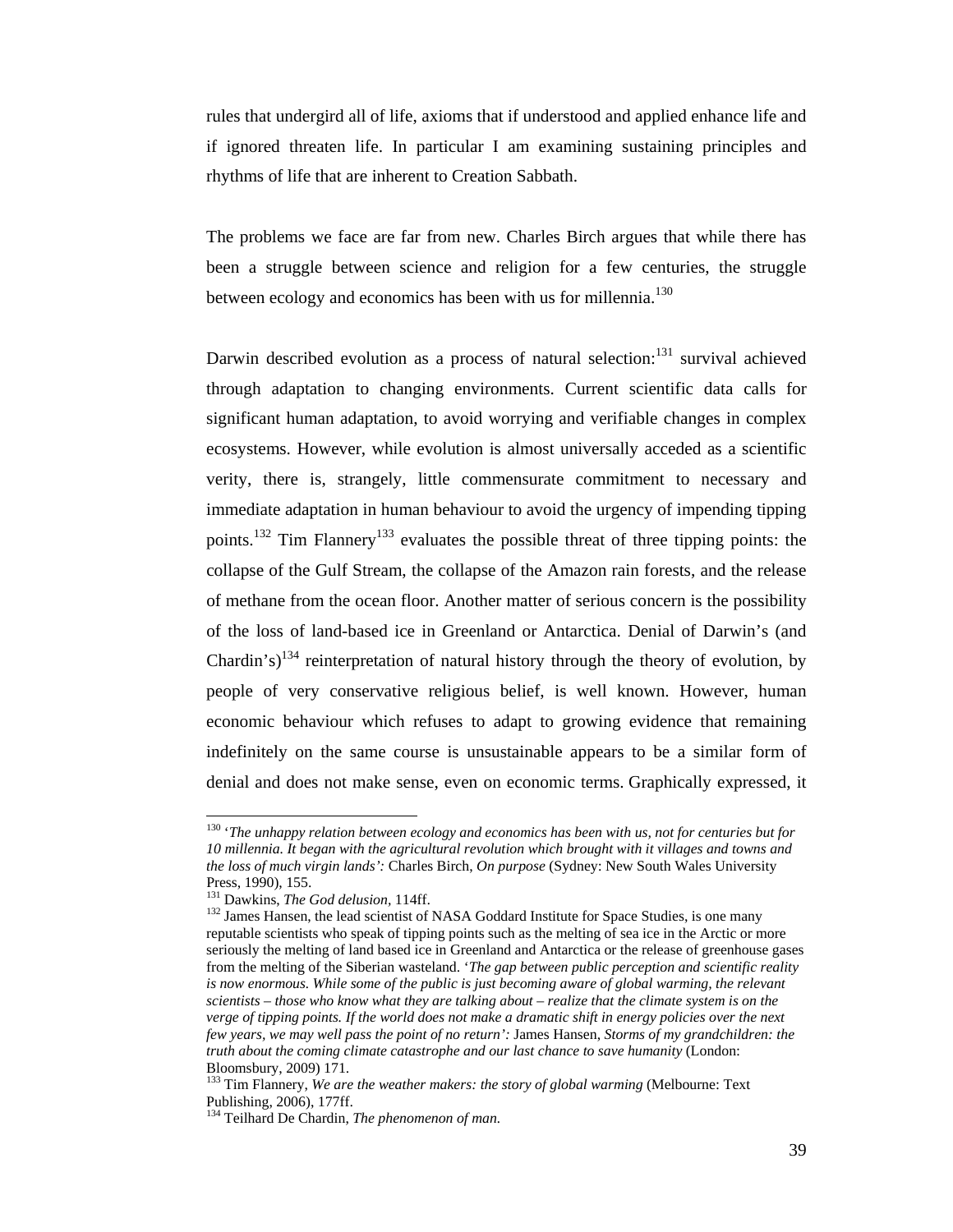appears humanity would rather perish than change the pattern of contemporary economic activity. Prevailing economic wisdom is that human wellbeing is dependent upon economic growth, but such an assumption ignores the reality that economic growth must first reckon with ecological health.<sup>135</sup>

While humans as a species have survived and flourished in the past where other species have not, Jared Diamond asks whether human civilisation is now in danger of collapse, mirroring on a global scale what previously was quarantined to relatively localised communities.136 In his seminal work *Collapse,*137 Diamond chronicles the collapse of many past civilisations including the population of Easter Island, the Maya, and the Norse of Greenland. In each case he cites as the primary reason for collapse an inability to live appropriately and sustainably with the known resources and essential ecological balances of the territory they occupied. He speaks of repeated failure to anticipate and failure to perceive and understand the implications of long term strategies, as common features across various groupings and pages of history.<sup>138</sup> The consequences in each case were utterly disastrous.

The point of Diamond's observations is that the problem of sustainability is not a problem of the ecology but a problem of the human condition.<sup>139</sup> Moltmann describes it thus:

*What we call the environmental crisis is not merely a crisis in the natural environment of human beings. It is nothing less than a crisis in human beings themselves. It is a crisis of life on this planet, a crisis so comprehensive and so irreversible that it cannot unjustly be described as apocalyptic. It is not a* 

<sup>135 &#</sup>x27;*Human beings are at the centre of concerns for sustainable development. They are entitled to a healthy and productive life in harmony with nature':* Wesley Granberg-Michaelson, *Redeeming the Creation: the Rio Earth Summit: challenges for the churches.* (Geneva: WCC Publications, 1992), 86. 136 '*I have not met anyone who seriously argues that world could support 12 times its current impact, although an increase of that factor would result from all Third World inhabitants adopting First World standards of living ... .what will happen when it finally dawns on all those people in the Third World that current First World standards are unreachable for them, and that the First World refuses to abandon those standards for itself':* Jared Diamond, *Collapse: how societies choose to fail or* 

<sup>&</sup>lt;sup>137</sup> ibid.<br><sup>138</sup> '*Thus human societies may make disastrous decisions for a whole sequence of reasons: failure to anticipate a problem, failure to perceive it once it has arisen, failure to attempt to solve it after it has* 

<sup>&</sup>lt;sup>139</sup> 'It is painfully difficult to decide whether to abandon some of one's core values when they become *incompatible with survival. At what point do we prefer to die than compromise and live?': ibid.*, 433.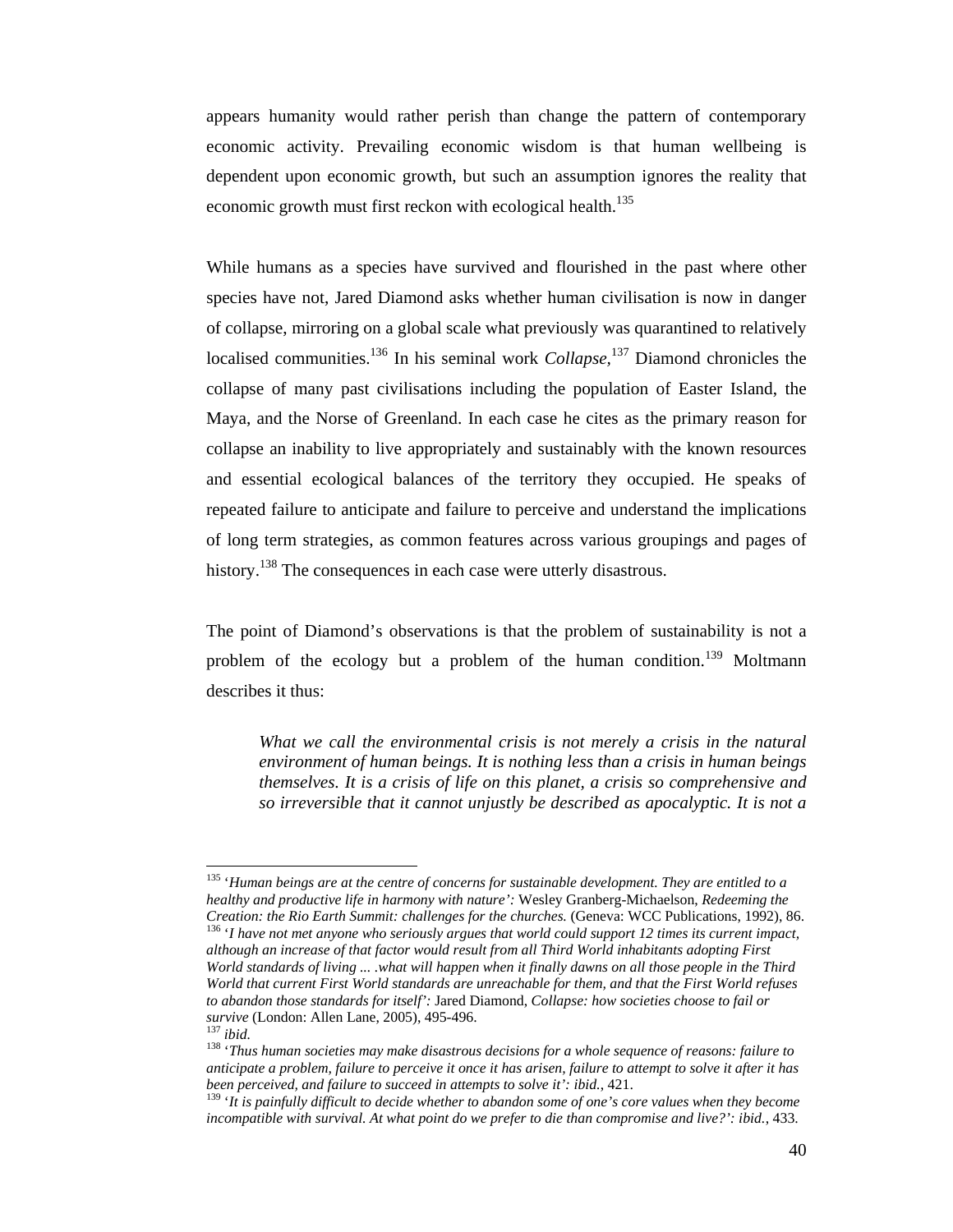*temporary crisis. As far as we can judge, it is the beginning of the life and death struggle for creation on earth.*<sup>140</sup>

In a paper delivered in the lead up to the 2009 United Nations Climate Change Conference in Copenhagen, the Archbishop of Canterbury<sup>141</sup> pointed out that the future of the planet is not in question; what is in doubt is the capacity of human beings to live sustainably in and with the world of which they are a part. As the Archbishop said, we should not be speaking of an environmental crisis or of an ecological crisis but of a crisis of human vocation. What has happened in the past in relatively small and pocketed areas of human life can now possibly occur on a global scale, such is the measure of the dilemma we face. The irony for human beings in the developed world is that we feel in a safer, more sustainable state than in any previous generation. We live longer, our health is considerably better, and our standard of living is infinitely superior even to that of the generation that has immediately preceded us. Scientific discovery in a vast range of fields has provided us with an unprecedented sense of security and optimism, but is it justified? Such optimism is based upon the strength of our material assets rather than the health of our relationship(s) with the whole created order (common wealth). Our state is somewhat reminiscent of the encounter between Jesus and the rich young man *'what do I still lack? ... sell your possessions and follow me'.* (Mat 19:16-22). Few would argue against the principle of sustainable living, as long as it does not impact freedom to live as the individual chooses.

A search and yearning for a proper understanding of the relationship between humanity and creation is not new, as the following extracts from the writing of Francis Bacon in the  $17<sup>th</sup>$  century illustrate:

*The knowledge and the power of man coincide, because ignorance of the cause involves the loss of effect. For we can only conquer nature by submitting to her; and that which is in contemplation occupies the place of the cause, in operation takes*  that of the rule.<sup>142</sup>

*For God on the first day of creation created light only and allowed a whole day for that work, nor did he create anything material on that day. In like manner in every kind of experience we must first elicit the discovery of true causes and true axioms* 

<sup>&</sup>lt;sup>140</sup> Moltmann, God in creation, xi.

<sup>&</sup>lt;sup>141</sup> Williams, *Renewing the face of the earth: human responsibility and the environment.*<br><sup>142</sup> Francis Bacon *Novum Organum: or, True suggestions for the interpretation of nature, trans.* Andrew Johnson (London: Bell and Daldy, 1859), 12.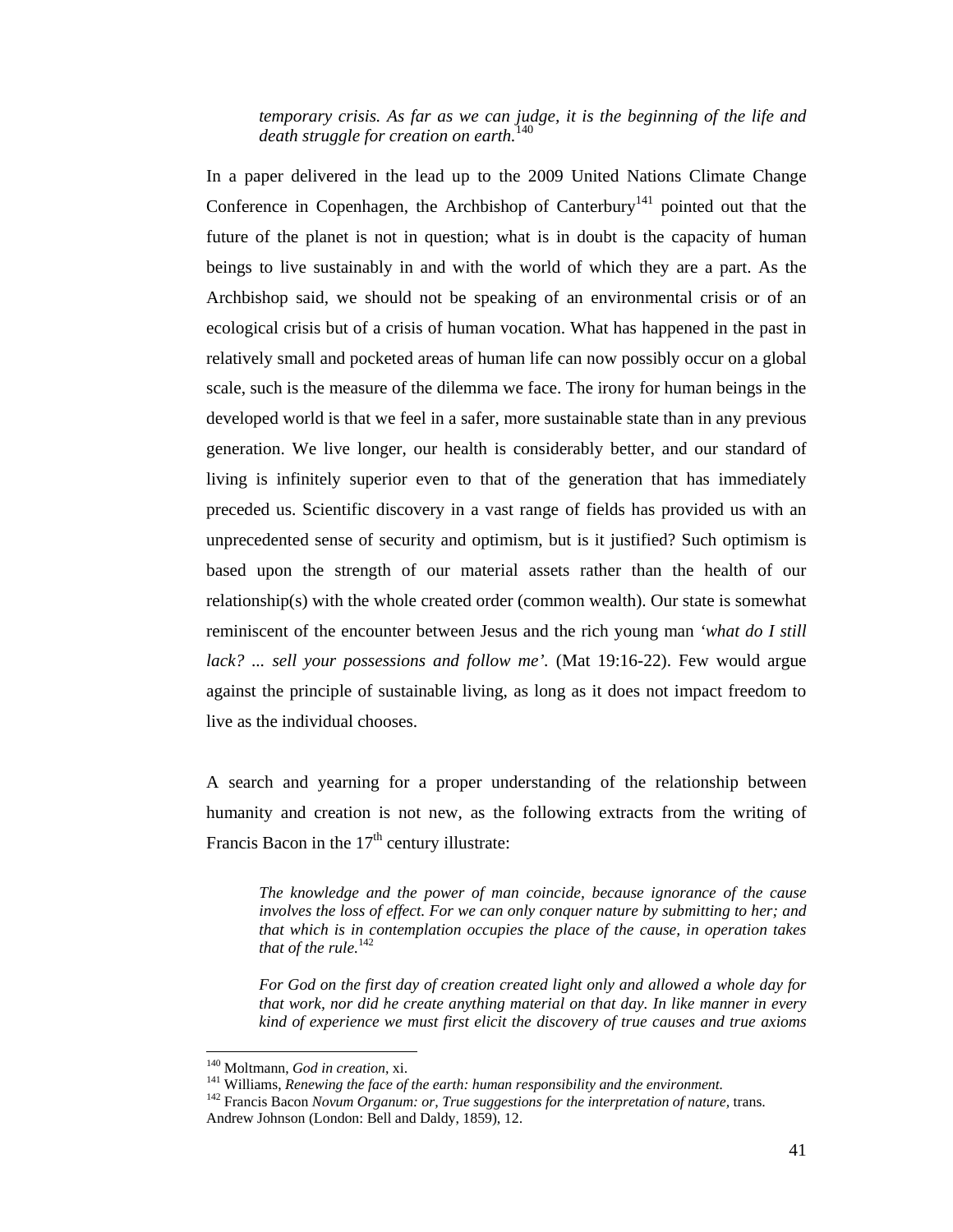*and must look for experiments which produce light and not those which produce fruit.*<sup>143</sup>

Bacon studied and wrote immediately prior to the period which came to be known as the Enlightenment; his starting point took for granted the verities of scripture and Church. The Enlightenment displaced God with the human person at the centre of the universe. While it did not remove religion as a contributor to public discourse about meaning and values, it did change the ground upon which such discourse would in future take place. By no means all, or even the majority of, thinkers rejected a theistic view of the world. The German mathematician philosopher, Gottfried Wilhelm Leibniz, through his mathematical study was to proclaim that God created the best world that was possible: '*Reality cannot be found except in one single source because of the interconnection of all things with one another'.*<sup>144</sup>

While the Enlightenment was fundamentally about human reason, in its questioning of institutions, especially the Church, it also transformed social order, as can be illustrated in France's motto: *liberté, égalité, fraternité.* 

The Enlightenment gave rise to a new understanding of the individual. The rise of the individual in their own right, through the teaching of John Locke and others, paved the way for a new understanding of property rights and the development of capitalism.145 While Locke understood the ethical issues of inequality, nevertheless in his thinking he placed no theoretical limit on the amount of wealth an individual could accumulate.

The period known as the Enlightenment produced rich fruit in the development of the sciences, freedom given to individuals and to modern democracy; but there are also outcomes that have carried forward into the contemporary age that need reassessment if sustainability is to be enjoyed by current and future generations on the planet. It is not sufficient simply to apply technological solutions. The ideas that gave rise to the assumptions by which we live and negotiate; conscious or

 $143$  ibid., 52.

<sup>&</sup>lt;sup>144</sup> Gottfried Wilhelm Leibniz, *New essays on human understanding* (Cambridge: Cambridge University Press, 1705).

<sup>&</sup>lt;sup>145</sup> Adam Smith built upon the ideas of John Locke.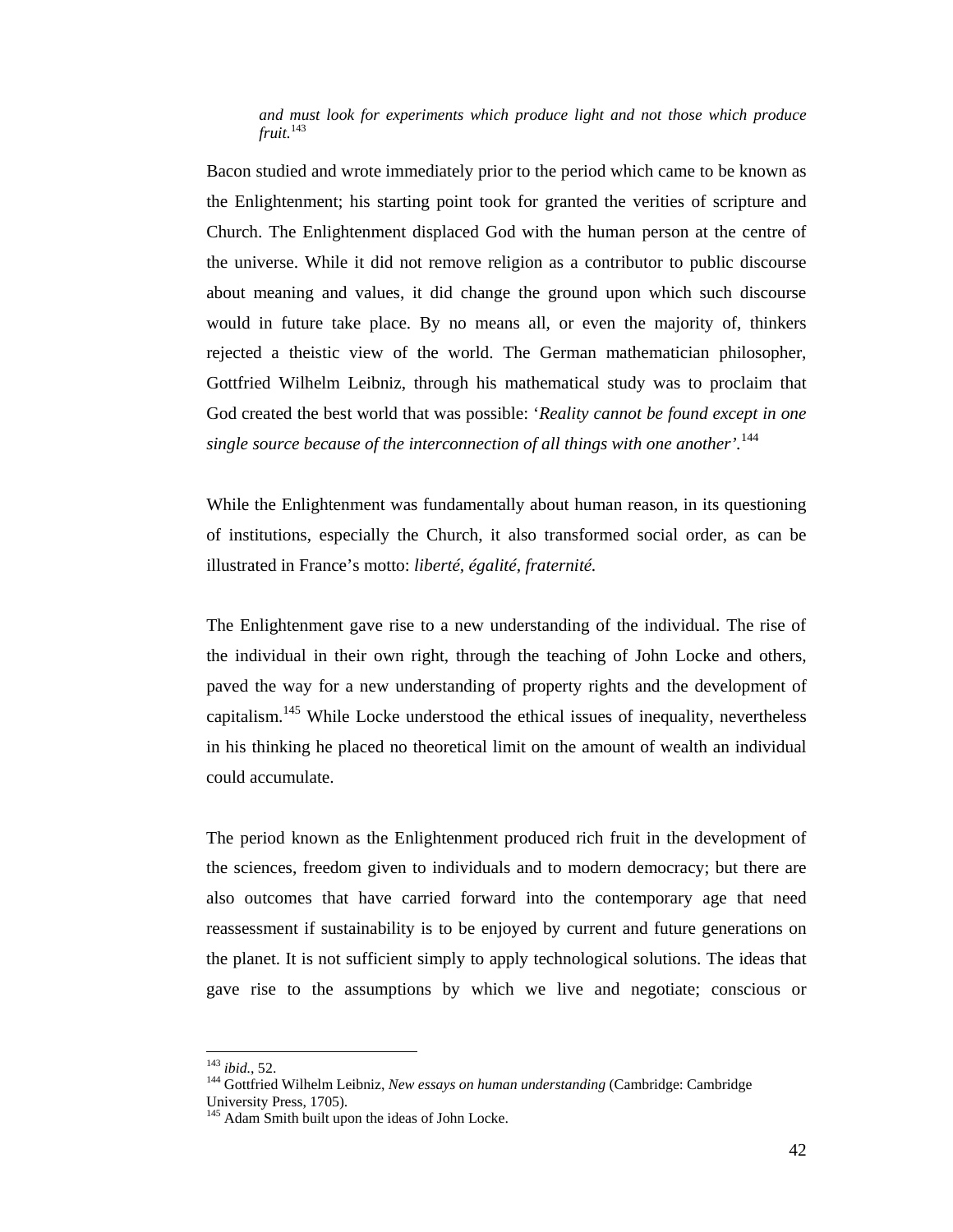unconscious, also need to be challenged as the need for sustainability becomes more urgent. These outcomes include:

- A focus on the individual and individual rights that makes commitment to 'common wealth', a concept foundational to sustainability, far more difficult to secure.
- Individualistic behaviour has also become a feature of groups of people including nation states which predictably choose self interest before global best interest. The Enlightenment strengthened the idea of independent nation states which have subsequently enjoyed the benefits of global trade, but have strongly resisted international cooperation to address the problems that a global community has created. Such co-operation is resisted on the basis that it is perceived to reduce autonomy and self interest.
- While capitalism owes much to Enlightenment ideas, unregulated capitalism which has become a feature of modern society is not a necessary outcome of those ideas. Regulation needs to be enacted which will help reduce inequity and deliver a price mechanism to control carbon emission, and at the same time deliver greater choice to the poor.
- Since the Enlightenment the Western Church has largely retreated from robust theological engagement in creation theology, focussing through its liturgy, preaching and general discourse on redemption theology.<sup>146</sup> This may be a response to the accentuated importance given to the individual in western culture; it may also be a retreat into an area of discourse with which the Church feels comfortable and through which it strengthens its membership. It has given Christianity an image in the secular world of an institution which is primarily interested in judgement upon matters of personal morality and piety, while having very little to say about the great challenges that face human and nonhuman creation alike at the commencement of the  $21<sup>st</sup>$  century.<sup>147</sup>

<sup>&</sup>lt;sup>146</sup> Barker, *Creation: a biblical vision for the environment*, 11-12.<br><sup>147</sup>' It is small wonder that theology is regarded by so many as irrelevant if it does not concern itself *with what is happening in the real world in which we all live':* Hugh Montefiore, *The question mark: the end of homo sapiens?* (London: Collins, 1969), 44.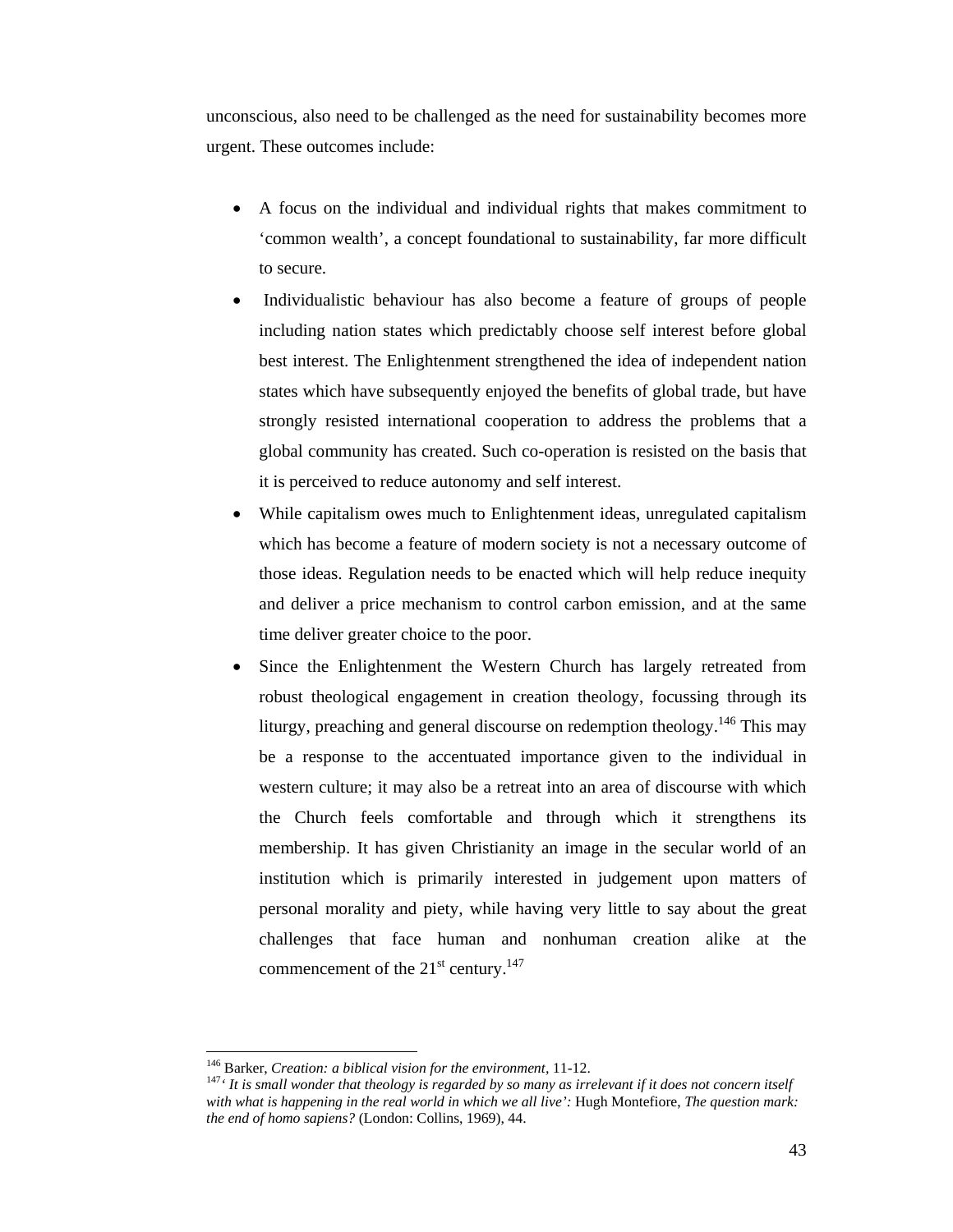At the end of the end of the  $18<sup>th</sup>$  century Thomas Malthus infamously took up the cause of sustainability. His argument was that population increase would automatically be checked by famine or disease.<sup>148</sup> That he was wrong,<sup>149</sup> is largely attributable to the fact that he wrote just prior to the technological advances that the industrial revolution would bring. But it would be very foolish for humanity to assume that technology can continue to produce such a miracle, and thus relieve humanity from its responsibility to change.<sup>150</sup>

Contemporary developments include the launch of the Club of Rome in 1968 and the publication in 1972 of its initial findings: *Limits to Growth.*<sup>151</sup> While that report is now deemed overly pessimistic, the principles it addresses are no less urgent; the difference being that the intervening almost 40 years have produced greater scientific clarity and focus upon the areas of human activity that need most urgent attention*.*  Also, the establishment of the Earth Charter,  $152$  after extensive international consultation, at the Peace Place in the Hague on June 29 2000, exists to foster a just, peaceful and sustainable global society in the  $21<sup>st</sup>$  century.

What is now required, from both science and religion, is a new narrative which breaks through perceived and inappropriate assumptions and adequately addresses the realities of the contemporary world.

#### **2.2 Sustainability: background to a considered approach**

The industrial revolution changed and magnified human capacity to adapt and utilise nonhuman creation for human benefit. It also changed the way economic life was understood, giving to it a central place, thus attributing to productivity a higher priority than sustainability:

<sup>148</sup> Thomas Malthus, *An essay on the principles of population* (Oxford: Oxford University Press, 1999), 61.

<sup>&</sup>lt;sup>149</sup> The world's population is now six times larger than it was in his day and the world economy 68 times bigger: Jackson, *Prosperity without growth: economics for a crowded planet*, 6.

<sup>&</sup>lt;sup>150</sup> 'All that is needed to remain within ecological limits is for (technology driven) efficiency to outrun *scale. But historical evidence for the success of this strategy is deeply unconvincing': ibid.*, 121. 151 *Limits to growth: a report for the Club of Rome's project on the predicament of mankind.* (New

York: Universe Books, 1972).

<sup>152</sup> *Earth Charter* http://www.earthcharterinaction.org/content/pages/Read-the-Charter.html (accessed 16 October 2010).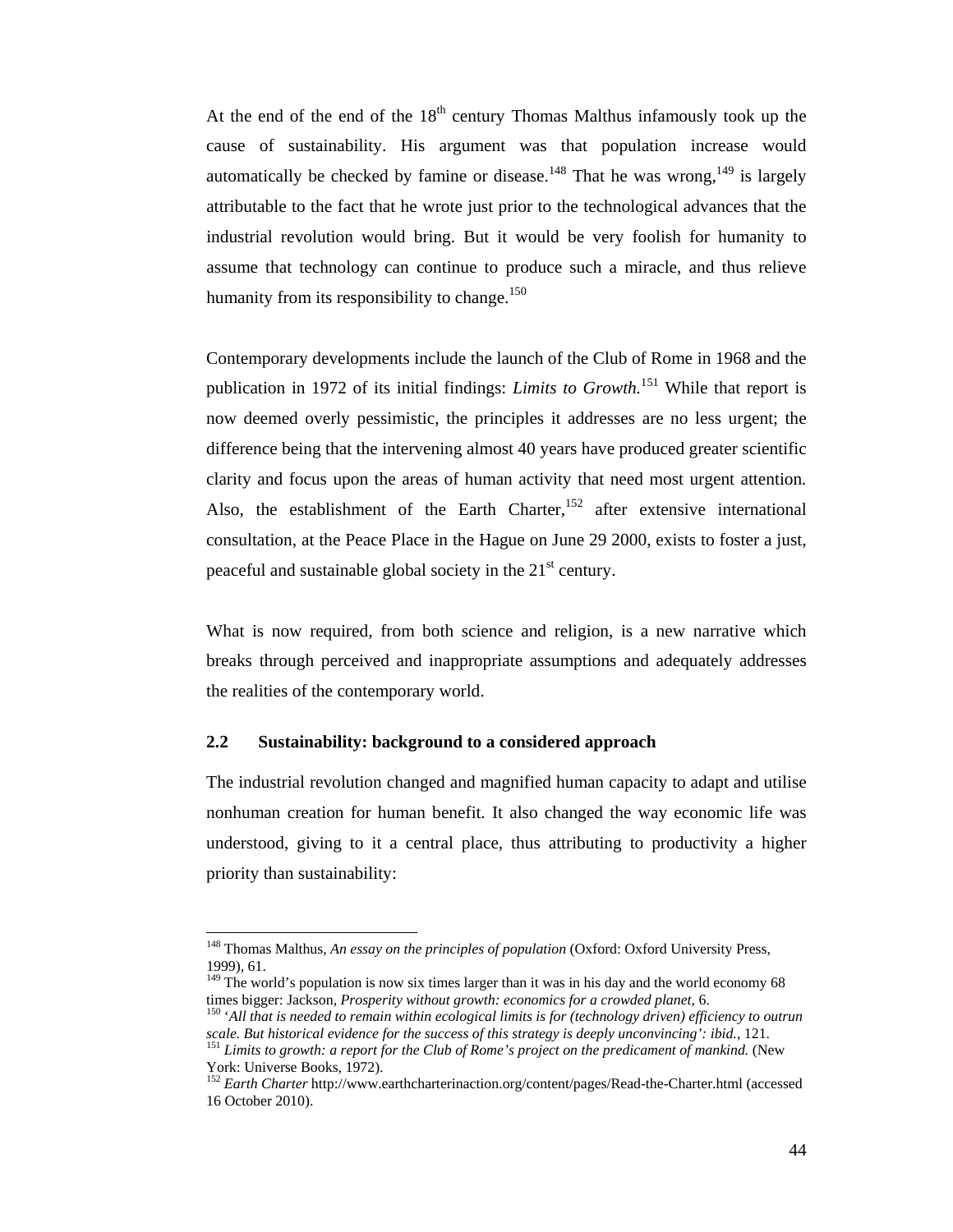*The next great leap was that of the great eighteenth century Scottish economist Adam Smith. If Calvin had allowed the moneylenders a place in the kingdom of heaven, Smith opened the way to placing the world of commerce and finance on the same morally impregnable level as the world of nature. It was Smith's work that allowed his contemporary Edmund Burke to state, "The laws of commerce are the same as the laws of nature and therefore the laws of God"'.*<sup>153</sup>

Smith saw people being raised from poverty as a consequence of economic reform which focussed on competition and market forces; a position enthusiastically embraced in recent times by Margaret Thatcher, Ronald Reagan and John Howard. The theory being that human achievement arises from competition, and that selfinterested endeavour leads to collective prosperity. That this principle cannot be exclusively relied upon to deliver altruistic values can be illustrated in the growing gap in economic fortunes between the super rich and average citizens, let alone the gap between the developed and the underdeveloped peoples of the world. After only two decades of economic liberalisation a similar gap now threatens the stability of the People's Republic of China. As great as these disparities have become, of even greater concern is the growing disparity of health and wealth between humanity and nonhuman creation. If humanity grows richer as nonhuman creation grows poorer, then such wealth is illusory. It cannot last, because, as argued above, human wellbeing is ultimately dependent upon the wellbeing of the created order.<sup>154</sup>

As the eighteenth century progressed, opposition to commercialism that did not give serious thought to human wellbeing and that despoiled nature became articulately expressed by the likes of William Blake, Charles Wordsworth, the Bronte sisters, Elizabeth Barrett Browning and Charles Dickens, who wrote:

*It was a town of machinery and tall chimneys, out of which interminable serpents of smoke trailed themselves forever and ever and never got uncoiled. It had a black canal in it, and a river that ran purple with ill-smelling dye, and vast piles of building full of windows where there was a rattling and a trembling all day long, and where the piston of the steam engine worked* 

<sup>153</sup> Stephen Green, *Good value: reflections on money, morality and an uncertain world* (London: Allen Lane, 2009), 70.

<sup>154 &#</sup>x27;*Finally, and perhaps most obviously any credible vision of prosperity has to address the question of limits. This is particularly true of a vision based on growth. How and for how long is continued growth possible without coming up against the ecological limits of a finite planet':* Jackson, *Prosperity without growth: economics for a crowded planet*, 5.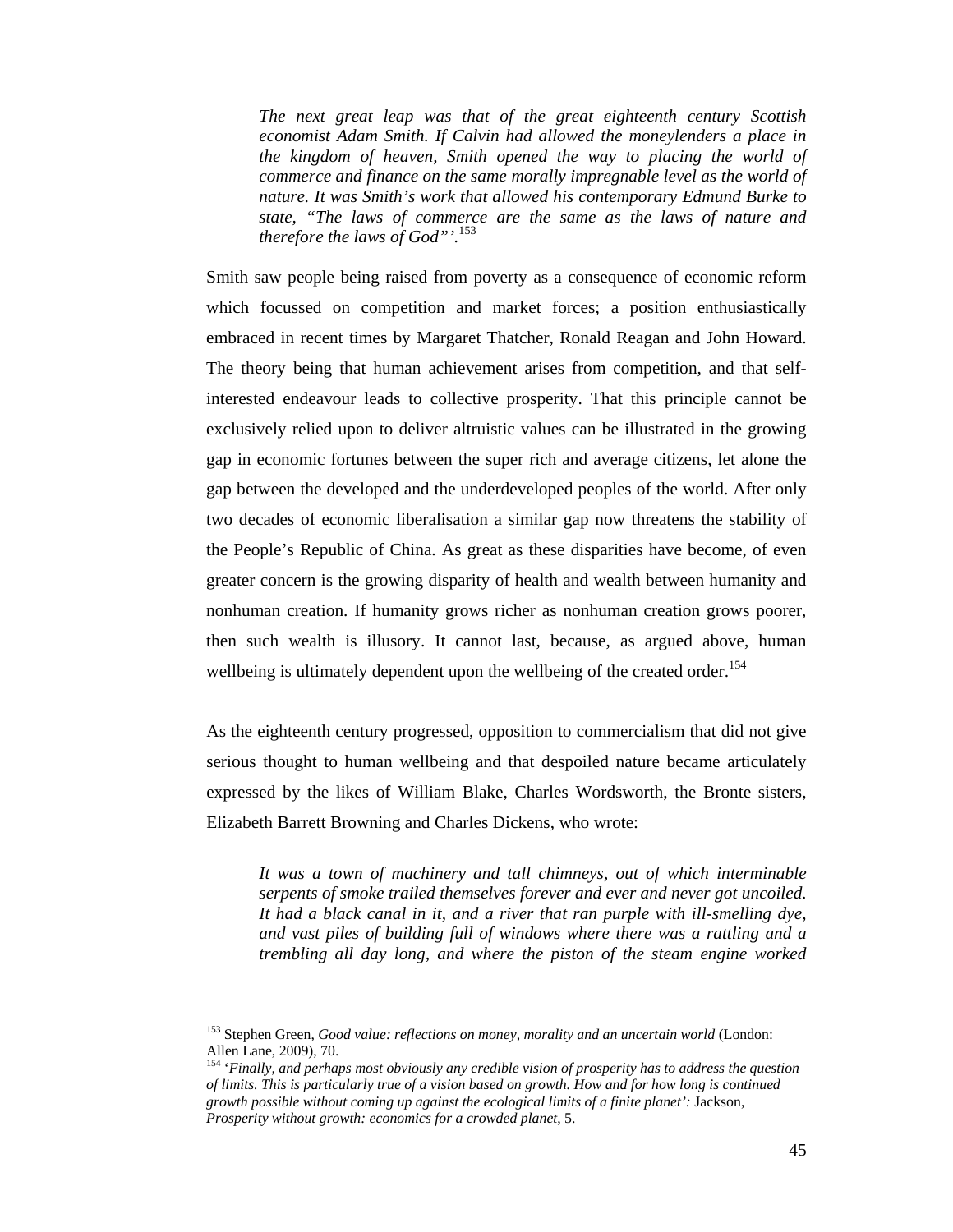*monotonously up and down like the head of an elephant in a state of melancholy madness.*<sup>155</sup>

Today the prophetic voices that critique the overwhelming dominance of the free market and its dependence upon 'growth' are far less clear than they were in Dickens' time. (Clive Hamilton, Jeffrey Sachs, James Lovelock, and Tim Jackson are exceptions). Few are willing to question the assumptions upon which economic policy is predicated, let alone suggest a possible alternative. The assumption that free market driven enterprise necessarily pulls the disadvantaged out of poverty continues, as does the proposition that 'progress' will necessarily create for the people of tomorrow a world that is better than the world of today.<sup>156</sup> Politicians in all developed economies speak of 'growth' not only as a given, but with an assumption that a world without economic growth would be a world facing a new dark age. When faced with a choice between maintaining economic growth and protecting ecological systems, the decision favours economic growth. Ironically, the protection of ecological systems does not mean that continued growth is not possible, but it does mean a shift towards the valuing of "common wealth".<sup>157</sup> Jeffrey Sachs argues that the fundamental flaw of contemporary economic systems is the assumption that human thriving is related primarily to private wealth rather than shared goals for the common good.<sup>158</sup> His argument is that human thriving is dependent upon the health of all that we hold in common, not least the health of the natural order. The desperation of the situation is pointed out by writers such as Clive Hamilton, most ominously in his most recent publication *Requiem for a Species.<sup>159</sup>*

<sup>155</sup> Charles Dickens, *Hard times* (London: Bradbury & Evans, 1854), quoted in Green, *Good Value: reflections on money, morality and an uncertain world* 72.<br><sup>156</sup> 'Many presume that the transition from an organic to a mineral economy is the necessary

*condition for release of humanity from poverty and ill health. However, the physical limitations of the earth's carbon cycle represents a fundamental challenge to this foundational assumption in modern political economy':* Michael S. Northcott, *A moral climate: the ethics of global warming* (London: Darton Longman & Todd, 2007), 91.<br><sup>157</sup> It is estimated that the cost of driving Australia to a zero carbon economy by 2020 would be \$37

billion a year for 10 years or approximately 3 per cent of GDP. Such a plan is not on any political agenda but it illustrates that a reduction of 20 per cent by 2020 is far from economically irresponsible. Manning, Paddy. 2010. 'Zero carbon plan better than two zero credibility choices', *Sydney Morning Herald*, 24 July, http://www.smh.com.au/business/zero-carbon-plan-better-than-two-zero-credibilitychoices-20100723-10os6.html (accessed 12 October 2010).

<sup>158 &#</sup>x27;*The defining challenge of the twenty-first century will be to face the reality that humanity shares a common fate on a crowded planet. ... The paradox of a unified global economy and divided global society poses the single greatest threat to the planet because it makes impossible the cooperation needed to address the remaining challenges.* Sachs, *Common wealth: economics for a crowded planet,* 3, 7. 159 Hamilton, *Requiem for a species: why we resist the truth about climate change,* 30-31.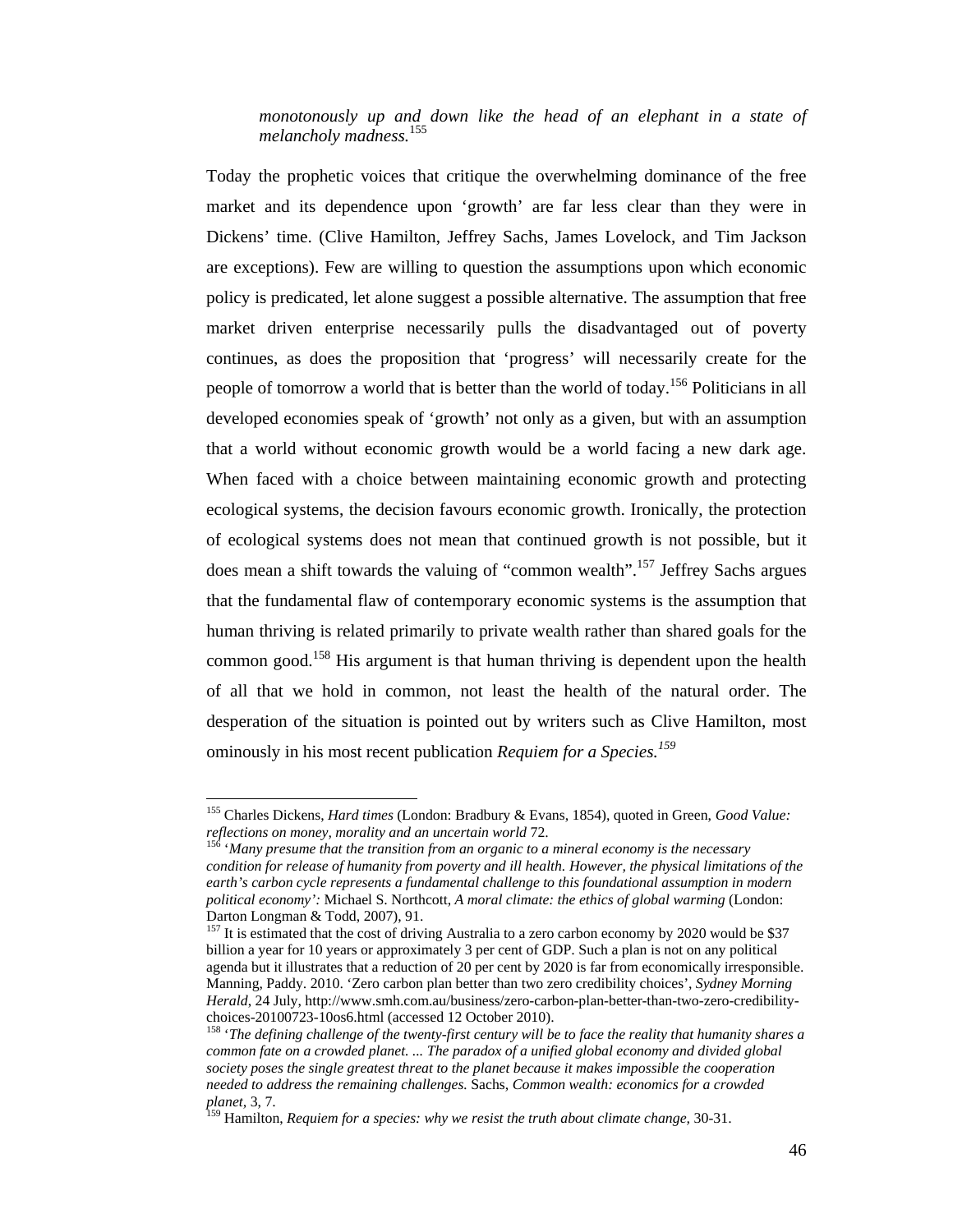It is therefore increasingly urgent that the general public and its decision makers, as well as the Christian community, be drawn into a debate which helps to define the relationship between humanity and the nonhuman creation.

Heinrich Bedford-Strohm<sup>160</sup> helpfully suggests three possible ways of defining that relationship:

- A utilitarian anthropocentrism that radically subordinates nonhuman nature to the interests of humanity.
- A nature centred approach that sees humanity embedded in nature, equal with any other part of creation, and
- An anthropocentrism of responsibility that affirms the dignity of nature while acknowledging a conflict between humanity and nonhuman nature.

While no alternative is in itself a statement of sustainability Heinrich Bedford-Strohm usefully separates three distinct approaches. The first is equally implicit to market driven economic ideology and to much conservative religious dogma.<sup>161</sup> The second is used pejoratively by both sides of politics to stereotype the environmental movement and justify the status quo. The third, Bedford-Strohm suggests, should become the starting point for response to the crisis we all face: it reflects the paradox we have examined in Gen 1:26-28 that while humanity is commissioned with care of creation, *kabas,* domination and the exercise of unequal power is history's record.

### *2.2.1 Nature subordinated to human interest*

 $\overline{a}$ 

The twentieth century has witnessed astonishing achievements of human ingenuity in which nature has been subordinated. Halfway through the century, Australia's ability to turn the eastward flowing Snowy Mountains River westward was herculean, but its ecological downside was not anticipated. A belief that nature could or should be conquered was what mattered. Other achievements have included the production of genetically modified products including timber and food. Less proud

<sup>&</sup>lt;sup>160</sup> Heinrich Bedford-Strohm, "Tilling and caring for the earth: public theology and ecology," *International journal of public theology* vol. 1, no. 2 (2007) 230.<br><sup>161</sup> For example: *Environment and climate change* (Christian Democratic Party policy statement)

http://www.cdp.org.au/federal-policies/environment-and-climate.html (accessed 15 October 2010).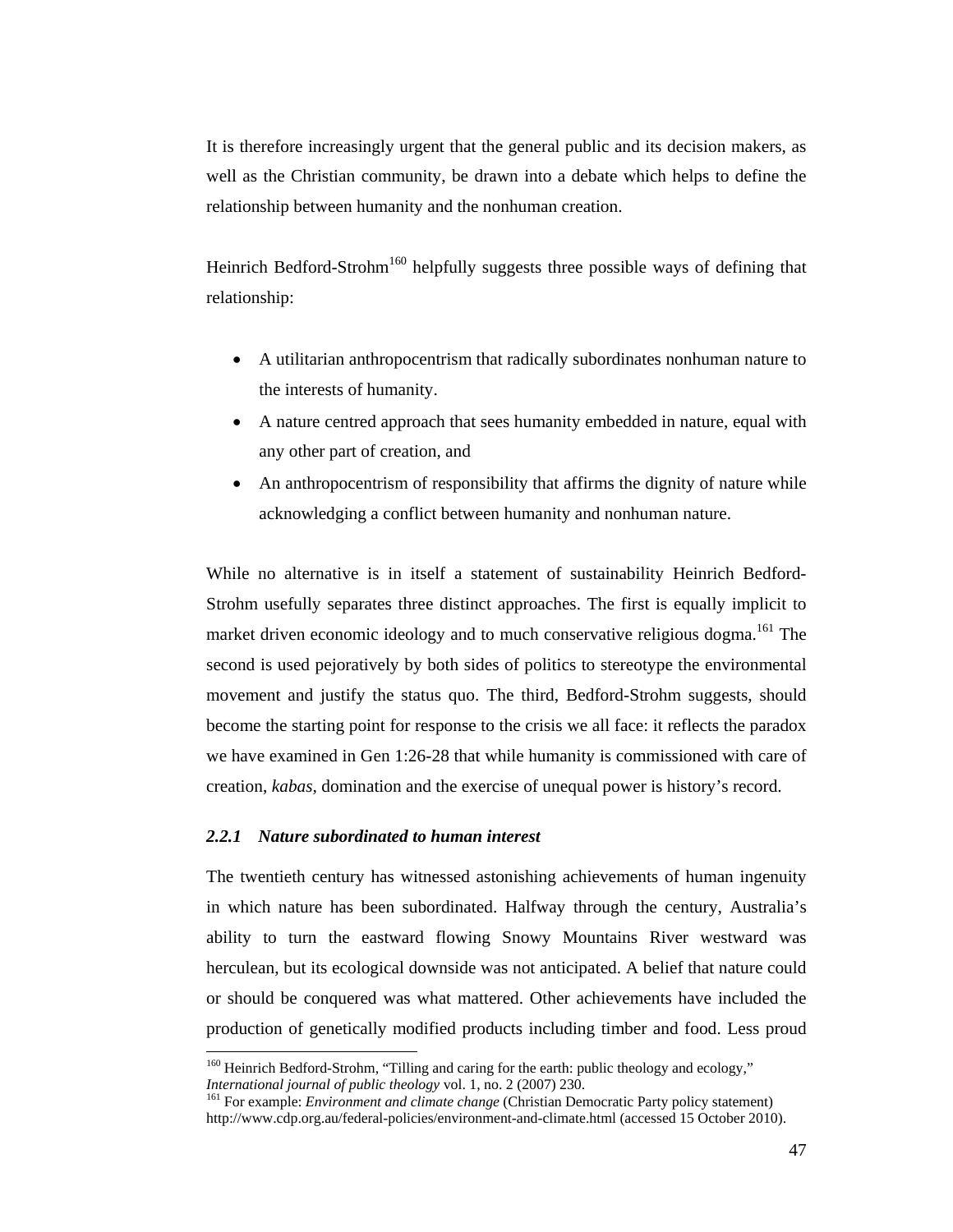achievements have seen huge and continuing reductions in the world's rainforests, and the replacement of complex ecological systems with large scale monocultures of which the palm oil industry is a good but unfortunate example. Some of this subordination has been motivated by the desire to increase desperately needed food production, some for energy production, and yet others to meet less than permanent foibles of human fashion (bio-fuels, cosmetics, and the human desire for year round production of seasonal foods). It is now realised that such large scale subordination is not cost free, either to ecosystems or to humanity. It is rare for the costs to be fully weighed before such major undertakings begin, or if they are, the costs are greatly undervalued or not understood.<sup>162</sup>

All the wealth that is enjoyed in the Big Economy (that is the global economy) is ultimately derived from the Great Economy (the natural environment).<sup>163</sup> As has been argued above, human beings are not separate from the great economy. The great economy, under stress, is inclusive of humanity who inevitably will also be under stress. That is the position: we are.

#### **2.2.2 A nature centred approach**

One of the reasons why the environmental movement is despised by those resistant to change is because restraint is perceived to diminish human aspiration and wellbeing. Taken to an extreme it is understood to mean that no animal can be killed, no tree cut down, no habitat disturbed. This approach is strongly resisted by the farming and mining industries alike. It is vitally important that Christian debate, especially in synods, presents sound creation theology. This theology should encourage the natural inclination of farmers to care for their land, rather than engage in a language of polemics which the farming community interprets as an attack upon them. Genesis 2:1-4, as a summary of the first creation story, supports the position that humanity with all other species is equally placed in being formed from the *adamah*. However, the text makes it equally clear that humanity is commissioned with care toward the created order, and is responsible for its health and wellbeing.

<sup>&</sup>lt;sup>162</sup> Tim Flannery *The Future Eaters* (Grove Press 2002).<br><sup>163</sup> A concept developed by the American novelist Wendel Berry and built upon by the South African theologian Steve de Gruchy in his concept of the Olive Agenda. In this imagery the Big Economy equates to the world economy of trade, stock markets and mortgages while the Great Economy is the total environment created by God.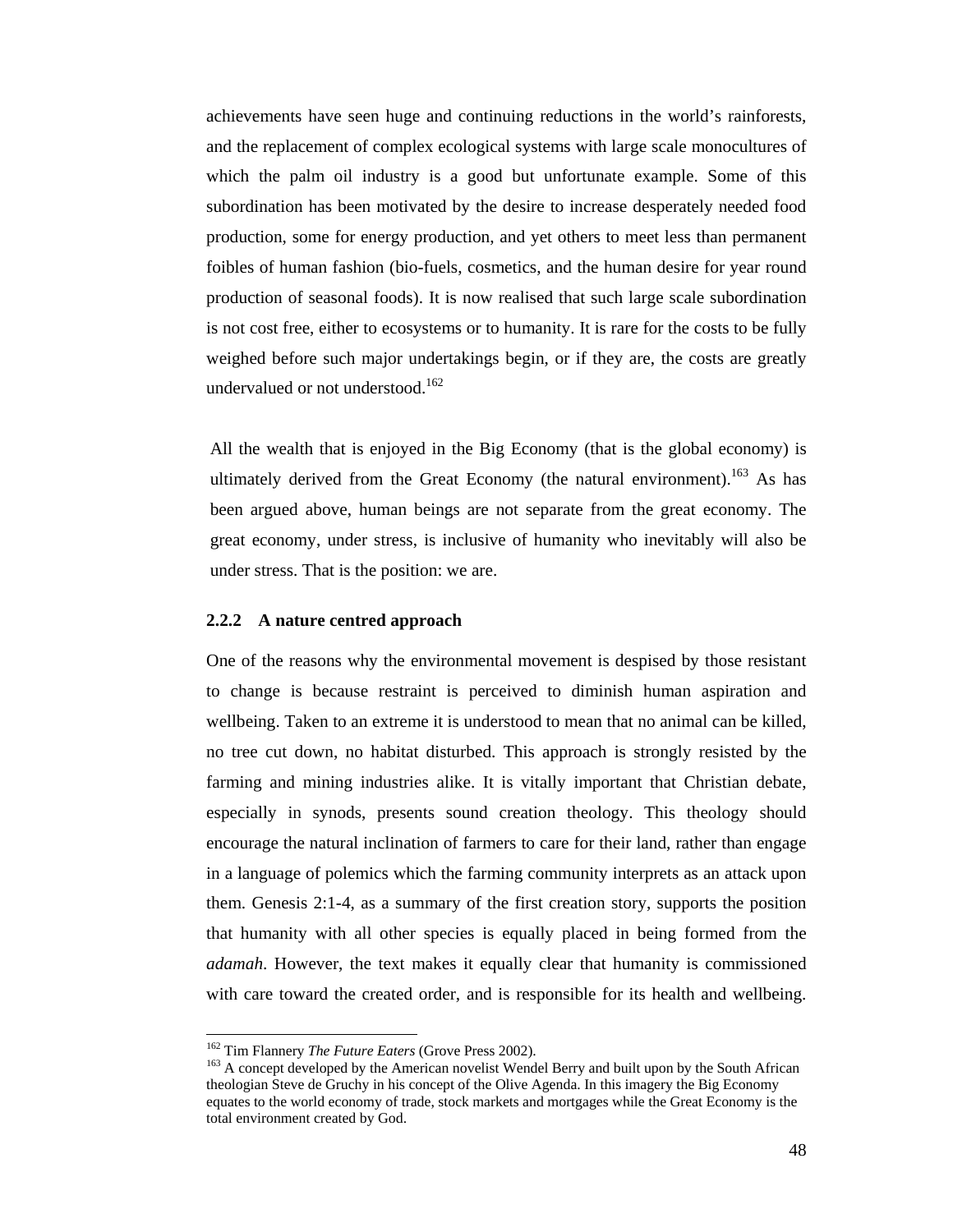Indeed, Genesis 2:4b-3:24 addresses the consequence for humanity and for creation when this responsibility is ignored, or refused.

Genesis 2:1-4, in summary of the first creation account, implies there is no independence outside the relationships humans have with God, others and the whole created order. Further, there is no freedom outside acceptance of the limitations that fidelity to those relationships demands. It is 'knowing' that we live in these relationships that makes us incurably social beings and means that our approach to the created order has to be worked out together, not individually. Teilhard de Chardin<sup>164</sup> argues that 'knowing' is humanity's great and needed contribution to the whole created order; indeed, a contribution withheld results in the suffering of the created order. Tim Flannery argues a similar point.<sup>165</sup> Understanding the natural order, working within and honouring its limits and assisting its inbuilt interdependence, is part of the human vocation, a concept perhaps long understood by the Australian Aboriginal people, a concept that should be second nature to people of religious faith.

### **2.2.3 An Anthropomorphism of responsibility:**

The conflict between the need to respect the integrity of creation, and humanity's need for further development through the harvesting of natural resources is graphically described by Gorshkov, Gorshkov and Makarieva:

*Humanity is facing two contradicting phenomena – the inevitability of the development of civilisation and the impossibility of an equally rapid development of the biosphere. In other words, while civilisation develops, the biosphere degrades ... One needs to confine civilisation's development within such limits that would make it possible to ensure the safe existence of the biosphere....*<sup>166</sup>

Recognising that there is a crisis of competing but unresolved conflict between the needs of humanity and the needs of the creation upon which humanity depends is the first necessary step towards a life pattern of sustainability. While the conflict remains unrecognised, ignored or denied, the necessary trigger which mobilises political

<sup>&</sup>lt;sup>164</sup> Teilhard De Chardin, The phenomenon of man, 37-40.

<sup>&</sup>lt;sup>165</sup> Tim Flannery, *Here on Earth* (Melbourne: Text Publishing, 2010).<br><sup>166</sup> Victor G. Gorshkov, et al. *Biotic regulation of the environment: key issues of global change* (Chichester: Praxis, 2000), 316.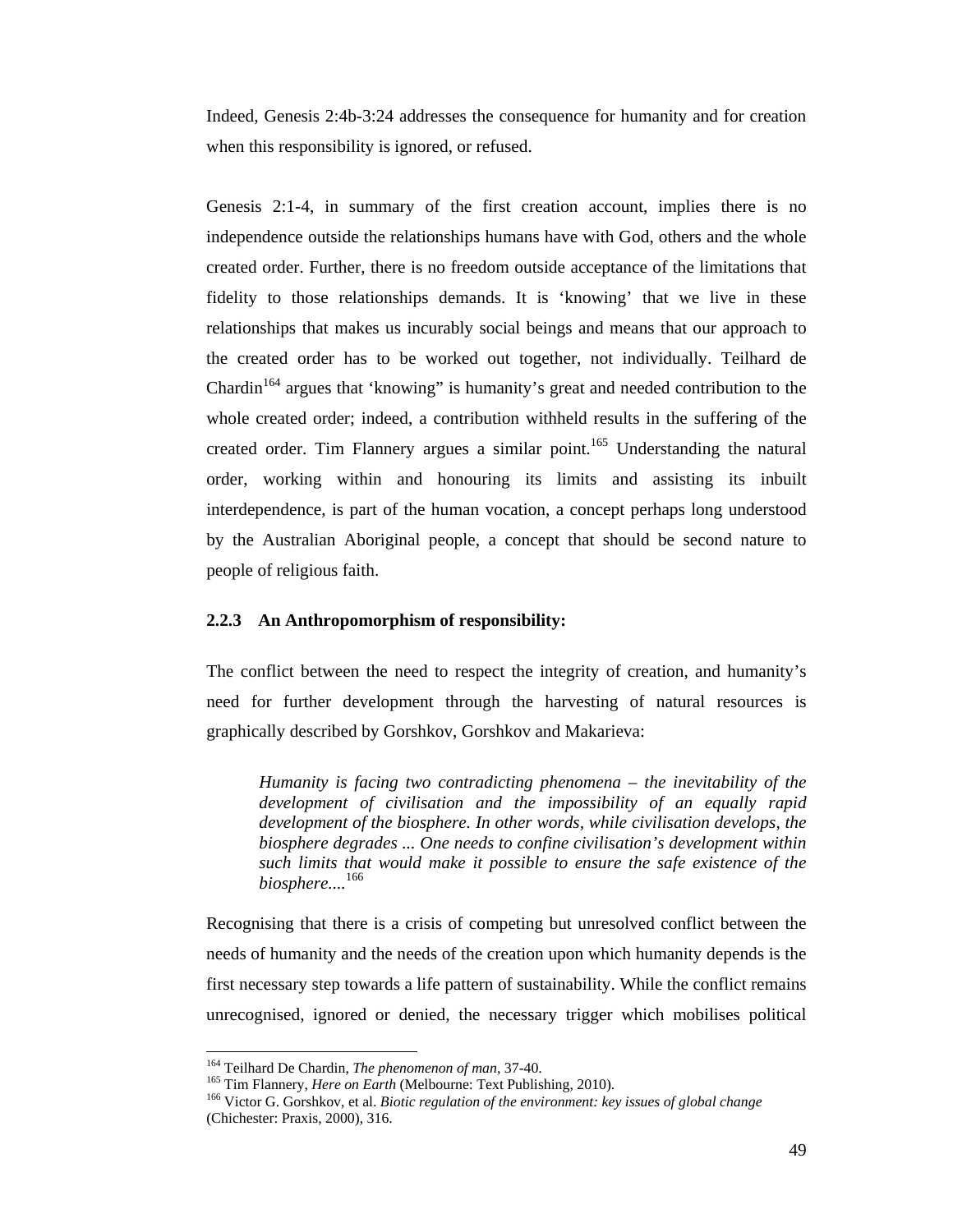action and decision making is missing. We have noted the anticipation of conflict in the creation narrative which endows humanity with the capacity for *kābaš* (subdue).

It is neither possible, nor desirable, to ignore the challenge that seven billion people need to be fed and housed and that their way of life must be raised out of degrading poverty which is itself a threat to ecological sustainability. It is observably true that the poorest of the world are poor in part because of ecological collapse. It is also true that ecological collapse is most obvious in and around those communities whose very poverty removes any capacity to choose in favour of sustaining diversity, or of harvesting without diminishing soil, plant and animal species alike. The worst aspects of human exploitation and greed impact upon both the poor of the world and the integrity of creation.

Nor is it possible to ignore the reality that the integrity of creation is under severe threat. Palaeontologists<sup>167</sup> tell us that we live in the era of the sixth great extinction.<sup>168</sup> While extinction is part of historic evolutionary processes, the current extinction rate has only been matched a very few times in geological history. The freshwater ways of the world are under great stress. The great forests of the world have been diminished at an astonishing rate, in part because of logging, but equally because subsistence farmers burn to increase the area of land that will graze their stock or grow their crops. And by no means least, the burning of carbon has contributed to an increase in atmospheric carbon dioxide density from approximately 280 parts per million in the pre-industrial age to a current figure of approximately 380 parts per million.<sup>169</sup> Because of carbon's life cycle, no matter what ameliorating steps are taken by humanity, the percentage will inevitably grow to at least 450 parts per million by 2050, trapping even more heat radiation and thus raising the average temperature on the planet.<sup>170</sup> While it appears little can be done to prevent this

<sup>&</sup>lt;sup>167</sup> Such evidence can be found at the website of the Earth Policy Institute Washington DC (http://www.earth-policy.org/) and in Eldredge, Niles. *The sixth extinction.*

http://www.actionbioscience.org/newfrontiers/eldredge2.html (accessed 16 October 2010). <sup>168</sup> The fifth great extinction being at the end of the Cretaceous period which saw the extinction of the

dinosaurs.<br><sup>169</sup> Sachs, *Common wealth: economics for a crowded planet*, 69.

<sup>&</sup>lt;sup>170</sup> This figure is quoted by many agencies as the benchmark to which mitigation efforts should be aimed. Agencies using the figure include The International Panel on Climate Change (IPCC), the International Energy Agency, UK Climate Ark in its 2007 report, and the Climate Institute of Australia.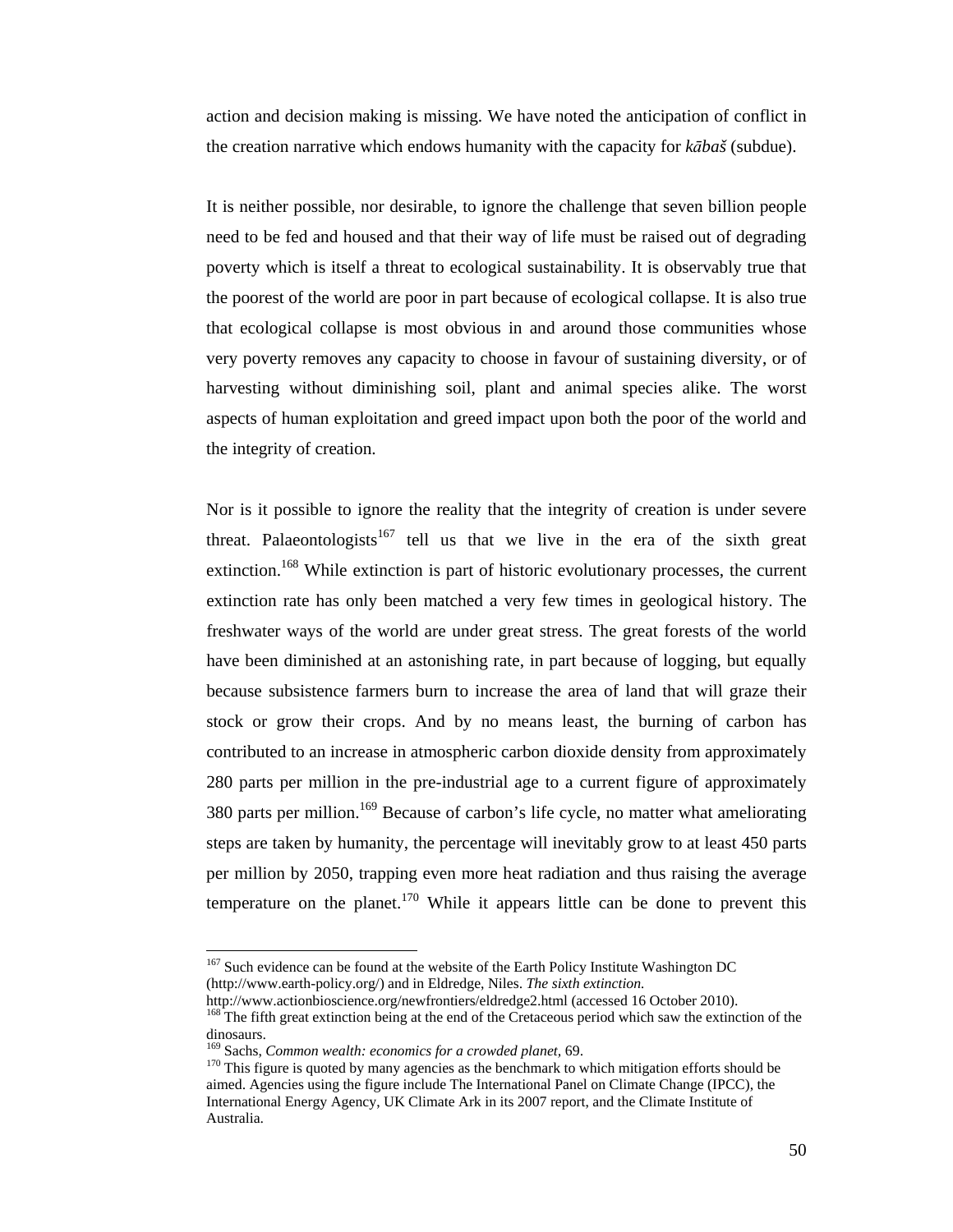increase, it is essential that serious steps be taken to ensure the last figure is not exceeded.

Christianity is no stranger to truths understood through antinomy<sup>171</sup> and is therefore in a good position to contribute to a debate which involves reconciling the irreconcilable. Christian theology witnesses that truth may lie not in upholding a singular proposition, but in balancing two seemingly irreconcilable opposites. Human mouths need to be fed and human communities must be housed. But of equal importance, the nonhuman creation must retain its diversity and be able to regenerate through its natural life cycles.

A recent response to this dilemma has been *The Olive Agenda,*<sup>172</sup> a Christian insight into what sustainability might look like through the window of Sabbath, as these competing tensions are held in balance. Olive is the colour that is produced when green and brown are mixed. The colour green represents the integrity of creation while brown represents the poverty and need of humanity. Addressing sustainability and poverty are not alternative choices; failure to address one is to fail the other. The olive tree has long been a metaphor for peace, for fruitfulness, for continuity across generations. It speaks of partnership with the land rather than imposition upon it. The olive metaphor is reliant upon another, defining the whole created order, including humanity, as a single house. According to its Greek derivation the word ecology means the doctrine of the house ' $\acute{o}i\kappa o\varsigma'$ <sup>'</sup>.<sup>173</sup> It is to the balance required of life in a single house that we turn, as we seek a model of sustainability that does justice both to human need and to ecological sustainability. In 1997 the Evangelical Church in Germany issued a fine statement:

*The goal of sustainability focuses on responsibility for creation. In biblical thinking this dimension of responsibility is grounded in the idea of human beings being created to live among fellow human beings being created to live among fellow creatures (Genesis 1-2; psalms 8 and 104).They share the same destiny as all created life and have special responsibility for the rest of creation. They are supposed to till and care for the earth (Gen, 2:15) i.e. by* 

<sup>&</sup>lt;sup>171</sup> Antinomy relates to contradiction existing between two apparently indubitable propositions, for example: God is three God is One; Jesus is God, Jesus is man.

Stephen de Gruchy, *Oikos God and the olive agenda: theological reflections on economics and the environment*, http://www.sacc.org.za/news07/oikos.html (accessed 3 September 2010). 173 Moltmann, *God in creation,* xii.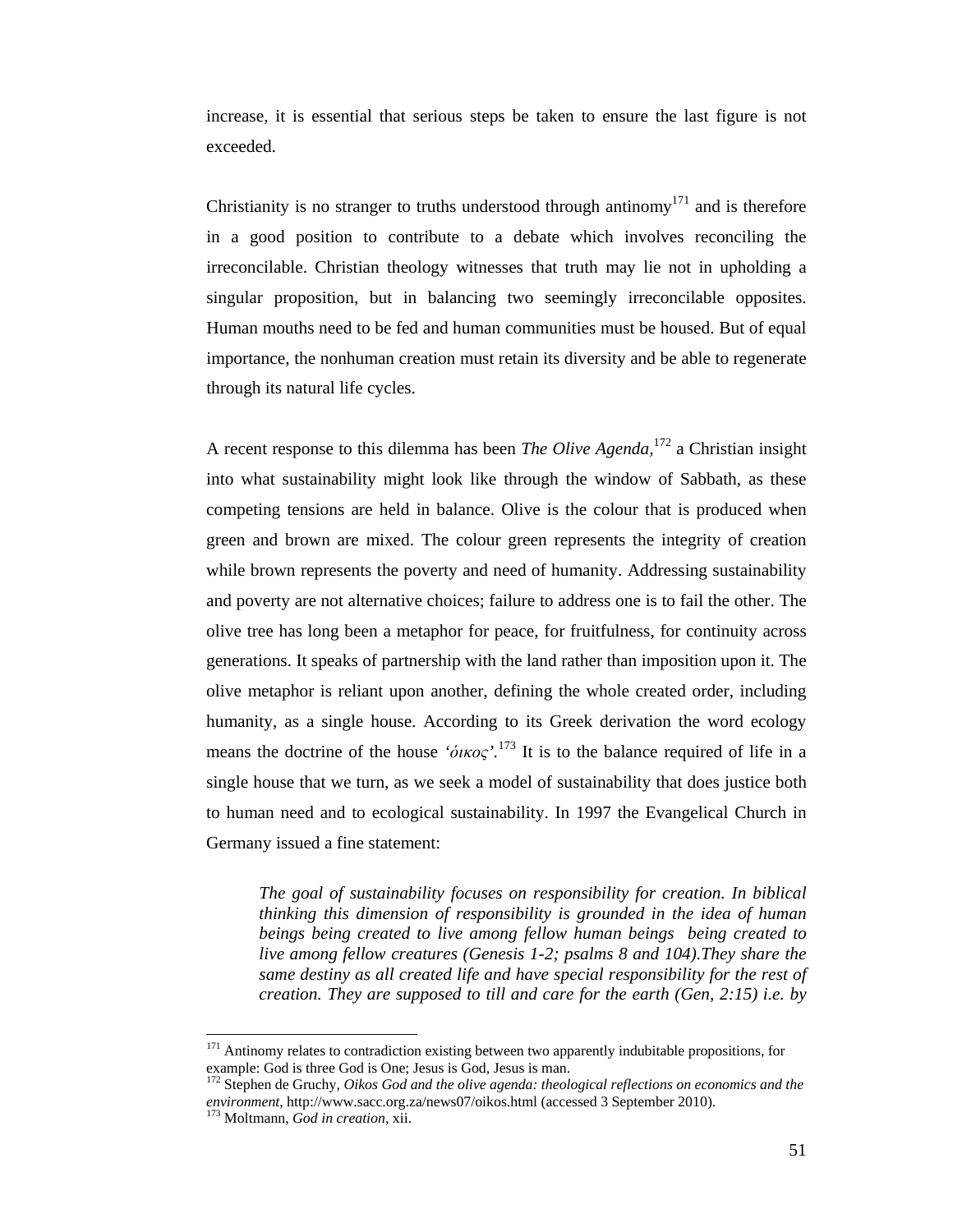*cultivating it to make and keep it habitable. The special position of human beings does not mean they have the right to treat non-human creation in an arbitrary or exploitative way. Rather it commits them to a reverent stewardship of God's creation, based on care, economy and conservation.*<sup>174</sup>

# **2.3 Sustainability: A possible conversation between Science and Christianity (***A view of the world in the light of Jesus the Messiah)***<sup>175</sup>**

Teilhard de Chardin in the *Phenomenon of Man*176 suggests that in the fields of human knowledge and discovery, science, religion and philosophy need one another. Science cannot of itself deal with a world addicted to consumerism or greed. Christianity's scriptures offer a particular understanding, or ordering, of the world; they speak of the relationship humans must have with creation and to one another. Christianity's claim is of course focussed upon Jesus, especially his death and resurrection which reveals to us both the shock that divine nature is better understood from the perspective of a towel and a bowl of water than a throne, and that true humanity is not exhibited through conquering and exploiting but through serving and relating. It is these truths, it is argued, that are undergirded by the Sabbath text. Sabbath insight provides the space through which we are able to understand ourselves in relation to everything else.

Covenantal theology, the binding of parties, profoundly shapes both Judaism and Christianity. Great interest is maintained in the 'historic covenants' that outline God's redeeming intention both for His people and also for the world: relatively speaking far less attention and understanding has been given in recent decades to the creation covenant, the 'binding of creation'. And yet without a proper understanding of the creation covenant, and creation theology, we cannot properly understand to what and for what we are being redeemed: '*Throughout Hebrew Scriptures a creation covenant is assumed but little noticed now-a-days because scholarly interest has been largely confined to the "historic covenants"'.*177 The absence of emphasis on the creation covenant has significantly reduced commitment to creation in the minds of people of faith and reduced its antidote to the emphasis redemption

<sup>174</sup> *For a future founded on solidarity and justice: a statement of the Evangelical Church in Germany and the German Bishops' on the Economic and Social Situation in Germany, 1997*, http://www.ekd.de/english/1729.html (accessed 3 September 2010).<br><sup>175</sup> Moltmann, *God in creation*, 5.

<sup>&</sup>lt;sup>176</sup> Teilhard de Chardin, *The phenomenon of man*, 32.<br><sup>177</sup> Barker, *Creation: a biblical vision for the environment*, 122.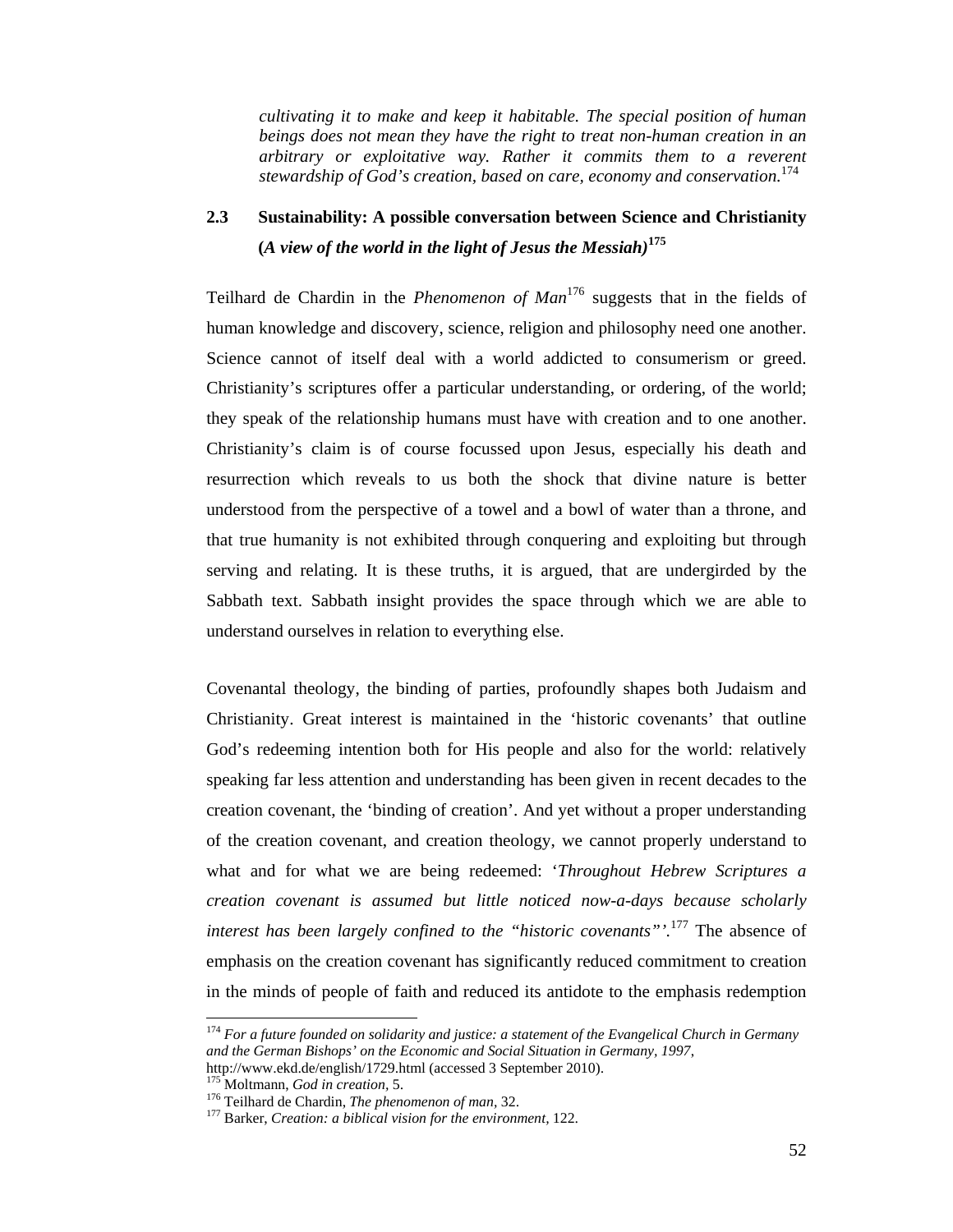theology makes upon the individual. '*I will remember my covenant which is between me and you and every living creature of all flesh'* (Gen 9:15-16), the creation covenant draws us into mutuality at the heart of life. When God creates, God binds. Creation is bound together because it is also bound to its creator. As we have argued, humanity is commissioned to contribute to this binding, through which all of life is enabled to flourish. The binding of all things, mutuality at the heart of creation, is a distinctive feature of the creation narrative, but it is also affirmed by scientific enquiry as can be illustrated:

1. **Creation is imbued with wisdom.** '*The Lord God created me (wisdom) at the beginning of his work, the first of his acts long ago'* (Prov 8:22). The human vocation is to understand that wisdom and to live within it.<sup>178</sup> The tension which is referred to above between the needs of an expanding humanity and the needs of the nonhuman creation has in our time resulted in a resistance to accept, understand, and live with this wisdom, whether it is conveyed through the results of scientific enquiry or taught as part of religious discipleship. Scientific research makes clear the complexity of ecological systems and their frailty when equilibrium is pushed beyond its natural elasticity and capacity for renewal. Religious discipleship exalts the virtues of justice, righteousness, harmony and wholeness as expressions of true wisdom and as appropriate principles to undergird human choices. Thus science and Christian faith alike make clear that these choices impact the course that human history will take. Christianity additionally refers to and anticipates the harmony that is the destiny that God intends through Jesus in the new creation: '*I consider that the sufferings of the present world are not worth comparing with the glory about to be revealed to us. For the creation waits with eager longing for the revealing of the children of God' (*Rom 8:18,19). And '*He is the image of the invisible God, the first born of all creation; for in him all things in heaven and earth were created ... For in him all the fullness of God was pleased to dwell, and through him God was pleased to reconcile all things to himself .... (*Col 1:15-20).

<sup>178</sup> Mark Hathaway and Leonardo Boff, *The Tao of liberation* (New York: Orbis Press, 2010), 1ff.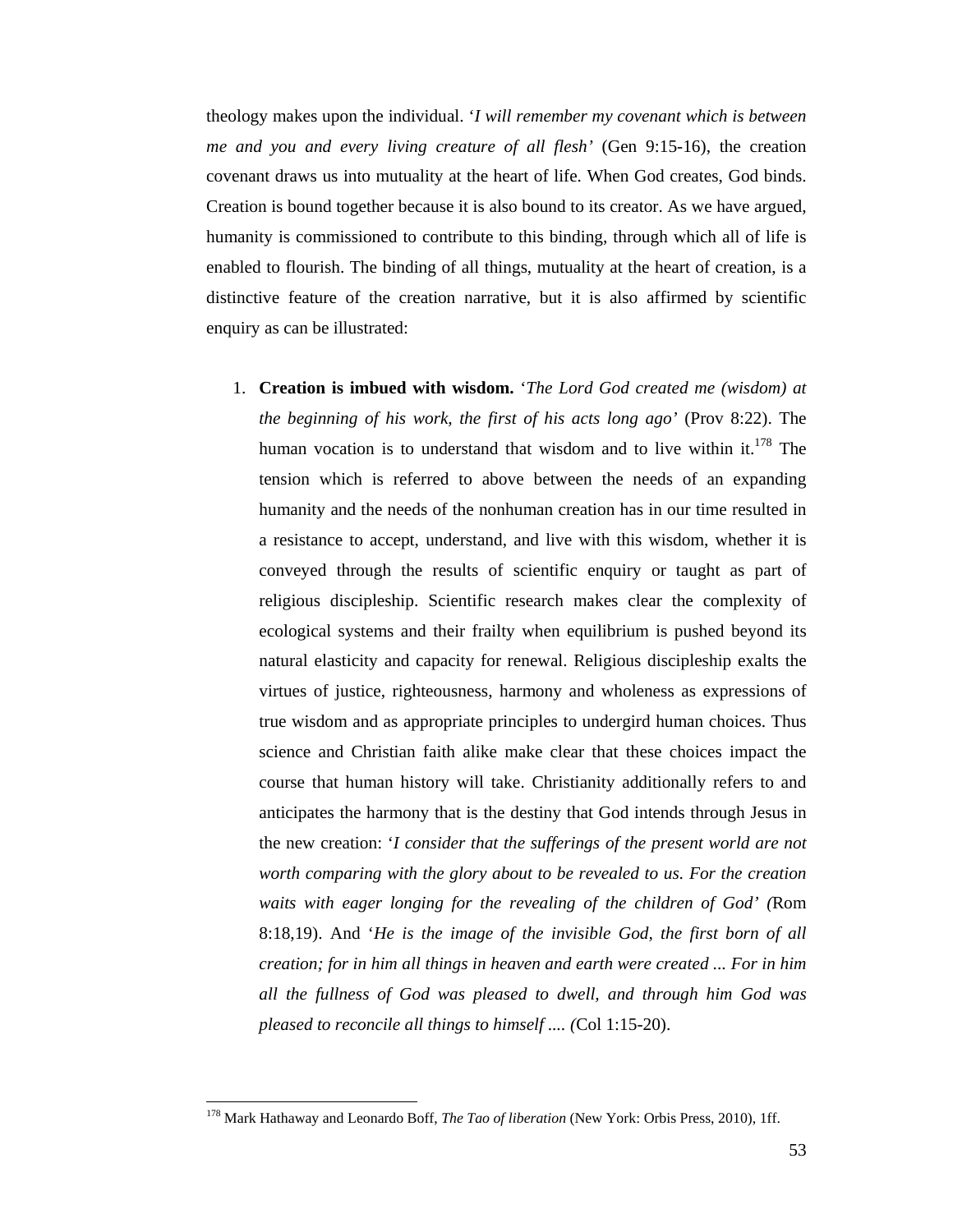- 2. **Creation should be understood as a single entity**. It is the whole that gives integrity to the parts. The creation narrative leads us to understand our identity in relation to God, to one another and to the whole created order. Indeed our individuality springs out of the embrace of those relationships and the fidelity that they demand. Again, this is not simply a theological understanding of the world; it is also a scientific one. Lovelock has focussed on this theme through his many writings and in particular in his use of the Gaia<sup>179</sup> imagery. Similarly, Lorenz<sup>180</sup> developed what came to be known as the butterfly effect; that is: when a butterfly flaps its wings in South America, the weather patterns in Europe change. This metaphor is related to chaos theory: because the whole created order is an integrated system, a small interference at one point can cause an exaggerated and unwanted effect at another. The place chaos theory, in this sense, holds within a theological framework is contested; however what is not contested in either science or religion is that being separated or apart is death. Religion also asserts that to be reconciled or redeemed is life (John 20:30-31). The unity of all things becomes an incarnated truth in Jesus in whom the whole created order finds its redemption and fulfilment (Col 1:15-20).
- 3. **Sustainability must be built on principles of equity**. Scientific observation confirms that if one species thrives at the expense of another, its own flourishing is ultimately under threat. Each must contribute to the thriving of the other. For humans, increased power, position or abundance, extends responsibility to act for the wellbeing of the poor, disadvantaged or threatened amongst fellow human beings or nonhuman creation. This argument is strongly made in Pearse's *High and Dry*, a critical examination of the Howard era's refusal to enact appropriate climate change policy because of a fear that advantage over others would be lost.<sup>181</sup> It is the same

<sup>179</sup> Lovelock, *The vanishing face of gaia: a final warning*. Lovelock, an influential and original thinking English scientist, claims that his friend William Golding was the inspiration behind the name, but clearly Lovelock is the mind behind the thinking that creation should be considered a single living organism.

<sup>180</sup> Edward N. Lorenz, "Deterministic nonperiodic flow," *Journal of the atmospheric sciences*, vol.20, no.2 (March 1963), 130-141.

<sup>&</sup>lt;sup>181</sup> 'There is one thing I am frozen in time about and that is determination to protect the industries of *this country that give us a natural competitive advantage. I am frozen in time on that because I believe in the coal industry and I believe in preserving the competitive advantage we now have and*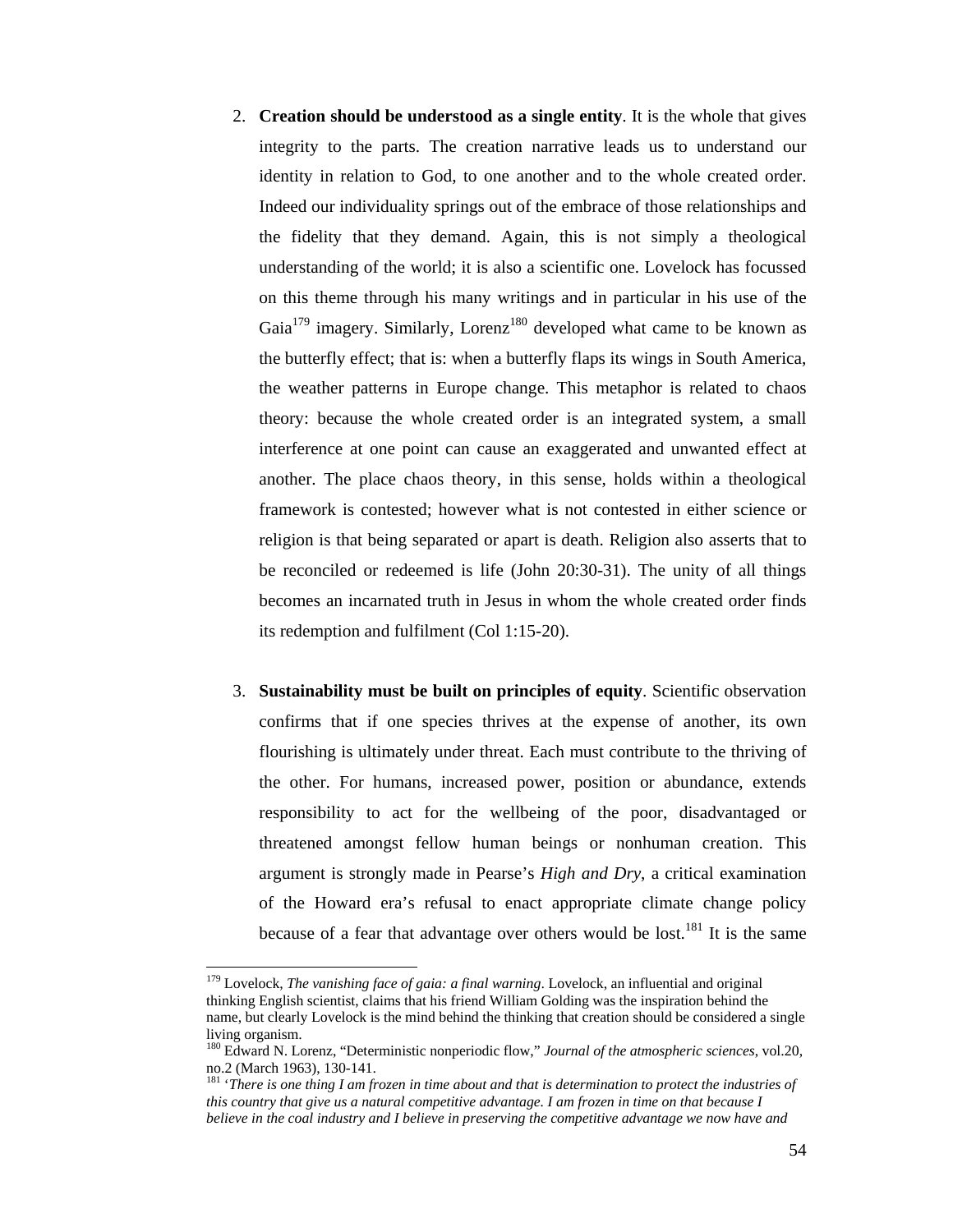argument made much earlier by the prophets of the Old Testament who argued that any advantage the Israelites might have as the chosen people of God was abrogated if they did not act with justice or care for the poor and needy. '*I hate, I despise your festivals and I take no delight in your solemn assemblies ... But let justice roll down like waters and righteousness like an everflowing stream'* (Amos 5.21-24). It is also the same argument made by Jesus in his teaching on the use of power (Mk 10:35-45) and the care of those in need (Mat 25:31-46).

## **2.4 Conclusion**

 $\overline{a}$ 

The search for sustainability is complex, with seemingly inevitable conflict between the human need for resources and creation's dependence on environmental health. The thesis concludes the following to be worthy of further exploration:

- The crisis faced by the created order, inclusive of humanity, at the beginning of the 21<sup>st</sup> Century is multifaceted. Searching for sustainability by addressing one component of the crisis without addressing the others will be insufficient; indeed addressing one component without addressing the others may well make matters worse.
- It is a crisis of ecosystems and their capacity to withstand the continued onslaught of the human appetite.
- It is a crisis of human economic systems that are dependent upon growth for their health, growth that is simply unsustainable given the finitude of the planet.
- It is a crisis of inequality, inequality between human beings and more especially a growing inequality between human beings and nonhuman creation.
- Finally, it is a crisis of the human vocation which seeks fulfilment through consumer goods rather than through the rich diversity of relationships, human and nonhuman, for which we were created.

*that is why, that is why we didn't sign Kyoto. Because Kyoto could well have put us at a competitive disadvantage'.* John Howard*,* (press conference transcript, Parliament House, Canberra 8 November 2006), quoted in Pearse, *High & dry: John Howard, climate change and the selling of Australia's future,* 138*.*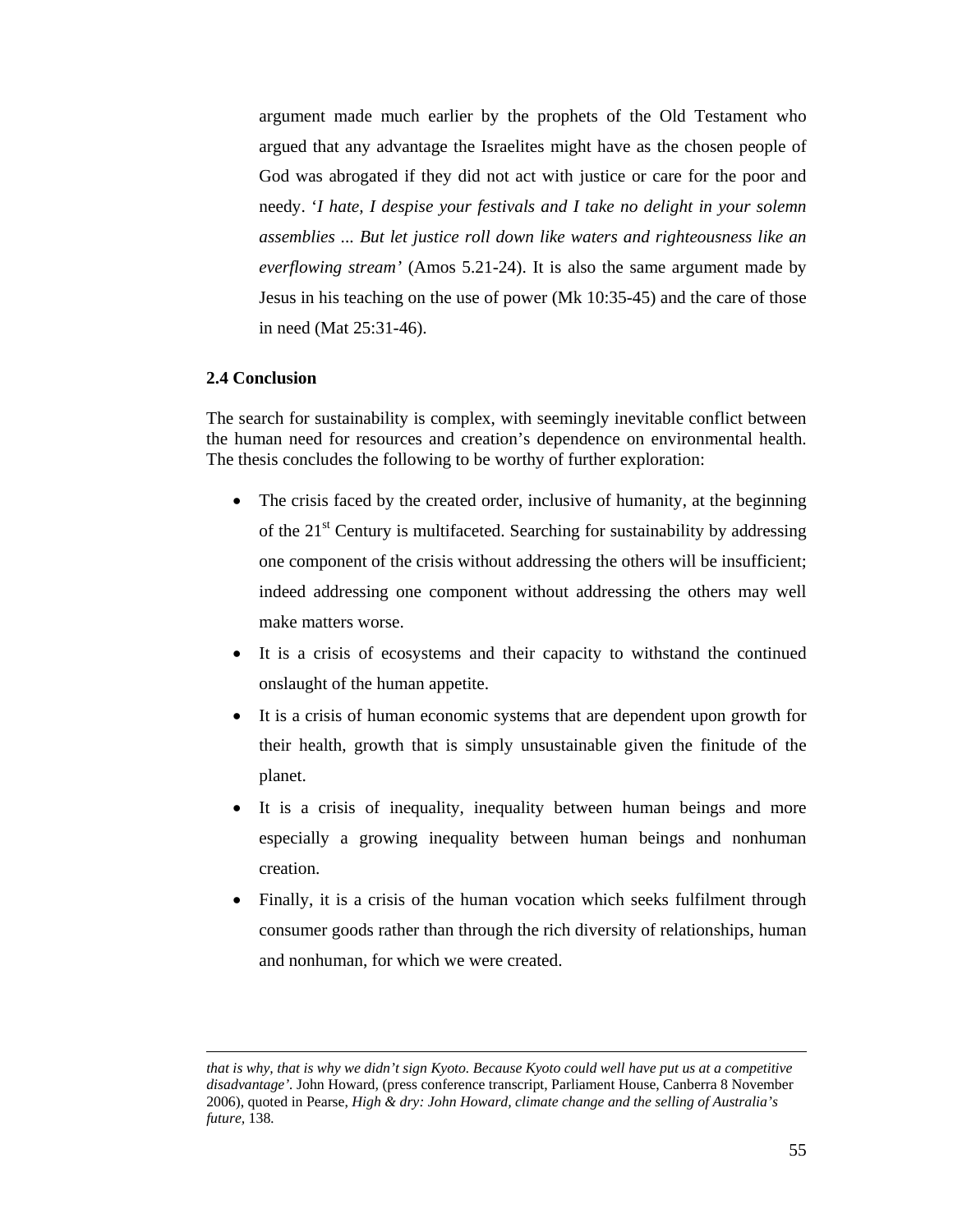A sustainable life for human and nonhuman existence on this planet cannot now be taken for granted. In the midst of this challenge where can wisdom be found? The voice of science must be heard and heeded. However, a companion voice, the Christian creation story lived through its Sabbath, can turn scientific fact into transformative narrative. It is to this voice we now turn for commentary on these crises.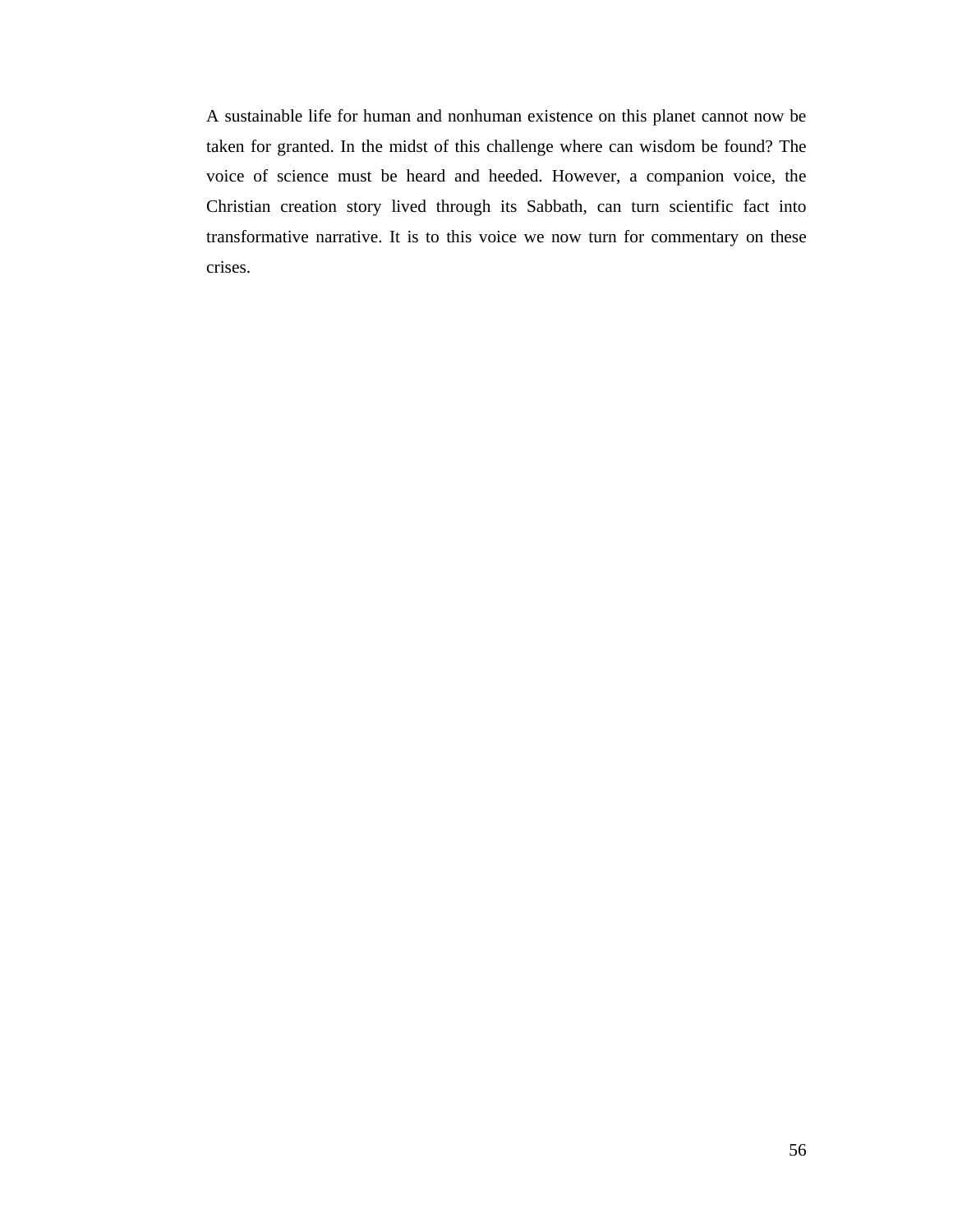## **Chapter 3 Crises of Sustainability and the Sabbath Response**

#### **3.1 Summary of Linkages**

The thesis brings Creation Sabbath (Chapter 1) into conversation with the quest for sustainability (Chapter 2). The following summarises key linkages:

- **1.** Conclusions to Chapter 1 (page 35) set out a summary of the insights that Creation Sabbath brings to the quest for sustainability.
- 2. Creation Sabbath's primary focus is 'rest', the acceptance of limits that enable renewal and restoration. (Introduction, page7; Chapter 1, pages 25-27). Ecological health is dependent upon limits being placed on unsustainable human exploitation.
- 3. Creation Sabbath celebrates separation and unity, diversity and community (Chapter 1, pages 18-20). This poses a profound question for humanity at the commencement of the  $21<sup>st</sup>$  century, where emphasis upon the individual severely restricts commitment to 'common wealth'.
- 4. The historical background (Chapter 2:1) highlights the developed prioritising of the individual over 'community or 'common good'. It addresses the critique that Creation Sabbath brings to this position and the difficulty this priority presents in the quest for sustainability (page 41).
- 5. Three possible ways of describing human engagement with nonhuman creation are presented. It is suggested that the most helpful starting point is to recognise conflict between the human responsibility to care for creation and the human need for resources (Chapter 2, pages 47ff). This reflects the dilemma posed by Creation Sabbath's acknowledgement of *kabas* (pages 22-23).

These linkages are brought into focus through an examination of the interrelated crises the thesis has highlighted.

## **3.2 The crisis of ecological sustainability**

Addressing ecological sustainability meets with resistance because it is assumed that material prosperity will be put at risk. But what if this prosperity has resulted from irresponsibility?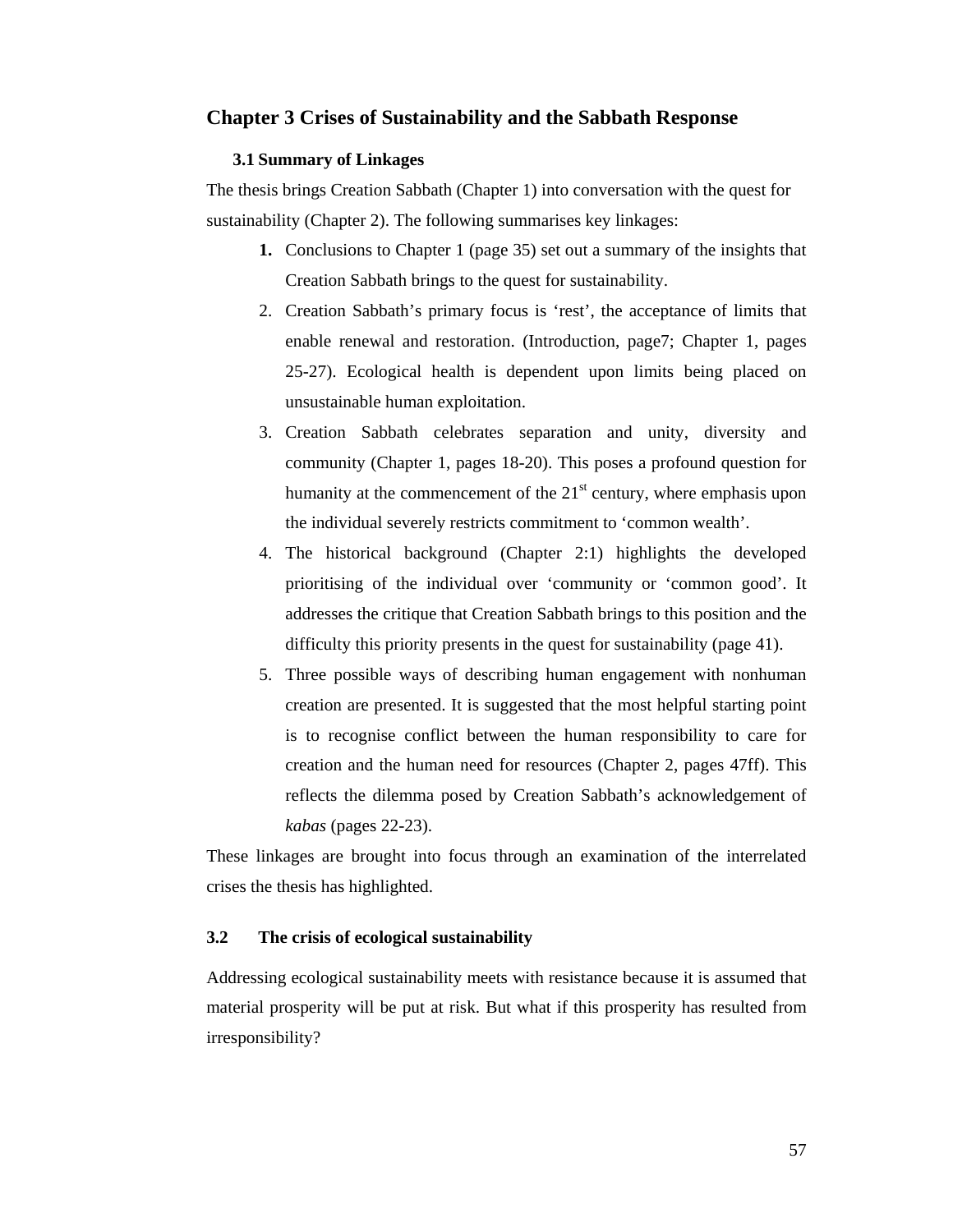*This has been an age of global prosperity. It has also been an era of global turbulence. And where there has been irresponsibility, we must now clearly say the age of irresponsibility must end.*<sup>182</sup>

Human beings live in community with the whole created order: '*We shall see him (humanity) as a microcosm in which all previous creatures are to found again, a being that can only exist in community with all other created beings and which can only understand itself in that community'.*<sup>183</sup> Modern humanity struggles to maintain this mutuality when so much prosperity has been built upon the capacity to exploit a resource without the obligation to maintain the inherent health of its origin. By way of contrast, the modern ecological movement is built upon '*a consistent refusal to fragment the world into separate and independently existing parts'.*<sup>184</sup>

The complexities of creation and their implications for humanity are explored throughout the whole of Genesis 1-11. As we have argued, creation's blessing is wrapped for its security and health in the idea of rest. Blessing is a constant, human capacity to live within the 'rest' with which it is embraced is the variable. Sabbath rest celebrates the limitations implied by faithfulness to the source of blessing: relationship with God with others and the nonhuman creation. To live sustainably is to be committed to the preservation of the complex relationships that sustain the created order and to oppose human activity which seeks to benefit at the expense of these foundational webs of life.

Fidelities revealed by Creation Sabbath, fidelities that undergird harmony and justice, should be non-negotiable for people of faith. It should not be possible for Christians to argue that engagement with the climate change debate is a lower order matter than evangelism. Dietrich Bonheoffer puts it succinctly:

*In Christ we are offered the possibility of partaking in the reality of God and in the reality of the world, but not the one without the other. The reality of God discloses itself only in setting me entirely in the reality of the world and when I encounter the reality of the world it is always already sustained,* 

<sup>182</sup> Gordon Brown (former British Prime Minister) quoted in Jackson, *Prosperity without growth: economics for a finite planet, 17.* 183 Moltmann, *God in creation, 186.* 184 Moltmann, *God in creation, 186.* 184 *Primavesi, <i>From Apocalypse to Genesis: ecology, feminism and Christianity.*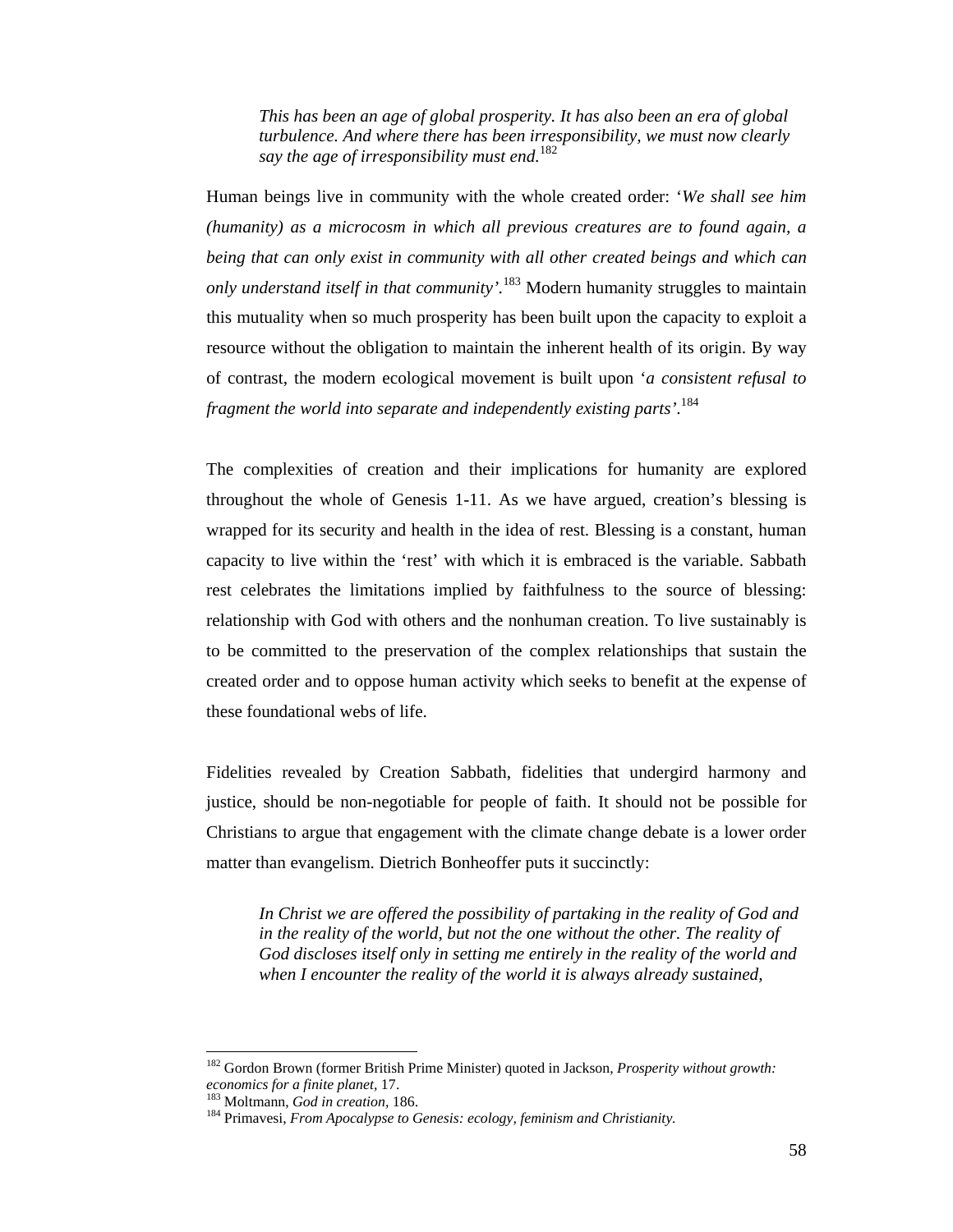*accepted and reconciled in the reality of God. This is the inner meaning of the revelation of God in the man Jesus Christ.* <sup>185</sup>

It is important that the perspective of faith combines with the insights of science to insist upon limitations which will curb industry's dependence upon non-renewable energy sources, and at the same time encourage the flourishing of all that will sustain life for future generations. Large segments of Christian membership remain entirely silent on urgent matters of ecological and social debate. The seriousness of this position is starkly stated by Bateson:

*If you put God outside and set him vis-à-vis his creation and if you have a notion that you are made in the image of God you will naturally see yourself outside and against the things around you. The environment will seem to be yours to exploit. If this is your estimate of your relation to nature and you have an advanced technology, your likelihood of survival will be like that of a snowball in hell.*<sup>186</sup>

#### **3.3 The crisis of economic sustainability**

Creation is governed by principles that scientific research progressively reveals and into which religious faith grounds us. Human activity, especially economic activity, is not so constrained. Simone Weil writes:

*Men are not the impotent play things of fate; they are entirely active beings; but their activity is at each moment limited by the structures of society which they form among themselves, and only modifies that structure in its turn by a ricochet, once it has modified the relations between them and nature.*<sup>187</sup>

Why have we chosen to build the materialistic, consumer orientated, economic system that now dominates the global market, or has it happened despite us? The anthropologist Grant McCracken suggests that consumer goods provide us with a bridge to our highest ideals. They fail, but in failing they leave open the need for future bridges and so stimulate our appetite for more goods. Consumer culture perpetuates itself precisely because it succeeds so well at failure!<sup>188</sup> The economic system assumes that sustained economic growth always adds value to individuals and society. Yet there is no evidence to suggest that once a basic level of need is met

<sup>&</sup>lt;sup>185</sup> Dietrich Bonhoeffer, *Ethics* (New York: Simon & Schuster, 1995), 193.<br><sup>186</sup> Gregory Bateson, *Steps to an ecology of mind: collected essays in anthropology, psychiatry,* evolution, and epistemology (Chicago: University of Chicago Press), 462.<br><sup>187</sup> Simone Weil, *Oppression and liberty* (London: Routledge & Kegan Paul, 1958), 140.<br><sup>188</sup> Grant McCracken, *Culture and consumption: new approac* 

*consumer goods and activities.* (Bloomington: Indiana University Press. 1990), chapter 7.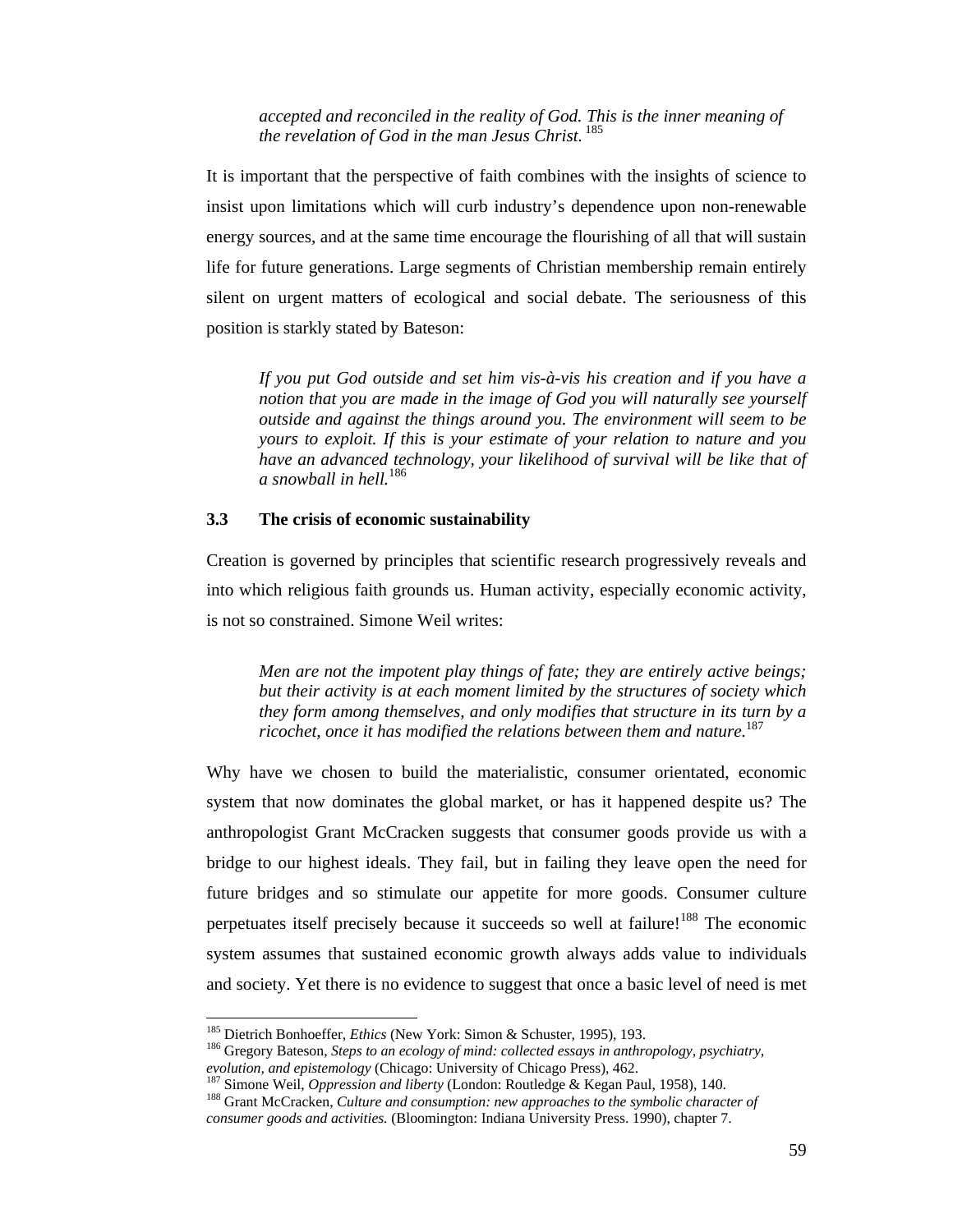and poverty has been escaped $189$  there is any commensurate increase in human happiness and wellbeing. Indeed, social research seems to point in the opposite direction.<sup>190</sup>

Economic activity assumes the ideal of independence; but independence often turns out to be a life sapping dependence: '*In the two decades leading to 1990, income from wages, on average doubled, while income from lending money multiplied sevenfold'*. 191 Since 1990 the world economy has become more and more dependent upon debt as the driver of its growth, debt that has produced wealth for those in a position to lend.<sup>192</sup> The consequences of such activity have spiralled with almost wholly negative effect.<sup>193</sup> What had the appearance of independence has become a burdensome reality of unhealthy dependence. Dependence upon an economic system that values growth rather than sustainability is a disincentive to reform which could restore healthy interdependence, the 'order' which exists at the heart of creation.

Creation Sabbath calls us to celebrate health and wellbeing with one another and with the nonhuman creation. Humans on the other hand preferentially choose to live outside that mutuality in the hope that it will produce greater abundance for self.

Urgent steps towards a healthy interdependence must be commenced. They could include:

• A remodelling of the GDP measure of productivity to include other indices such as volunteerism and care provided in the home. Most importantly, a valuing of depleted natural resources and of the damage caused by human

<sup>189 &#</sup>x27;*A linen shirt for example is strictly speaking not a necessity of life ... but a creditable day labourer would be ashamed to appear in public without a linen shirt, the want of which would be supposed to denote that disgraceful degree of poverty which, it is presumed, nobody can fall into without extreme bad conduct':* Adam Smith, *An inquiry into the nature and causes of the wealth of the nations* (New York: P.F.Collier, 1776 reprinted 1937), 821.<br><sup>190</sup> Jackson, *Prosperity without growth: economics for a finite planet*, 145, figure 9.1.

<sup>&</sup>lt;sup>191</sup> Ulrich Duchrow, *Alternatives to global capitalism* (Utrecht: Utrecht International Books, 1995), 91.

<sup>192</sup> Peter Selby, *Grace and mortgage: the language of faith and the debt of the world.* (London: Darton, Longman & Todd, 2009), 55.

<sup>193 &#</sup>x27;*Speculators may do no harm as bubbles on a steady stream of enterprise. But the position is serious when enterprise becomes the bubble on a whirlpool of speculation. When the capital development of a country becomes a by-product of the activities of a casino, the job is likely to be illdone':* John Maynard Keynes, *The general theory of employment, interest and money* (London: Macmillan, 1936), 159.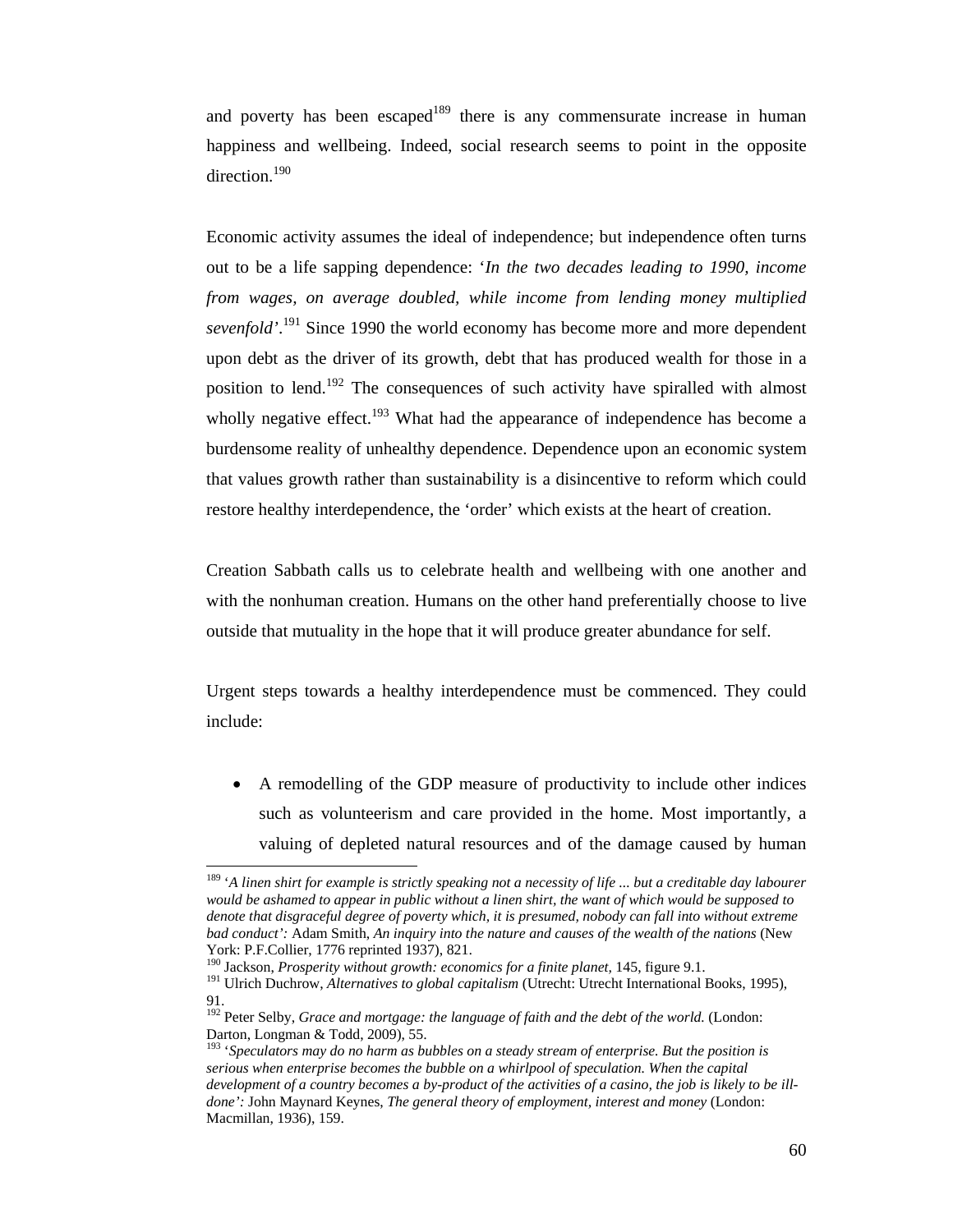activity to nonhuman creation. The latter will be contemplated in part through a mechanism that prices carbon.

- An annual assessment of social cohesion which measures and values human happiness and fulfilment, trust and contentment.
- Investment in renewable energy sources which enable a transition to a carbon neutral economy within the time frame required by scientific research.
- Transition to a stable state economy.

The insights of Creation Sabbath are that none of this will be possible without attention to the human vocation.<sup>194</sup>

### **3.4 The crisis of the human vocation**

The idea that there could be a common, shared, human vocation in relation to the order of creation does not sit easily in a post modern, post Enlightenment world that tacitly accepts the principle of human supremacy. In this context the  $20<sup>th</sup>$  century philosopher/theologian Simone Weil speaks with profundity:

*God causes this world to exist but he consents not to command it, although he has the power to do so. Instead he leaves two other forces to rule in his place. On the one hand there is the blind necessity attaching to matter, including the psychic matter of the soul and on the other the autonomy essential to thinking persons ... By loving the order of this world we imitate the divine love which created this universe of which we are a part.*<sup>195</sup>

Divine intelligence is the source of creation and the inspiration of its order. Humanity is not the source of the world's intelligence nor is it its sovereign. However the *rest* of God from creating is also the delegating of oversight or rule to humanity.<sup>196</sup> What that rule or authority might be we have already explored; it involves the imitation of God. Wenham writes: '*[Genesis] chapter 1 reveals man's* 

<sup>&</sup>lt;sup>194</sup> Jackson, *Prosperity without growth: economics for a finite planet*, 143.<br><sup>195</sup> Simone Weil, *Waiting on God* (London: Routledge & Kegan Paul, 1951), 99.<br><sup>196</sup> '*Thus when the creator ceases work on the seventh day, from a burdensome task, as in some Mesopotamian creation accounts. Rather God's rest in Genesis 2 represents the delegation to humanity of the royal task of administering the world on his behalf., Humans are entrusted with nothing less than God's own proper work, as the creator's authorised representatives on earth. Whatever other meanings God's rest has elsewhere in the Old Testament (for example justification for the Sabbath as in Exodus 20:11), in the context of Genesis 1 creation story it appropriately symbolises the beginning of the rule of the human race, their coming into their true power as makers of history, as representatives and emissaries of God, called to shape the world in imitation of the creator's own primordial activity on the first six days of creation':* Middleton, *The liberating image: the imago Dei in Genesis 1*, 212.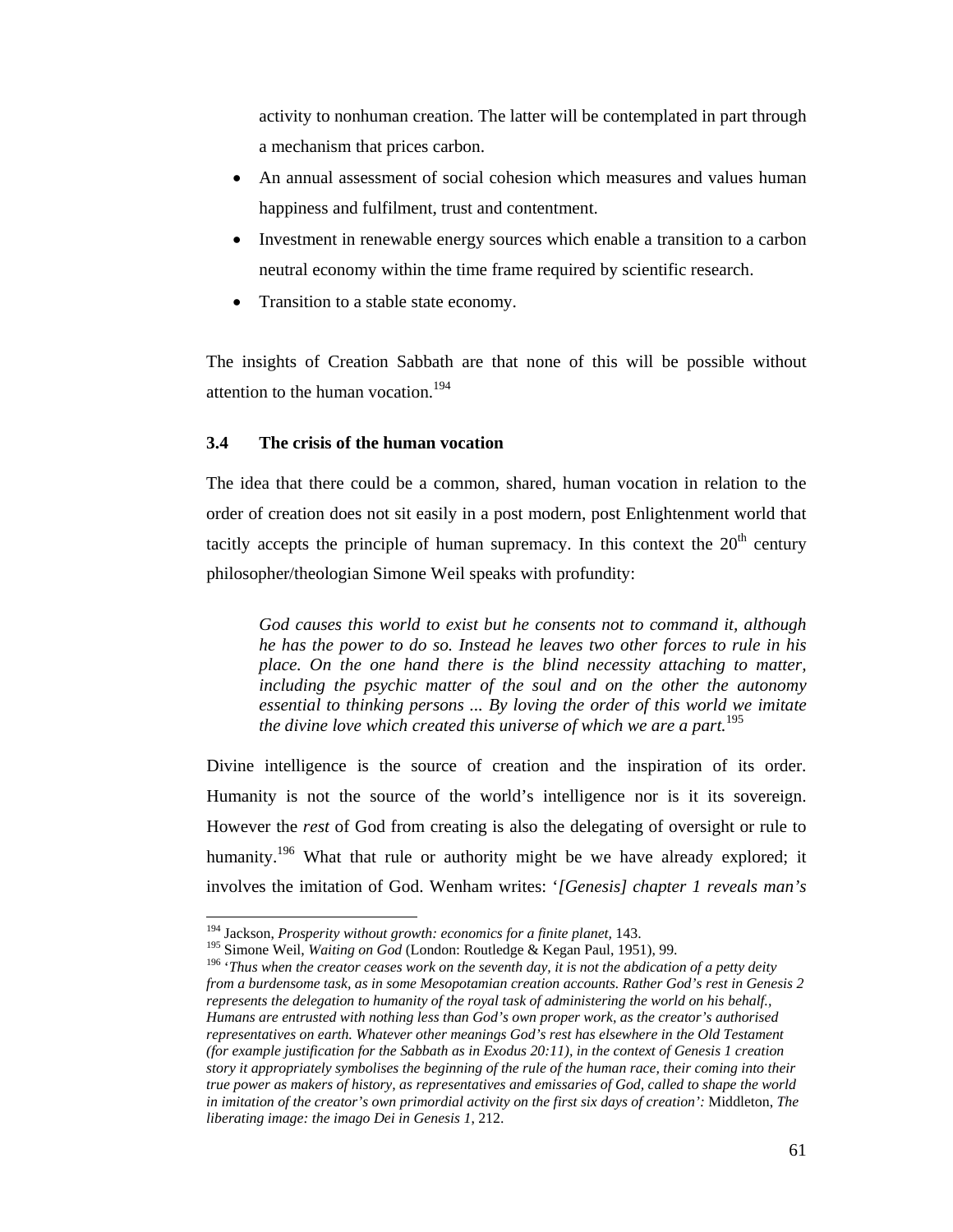*true nature. Man created in the divine image is expected to imitate God in his daily life'.*<sup>197</sup>

Humanity has a dual role. Firstly, we are the embodiment of all that has preceded us in creation. The extraordinary insight of contemporary DNA science is not the level of commonality we share with those closest to us on the evolutionary tree, but the level of shared commonality with all living things, all who originate from the *adamah*. As Moltmann<sup>198</sup> says, we are *imago mundi* (image of the world): yet on the other hand we are *imago dei* (image of God) because we are called to represent all of life before God. Barker<sup>199</sup> picks up this theme in a chapter entitled *High Priests of Creation,* arguing that we are to intercede before God for the whole created order. As John the fourth Gospel writer was to reveal in his prologue (John 1:1ff), the incarnation is implicitly present in the creation narrative, for not only was the Divine Word the instrument of creation, but also that which is unfulfilled in humanity is fulfilled in the coming of the one who is perfectly *imago dei* and *imago mundi.*

Human beings are both of the earth and also apart from the earth as a result of the divine commission. This unique position endows humanity with the responsibility of being a member of the community of living things over which it is also to exercise care.<sup>200</sup> Understanding and living with this challenge is an escalating problem in a world where 7 billion mouths need feeding. The pressure to feed those mouths at the expense of the creation is immense. Modern technology combined with an insatiable appetite for animate and inanimate resources has caused the human community to withdraw from a reciprocal relationship of care with the created order, to sit above it in a mode of exploitation. Ecological science increasingly warns us of the price that must be paid by such separation and yet the political willingness to begin the journey of reconnection is almost totally absent, as the December 2009 United Nations Climate Change Conference in Copenhagen so grimly testified.

<sup>&</sup>lt;sup>197</sup> Wenham, *World Biblical commentary: Genesis 1-15*.<br><sup>198</sup> Moltmann, *God in creation*, 190.<br><sup>199</sup> Barker, *Creation: a biblical vision for the environment*, 193ff.<br><sup>200</sup> 'Not only should man know what he is making, b *how nature is changed by him. Every man's work should be an object of contemplation for him'*: Simone Weil, *Formative writings, 1929-1941* (Amherst, University of Massachusetts Press,1987), 155.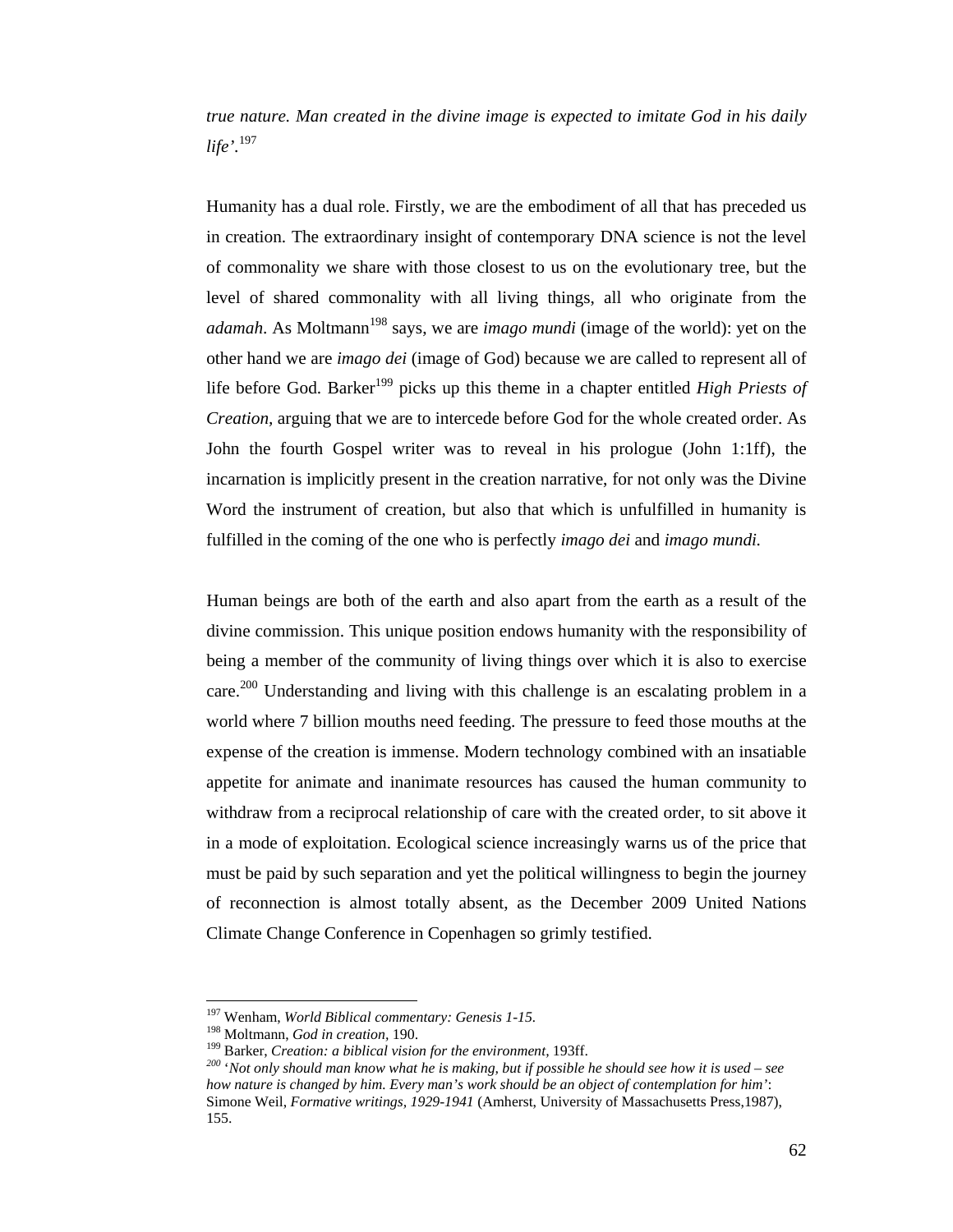The reason why the price must ultimately be paid is that the 'order' of creation demands reciprocity. It is simply not possible for humanity to adopt for itself a role that is antithetical to the order in which it has been placed and avoid the consequences. Whether or not humanity will recognise the truth of its situation while there is still time only future history will reveal.

Sabbath, is the crown of the created order not humanity,<sup>201</sup> and yet to humanity is given the responsibility of care through its capacity to think. Humanity's challenge is to own that place and honour its responsibilities. If it can, then the whole creation will enjoy the sustainability which Sabbath both celebrates and anticipates.

## **3.5 The crisis of inequality**

The inequalities of life on the planet are unfortunately growing rather than declining. This can be illustrated by the relative wealth enjoyed by the fortunate compared with those who live in poverty; poverty often exacerbated by the burden climate change imposes upon them.202 It can also be illustrated by the loss of many species due to human domination and the general decline of many habitats.<sup>203</sup> As Albert Schweitzer argues, ethical behaviour is not simply limited to behaviour transacted between humans:

*A man is ethical only when life, as such is sacred to him, that of plants and animals as that of his fellow men, and when he devotes himself helpfully to all of life that needs help ... The ethic of relation man to man is not something apart by itself: it is only a particular relation that results from the universal one.* 204

Birch argues the world depends upon three interrelated systems: the production system, the economic system and the ecological system.<sup>205</sup> He observes that political leaders invariably ask about the health of the economic system but seldom about the health of the ecological system upon which it depends. He argues that because the economic system is propelled by the production system, producing is more important than the intrinsic or moral value of the product. We have found it easier to produce

<sup>&</sup>lt;sup>201</sup> Moltmann, God in creation, 187.

<sup>&</sup>lt;sup>202</sup> Northcott, *A moral climate: the ethics of global warming*, 55ff.<br><sup>203</sup> *ibid.*, 59ff.<br><sup>204</sup> Albert Schweitzer, *Out of my life and thought: an autobiography* (London: Allen & Unwin, 1933) 185.

<sup>205</sup> Birch, *On purpose,* 154ff.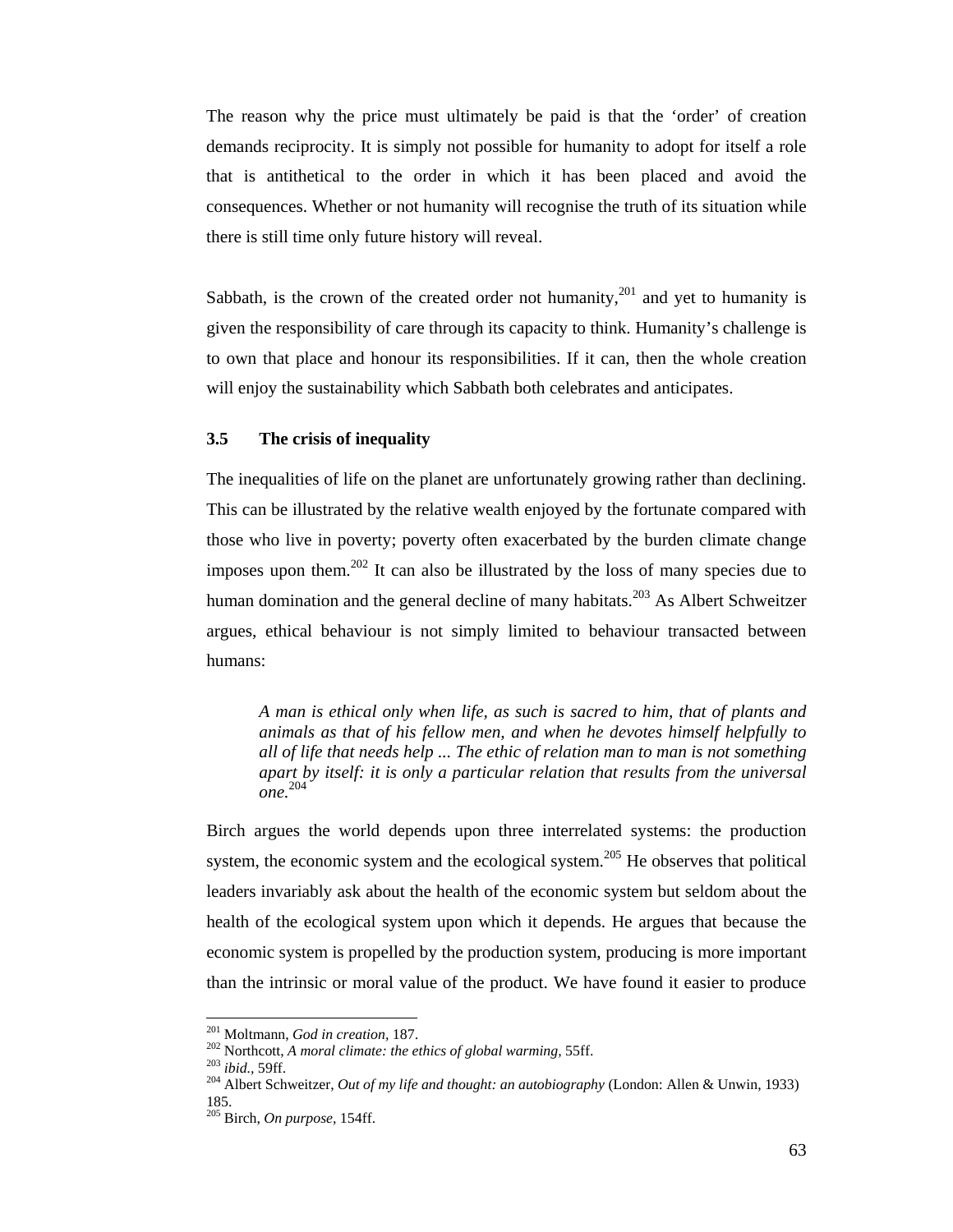excessive and largely unneeded goods for the rich than to feed and house the poor. That profound ethical questions are raised by such a situation should be obvious to all.

As long as we perceive our values to be tied to what we acquire, redressing inequity and committing to sustainability will remain beyond our reach.

Brueggemann<sup>206</sup> argues from Genesis 1:1-2:4, (echoed in Psalm 104), that Israel's vocation is to 'rest' in the generosity of God and be content. This is a great challenge to contemporary communities of faith whose lives are usually deemed to be indistinguishable from the standards and values of the world. Unnecessary acquisition, he argues, is a loss of humanity's true identity which deepens inequity and puts nonhuman creation at risk. If unbridled acquisition serves an economic system, rather than human fulfilment, a re-examination of the basis upon which economic systems are built is not a 'dangerous idea' but an obligation. This reexamination was a constant theme of Old Testament prophets who castigated Israel for the loss of their true identity through unattended inequity:

*Alas for you who get evil gain for your houses setting your nest on high to be safe from the reach of harm! You have devised shame for your house by cutting off many peoples; you have fortified your life. The very stones will cry out from the wall, and the plaster will respond from the woodwork'.* (Hab  $2:9-11$ ).

Scarcity and abundance, like goodness and evil, or love and hate, are two possibilities that constantly present themselves to humanity; and because of human activity present themselves also to nonhuman creation. To accept and respect the abundance of God is to live generously within limits. To choose the "myth of scarcity' is to create it, and be dominated by the need to hoard. Fear of scarcity breaks the bonds of human contentment, destroying interdependence and mutuality. To live within the contentedness of abundance is to enable it to flourish.

<sup>206</sup> Walter Brueggemann, "The liturgy of abundance, the myth of scarcity," *Christian Century*, 24-31 March, http://www.religion-online.org/showarticle.asp?title=533 (accessed 3 September 2010).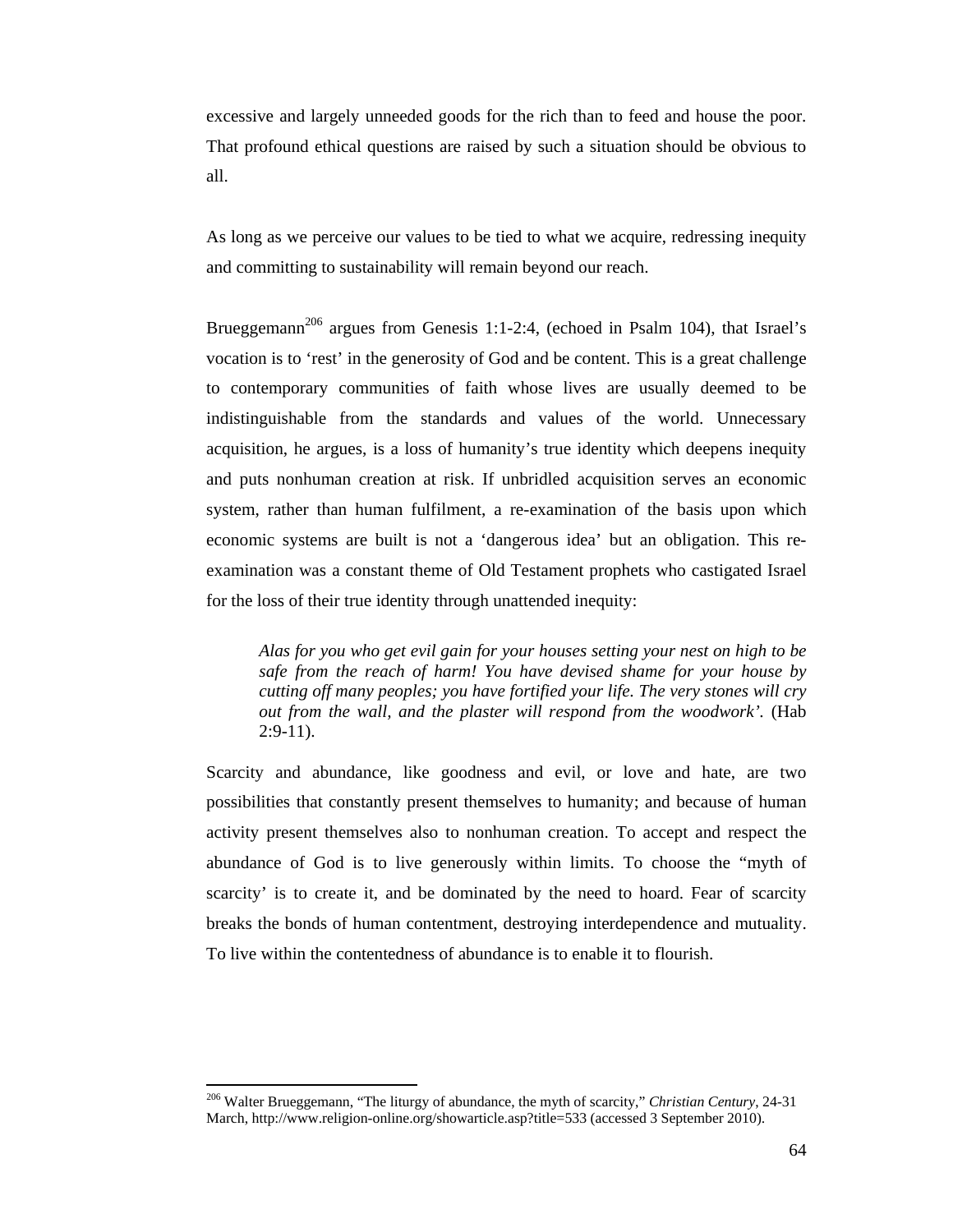This point is well made by John Vincent Taylor in his much acclaimed *Enough is Enough*. In his chapter entitled '*The theology of enough'*207 he argues that living within limits, being content with the abundant generosity of God, is to live the dream of *shalom*, what he calls the '*harmony of a caring community, informed at every point by its awareness of God'.*<sup>208</sup> Richard Middleton makes a similar argument in a climactic chapter entitled *Imaging God's Primal Generosity*. 209 He argues that God begins filling the creation with abundance, but invites the life he has created, to continue that filling. Such filling is 'fruitful', he argues, inasmuch as it is complementary to all other life.

A refusal to accept limitation regardless of known and observable effect upon nonhuman creation is stubborn, selfish, and in the end self-destructive for humanity, which is itself an integral part of the total landscape which is under increasing threat.

Equity should emerge from an appreciation that abundance is the property or character of creation as a whole. When abundance is exploited for the benefit of an individual part of the creation, with no reciprocal return to the source from which it was drawn, its character is lost. Abundance is experienced in and through the complex web of relationships which make life possible. In the relatively short period of time that modern humanity has lived and evolved on the planet, the movement away from life lived in harmony with the created order towards a life that is lived independently of it has accelerated.

Localised inequality breeds resentment and alienation because of the imbalance of power that it produces. Inequality on a global scale, both between human beings and between humanity and nonhuman nature, threatens the very fabric of life itself.

<sup>&</sup>lt;sup>207</sup> John Vincent Taylor, *Enough is enough* (London: SCM Press, 1975), 40ff.

<sup>208</sup> *ibid.*, 41.<br><sup>208</sup> *ibid.*, 41. *Pop Middleton, The liberating image: the imago Dei in Genesis 1, 21ff.* 2016.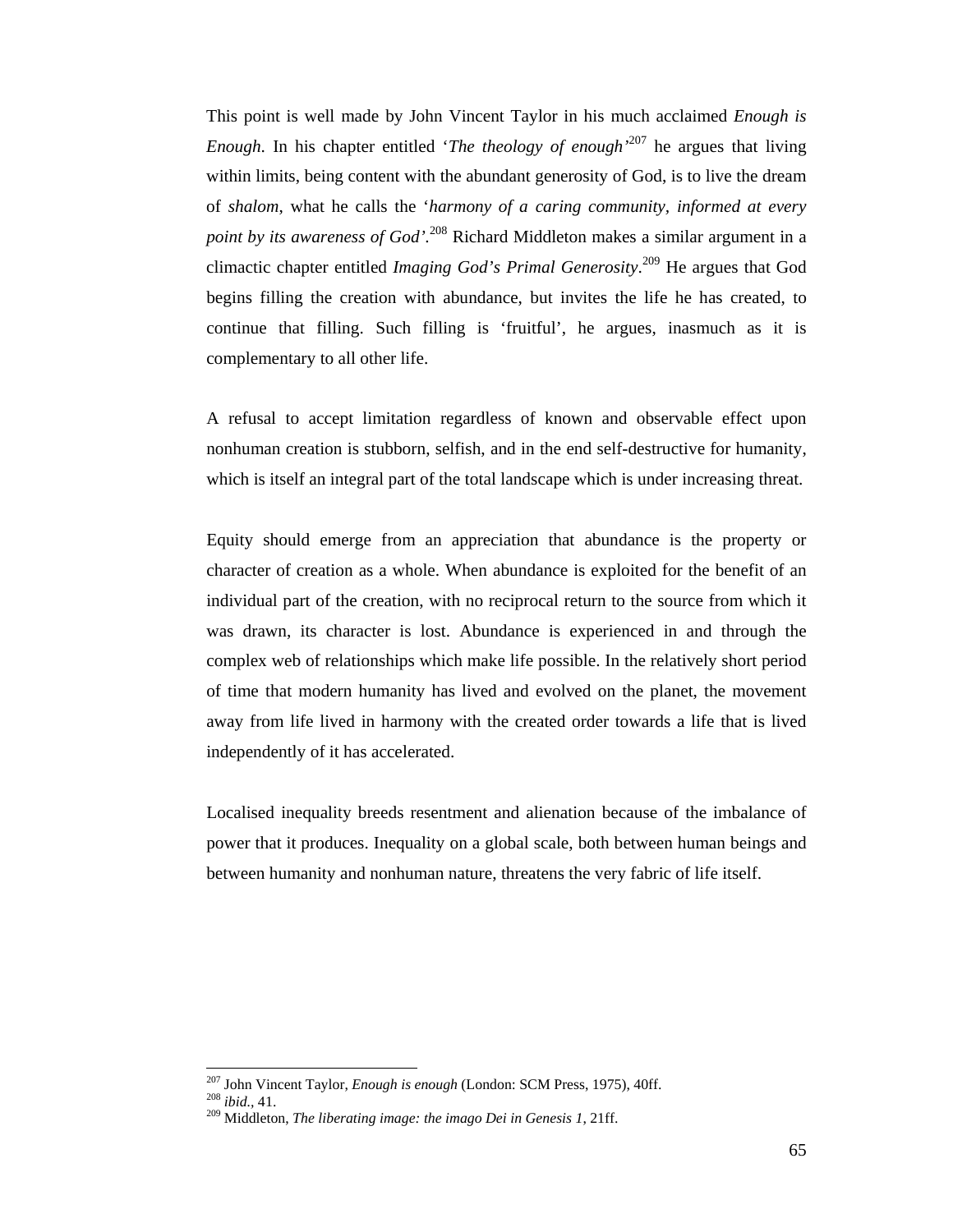## **Chapter 4 Conclusion**

The thesis has sought to bring the Christian theology of creation into a conversation with the global striving for sustainability, through the window of Creation Sabbath. It is said that a genuine conversation is an invitation for both parties to change.

### **a. Conversation partner 1 – Christianity**

It is the conclusion of the thesis that the change required by the Christian Church, if it is to be a genuine partner in the conversation, goes right to its foundational orthodoxy. Is it possible for the Christian community to engage relevantly in this conversation from a theology of redemption alone? This thesis gives a resounding 'no' to the question, and yet the teaching and preaching of the Church generally gives priority to redemption, while creation theology remains a Cinderella.<sup>210</sup> There are several reasons why this matters.

It matters because the Bible begins in Genesis with creation and ends in the Book of Revelation with creation. While the Book of Revelation is about God's final and global redemptive activity and the vanquishing of evil, it is set within a theology of creation. It matters, as has been argued, because creation theology informs redemption theology and redemption theology informs creation theology. As we have noted in the exegesis, only God can *bara* (create) and this activity is inclusive of both creation and redemption. Christian orthodoxy demands a life informed and lived out of both.

It matters, as has been argued, because creation theology gives identity to the individual parts of creation through their relationship with the whole. Redemption theology, in practice, focuses on the individual and their need to be right with God, it seldom extends that need for reconciliation beyond the human context. The thesis has noted the increasing prominence given to the individual since the Reformation and more particularly since the Enlightenment. The conservative arms of the Church, for whom redemption theology is the foundational tenet of belief, are often very critical of more liberal expressions of Church which are said to have adopted the 'standards of the world'. Similar critique is seldom given to 'conservatism' that

<sup>210</sup> Williams, *On Christian theology,* 63.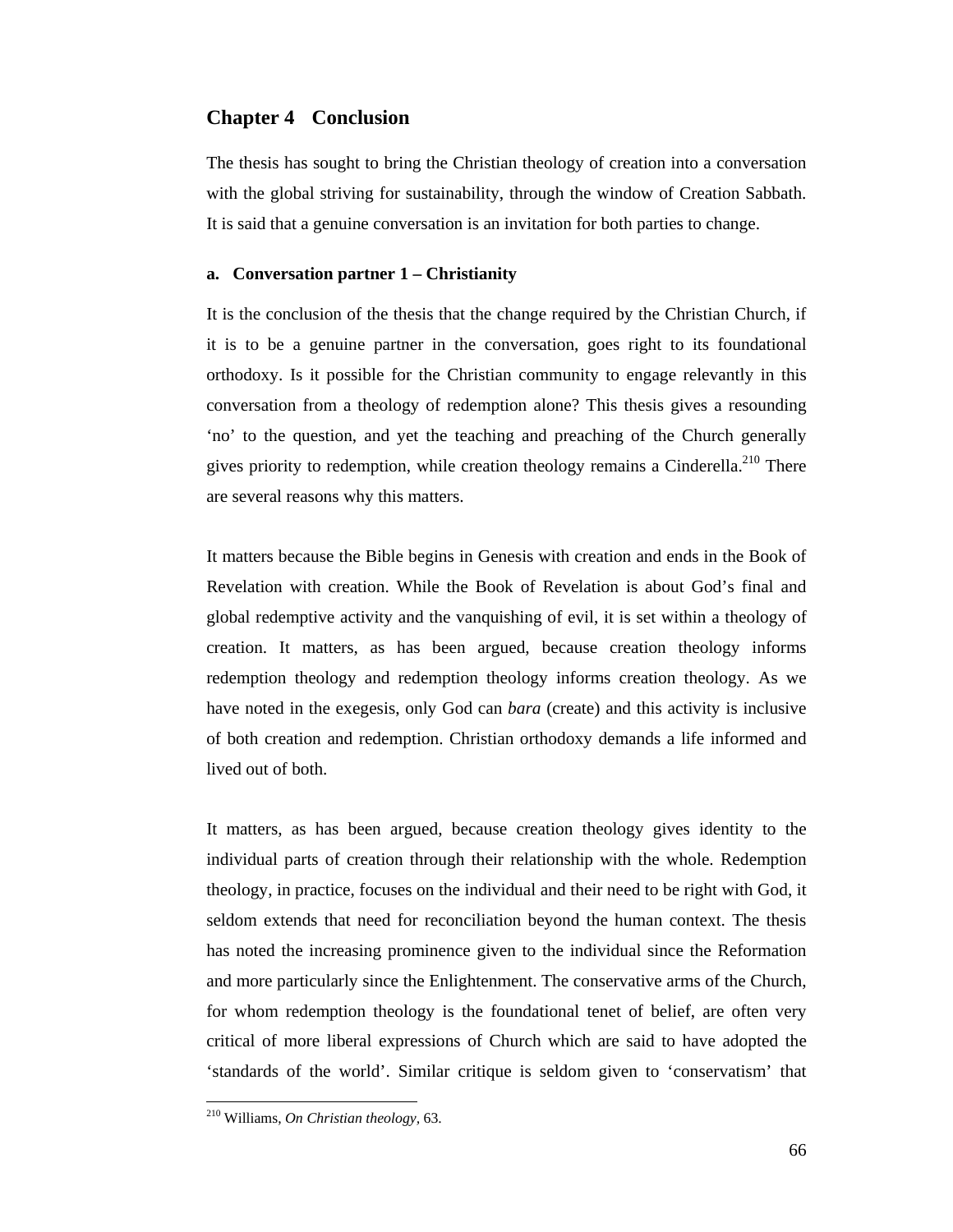seems to have uncritically absorbed the ideology of the Enlightenment and given theological respectability to it. It is ironic that the few voices that are engaged in a strong critique of human behaviour which contributes to potentially worrisome climate change outcomes are those that come from Churches that are otherwise accused of accepting the world's standards.

More research is required into the place that the individual has taken in Christian theology and why this has occurred. It is urgent that balance returns. Honouring diversity and difference (separation), which the creation narrative describes as 'good', is necessary; but of equal importance is the honouring of wholeness, or completeness, which the creation narrative describes as 'very good'.

It matters, as has been argued, because the primeval creation narrative, understood through the window of Creation Sabbath, has the capacity to form and inform humanity throughout history. It can provide a meta-narrative that gives flesh and form to scientific information and data. Science and religion can and should inform one another. Christianity that is not properly rooted in its own story not only does an injustice to itself, but also fails to enhance other disciplines in the common human quest for meaning and purpose.

It matters, as has been argued, because it is through the window of Creation Sabbath that we understand humanity to be both part of the world and apart from the world. We are part of the world inasmuch as our health and wellbeing are found in the health and wellbeing of the whole created order. We are apart from the world in that we have a responsibility of care for creation's order.

### **b. Conversation partner 2 – The issue of sustainability**

It is the conclusion of the thesis that conversation with Christianity through the window of Creation Sabbath forces the quest for sustainability to be reframed beyond technical and scientific data to an examination of the heart and motivation of humanity. Is there such an entity as humanity's true nature? If there is, will its honouring contribute to the health of the nonhuman creation? Is it possible for the resource needs of global humanity to be met without further undermining the health of ecosystems?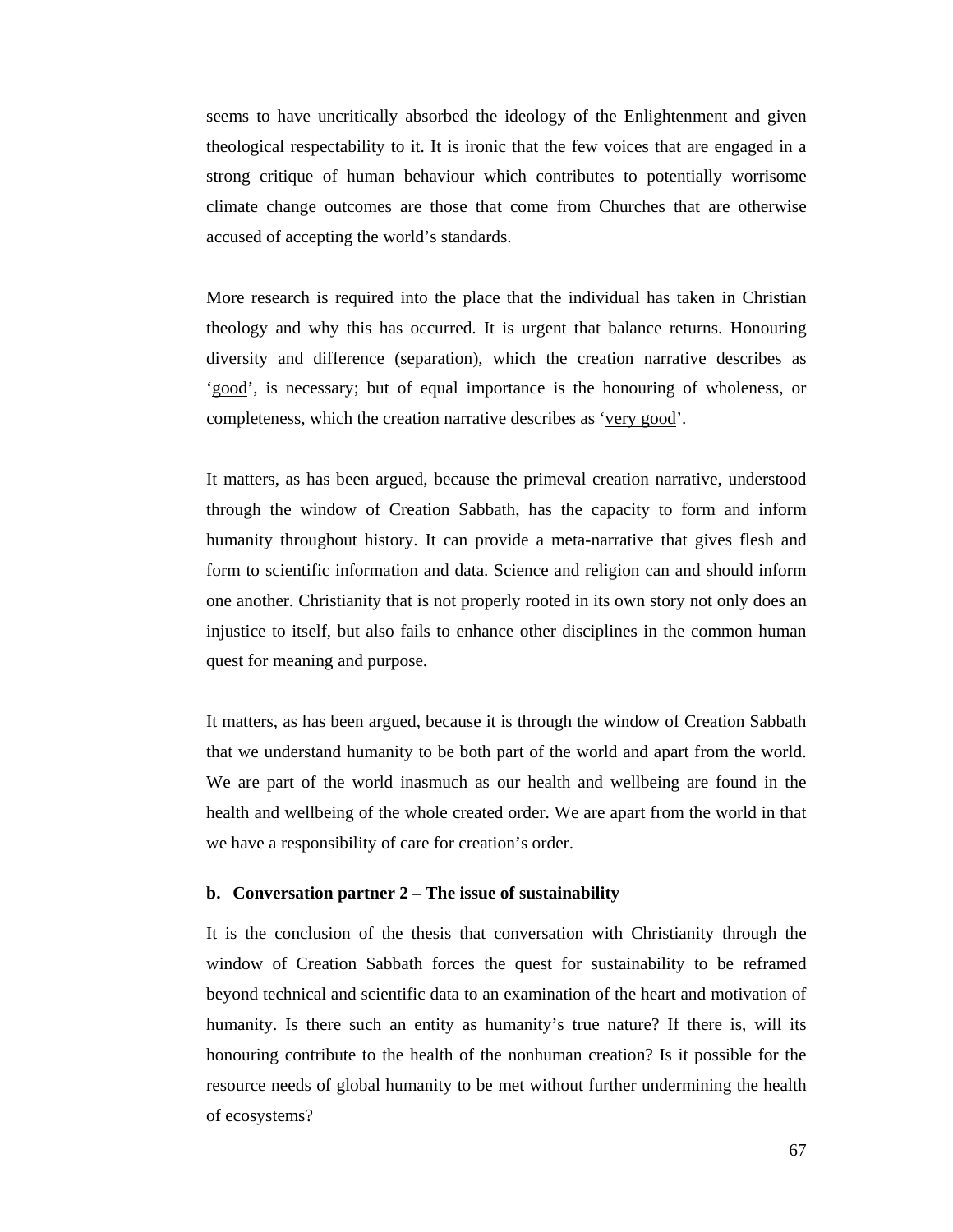It has been the argument of the thesis, through the window of Creation Sabbath, that the answer to these questions is 'yes'. It is possible to speak of a common human vocation, of the place humanity is to assume (described above), both within creation and apart from it. As noted above, Einstein asked: *'is the world a safe place or not'*? The answer has far more to do with how humanity treats nonhuman creation than how the nonhuman creation impacts humanity.

It has been the argument of the thesis that the principle of 'rest' imbues creation, inclusive of humanity, with a way of being – a way of being which is relational, that seeks mutuality, that does not seek gain without reciprocity. The principle of 'rest' implies limits, limits which allow space for renewal and restoration.

These insights, it has been argued, not only expose environmental fragility and the threat that climate changes poses, but equally critique the manner in which human activity has been arranged through the prevailing economic system. It is argued that unregulated capitalism, capitalism that assumes the absolute priority of opportunity for individual gain at the expense of 'common wealth', not only puts the environment at risk, but also places human social order at considerable risk. Inequity creates an imbalance of power, which, if unattended, invites a violent correction.

The conversation with creation theology takes the quest for sustainability beyond data, beyond facts and figures to matters of profound moral choice. Given that humanity is imbedded in creation with all other forms of life is it morally acceptable for humanity to thrive, however temporally, at the expense of nonhuman diversity – this, as we have noted was Schweitzer's question. Given that every human being is from the earth, is it morally right that those with the greatest opportunity have the right to exploit, while the poor have to carry more than an equal share of the price changed climatic conditions impose? And is it morally right that this generation should enjoy a standard of living which of necessity will require the next generation to meet the accrued environmental debt?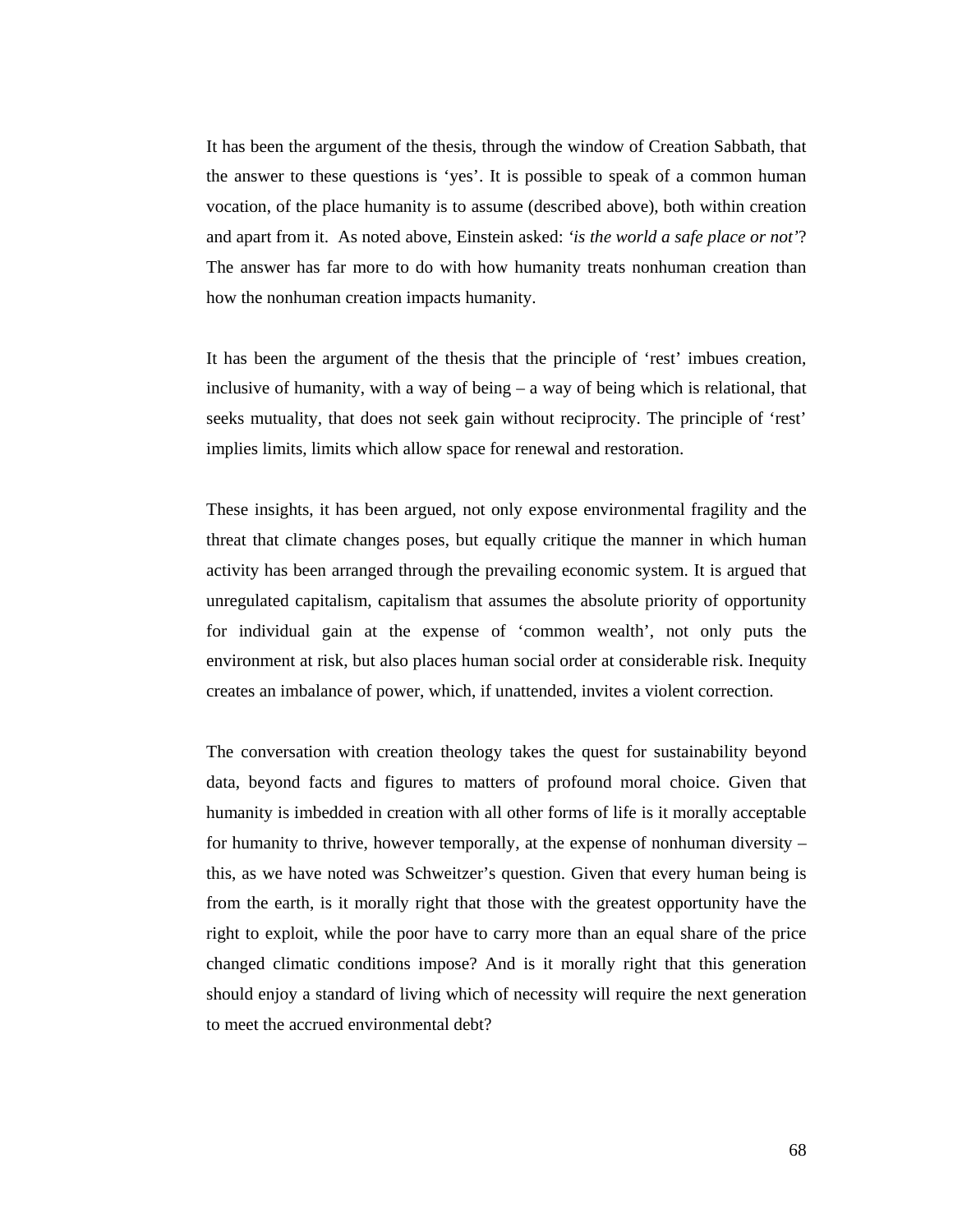A conversation between the secular world and the community of faith, entered with appropriate respect and openness informs both and contributes to a more harmonious and just world for all.

 Finally, Sabbath *the feast of creation,<sup>211</sup>* is an eschatological hope. Just as Jesus speaks of the Kingdom as a reality which is inaugurated through his presence, and yet remains a future hope, so too Sabbath speaks not only of the order that God intends for creation but also of the hope that is yet to be fulfilled. Barker writes: '*Our present era is the sixth day, humans work together with the creator to complete creation'.<sup>212</sup>* Moltmann states: *'The Sabbath opens creation for its future. On the Sabbath the redemption of the world is celebrated in anticipation,.213* Sabbath expresses the order God intends, and the fulfilment towards which we journey.

<sup>&</sup>lt;sup>211</sup> Moltmann, God in creation, 277.

<sup>211</sup> Moltmann, *God in creation,* 277. 212 Barker, *Creation: a biblical vision for the environment,* 225. 213 Moltmann, *God in creation,* 286.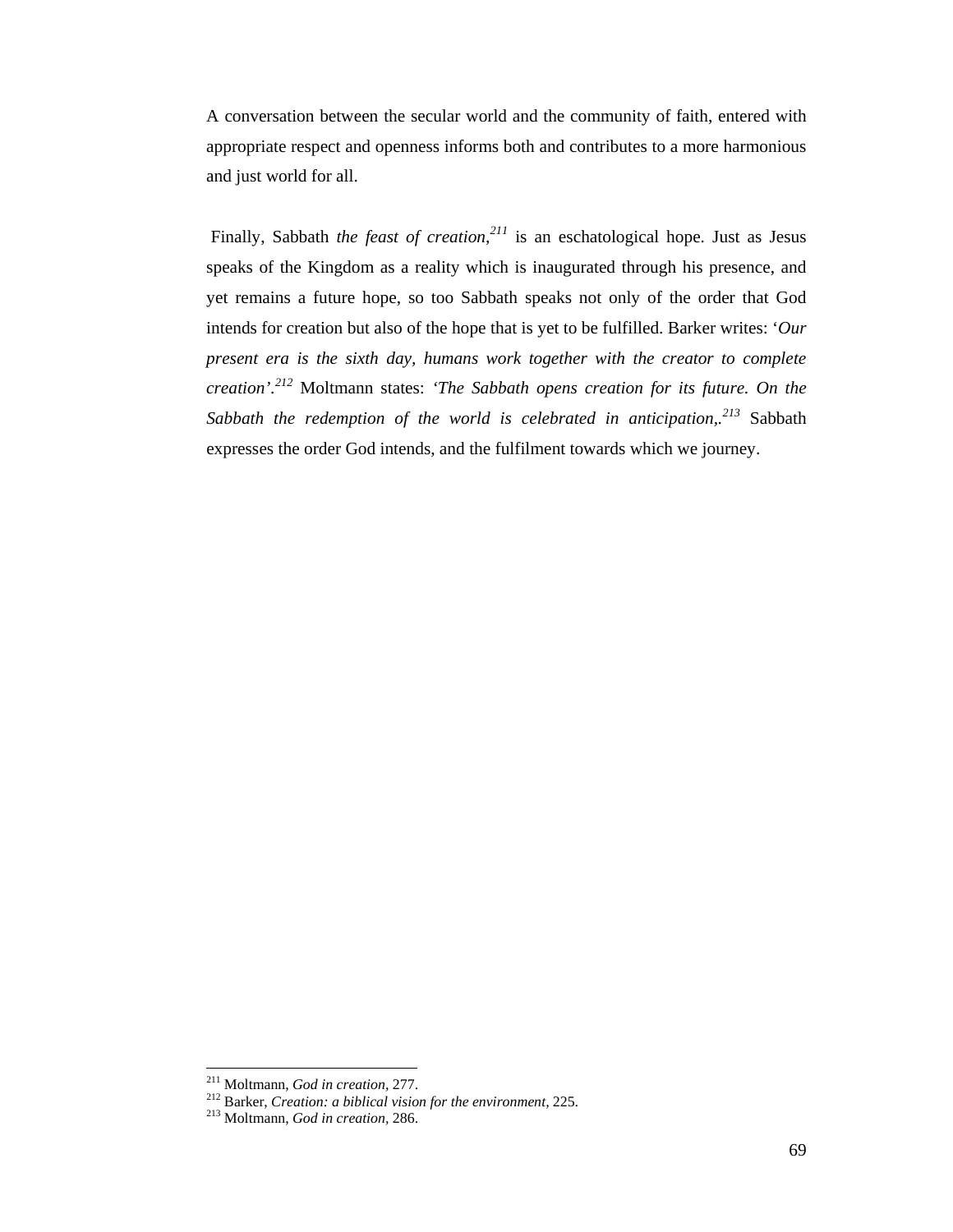## **References**

Albertz, Rainer. 1994. *A history of the Israelite religion in the Old Testament period: vol 2. From the exile to the Maccabees.* Louisville: Westminster/John Knox Press.

Bacon, Francis. 1859. *Novum organum: or, True suggestions for the interpretation of nature,* trans. Andrew Johnson*.* London: Bell & Daldy.

Barker, Margaret. 2010. *Creation: a biblical vision for the environment*. London: T&T Clark International.

Barth, Karl. 1966. *Dogmatics in outline*. London: SCM Press.

Bateson, Gregory. 1972. *Steps to an ecology of mind: collected essays in anthropology, psychiatry, evolution, and epistemology*. Chicago: University of Chicago Press.

Bedford-Strohm, Heinrich. 2007. 'Tilling and caring for the earth: public theology and ecology', *International journal of public theology*, vol.1, no.2, 230-248.

Birch, Charles. 1990. *On purpose*. Sydney: New South Wales University Press.

Blenkinsopp, Joseph. 1994. *Introduction to the Pentateuch.* In *New interpreter's Bible.* New York: Abingdon Press.

Bonhoeffer, Dietrich. 1995. *Ethics*. New York: Simon & Schuster.

Brueggemann, Walter. 1999. 'The liturgy of abundance, the myth of scarcity', *Christian Century*, 24-31 March, http://www.religiononline.org/showarticle.asp?title=533 (accessed 3 September 2010).

Brueggemann, Walter. 2006. *The word that redescribes the world: the Bible and discipleship.* Minneapolis: Fortress Press.

Capon, Robert Farrar. 2003. *Genesis the movie.* Grand Rapids: William B. Eerdmans.

Carson, Rachel. 2002. *Silent spring.* Boston: Houghton Mifflin.

Cassuto, Umberto. 1961. *From Adam to Noah.* Jerusalem: Magnes Press The Hebrew University.

Cox, Harvey. 1965. *The secular city: secularization and urbanization in theological perspective.* New York: Macmillan.

Dawkins, Richard. 2006. *The God delusion.* London: Bantam Press.

de Gruchy, Steve. 2009. *Oikos God and the olive agenda: theological reflections on economics and the environment*, http://www.sacc.org.za/news07/oikos.html (accessed 3 September 2010).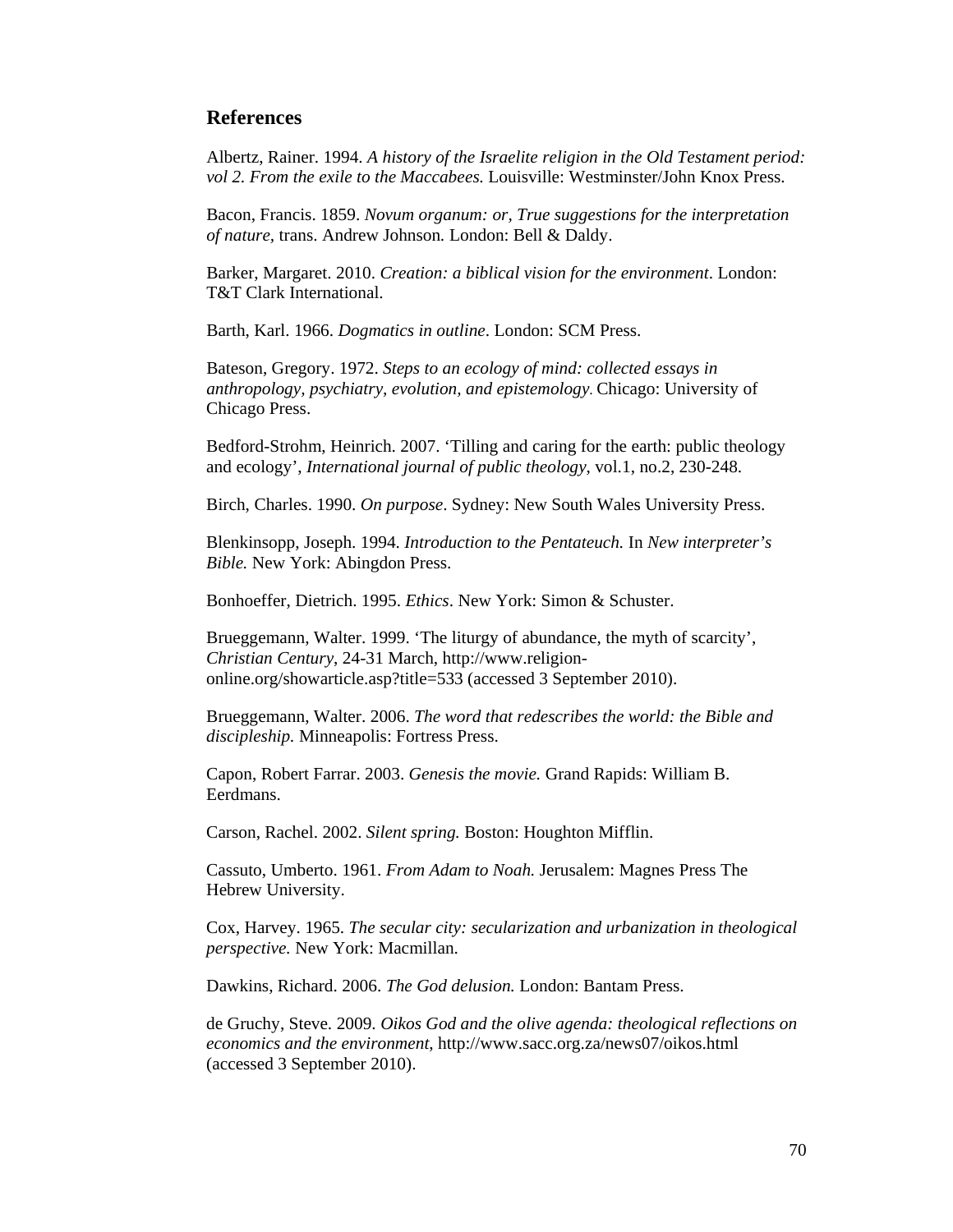Diamond, Jared. 2005. *Collapse: how societies choose to fail or survive.* London: Allen Lane.

*Dictionary of the Old Testament: Pentateuch.* 2003. Illinois: InterVarsity Press.

Duchrow, Ulrich. 1998. *Alternatives to global capitalism.* Utrecht: International Books.

*Earth Charter* http://www.earthcharterinaction.org/content/pages/Read-the-Charter.html (accessed 16 October 2010).

Eldredge, Niles. *The sixth extinction.* http://www.actionbioscience.org/newfrontiers/eldredge2.html (accessed 16 October 2010).

Eliot, T.S. 1959. *Four quartets*. London: Faber & Faber.

*Environment and climate change* (Christian Democratic Party policy statement) http://www.cdp.org.au/federal-policies/environment-and-climate.html (accessed 15 October 2010).

Fishbane, Michael. 1998. *Biblical text and texture: a literary reading of selected texts.* Oxford: Oneworld.

Flannery, Tim. 2002. *The future eaters: an ecological history of the Australasian lands and people.* New York: Grove Press.

Flannery, Tim. 2006. *We are the weather makers: the story of global warming.* Melbourne: Text Publishing.

Flannery, Tim. 2010. *Here on Earth: an argument for hope.* Melbourne: Text Publishing.

*For a future founded on solidarity and justice: a statement of the Evangelical Church in Germany and the German Bishops' on the Economic and Social Situation in Germany, 1997*, http://www.ekd.de/english/1729.html (accessed 3 September 2010).

Fox, Matthew and Sheldrake, Rupert. 1996. *The physics of angels: exploring the realm where science and spirit meet*. San Francisco: Harper San Francisco.

Fretheim, Terence E. 1994. *Genesis*. In *New interpreter's Bible.* New York: Abingdon Press.

Garnaut, Ross. 2010. *Climate change, China booms and Australia's governance struggle in a changing world (Hamer oration, 5 August 2010)*, http://images.theage.com.au/file/2010/08/06/1754673/garnautspeech.pdf (accessed 3 September 2010).

Gorshkov, Victor G, et al. 2000. *Biotic regulation of the environment. key issue of global change.* Chichester: Praxis.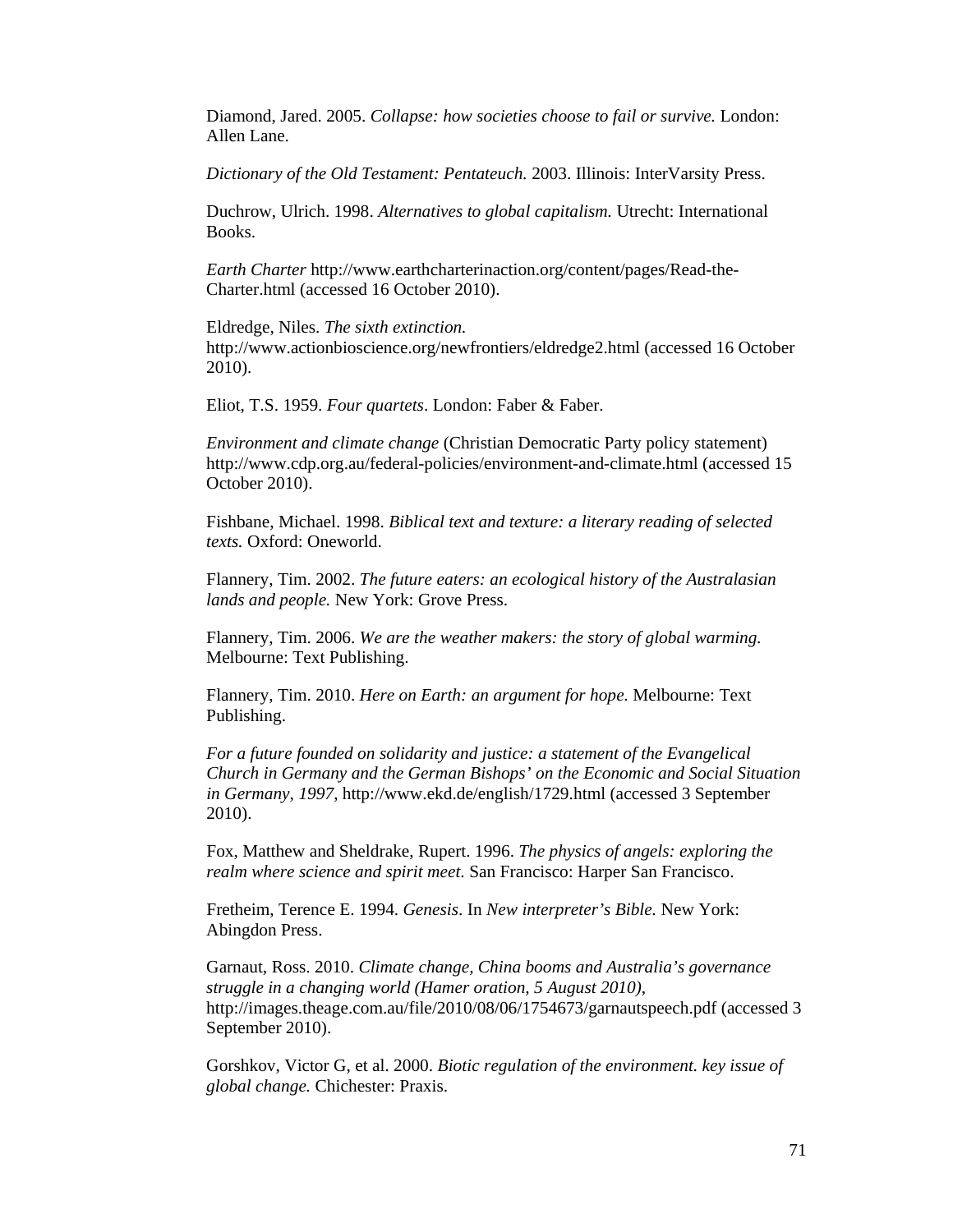Granberg-Michaelson, Wesley. 1992. *Redeeming the Creation: the Rio Earth Summit: challenges for the churches.* Geneva: WCC Publications.

Green, Stephen. 2009. *Good value: reflections on money, morality and an uncertain world.* London: Allen Lane.

Hamilton, Clive. 2010. *Requiem for a species: why we resist the truth about climate change.* Crows Nest, NSW: Allen & Unwin.

Hamilton, Victor P. 1990. *The book of Genesis, chapters 1-17.* Grand Rapids: William B. Eerdmans.

Hansen, James. 2009. *Storms of my grandchildren: the truth about the coming climate catastrophe and our last chance to save humanity*. London: Bloomsbury.

Hathaway, Mark and Boff, Leonardo. 2009. *The Tao of liberation.* New York: Orbis Press.

Heidel, Alexander. 1951. *The Babylonian Genesis: the story of the creation.* Chicago: University of Chicago Press.

*Holy Bible: New Revised Standard Version.* 1989. London: Harper Collins.

*Into the world you love: encountering God in everyday life.* 2007. Adelaide: ATF Press.

*Interpreter's dictionary of the Bible.* 1962-1976. New York: Abingdon Press.

Jackson, Tim. 2009. *Prosperity without growth: economics for a finite planet.* London: Earthscan.

Jeeves, Malcolm. 2001. *The nature of persons and the emergence of kenotic behaviour* In *The work of love: creation as kenosis,* edited by John Polkinghorne*.*  London: SPCK.

Keynes, John Maynard. 1936. *The general theory of employment, interest and money.* London: Macmillan.

Leibniz, Gottfried Wilhem. 1705, reprinted 1996. *New essays on human understanding.* Cambridge: Cambridge University Press.

Leupold, HC. 1942. *Exposition of Genesis*. Columbus, Ohio: Wartburg.

Limits to growth: a report for the Club of Rome's project on the predicament of *mankind.* 1972. New York: Universe Books.

Lorenz, Edward N. 1963. 'Deterministic nonperiodic flow', *Journal of the atmospheric sciences*, vol.20, no.2, 130-141.

Lovelock, James. 2009. *The vanishing face of gaia; a final warning.* London: Allan Lane.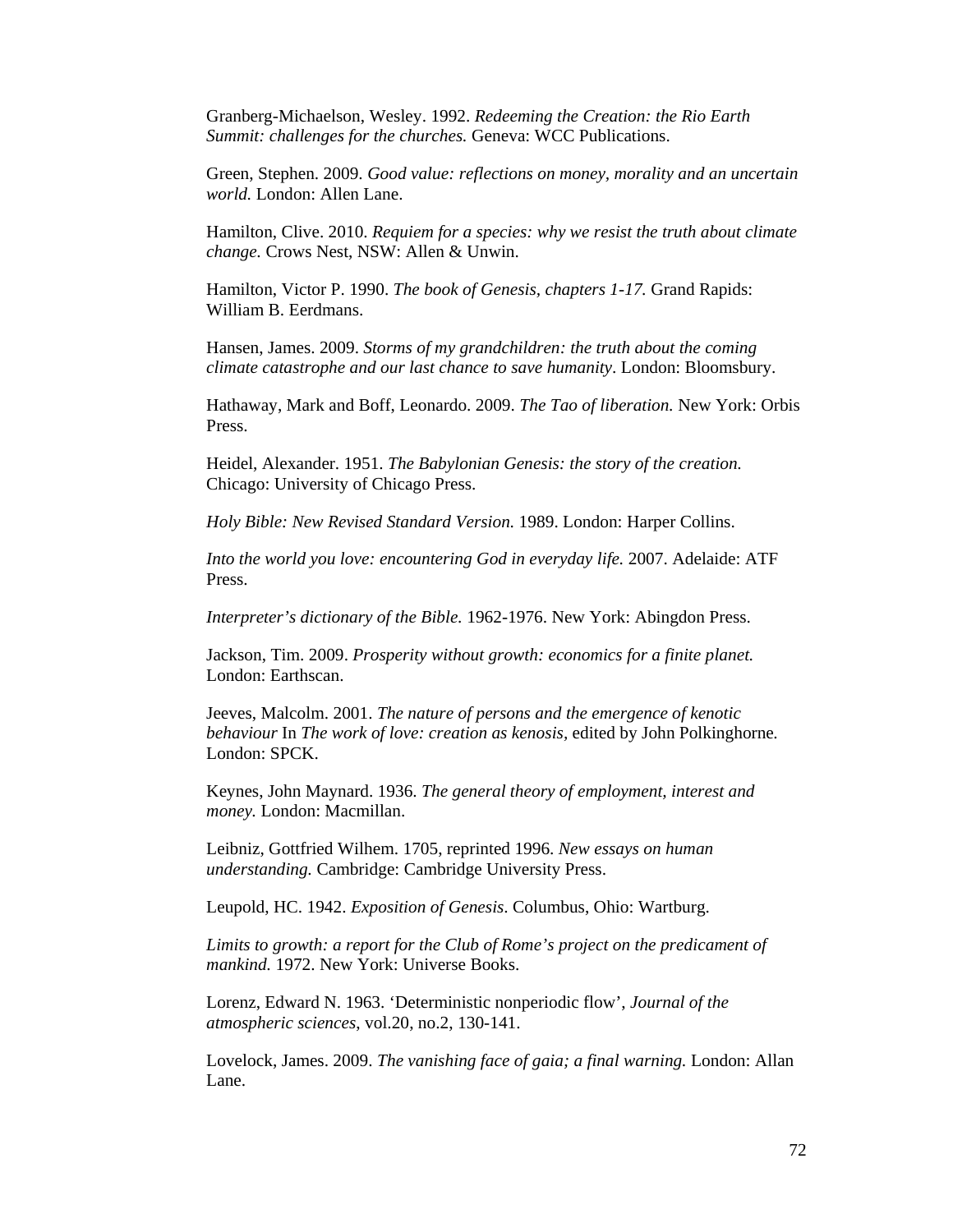Lowery, Richard H. 2000. *Sabbath and jubilee.* St Louis: Chalice Press.

Malthus, Thomas. 1999. *An essay on the principles of population.* Oxford: Oxford University Press.

Manning, Paddy. 2010. 'Zero carbon plan better than two zero credibility choices', *Sydney Morning Herald*, 24 July, http://www.smh.com.au/business/zero-carbonplan-better-than-two-zero-credibility-choices-20100723-10os6.html (accessed 12 October 2010).

Mattfeld, Walter R. 2001. *Israel's 'New moons and full moon observances' (originally 'Mesopotamian lunar memorials'?) and the shabbat (sabbath) = shapattu controversy,* http://www.bibleorigins.net/ShabbatShapattu.html (accessed 3 September 2010).

McCracken, Grant. 1990. *Culture and consumption: new approaches to the symbolic character of consumer goods and activities.* Bloomington: Indiana University Press.

McKay, Heather. 1994. *Sabbath and synagogue: the question of sabbath worship in ancient Judaism.* Leiden: Brill.

Middleton, Richard. 2005. *The liberating image: the imago Dei in Genesis 1.* Grand Rapids, Brazos Press.

Moltmann, Jürgen. 1967. *Theology of hope: on the ground and implications of a Christian eschatology.* London: SCM Press.

Moltmann, Jürgen. 1984. *On human dignity: political theology and ethics.* Philadelphia: Fortress Press.

Moltmann, Jürgen. 1985. *God in creation : an ecological doctrine of creation : the Gifford lectures 1984-1985.* London: SCM Press.

Montefiore, Hugh. 1964. *Epistle to the Hebrews.* London: A&C Black.

Montefiore, Hugh. 1969. *The question mark: the end of homo sapiens?* London: Collins.

*Most Americans tentative about origin-of-life explanations*, http://www.gallup.com/poll/18748/Most-Americans-Tentative-About-OriginofLife-Explanations.aspx (accessed 4 October 2010).

*New interpreter's dictionary of the Bible*. 2006-2009. Nashville, Tenn.: Abingdon Press.

Northcott, Michael S. 2007. *A moral climate: the ethics of global warming.* London: Darton, Longman & Todd.

Orsuto, Donna. 2006. *Holiness*. London: Continuum.

Pearse, Guy. 2007. *High & dry: John Howard, climate change and the selling of Australia's future.* Camberwell, Vic: Penguin.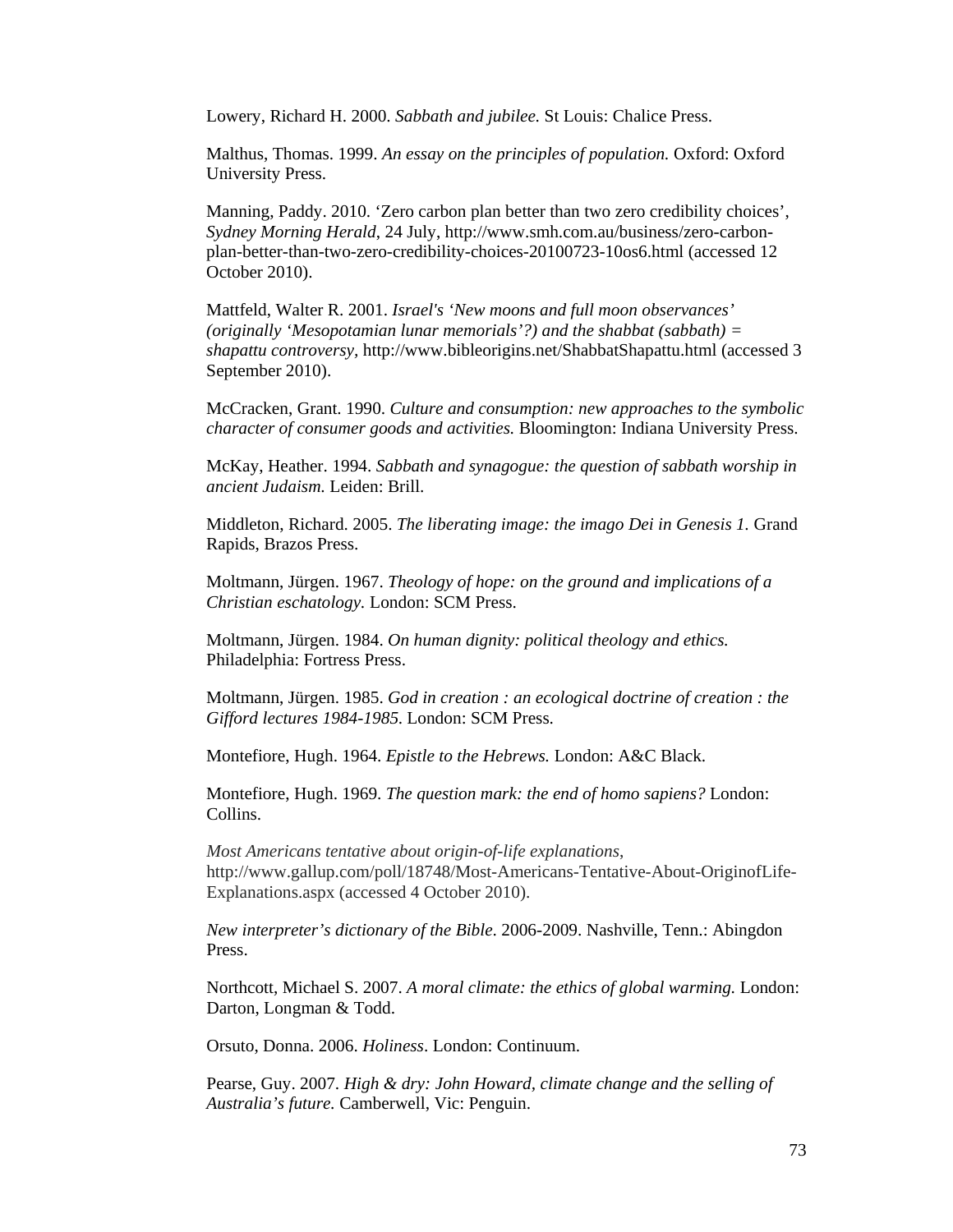Polkinghorne, John, ed. 2001. *The work of love: creation as kenosis.* Grand Rapids: William B Eerdmans.

Primavesi, Anne. 1991*. From Apocalypse to Genesis: ecology, feminism and Christianity.* London: Burns & Oates*.* 

Rad, Gerhard von. 1972. *Genesis: a commentary*. London: SCM Press.

Robinson, Gnana. 1988. *The origin and development of the Old Testament Sabbath : a comprehensive exegetical approach.* Peter Lang: Frankfurt am Main.

Rolston, Holmes. 2001. *Kenosis and nature* In *The work of love: creation as kenosis,*  edited by John Polkinghorne*.* London: SPCK.

Rudd, Kevin. 2009. *Address to the 64th session of the United Nations General Assembly 23 September 2009*, http://www.smh.com.au/opinion/politics/rudd-speechto-the-united-nations-20090924-g3nn.html (accessed 3 September 2010).

Sachs, Jeffrey. 2008. *Common wealth: economics for a crowded planet.* London: Allen Lane.

Sanders, James A. 1987. *From sacred story to sacred text: canon as paradigm.* Philadelphia: Fortress Press.

Sarna, Nahum N. 1989. *Genesis.* Philadelphia: Jewish Publication Society.

Schweitzer, Albert. 1933. *Out of my life & thought: an autobiography.* London: Allen & Unwin.

Selby, Peter. 1997. *Grace and mortgage: the language of faith and the debt of the world.* London: Darton, Longman & Todd.

Smith, Adam. 1776, reprinted 1937. *An inquiry into the nature and causes of the wealth of nations.* New York: P.F.Collier.

Steck, Odil Hannes. 1975. *Der Schöpfungsbericht der Priesterschrift: Studien zur literarkritischen und überlieferungsgeschichtlichen Problematik von Genesis 1,1- 2,4a, rev.ed.* Göttingen: Vandenhoeck and Ruprecht.

*Sunday profile: Lord Martin Rees eminent British scientist* 2010, radio program, ABC Radio, 26 March,

http://www.abc.net.au/rn/sundayprofile/stories/2010/2857425.htm (accessed 3 September 2010).

Taylor, John Vincent. 1975. *Enough is enough.* London: SCM Press.

Teilhard De Chardin, Pierre. 1965. *The phenomenon of man*. London: Fontana.

*Theological dictionary of the Old Testament*. 1995. Grand Rapids: William B Eerdmans.